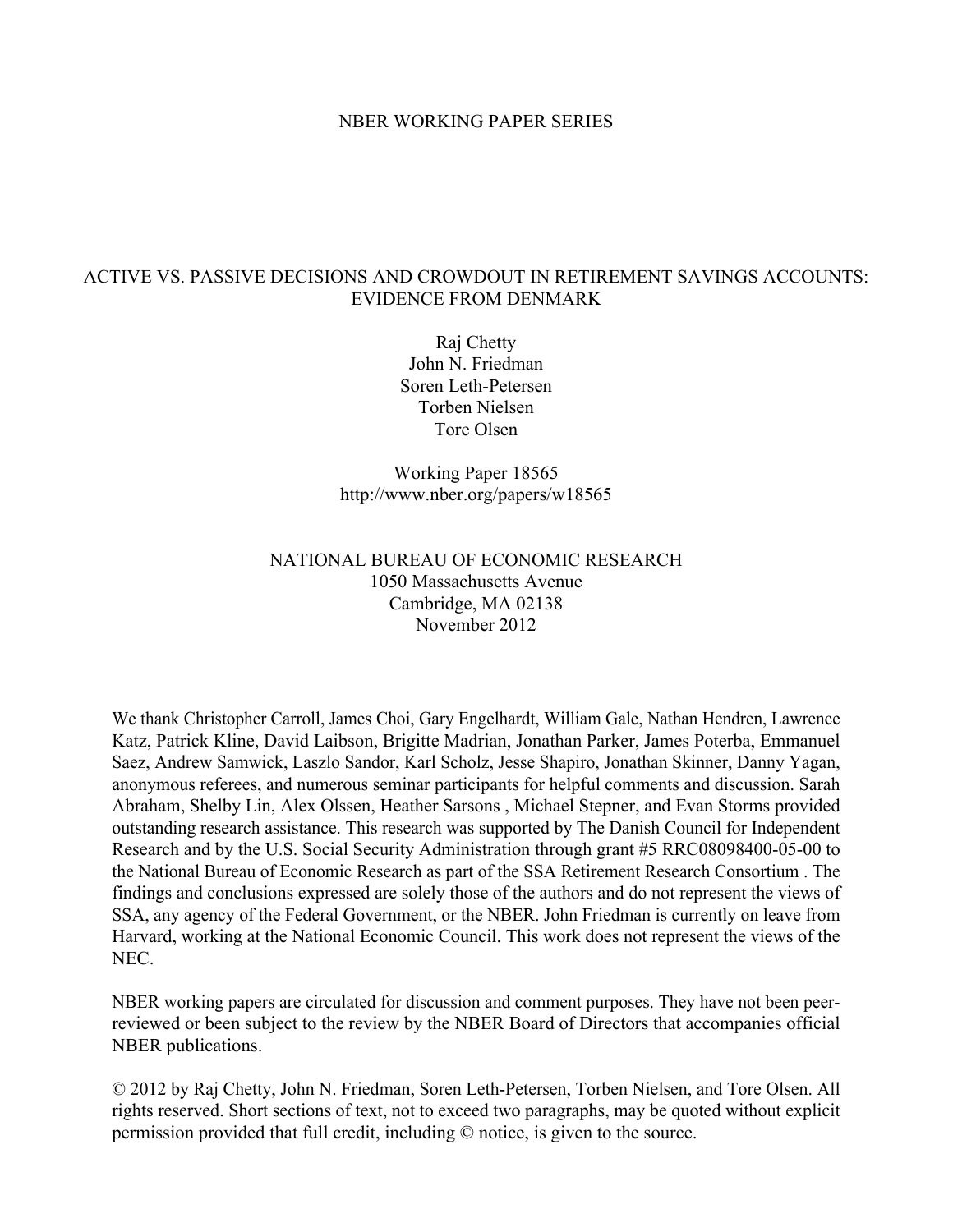Active vs. Passive Decisions and Crowdout in Retirement Savings Accounts: Evidence from Denmark Raj Chetty, John N. Friedman, Soren Leth-Petersen, Torben Nielsen, and Tore Olsen NBER Working Paper No. 18565 November 2012, Revised January 2014 JEL No. E21,H3

## **ABSTRACT**

Using 41 million observations on savings for the population of Denmark, we show that the impacts of retirement savings policies on wealth accumulation depend on whether they change savings rates by active or passive choice. Subsidies for retirement accounts, which rely upon individuals to take an action to raise savings, primarily induce individuals to shift assets from taxable accounts to retirement accounts. We estimate that each \$1 of government expenditure on subsidies increases total saving by only 1 cent. In contrast, policies that raise retirement contributions if individuals take no action – such as automatic employer contributions to retirement accounts – increase wealth accumulation substantially. We estimate that approximately 15% of individuals are "active savers" who respond to tax subsidies primarily by shifting assets across accounts. 85% of individuals are "passive savers" who are unresponsive to subsidies but are instead heavily influenced by automatic contributions made on their behalf. Active savers tend to be wealthier and more financially sophisticated. We conclude that automatic contributions are more effective at increasing savings rates than subsidies for three reasons: (1) subsidies induce relatively few individuals to respond, (2) they generate substantial crowd-out conditional on response, and (3) they do not increase the savings of passive individuals, who are least prepared for retirement.

Raj Chetty Department of Economics Harvard University 1805 Cambridge St. Cambridge, MA 02138 and NBER chetty@fas.harvard.edu

John N. Friedman Harvard Kennedy School Taubman 356 79 JFK St. Cambridge, MA 02138 john friedman@harvard.edu

Soren Leth-Petersen Department of Economics University of Copenhagen Oster Farimagsgade 5 Building 26 DK-1353 Copenhagen K Denmark Soren.Leth-Petersen@econ.ku.dk Torben Nielsen University of Copenhagen Department of Economics Øster Farimagsgade 5, Building 25 DK-1353 Copenhagen K torben.heien.nielsen@econ.ku.dk

Tore Olsen University of Copenhagen and CAM tolsen@nber.org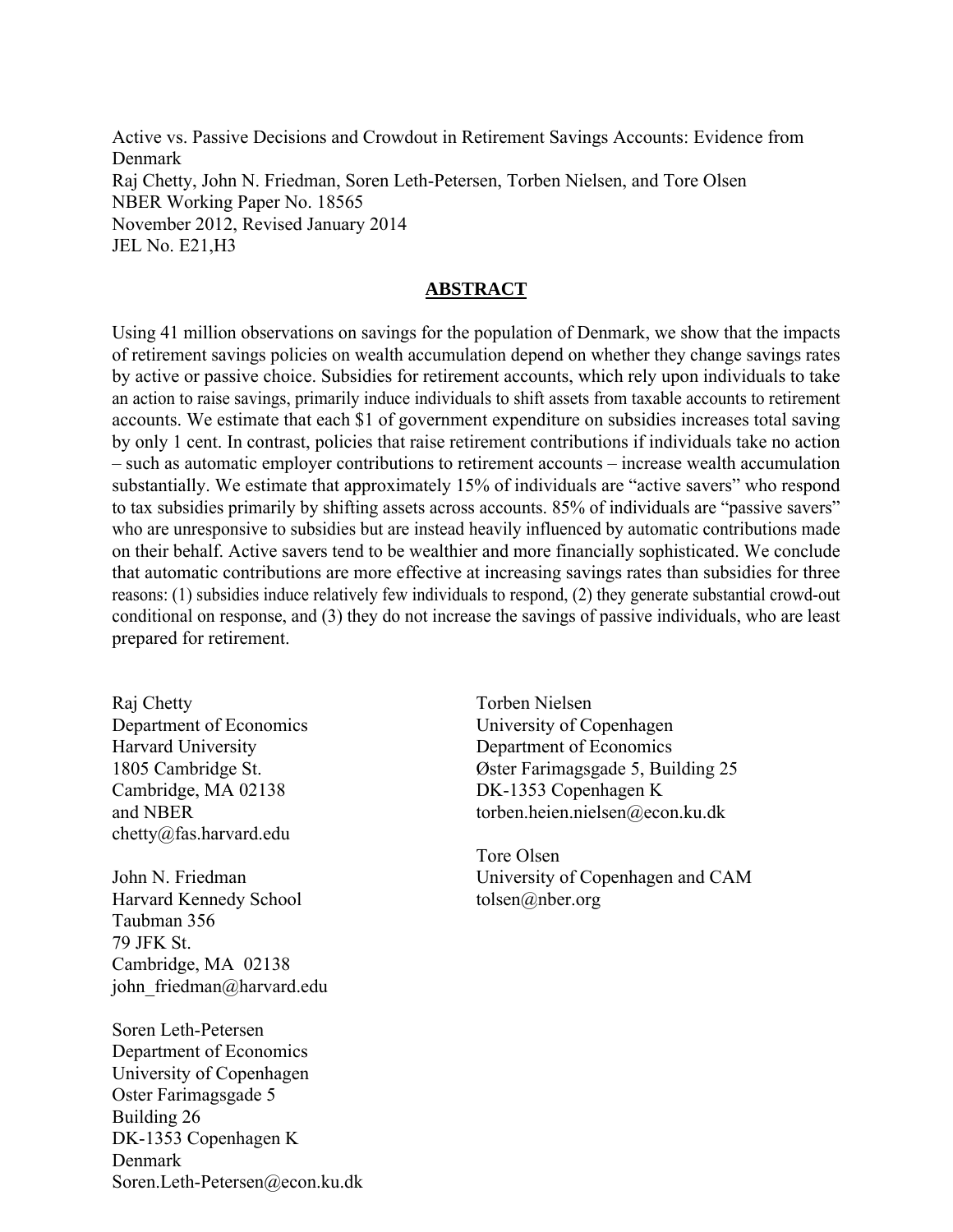## I Introduction

Do retirement savings policies – such as tax subsidies, employer-provided pensions, and savings mandates – raise total wealth accumulation or simply induce individuals to shift savings across accounts? Despite extensive research, the answer to this question remains unclear, largely due to limitations in data and research designs (Bernheim, 2002).

In this paper, we revisit this question using a panel data set with 41 million observations on savings in both retirement and non-retirement accounts for the population of Denmark. We organize our empirical analysis using a stylized model in which the government uses two policies to raise saving: a price subsidy and an automatic contribution that puts part of an individual's salary in a retirement account. We analyze the impacts of these policies on two types of agents: active savers and passive savers. Active savers make savings decisions by maximizing utility, taking into account the subsidies and automatic contributions. Passive savers make fixed pension contributions that are invariant to the automatic contribution and subsidy.

The model predicts that automatic contributions should have no impact on total saving – total flows into non-retirement and retirement accounts – for active savers who can fully offset the automatic contribution by reducing their own voluntary pension contributions. In contrast, the impact of automatic contributions on total saving is ambiguous for passive savers. If passive savers absorb the reduction in disposable income due to the automatic contribution by maintaining a fixed consumption plan and running down their bank balance, automatic contributions have no impact on total saving even though they increase savings within retirement accounts. But if passive savers absorb the reduction in disposable income by reducing consumption and maintaining a fixed savings target in non-retirement accounts, automatic contributions increase total saving. Price subsidies have no impact on passive savers' decisions. Subsidies induce active savers to save more in retirement accounts, but their impacts on total saving are once again ambiguous and depend upon the relative magnitude of price and wealth effects.

We analyze the impacts of price subsidies and automatic contributions empirically and estimate the fraction of active vs. passive savers using Danish income tax records. These data provide deidentified information on savings for all Danish citizens from 1995-2009. The Danish pension system – which has individual and employer defined-contribution accounts and a government definedbenefit plan – is similar in structure to that in the U.S. and other developed countries. The Danish data and institutional environment have two primary benefits. First, they offer high quality, third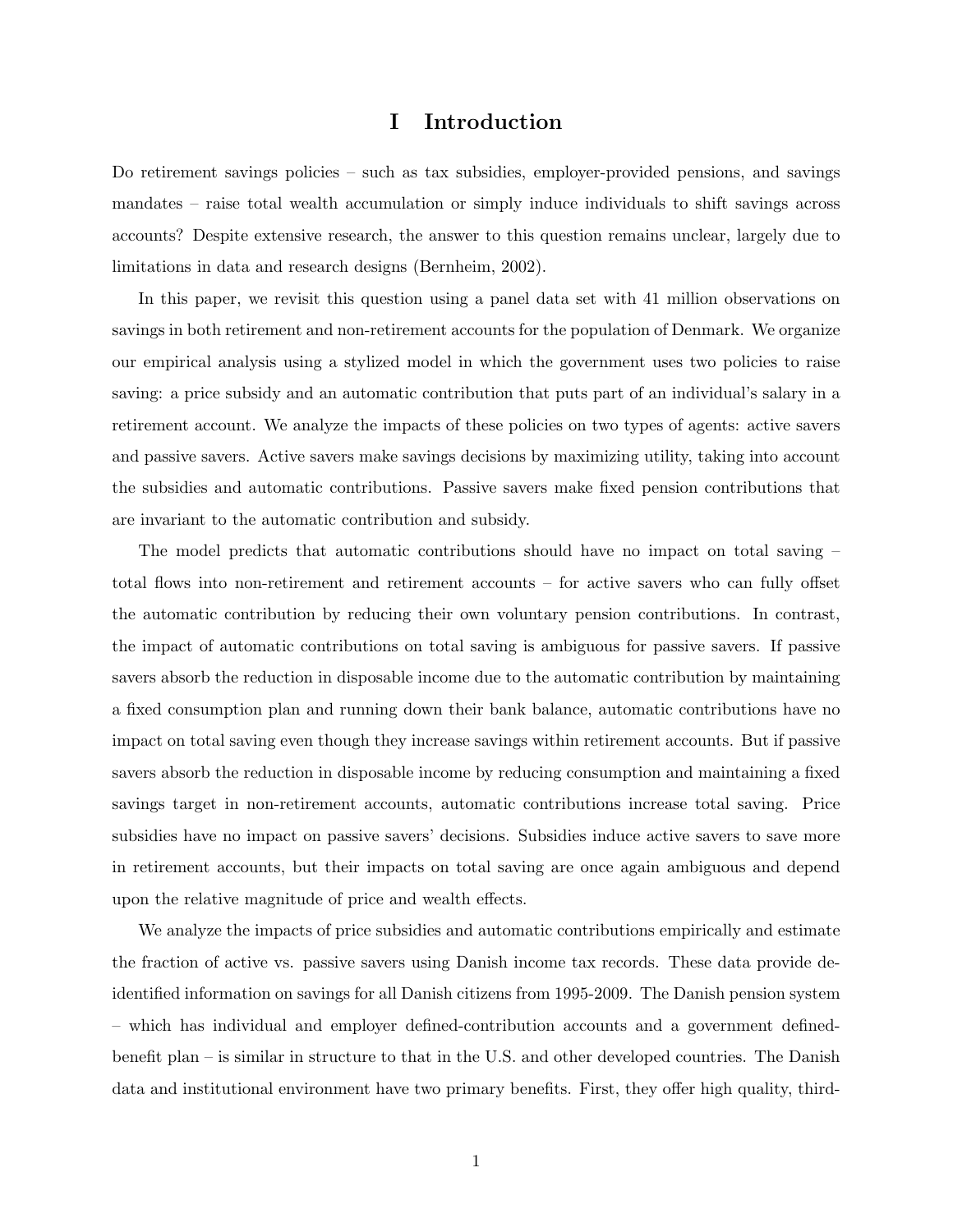party-reported information on savings for a much larger number of individuals than recent studies based on survey data, which typically have fewer than 1,000 observations in their analysis samples (e.g., Gelber, 2011). Second, a series of sharp reforms in Denmark provide quasi-experimental research designs to identify the impacts of retirement savings policies.

We divide our empirical analysis into three sections. First, we analyze the impacts of definedcontribution employer pension plans and government mandates, both of which are "automatic contributions" in the sense that they raise retirement saving if individuals take no action. Using event studies of individuals who switch firms, we find that individuals' total saving rises by approximately 80 cents (øre in Danish) when they move to a firm that contributes DKr 1 more to their retirement account even if they could have fully offset the increase. Increases in compensation in the form of automatic retirement contributions raise total saving much more than equivalent increases in disposable earnings. Most individuals do not change voluntary pension contributions, savings in taxable accounts, or liabilities at all when they switch to firms that contribute more to their retirement account, consistent with passive behavior. The savings impacts are equally large when we restrict attention to the subset of individuals who switch firms because of a mass-layoff at their prior firm, showing that our estimates are not biased by endogenous sorting. The changes in savings behavior persist for at least ten years after the firm switch and ultimately result in higher wealth balances at the age of retirement. We complement our analysis of employer pensions by studying the impacts of a government-imposed Mandatory Savings Plan (MSP) that required Danish citizens above an income eligibility cutoff to contribute 1% of their earnings to a retirement savings account starting in 1998. Using a regression discontinuity design, we show that the MSP raised total saving by nearly 1% of earnings on average even for individuals who were previously saving more than 1% of their earnings in voluntary retirement savings accounts. Overall, we estimate that at least 85% of individuals respond passively to changes in automatic contributions, leaving their own pension contributions and taxable saving unchanged when employer or government contributions rise.

In the second part of our empirical analysis, we study the impacts of subsidies for retirement savings. Denmark has two types of tax-deferred savings accounts: capital pensions that are paid out as a lump sum upon retirement and annuity pensions that are paid out as annuities. In 1999, the government reduced the subsidy for contributing to capital pension accounts by 14 cents per Danish Kroner (DKr) for individuals in the top income tax bracket. Using a difference-in-difference design around the top tax cutoff, we find that capital pension contributions fell sharply for individuals in the top income tax bracket. The aggregate reduction in capital pension contributions is entirely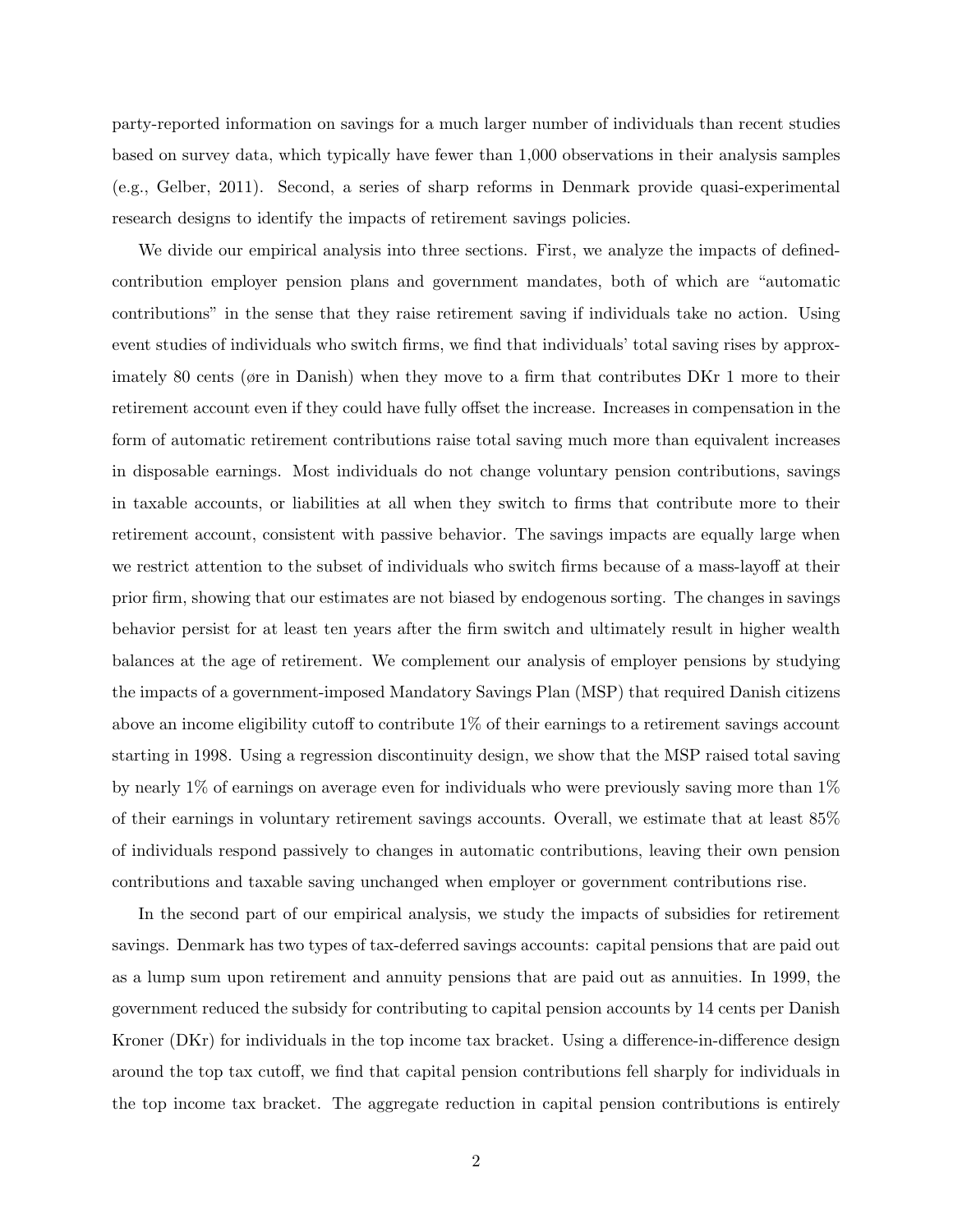driven by just 19% of prior contributors, most of whom stop making capital pension contributions in 1999. The remaining 81% of prior contributors do not change their capital pension contributions. Since utility maximization would call for some non-zero change in contributions when prices change at an interior optimum, we infer that 81% of individuals behave passively with respect to changes in subsidies.

Next, we investigate whether the changes in pension contributions induced by the subsidy change led to changes in total wealth accumulation. We estimate two crowd-out parameters: the degree of shifting between different pension accounts and the degree of shifting from pension accounts to taxable savings accounts. First, we find that 57 cents of each DKr that would have been contributed to capital pensions is shifted to annuity pension accounts (whose tax treatment was unchanged) when the capital pension subsidy was reduced. Hence, total pension contributions fall by 43 cents for each DKr of reduction in capital pensions. Second, focusing on this reduction in total pension contributions, we estimate that 99 cents of each DKr contributed to retirement accounts comes from money that would have been saved in a taxable account. This 99 cent crowd-out estimate determines the overall impact of retirement savings subsidies on total saving and can be compared to prior estimates (e.g., Engen, Gale and Scholz, 1996; Poterba, Venti and Wise, 1996). Based on this estimate, we calculate that each DKr 1 of government expenditure on subsidies for retirement saving generates less than 1 cent of net new saving. The upper bound on the 95% confidence interval is 28 cents of new saving per DKr 1 of expenditure on subsidies.

In the final part of our empirical analysis, we investigate heterogeneity in responses across individuals. We document three pieces of evidence which suggest that active vs. passive choice is a key reason that automatic contributions and subsidies have very different effects on total saving. First, the 1999 subsidy reduction has much larger effects on individuals starting a new pension in that year relative to those making pension contributions in previous years, consistent with evidence on inertial behavior in other domains (Samuelson and Zeckhauser, 1988; Ericson, 2012). Second, individuals who actively change their pension contributions more frequently in other years are more responsive to the price subsidy change and more likely to offset automatic contributions by changing their own individual pension contributions. Third, individuals who are wealthier, older, or have economics training are more responsive to price subsidies and more likely to offset automatic contributions. In sum, "active savers" – those who are more responsive to price subsidies and less influenced by automatic contributions – tend to be financially sophisticated individuals who plan for retirement.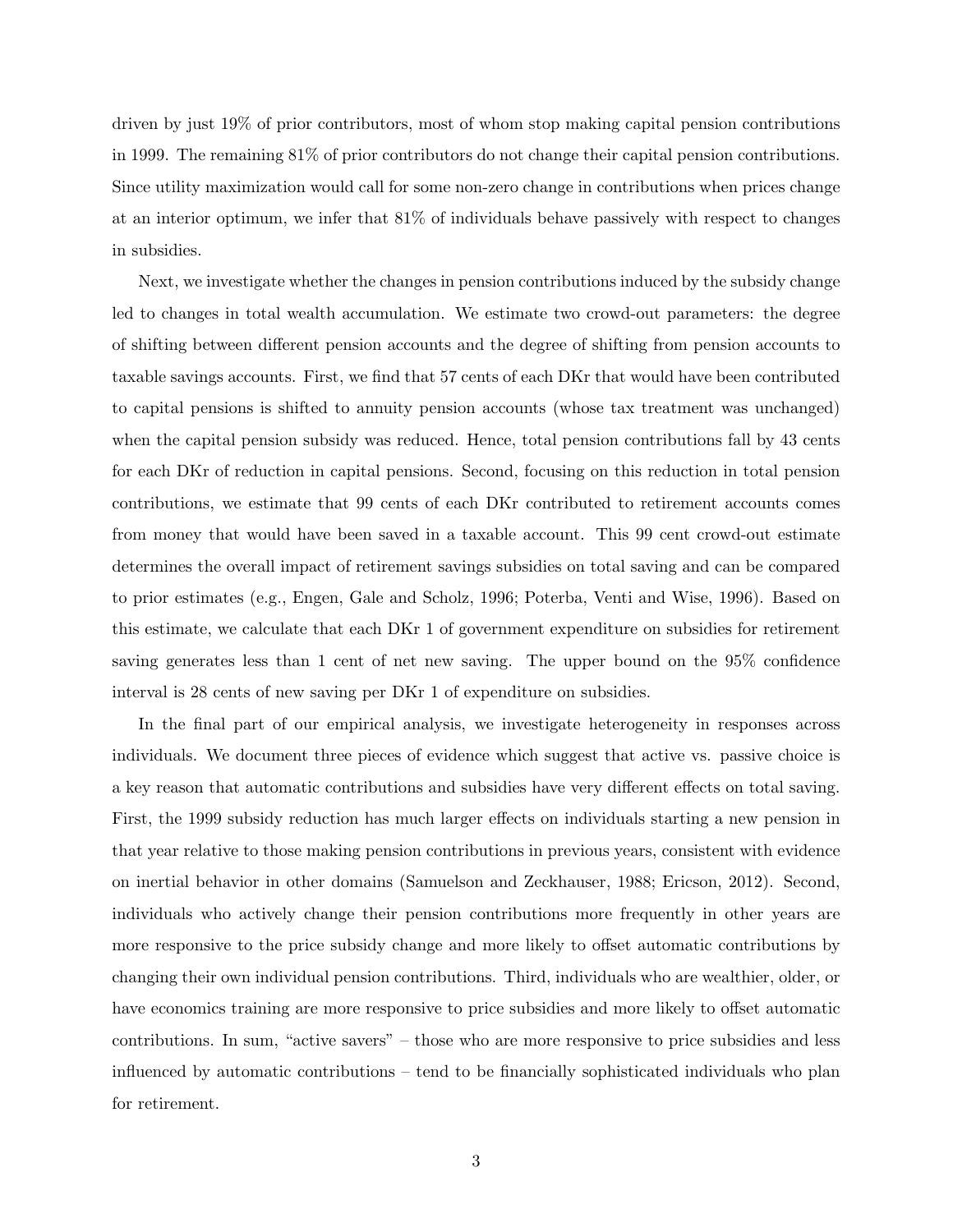We conclude that the impacts of retirement savings policies on wealth accumulation depend on whether they change behavior through active or passive choice. Policies that rely upon individuals to take an action to raise savings have significantly smaller impacts on total saving than policies that raise savings automatically even if individuals take no action.

Our results build on a large literature in public finance estimating crowdout in retirement savings accounts reviewed by Poterba, Venti and Wise (1996) and Engen, Gale and Scholz (1996). Some recent studies in this literature (e.g., Gelber  $(2011)$ ) present evidence that increases in IRA or  $401(k)$ savings represent increases in total saving, while others (e.g., Benjamin (2003) and Engelhardt and Kumar  $(2007)$  find that much of the increase in  $401(k)$  savings represents substitution from other accounts. Although some of the difference between the results of these studies likely stems from differences in econometric assumptions, the variation that drives changes in contributions to  $401(k)$ 's could also explain the differences in results. For instance, increases in  $401(k)$  contributions by employers may generate less crowd-out than tax incentives or programs that require active individual choice, an idea foreshadowed in early work by Cagan (1965) and Green (1981).

Our results also relate to a more recent literature in behavioral economics showing that defaults significantly increase saving within retirement accounts (e.g., Madrian and Shea, 2001; Thaler and Benartzi, 2004). This prior work has not investigated whether defaults raise *total* saving or simply induce individuals to save less in non-retirement accounts. Our finding that policies that change saving passively do raise total saving thus significantly strengthens the argument for policies such as automatic enrollment and defaults if a policy maker's goal is to increase savings rates.

Finally, our analysis provides three facts that could be useful to test between macroeconomic models of household behavior. First, the marginal propensity of consumption (MPC) depends critically on the form of compensation: the MPC out of disposable income is an order of magnitude larger than the MPC out of pension contributions. This finding is consistent with evidence that consumption behavior departs from the predictions of frictionless life-cycle models (e.g., Johnson, Parker and Souleles, 2006), but suggests that factors such as inattention (Reis (2006)) or unawareness may be as important as liquidity constraints and buffer stock behavior in explaining such departures. Second, our findings are consistent with a model of "spenders" and "savers" (Campbell and Mankiw, 1989; Mankiw, 2000), in which some agents follow a rule-of-thumb based on current disposable income and others optimize according to the life-cycle model. We estimate that approximately 85% of individuals are rule-of-thumb spenders who make consumption choices based on disposable income. Third, our results imply that the interest elasticity of savings is low, both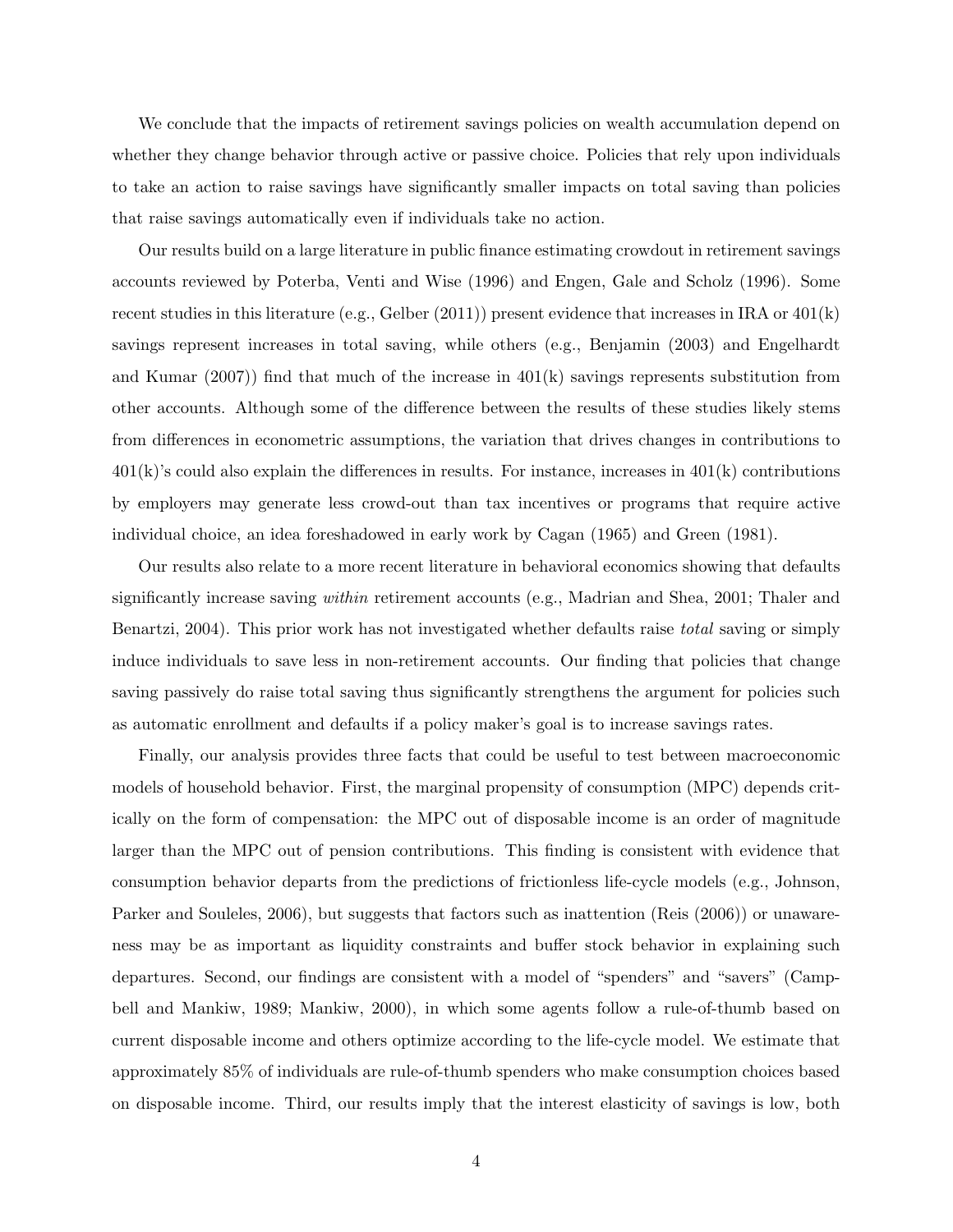because the savings rates of active savers are inelastic with respect to net-of-tax interest rates and because many individuals react passively with respect to changes in net-of-tax returns.

The paper is organized as follows. Section II presents a stylized model to organize our reducedform empirical analysis. Section III describes the data and institutional background. Sections IV, V, and VI present the empirical results on automatic contributions, price subsidies, and heterogeneity across individuals, respectively. Section VII concludes.

## II Conceptual Framework

In this section, we set up a stylized two-type model of savings behavior and characterize its comparative statics to structure our empirical analysis.

### II.A Setup

Individuals live for two periods. They earn a fixed amount  $W$  in period 1, which they can either consume or save in one of two risk-free accounts: a retirement account or a taxable savings account. Let r denote the net-of-tax interest rate that individuals earn in the taxable account. The government offers a subsidy  $\psi$  that increases the return to saving in the retirement account to  $r + \psi$ . To simplify notation, we abstract from income and capital gains taxes and let  $\psi$  represent the net subsidy to retirement accounts taking all taxes into account. We assume that the subsidy is financed by a tax on future generations or other agents outside the model. This assumption is appropriate for our empirical application because the variation in  $\psi$  we study affects a small set of agents and is financed out of general revenues.

Let  $S_i$  represent the amount that individual i saves in the non-retirement (taxable) savings account. Let  $P_i^I$  denote the amount that individual i contributes to the retirement account,  $P^E$ the amount his employer contributes to his retirement account, and  $P^G$  the amount the government requires the individual to contribute to a retirement account.<sup>1</sup> Let  $P_i = P_i^I + P^E + P^G$  denote total retirement saving. We treat  $P^{E}$  and  $P^{G}$  as exogenous parameters because our goal is to characterize individual responses to exogenous changes in these policies. Both  $P^{E}$  and  $P^{G}$  are "automatic contributions" in the sense that they are involuntary contributions that do not require any active choice by the individual. We model  $P^{E}$  and  $P^{G}$  as coming out of gross earnings W, so that disposable income  $W - P^{E} - P^{G}$  remains to be allocated between consumption, taxable

<sup>&</sup>lt;sup>1</sup>To simplify notation, we assume that  $P<sup>E</sup>$  and  $P<sup>G</sup>$  do not vary across individuals in our model; in our empirical analysis, we exploit variation in  $P^{E}$  and  $P^{G}$  across individuals for identification.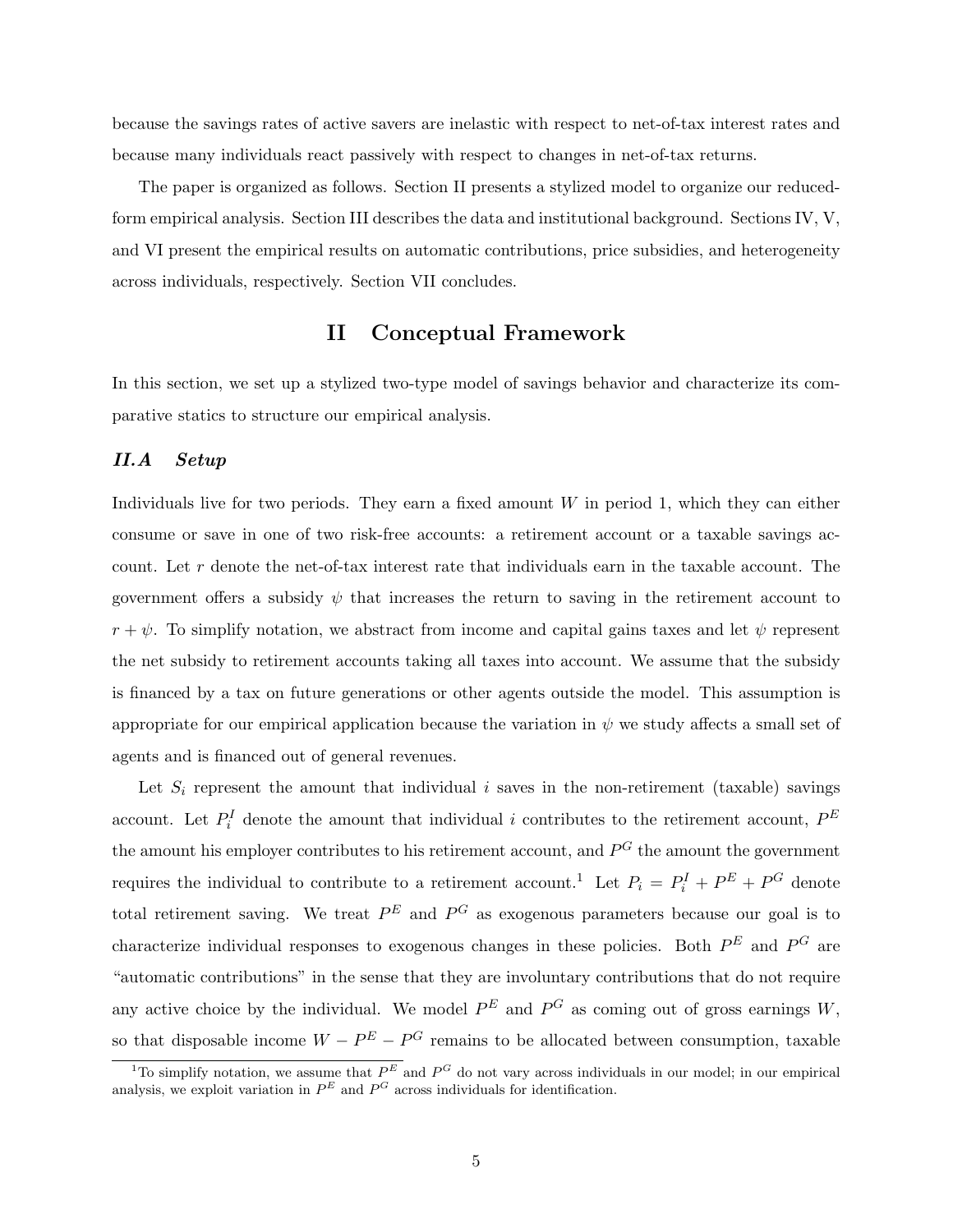savings, and individual pension contributions.<sup>2</sup> With this notation, a \$1 increase in  $P^E$  or  $P^G$ leads to a \$1 reduction in disposable income, leaving total compensation fixed and eliminating any income effects from changes in retirement benefits. Note that in our model,  $P^{E}$  and  $P^{G}$ are interchangeable; however, we distinguish between employer and government contributions to retirement accounts in our empirical analysis.

The individual chooses  $P_i^I$  and  $S_i$  taking the policies  $\{P^E, P^G, \psi\}$  as exogenous. To eliminate mechanical effects of changes in  $P^E$  or  $P^G$  that force individuals to save more, we assume that there are no constraints on  $S_i$  and  $P_i^I$ .<sup>3</sup> Consumption in the two periods is given by

$$
c_{i,1}(S_i, P_i^I) = W - S_i - P^G - P^E - P_i^I
$$
  
\n
$$
c_{i,2}(S_i, P_i^I) = (1+r) S_i + (1+r+\psi) (P_i^I + P^E + P^G).
$$
\n(1)

In this two period setting, saving in the retirement account strictly dominates saving in taxable accounts, and hence all individuals would optimally set  $S_i = 0$ . In practice, retirement accounts are illiquid and cannot be accessed prior to retirement, leading many individuals to save outside retirement accounts despite their tax disadvantage. We model the value of liquidity as a concave benefit  $g(S_i)$  of saving in the non-retirement account.<sup>4</sup> Accounting for the value of liquidity, individuals have utility

$$
u(c_{i,1}) + \delta u(c_{i,2}) + g(S_i). \tag{2}
$$

where  $u(c)$  is a smooth, concave function and  $\delta < 1$  denotes the individual's discount factor.

Active vs. Passive Savers. There are two types of agents, active savers and passive savers, who differ in the way they choose  $S_i$  and  $P_i^I$ . Let  $\alpha$  denote the fraction of active savers. Active savers choose  $S_i$  and  $P_i^I$  to maximize utility (2) given  $\{P^E, P^G, \psi\}$  as in the neoclassical model. Passive savers set retirement contributions at an exogenous level  $P_i^I = \overline{P}_i$  that does not vary with  $\{P^E, P^G, \psi\}.$  There are several models in the literature for why individuals' retirement savings plans are insensitive to incentives, such as fixed costs of adjustment that generate inertia, hyperbolic discounting that leads to procrastination in updating plans (Carroll et al., 2009), or a lack of

 $2$ This is purely a notational convention because we can always redefine earnings as gross payments. For example, if the individual receives a take-home salary of 20,000 and retirement benefits of  $P_E$  = 1000, we would define  $W = 21,000.$ 

<sup>&</sup>lt;sup>3</sup>In practice, individuals face a constraint of  $P_I \geq 0$  and also a limit on total pension contributions. We focus on the behavior of individuals in the interior of the choice set in our empirical analysis to obtain estimates that correspond to parameters in our model.

<sup>4</sup>Gale and Scholz (1994) develop a three period model in which individuals face uncertainty in the second period, motivating them to keep some assets in a liquid buffer stock. Our model can be loosely interpreted as a reduced-form of the Gale and Scholz model.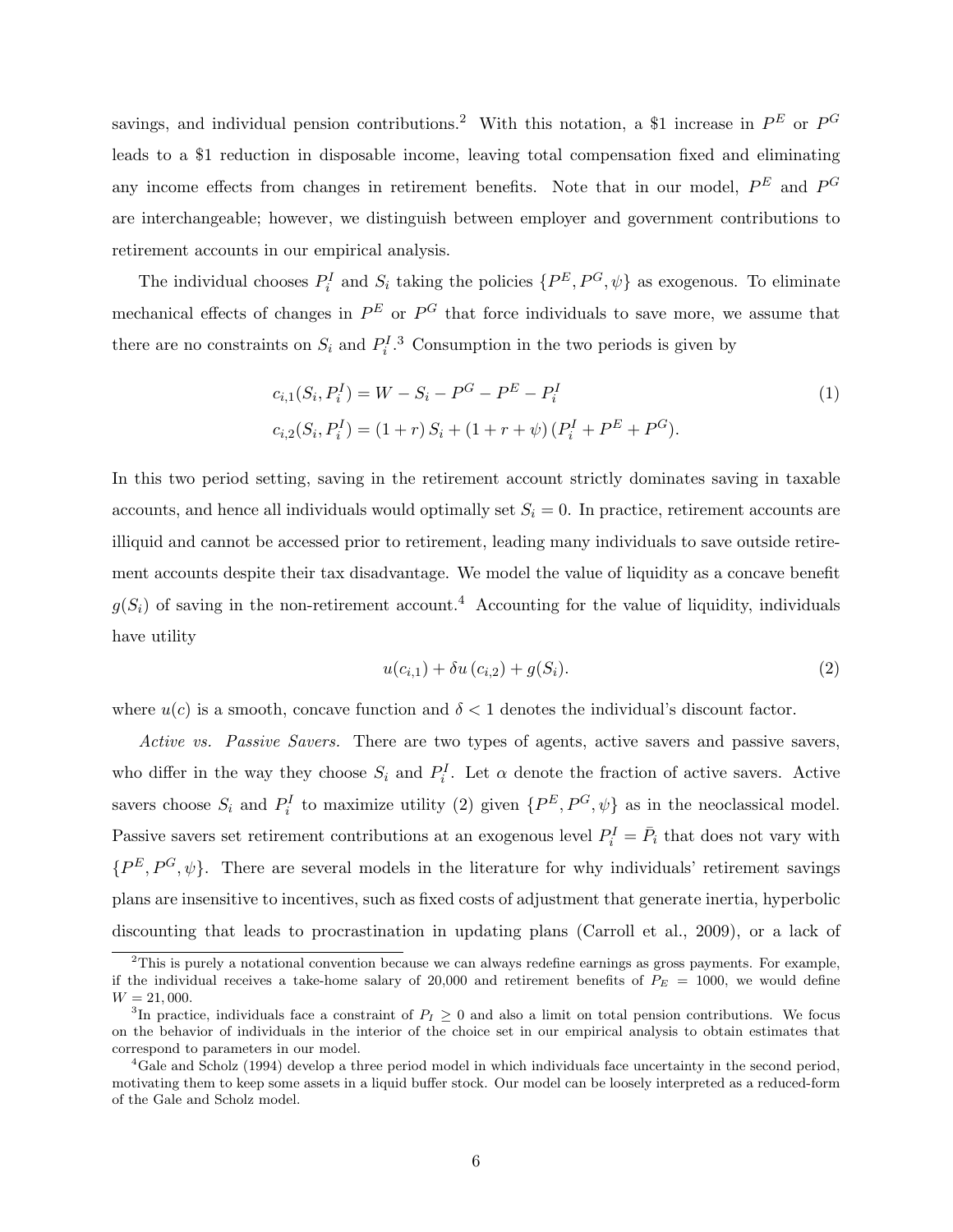information. The results that follow do not depend upon which of these micro-foundations drives passive behavior, and we therefore do not specify a particular model of passive choice.

Regardless of how passive savers make choices, they must satisfy the budget constraint in (1), which can be rewritten as

$$
c_{i,1} + S_i = W - P^G - P^E - \bar{P}_i^I = W - P_i,\tag{3}
$$

i.e. consumption plus taxable saving equals income net of pension contributions. We assume that passive savers choose  $S_i$  (or, equivalently,  $c_{i,1}$ ) as a function of net income  $W - P_i$ , so that changes in retirement savings policies affect behavior in period 1 only if they affect retirement contributions. Again, we do not posit a specific model of how passive savers choose  $S_i$ . Instead, we show how the impacts of government policy depend upon the way in which passive savers adjust  $c_{i,1}$  and  $S_i$  when net income changes.

### II.B Comparative Statics

Table I summarizes the comparative static predictions of our model. We begin by characterizing the impacts of automatic contributions in Columns 1 and 2 of the table. Because voluntary pension contributions are a perfect substitute for automatic contributions, active savers will undo changes in  $P^E$  and  $P^G$  1-for-1 by reducing  $P_i^I$ . Automatic contributions therefore do not affect their total contributions to retirement accounts  $P_i$ . In contrast, passive savers leave  $P_i^I$  fixed by definition and hence their total retirement contributions  $P_i$  rise with  $P^E$  and  $P^G$ . Let  $P^I$ ,  $P$ , and S denote the mean level of individual pension contributions, total pension contributions, and taxable saving in the population. We refer to  $dP/dP^E$  as the degree of "pass-through" of employer pensions to total pensions (i.e., pass-through is one minus the rate of offset). We define pass-through of government pensions  $dP/dP^G$  analogously. If we restrict attention to individuals who are not constrained by a corner, we can estimate the fraction of active savers directly from the rates of pass-through in the population:

$$
\hat{\alpha}_E = 1 - dP/dP^E
$$

$$
\hat{\alpha}_G = 1 - dP/dP^G
$$

Next, consider impacts of automatic contributions on the mean level of total saving  $(P + S)$ . The total saving of active savers is unaffected by changes in  $P^E$  and  $P^G$ . The impact of  $P^E$  and  $P^G$  on the total saving of passive savers depends on whether they cut consumption  $c_{i,1}$  or non-retirement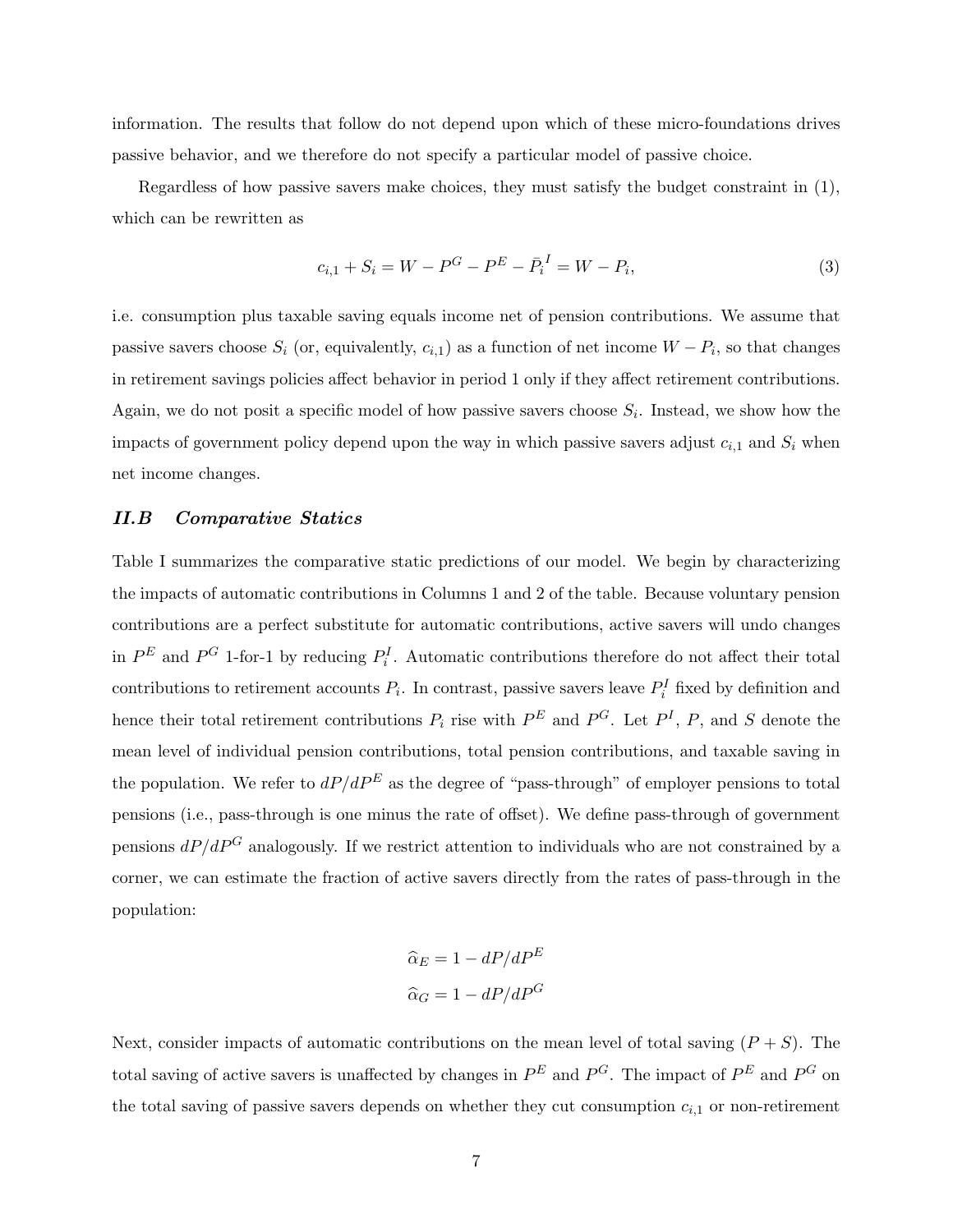savings  $S_i$  to meet the budget constraint in (3). Two cases span the potential responses. At one extreme, if an individual has a fixed consumption plan  $\bar{c}_{i,1}$  and does not pay attention to retirement savings, he will end up with a smaller bank balance  $S_i$  at the end of the year. In this case, changes in  $P^{E}$  and  $P^{G}$  will have no impact on total saving. At the other extreme, if an individual has a fixed target for his bank balance  $\bar{S}_i$ , he will absorb the reduction in disposable income by reducing consumption  $c_{i,1}$ . In this case, a \$1 increase in  $P^E$  or  $P^G$  will increase total saving by \$1. These extreme cases illustrate that existing evidence that automatic contributions increase saving within retirement accounts  $(dP/dP^E > 0)$  should not necessarily make us expect that such policies will raise total saving. In general, we may observe  $d(P+S)/d(P^E+P^G)$  ranging from 0 to 1 depending upon the way in which passive savers set their budgets. If individuals are either pure consumption or savings targeters, we can estimate the fraction of savings targeters as  $\frac{d(P+S)}{d(P^E+P^G)} / \frac{dP}{d(P^E+P^G)}$ , i.e. the fraction of passive savers who do not change  $S$  when  $P$  rises.

Next, we turn to the impacts of price subsidies (Columns 3 and 4 of Table I). By definition, price subsidies have no impact on  $P_i^I$  for passive savers. The impacts of an increase in the price subsidy on active savers have been characterized in prior work (e.g., Gale and Scholz, 1994; Bernheim, 2002). Increases in the subsidy  $\psi$  affect  $P_i^I$  through three channels: (1) by reducing the price of  $P_i^I$  relative to  $S_i$ , leading to substitution across accounts; (2) by reducing the price of  $c_{i,2}$  relative to  $c_{i,1}$ , raising total saving; and (3) by increasing total lifetime wealth, which raises period 1 consumption  $c_{i,1}$  and hence reduces saving. Prior empirical work (e.g., Duflo et al., 2006; Engelhardt and Kumar, 2007) consistently finds positive effects of subsidies on retirement contributions  $(dP<sup>I</sup>/d\psi > 0)$ , suggesting that in practice the price effects dominate the wealth effect on average. Note that  $dP_i^I/d\psi = 0$  only if the wealth effect exactly offsets the two price effects. Treating this as a measure zero knife-edge case, we can obtain another estimate of the fraction of active savers based on responses to changes in the subsidy:

$$
\widehat{\alpha}_S = 1 - frac(dP_i^I/d\psi = 0)
$$

where  $frac(dP_i^I/d\psi = 0)$  denotes the fraction of individuals who do not change their individual pension contributions at all in response to changes in  $\psi$ .

Lastly, consider the impacts of the subsidy on total saving. Since changes in the subsidy rate  $\psi$ have no impact on net income  $W - P_i$  in period 1 when individuals do not change  $P_i^I$ , they also do not affect  $P_i + S_i$  for passive savers. For active savers, the effects of price subsidies on total saving  $P_i + S_i$  are ambiguous. If the elasticity of intertemporal substitution (EIS) is small, the increase in  $P_i$  induced by a price subsidy could come largely from shifting assets across accounts, with little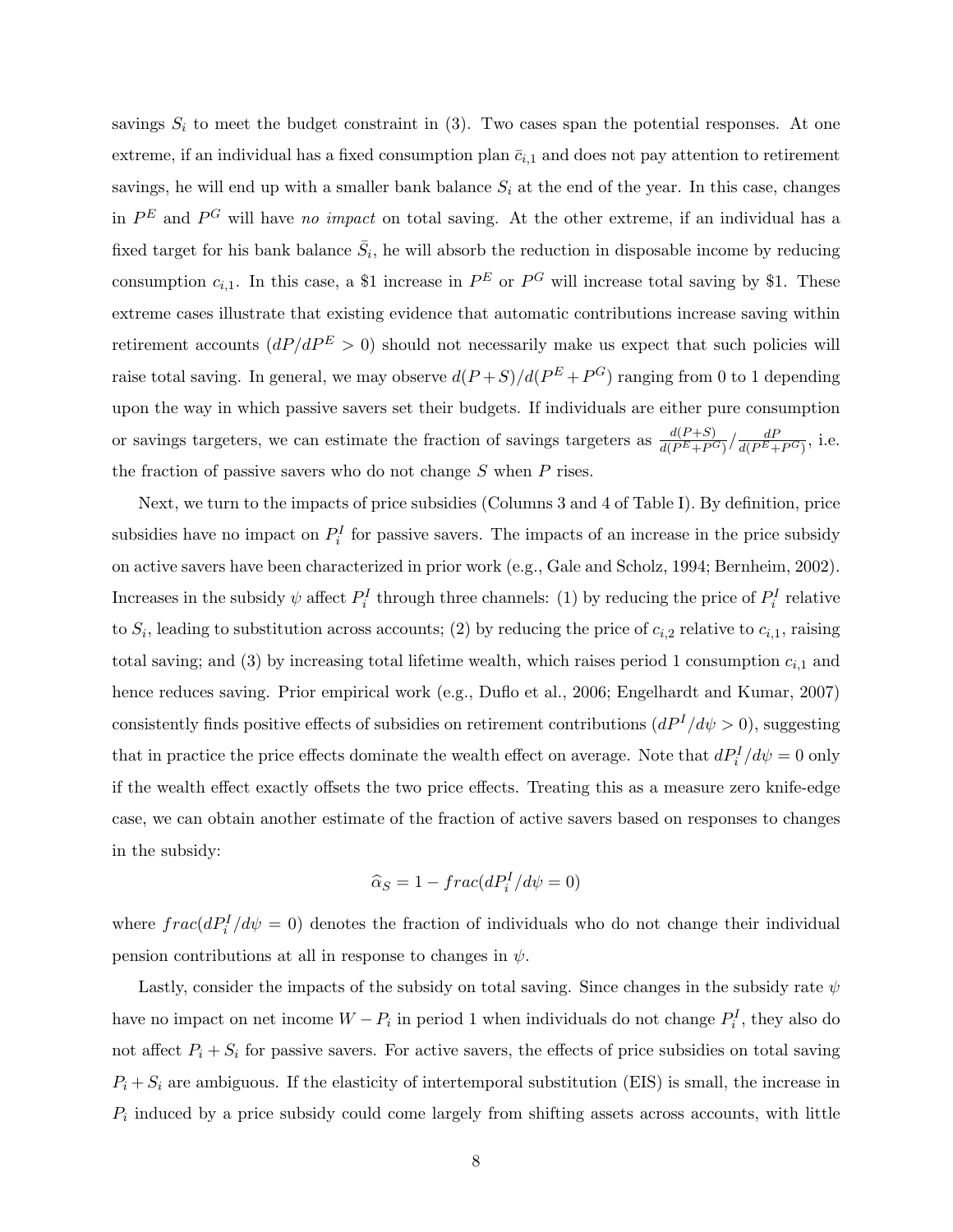impact on total saving. If the EIS is large, an increase in  $\psi$  would increase total saving. Hence, estimating  $d(P+S)/d\psi$  is of interest for policy independent of estimating  $\hat{\alpha}_S$ .

An important implication of this simple framework is that the degree to which pension contributions are offset by reduced saving in taxable accounts depends upon the policy instrument used to increase retirement savings. Automatic contributions affect the pension contributions of passive savers, whereas price subsidies affect the pension contributions of active savers. Because active optimizers are likely to be cognizant of all the accounts in which they might save, they may be more likely to re-optimize by shifting assets across accounts in response to a price subsidy than are passive savers in response to an automatic contribution.

Our stylized two-type model predicts that an individual who is passive with respect to price subsidies will also be passive with respect to automatic contributions, and hence that  $\hat{\alpha}_E = \hat{\alpha}_G =$  $\widehat{\alpha}_S$ . This strict prediction would not hold in a more general and realistic environment, as individuals may fluctuate between being active and passive over time and individuals may be more cognizant of some policies than others. Nevertheless, if the mechanism of active vs. passive choice is important in driving differential responses to retirement savings policies, one would expect to see certain correlations in the heterogeneity of responses across individuals. First, individuals who are currently making active choices for other reasons – e.g. those who are starting new pension accounts – should presumably be more responsive to price subsidies (e.g., Ericson 2012). Second, individuals who actively respond to price subsidies should also be more likely to offset automatic contributions. Third, typical micro-foundations for active vs. passive choice predict that active savers should have higher levels of total saving  $P_i + S_i$ . For instance, in Carroll et al.'s (2009) model, individuals with low discount factors  $\delta$  – who have low savings rates – tend to be passive savers because the fixed up-front costs of planning for retirement outweigh their NPV gains from planning. More generally, the same characteristics that make some individuals actively optimize with respect to retirement savings incentives, such as financial literacy or attentiveness, are also likely to make these individuals plan for retirement to begin with. This leads to the testable prediction that automatic contributions should increase saving more for low-wealth individuals, while price subsidies should generate larger responses among high-wealth individuals.

In the remainder of the paper, we analyze the impacts of retirement savings policies empirically, focusing on three objectives that emerge from our conceptual framework: (1) estimating the fraction of active vs. passive savers using the estimators developed above, (2) quantifying the impacts of automatic contributions and subsidies on total saving, and (3) testing the mechanism of active vs.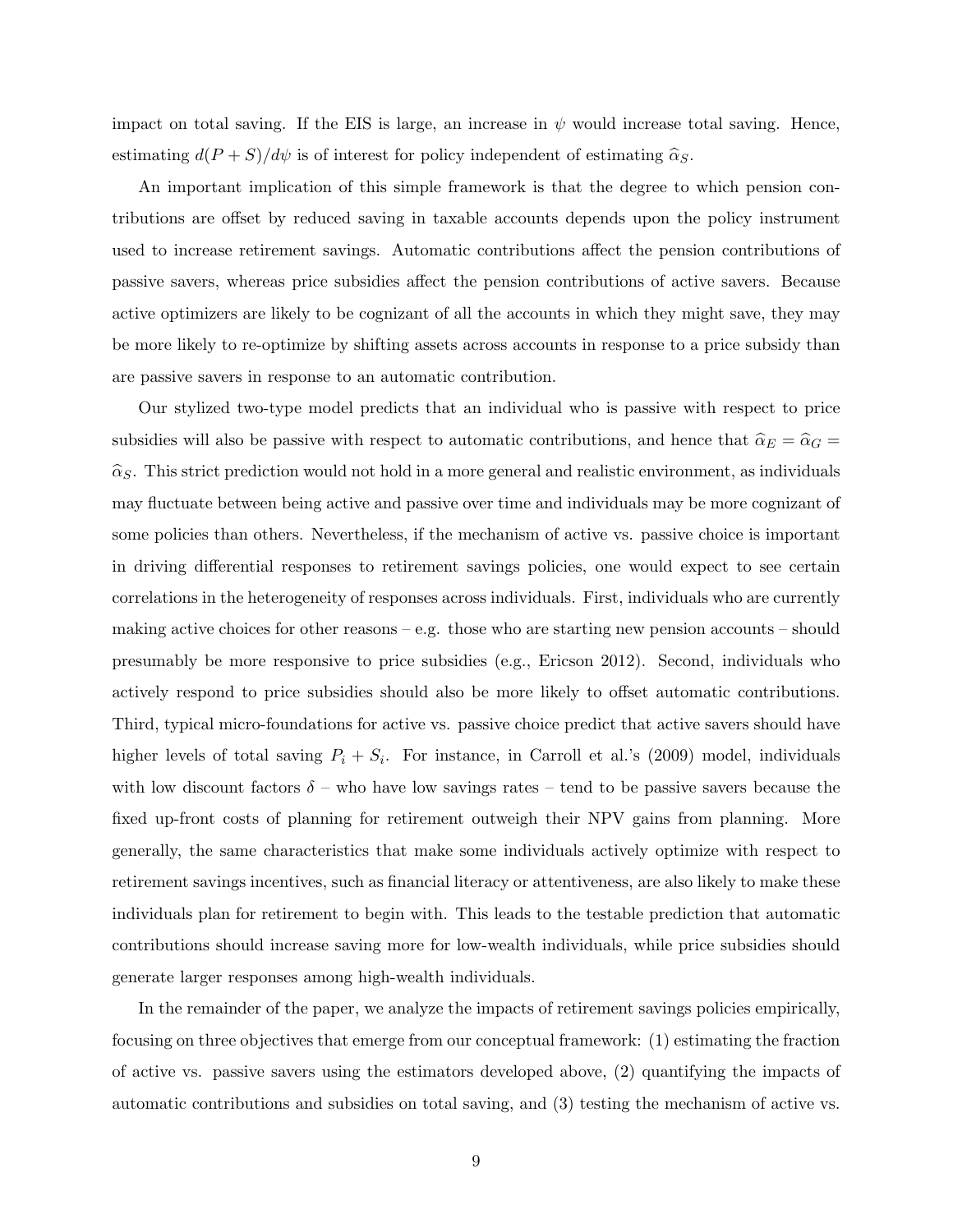passive choice by analyzing heterogeneity across individuals.

# III Data and Institutional Background

Institutional Background. This section provides institutional background relevant for the research designs we implement below. See OECD (2009) or Bingley et al. (2007) for a comprehensive description of the Danish retirement system and Danish Ministry of Taxation (2002) for a description of the income tax system. Note that over the period we study, the exchange rate was approximately DKr 6.5 per US \$1.

The Danish pension system consists of three components that are typical of retirement savings systems in developed countries: a state-provided defined benefit (DB) plan (analogous to Social Security in the U.S.), employer-provided defined contribution  $(DC)$  accounts (analogous to  $401(k)$ 's in the U.S.), and individual retirement accounts (analogous to IRA's in the U.S.).

The defined-benefit pension in Denmark pays a fixed benefit subject to earnings tests. For example, in 1999 the DB pension paid a benefit of DKr 95,640 (US \$14,700) for most single individuals over the age of 67. Because our analysis focuses exclusively on DC accounts, we do not summarize the DB system further here. The structure of the DB pension system did not change in a way that affects our analysis of DC accounts over the period we study.

Most jobs in Denmark are covered by collective bargaining agreements between workers' unions and employer associations. These agreements set wage rates and often include a pension plan in which a fixed proportion of an individual's earnings is paid into a retirement account that is managed by an independent pension fund. Typically, 2/3 of the contribution to employeradministered pension accounts is made by the employer, with the remaining 1/3 deducted from the individual's paycheck (with no individual discretion). Because the distinction between these two sources of payment has no bearing on our empirical analysis, we refer to the sum of the employer  $(2/3)$  and worker  $(1/3)$  portions as the "employer-provided pension contribution," denoted by  $P<sup>E</sup>$ .

Individual DC accounts are completely independent of employer accounts but have equivalent tax properties. Individual contributions do not need to be updated once they are set up, and in particular do not necessarily need to be changed as individuals change employers.

Within both the employer and individual DC pensions, there are two types of accounts: "capital pension" accounts and "annuity pension" accounts.<sup>5</sup> These two accounts have different payout

<sup>&</sup>lt;sup>5</sup>Annuity pensions can be further broken into two sub-categories labeled "rate" and "annuity" pensions, which pay out over a different number of years. We use the term "annuity pension" for simplicity here to refer to both of these accounts because the difference between these sub-categories does not matter for our empirical analysis.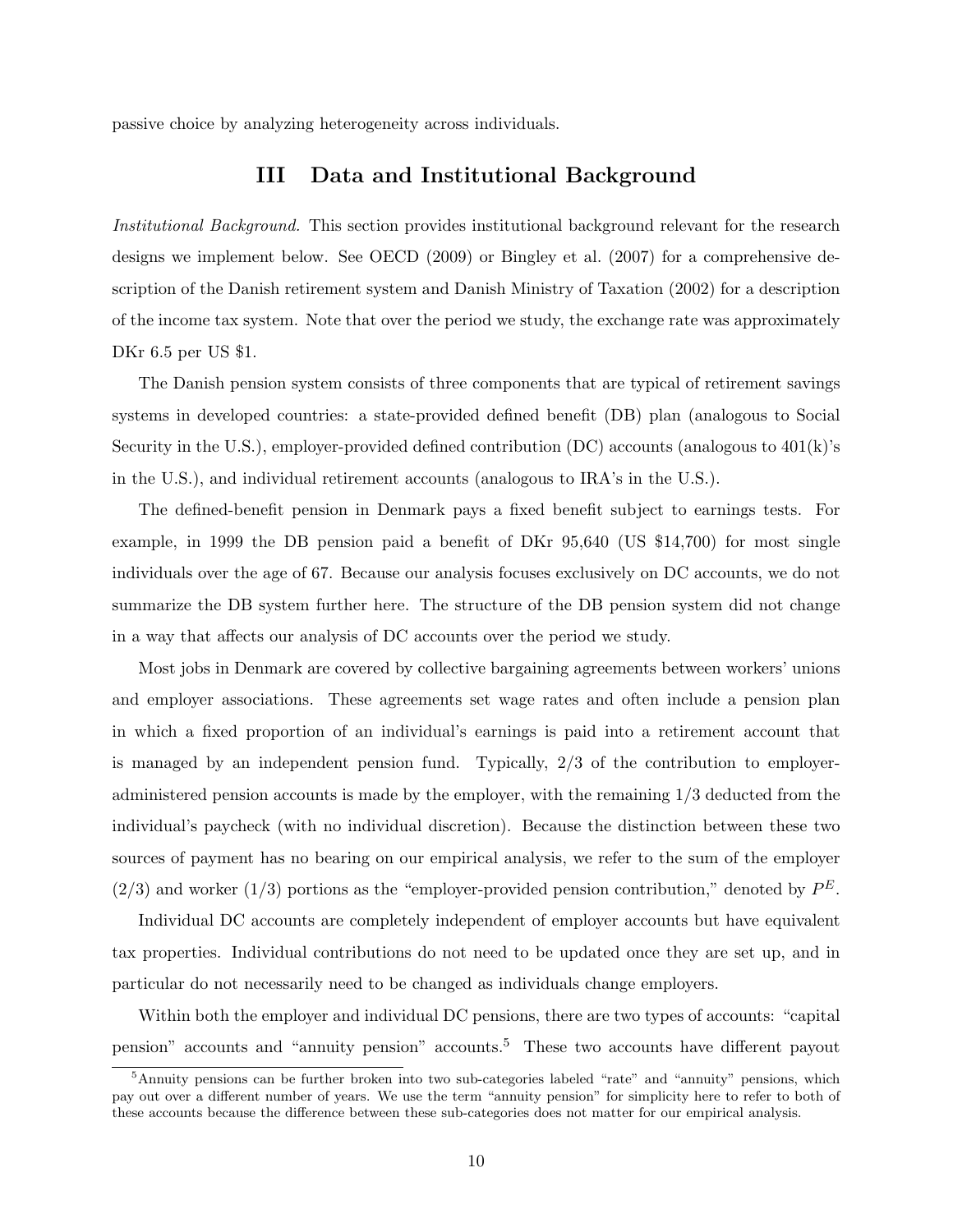profiles and tax consequences. Balances accrued in capital pension accounts are paid out as a lump sum and taxed at 40% on payout. Balances accrued in annuity pension accounts are paid out over several years – e.g., as a 10-year annuity or a lifetime annuity – and are taxed as regular income. Contributions to both types of accounts are tax deductible at the time of contribution. Capital gains in both capital and annuity retirement accounts are taxed at approximately 15%, compared with an average of approximately 29% for assets in taxable accounts. Withdrawals prior to retirement from either account incur a tax of 60% plus administrative fees prior to age 60; as a result, only 2.2% of individuals in a given year withdraw money prior to age 60.

Employers set the amount that they contribute to capital and annuity pension accounts for their workers. The sum of employer and individual contributions to each type of account is capped at limits that have gradually increased over time. In 1999, total contributions to each account (capital or annuity) were limited to DKr 34,000 (US \$5,200); in 2009, the cap was DKr 46,000. The cap binds for relatively few people. For example, conditional on having positive individual capital pension contributions, 4.6% of individuals are at the contribution limit for capital pensions.

Sample and Variable Definitions. We merge data from several administrative registers – the income tax register, the population register, and the Danish Integrated Database for Labor Market Research (IDA) – to obtain annual information for the Danish population from 1995 to 2009. Starting from the population data set, we impose two restrictions to obtain our primary analysis sample. First, we exclude observations in which individuals are below the age of 18 or over 60, at which point early retirement schemes begin. Second, we exclude observations with self-employment income because business wealth and income are not measured precisely for the self-employed. This leaves us with an (unbalanced) panel of approximately 41 million observations for 4 million individuals.

All income and savings variables are based on third-party reports. Earnings and pension contributions are reported directly by employers and pension funds to the tax authority. End-of-year assets and liabilities in taxable accounts are reported directly to the tax authority by banks and financial institutions. These wealth data are collected because Denmark levied a wealth tax until 1996; data collection continued after that point and the tax authorities use the third-party reported wealth data to cross check if reported income is consistent with the level of asset accumulation.<sup>6</sup>

<sup>&</sup>lt;sup>6</sup>Prior to 1997, the tax authority also required individuals to self-report some components of their wealth to administer the wealth tax. Leth-Petersen (2010) uses these wealth data in his analysis. Here, we use only thirdparty reported data, which are available starting in 1995. Kleven et al. (2011) conducted a randomized tax audit in collaboration with the Danish tax authorities and found that tax evasion is negligible among wage earners. Their finding suggests that the third-party reported information we use here are of high quality and accurately capture real economic behavior.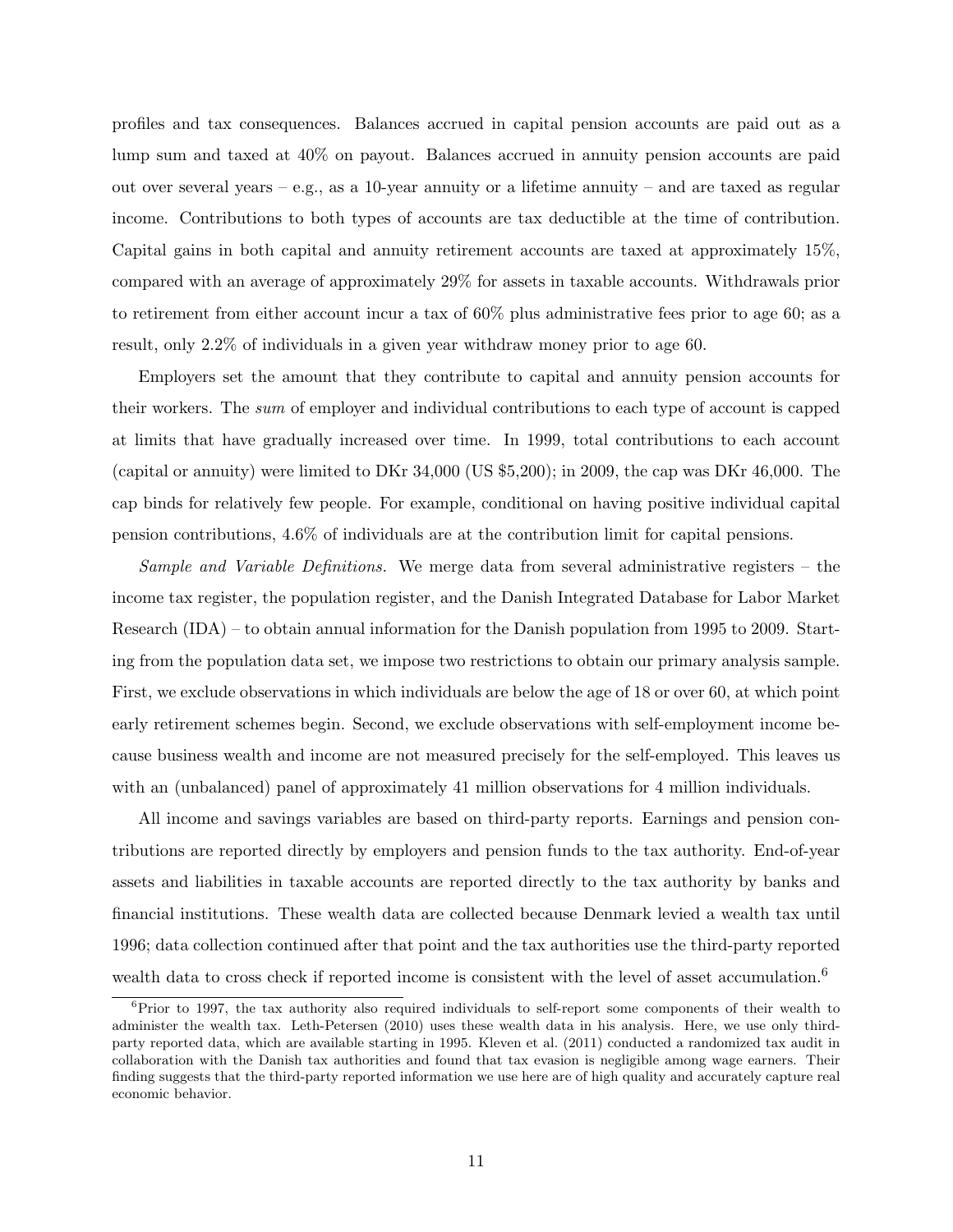We observe flows into retirement accounts in each year, but have no information on total wealth balances in these accounts. In contrast, we observe total wealth balances in taxable accounts, but not the flow of saving into such accounts. We therefore define a (noisy) measure of gross taxable saving as the change in an individual's taxable asset holdings.

We define net saving as gross savings minus the change in liabilities. Our measure of liabilities covers all forms of secured and unsecured debt (such as credit cards) except home mortgages. We use gross saving as our baseline measure because liabilities are measured with substantial noise, yielding less precise estimates, particularly when analyzing heterogeneity; however, we show that we obtain similar point estimates when using net saving in all cases in the full sample.

Our measures of taxable saving suffer from three limitations. First, because we do not directly observe home equity wealth and mortgage debt, we miss investments in home improvements and payments to home equity. We assess whether this is a significant source of bias by replicating our analysis on the subsample of renters. Second, our definition of saving also does not account for investments in other durables, such as cars or appliances. To test for intertemporal substitution in durable goods purchases, we analyze policy impacts on savings behavior over several years. Third, the wealth data exclude some assets such as cash holdings outside bank accounts and exotic assets such as yachts. Such assets likely account for a small fraction of total wealth and are unlikely to be the main substitutes for savings in retirement accounts.

We top code pension contributions above the 99th percentile to the 99th percentile in each account in each year, as these values are above the contribution limit and hence may be erroneous. In some specifications, we measure pension contributions and savings rates as a percentage of labor income. To reduce the influence of outliers on these estimates, we code as missing all rates as well as all measures of taxable saving that are below the 1st or above the 99th percentiles of their distributions in the relevant estimation sample, as described in the notes to each table.

We use three concepts of income in our empirical analysis. First, we define "labor income"  $Y_{i,t}$  as labor earnings before the deduction of any taxes, excluding contributions to employer-administered pensions. Second, we define "total compensation"  $W_{i,t}$  as labor earnings plus (both employer and employee) contributions to employer-administered retirement accounts. This concept matches the definition of total compensation  $W$  in the model in Section II. Third, we define "taxable income"  $Y_{i,t}^{tax}$  as labor income plus other forms of income (e.g., unemployment insurance payments) that affect the computation of the individual's tax liability.

We analyze income and saving at the individual (rather than household) level because Denmark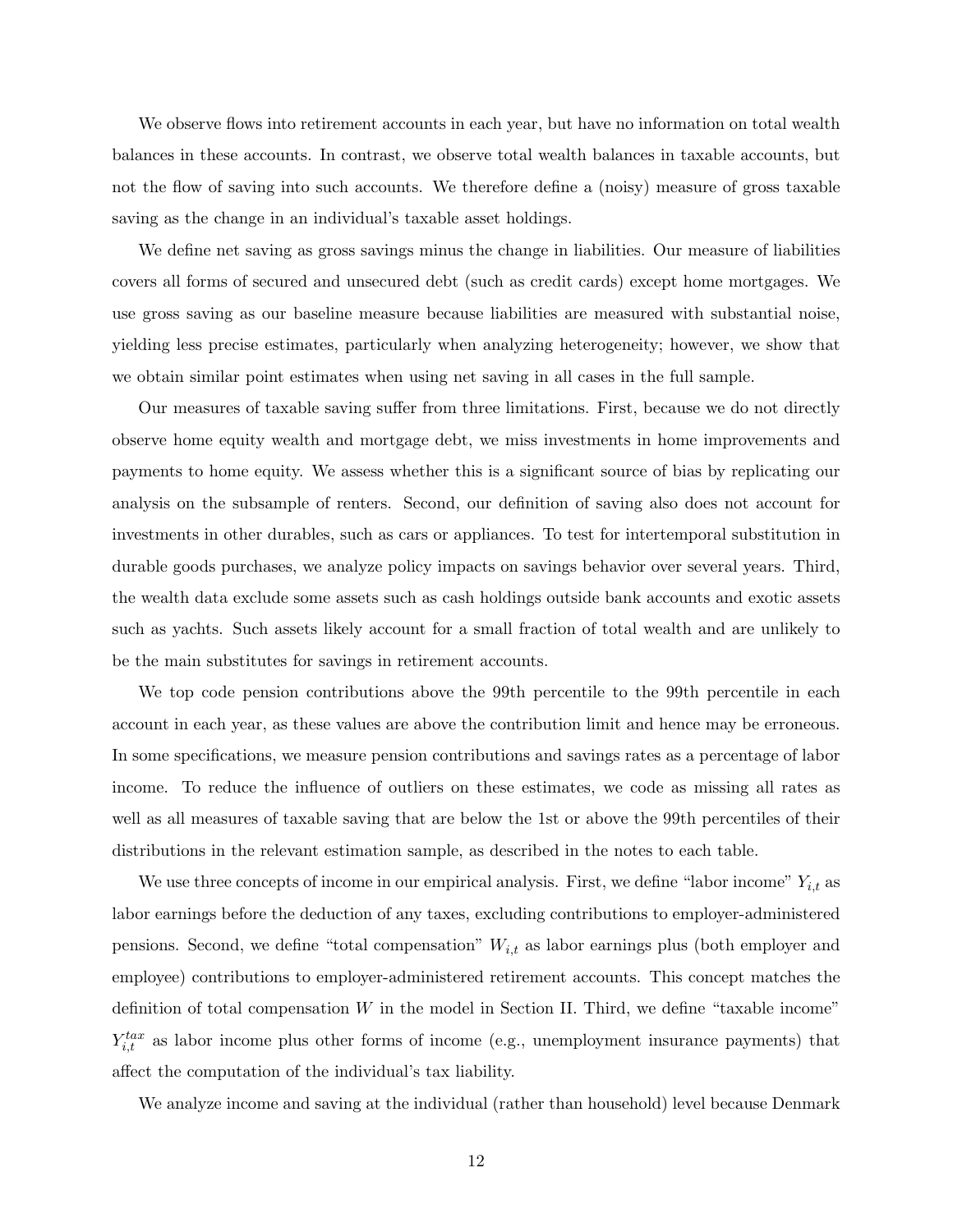effectively has an individual tax system and thus the key incentives operate at the individual level. The tax authority divides balances held in joint accounts equally among the account's owners to obtain measures of individual capital income for tax purposes, and we use these individualspecific measures to compute saving in our analysis. To ensure that our results are not biased by resource pooling within couples, we directly test for offsets in the partner's account and analyze the subsample of individuals without partners.<sup>7</sup>

Summary Statistics. Table II presents summary statistics for the full sample and the "top tax threshold sample" used in our analysis of price subsidies, which includes observations with taxable income within DKr 75,000 of the top tax bracket cutoff. We report all monetary values in nominal terms. The asset positions of individuals in our sample are similar to those of individuals in the U.S. on average. The median savings rate (including pension contributions) in our sample is 8.7%. The median savings rate for households in the U.S. Panel Study of Income Dynamics is approximately 14% (Dynan et al., 2004). 18.7% of individuals own stock in non-retirement accounts and 73.3% hold non-mortgage debt in Denmark; the corresponding fractions in the 2001 U.S. Survey of Consumer Finances are 21.3% and 75.1% (Aizcorbe et al., 2003).

A key feature of the data is that savings rates in taxable accounts vary considerably both across individuals and over time for a given individual. The standard deviation of taxable savings rates (as a percentage of labor income) in the full sample is 30.5%; the within-person standard deviation of savings rates is 22.6% on average across individuals in the full sample. Savings rates are highly variable despite the fact that our administrative records have little measurement error for two reasons. First, fluctuations in asset returns generate noise in flow savings rates because we measure saving as the difference in wealth in taxable accounts. Second, the timing of durable goods and service purchases (e.g., a new fridge) and lumpy non-durables (e.g., an end-of-year vacation) generate true fluctuations in balances and savings rates. This latter channel is very important quantitatively: for individuals who own no stocks in taxable accounts, for whom the first channel is essentially shut down, the within-person standard deviation of savings rates across years remains at 19.5%. The fluctuation in savings rates across years makes it challenging to obtain precise estimates of policy impacts on saving in taxable accounts, a problem that is likely to arise in any empirical analysis of savings behavior. The econometric methods we use are specifically designed to account for such noise and maximize the precision of estimates of taxable saving responses.

<sup>&</sup>lt;sup>7</sup>Our definition of partners includes cohabitation, which is common in Denmark. The administrative records identify partners as individuals who (1) are married, (2) live together and have one or more children together, or (3) live together, are of opposite gender, differ in age by less than 15 years, and are not blood relatives.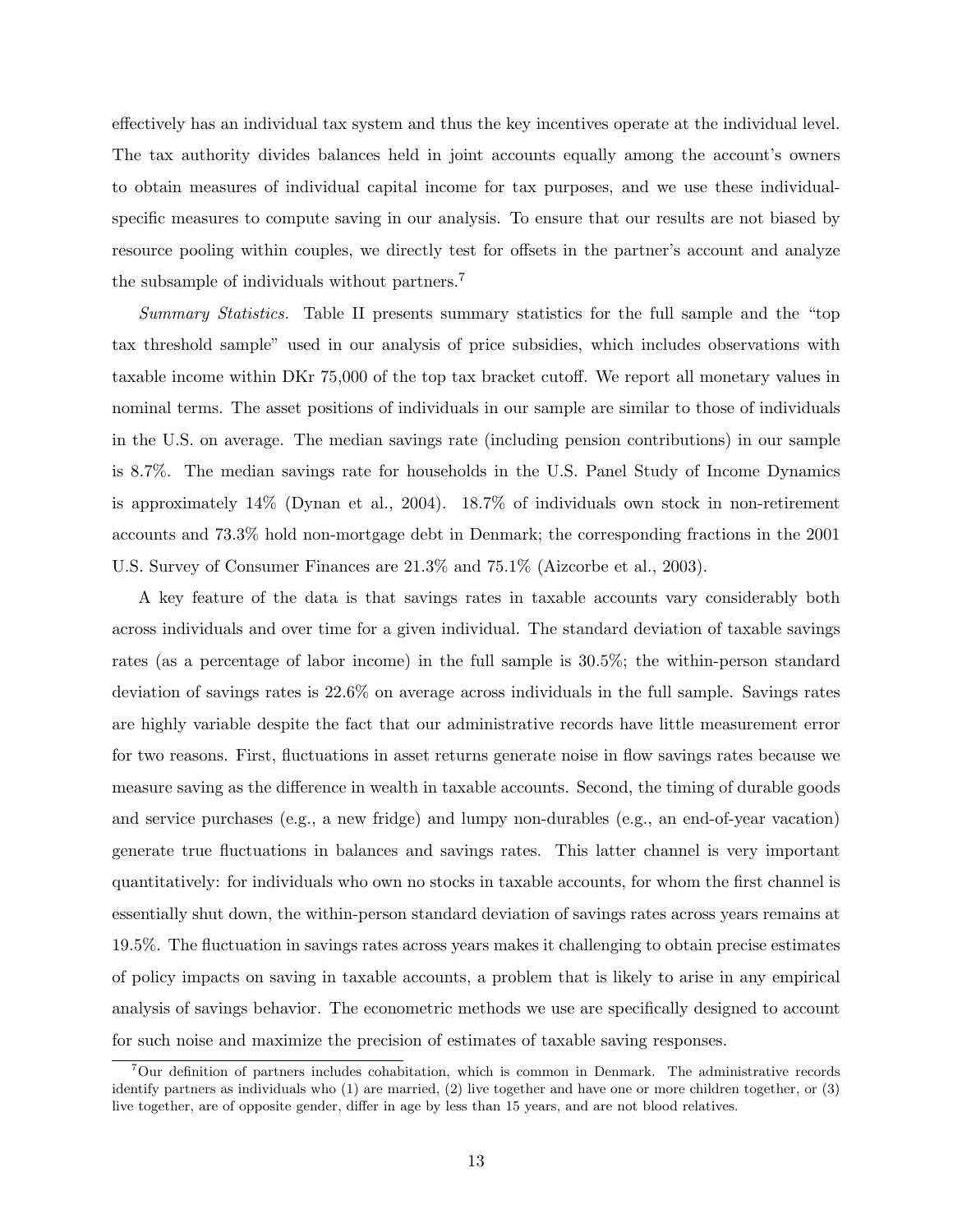## IV Impacts of Automatic Contributions

The ideal experiment to analyze the impacts of automatic pension contributions on saving would be to randomize automatic contributions holding fixed total compensation. For example, we would set up automatic pension contributions for a random subset of individuals of say DKr 1,000 and reduce their take-home pay by DKr 1,000 so that total compensation is held fixed. We approximate this ideal experiment using two quasi-experimental research designs: (1) changes in employer provided pensions and (2) the introduction of a mandated government savings plan (MSP). The employer pension variation provides much more precise estimates because it generates idiosyncratic variation at the individual level, while the MSP is a purer approximation of the ideal policy experiment.

### IV.A Employer Provided Pensions

Contributions to employer-administered retirement accounts  $(P_i^E)$  vary significantly across firms because of differences in collective bargaining agreements. To isolate variation in  $P_i^E$  that is orthogonal to unobserved determinants of workers' savings rates, we study changes in workers' savings rates when they switch jobs.<sup>8</sup> Although job changes are endogenous, they generate high-frequency changes in employer pension contributions that are plausibly orthogonal to tastes for saving, which presumably evolve more smoothly over time. We evaluate this orthogonality condition in detail after presenting a set of baseline results.

Throughout this subsection, we restrict attention to the subgroup of individuals who switch between firms at some point in our sample. We define an individual as switching firms in year  $t$  if he has earnings from two distinct firms in year t and  $t-1.9$  To limit the sample to individuals switching between full-time jobs rather than entering or exiting the labor force, we exclude observations in which earnings either fell by more than half or more than doubled, which account for approximately  $25\%$  of the switches in our sample.<sup>10</sup> This leaves us with 4.10 million job-switches in the data.

<sup>&</sup>lt;sup>8</sup>An alternative source of variation is changes in firm pension policies over time. Firm-level policy changes were very gradual and relatively small on an annual basis during the period we study, making it difficult to disentangle the causal impacts of changes in firms' policies from other confounding factors that trend over time. Arnberg and Barslund (2012) correlate changes in savings rates with changes in employer pensions and, consistent with our results, find little evidence of crowd-out. We also studied changes in individual saving rates when they first start receiving employer pension contributions, following Gelber (2011). We estimate a pass-through rate exceeding 90% using this design, which is similar to our estimates below based on job changes and indicates that most individuals are unresponsive to changes in their employer's pension policies.

 $9$ The firm identifiers were changed in 2003, 2005, and 2007; we therefore define the firm switch variable as missing for observations in these years. For individuals who hold multiple jobs within a single year, we define a firm switch as having a different "primary job" in the next year. We also confirm that our results hold for the subsample of individuals who have only one job in each year.

<sup>&</sup>lt;sup>10</sup>Our results are insensitive to this restriction provided that we exclude the  $1\%$  of individuals who experience earnings changes exceeding 250% or below -80%.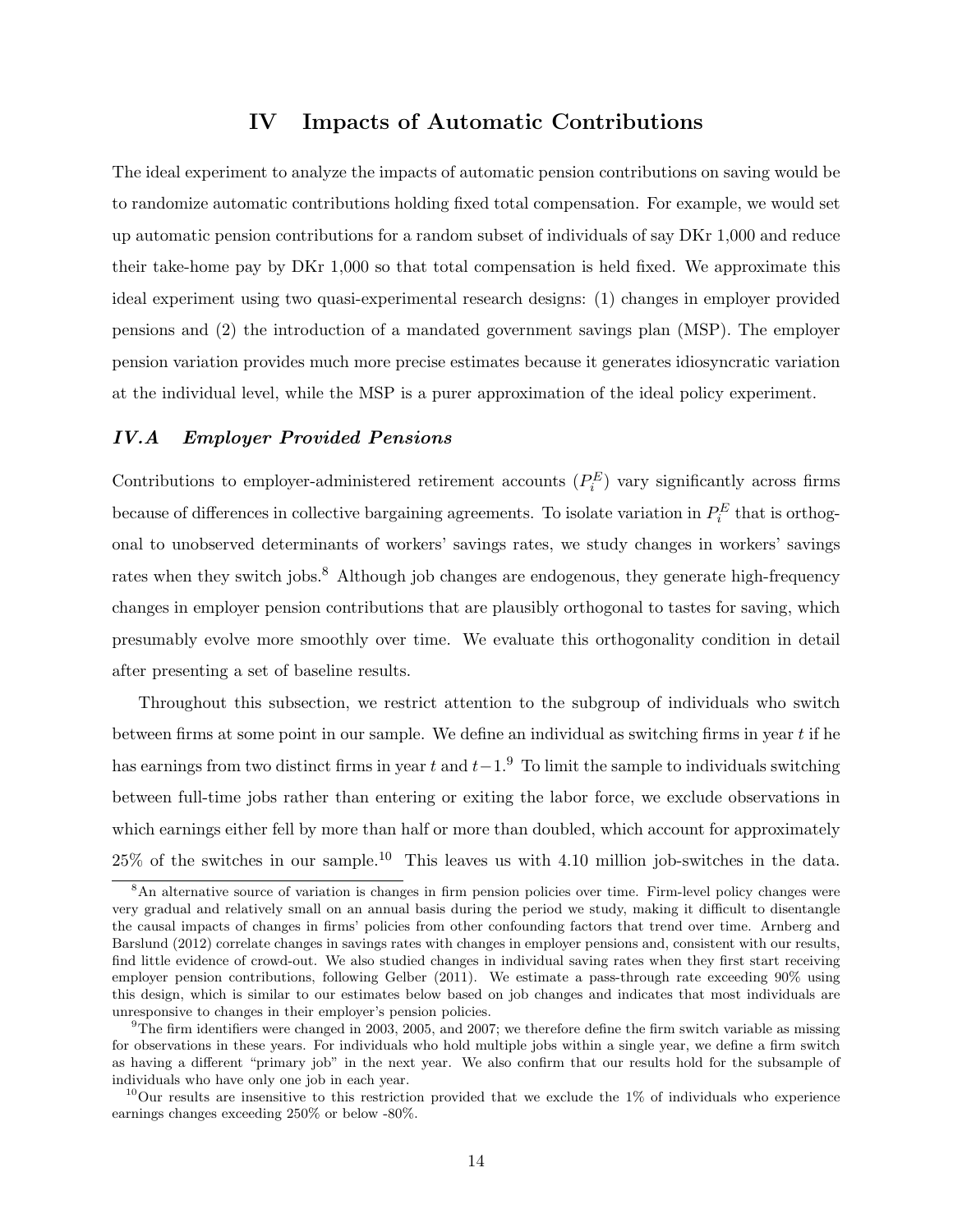Because firms' pension contributions are typically denominated as a percentage of worker's salaries, we scale all variables in this subsection as a percentage of labor income  $Y_{i,t}$ . We begin by illustrating the research design using event studies around firm switches and then present regression estimates that pool all the available variation and control for income effects.

Event Studies. Figure Ia plots an event study of individuals who move to a firm that contributes at least 3 percentage points more of labor income to retirement accounts than their previous firm. Let year 0 denote the year in the sample that an individual switches firms and define all years relative to that year (e.g., if the individual switches firms in 2001, year 1998 is -3 and year 2003 is  $+2$ ). To hold sample composition fixed across years, we include only individuals with at least 4 years of data both before and after the year of the switch. The series in squares in Figure Ia plots employer contributions (to capital plus annuity accounts) for these individuals. By construction, employer pensions jump in year 0, by an average of 5.57% of labor income for individuals in this sample.

How does this jump in employer pensions affect individual pension contributions? The series in triangles in Figure 1a plots individual pension contributions  $(P_i^I)$  around the firm switch. Individual pension contributions fall by 0.11% of income from year -1 to year 0. Under the identification assumption that the distribution of individual pension contributions would have remained unchanged between periods t and t−1 absent the change in employer pensions, we infer that a DKr 1 increase in  $P<sup>E</sup>$  causes a 0.11/5.57=2 cent reduction in individual contributions  $P<sup>I</sup>$ .

Under the assumptions of our stylized two-type framework in Section II, the 2 cent estimate would imply that  $\hat{\alpha}_E = 2\%$  of individuals are active savers who offset the increase in employer contributions by reducing individual contributions to retirement accounts. However, the stylized model ignores the fact that individuals face limits in the amount they can contribute to retirement accounts, which affect the estimation of  $\hat{\alpha}_E$  for two reasons. First, 62.2% of individuals in Figure Ia are at the lower corner  $(P_{i,t=-1}^I = 0)$  prior to the firm switch. These individuals cannot offset the increase in employer pensions even if they want to do so. Second, 7.6% of the individuals in Figure Ia have total contributions at the contribution limit  $(P_{i,t-1}^I + P_{i,t-1}^E = P_{max})$  prior to the switch.<sup>11</sup> In this subgroup, even passive individuals who are not actively responding to changes in  $P_i^E$  are forced to reduce  $P_i^I$  to meet the contribution limit after the firm switch.<sup>12</sup> The first

 $11$ More precisely, 7.6% of individuals are at the corner in *either* annuity or capital pension accounts and hence may be constrained.

 $12$ This adjustment occurs automatically because individuals receive the tax deduction only for pension contributions up to the limit, and we measure  $P<sup>I</sup>$  in our data as the tax-deductible portion of individual pension contributions.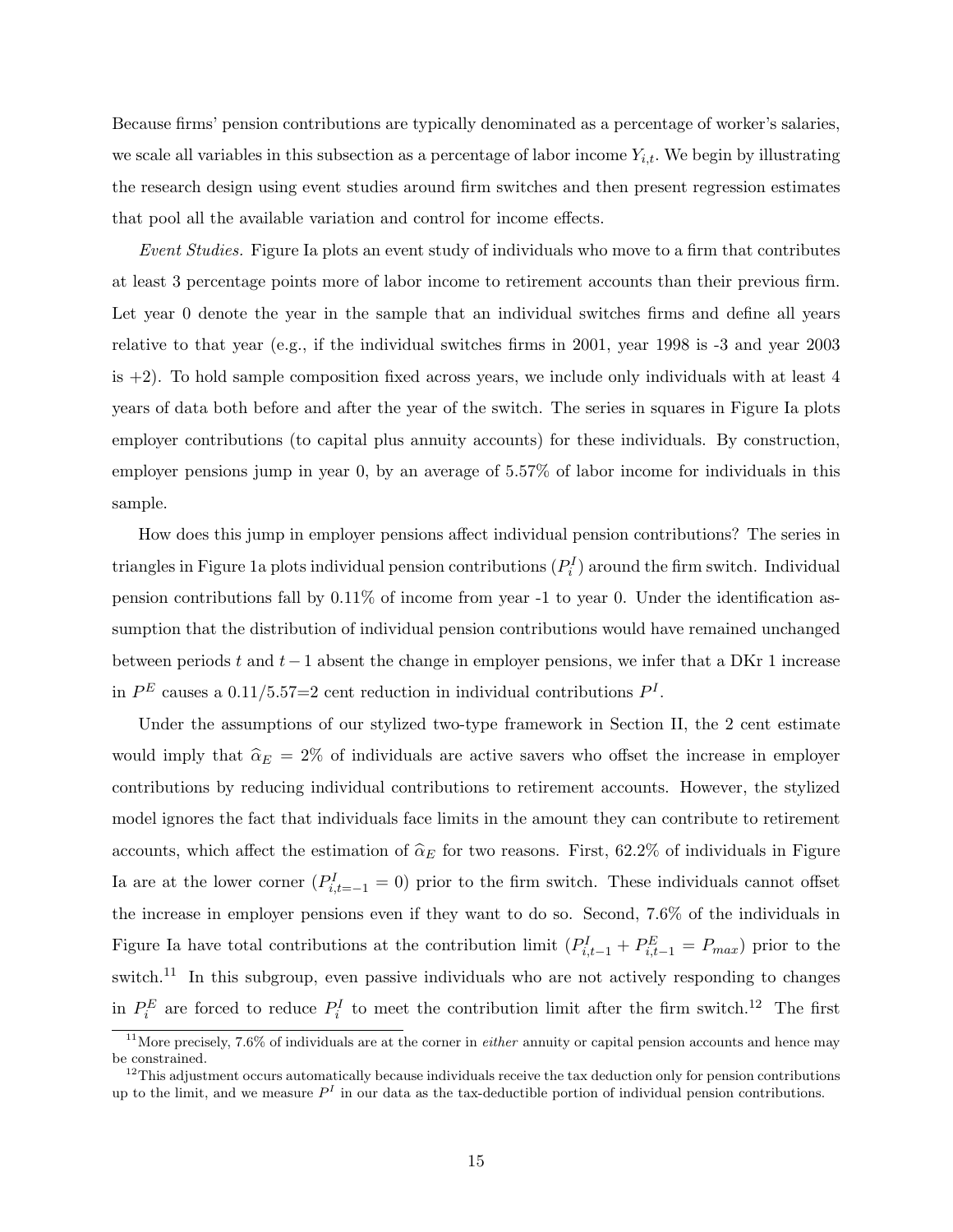constraint makes the 2% cent figure an underestimate of the degree of active behavior, while the second works in the opposite direction.

Because of these corners, the increase in total pension contributions in Figure Ia is driven by a combination of mechanical effects – i.e., being forced to save more in pensions – and passive behavior, i.e. not offsetting increases in automatic employer contributions even when it is feasible to do so. The mechanical effect is determined by the fraction of individuals at the corner with respect to a particular policy change, whereas the degree of passive behavior is likely to be relevant for predicting behavioral responses to policy changes more broadly. We use two methods to isolate passive behavior: conditioning on positive lagged contributions and studying thresholds instead of levels.

Figure Ib replicates Figure Ia, restricting the sample to individuals who make positive individual pension contributions in the year before the firm switch  $(P_{i,t=-1}^I > 0)$ . In this sample, only 12.1% of individuals make zero contributions in year 0 after the firm switch, but the rate of pass-through remains high at  $1 - 0.56/5.64 = 90\%$ . This result shows that most individuals do not offset the increase in employer pensions even if they are able to do so, but still does not yield a point estimate of the fraction of active savers  $\hat{\alpha}_E$  that is completely unaffected by corners.

To obtain such a point estimate, we analyze whether individuals in the interior of the choice set change  $P_i^I$  when  $P_i^E$  rises. In particular, we calculate the fraction of individuals whose total pension contributions  $P_i^I + P_i^E$  exceed the new level of employer pensions (measured in levels):

$$
f_t = E_i[P_{i,t}^I + P_{i,t=-1}^E > P_{i,t=0}^E] \text{ for } t < 0
$$
  

$$
f_t = E_i[P_{i,t}^I + P_{i,t=0}^E > P_{i,t=0}^E] \text{ for } t \ge 0
$$

For example, for individuals whose employer pension contribution rose from DKr 2000 to 5000 in year 0,  $f_t$  is the fraction whose total pension contributions exceed DKr 5,000 in each year  $t$ <sup>13</sup> Because the change in employer pensions is inframarginal relative to this threshold, the fraction of individuals with total contributions of more than DKr 5,000 should be unaffected by this increase in employer pensions if all individuals are active savers, irrespective of corners.

Figure Ic plots  $f_t$  for the same sample as in Figure Ia. The fraction  $f_t$  jumps at  $t = 0$ , implying that the distribution of total pension contributions shifts upward in the interior of the choice set

<sup>&</sup>lt;sup>13</sup>When defining  $f_t$ , we fix employer pensions at  $P_{i,t=0}^E$  for all  $t > 0$  rather than using the current level of  $P_{i,t}^E$ because there are fluctuations in employer pensions over time due to changes in policies and subsequent firm switches that can affect  $f_t$  even if the individual does not change his own contributions. We fix employer pensions at  $P_{i,t=-1}^E$ for all  $t < 0$  for the same reason.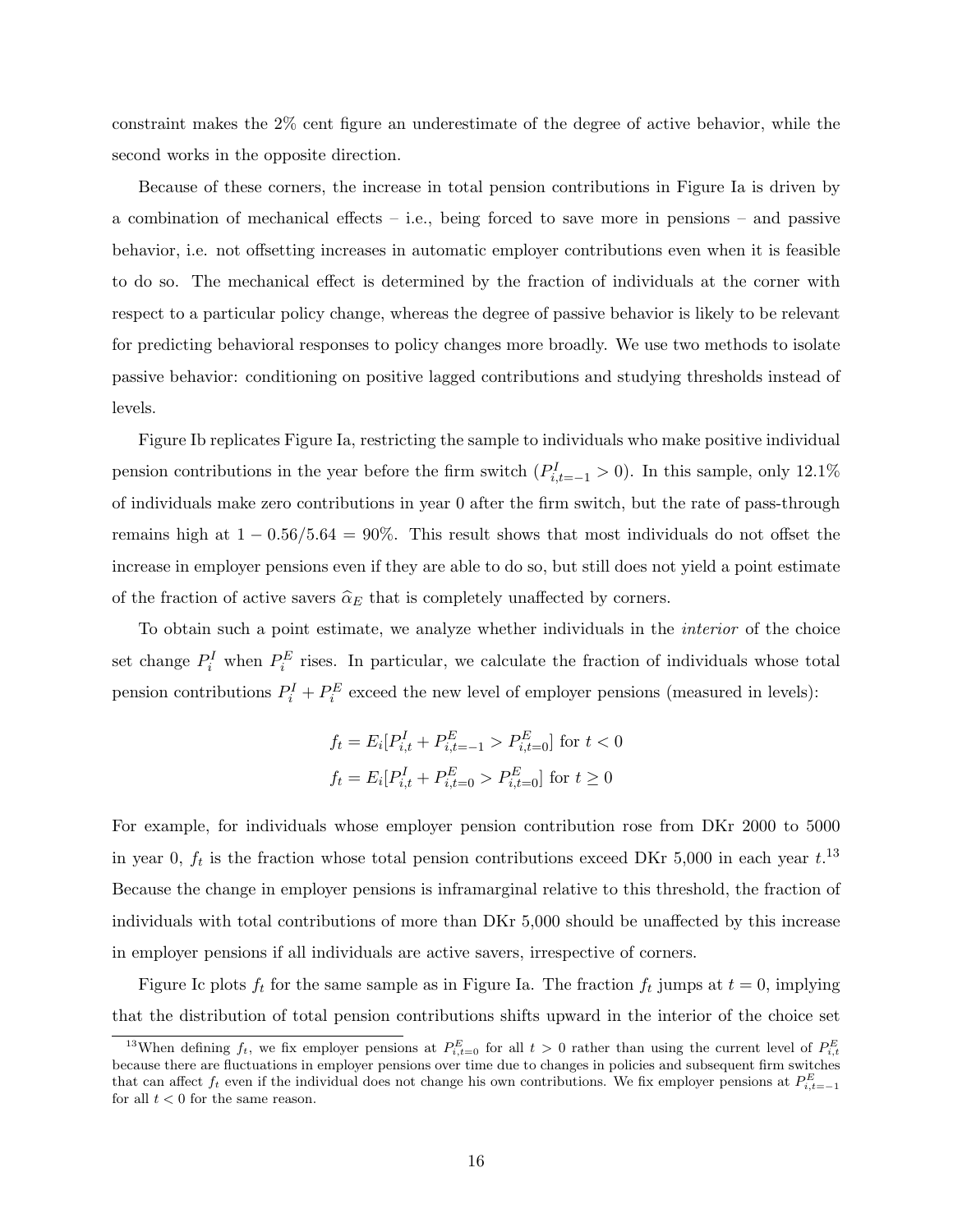when  $P^{E}$  rises. To quantify the degree of pass-through implied by this treatment effect, we calculate the extent to which  $f_t$  would rise if everyone were a passive saver under the maintained assumption that the distribution of  $P_i^I$  is stationary between periods  $t = -1$  and  $t = 0$ . We calculate the predicted change in  $f_t$  under 100% pass-through as

$$
\Delta f_t^{pred} = E_i[P_{i,t=-1}^I + P_{i,t=0}^E > P_{i,t=0}^E] - E_i[P_{i,t=-1}^I + P_{i,t=-1}^E > P_{i,t=0}^E].
$$

The dashed line in Figure Ic depicts the predicted change  $\Delta f_t^{pred}$  between periods -1 and 0. We calculate the degree of pass-through as the ratio of the actual change in period 0 to the predicted change under full pass-through,  $\Delta f_t / \Delta f_t^{pred}$  $t_t^{pred}$ . This statistic measures how far between the extremes of all active savers (with  $\Delta f_t = 0$ ) and all passive savers (with  $\Delta f_t = \Delta f_t^{pred}$  $t_t^{pred}$ ) the data lie. In the two-type model in Section II – in which individuals either fully offset the change in  $P_i^E$  to the extent possible or make no change at all – this estimate corresponds to the mean rate of passthrough  $dP/dP^E$ . We present evidence below which indicates that individuals' responses follow this binary form in practice. We obtain an estimate of  $dP/dP^E = \Delta f_t / \Delta f_t^{pred} = 0.948$  using the threshold estimator, implying that only  $\hat{\alpha}_E = 5.2\%$  of individuals who are not constrained by a corner respond actively to changes in  $P_i^E$ .

Next, we analyze whether individuals offset the increase in pension contributions by saving less in taxable accounts. The series in circles in Figure Ia plots taxable saving  $S_i$ . There is little change in the level of taxable saving, implying that the increase in employer pension contributions raises total savings rates. Figure Ib shows that we obtain similar results when we restrict the sample to individuals who were making voluntary individual pension contributions in the year before the switch.

In Figure Ic, we implement the threshold approach by analyzing whether total saving  $-$  including both retirement and taxable non-retirement accounts – exceeds the new level of employer pension contributions. When defining total saving, one must account for the difference in the tax treatment of saving in retirement and non-retirement accounts. Because pension contributions are tax-deductible, one has to reduce consumption by only  $(1 - MTR_{it})P_{it}$  to save  $P_{it}$  in a retirement account, where  $MTR_{it}$  is the individual's marginal tax rate. In contrast, one must reduce consumption by  $S_{it}$  to save  $S_{it}$  in a taxable savings account. Hence, total saving – the amount of disposable income an individual chooses not to consume – is  $(1-MTR_{it})P_{it} + S_{it}$  in post-tax dollars. Because we measure pension contributions in pre-tax dollars (as in prior work), we measure total saving in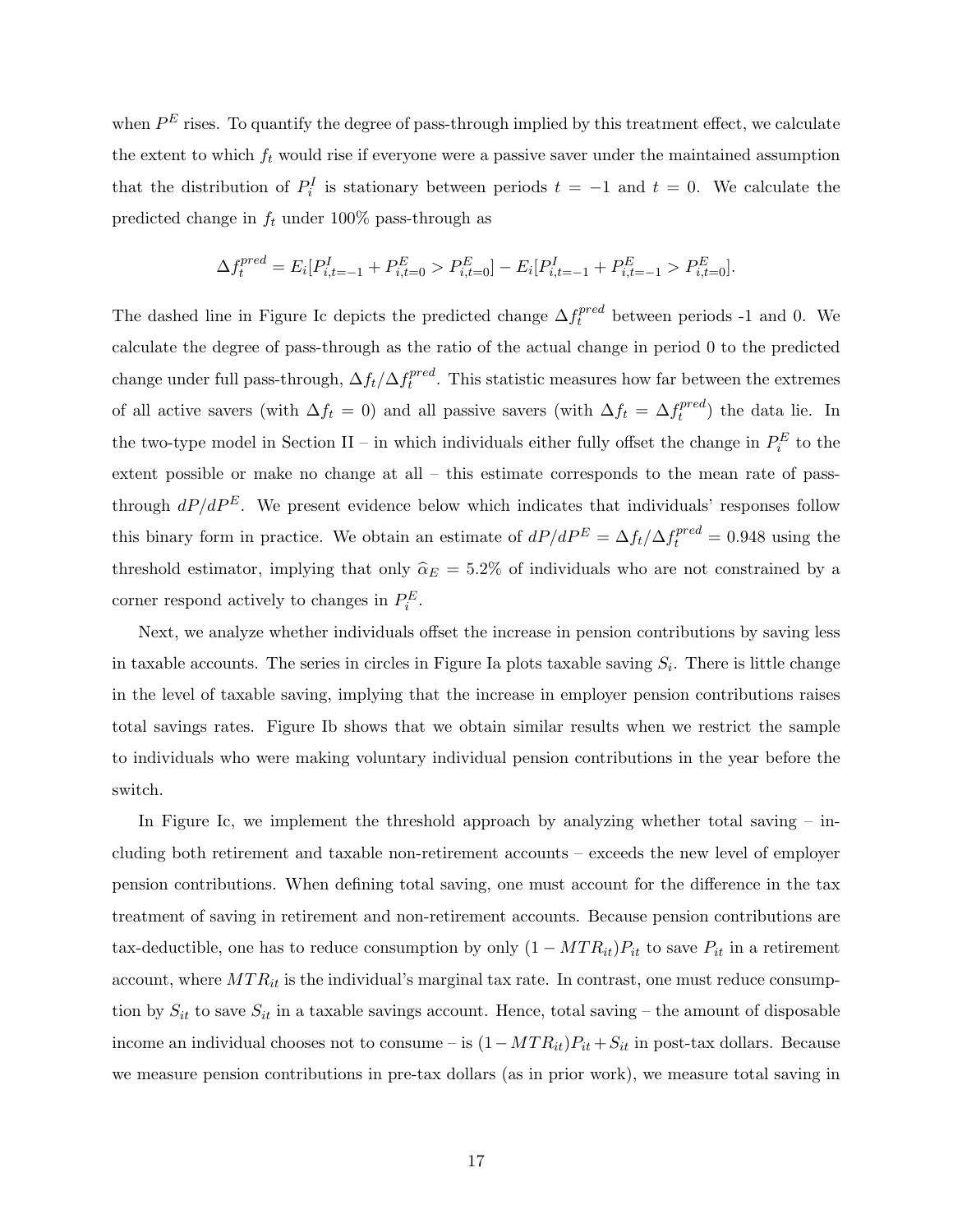pre-tax dollars as well and define total saving as

$$
S_{it}^{tot} = P_{it}^{E} + P_{it}^{I} + S_{it}/(1 - MTR_{it}).
$$

The series in triangles in Figure Ic plots the fraction of individuals  $f_t$  with total saving  $S_{it}^{tot}$  above the new level of employer pension contributions,  $P_{i,t=0}^{E}$ , <sup>14</sup> The fraction of individuals with total saving above this amount jumps sharply after the firm switch. Comparing the observed change to the predicted change with no offset, pass-through to total saving is  $dS^{tot}/dP^E = 0.618$ .

As noted above, the identification assumption underlying our research design is that an individual's preferences for saving would not have jumped sharply in year 0 in the absence of the change in firm policies. Two pieces of evidence suggest that the identification assumption is likely to be satisfied. First, there is no trend toward higher individual pension contributions prior to year 0 in Figure Ia, as one would expect if individuals' tastes for saving were changing around the job switch.

Second, many individuals literally do not change their individual pension contributions at the time of the job switch. This is illustrated in Figure Id, which plots histograms of percentage changes in individual contributions from the year before the firm switch to the year of the firm switch for two groups of individuals who were making voluntary contributions prior to switching firms. The first group consists of those whose employer pension contribution increases by at least 3 percentage points, the same individuals as in Figure 1b. The second group consists of individuals whose employer pension contributions changed by less than 0.5 percentage points when they switched jobs. In the latter group, 52% of individuals leave their individual pension contributions unchanged when they switch jobs, compared with 42% in the former group. The fact that individuals' propensity to adjust their pension contributions rises by only  $\frac{1-0.42}{1-0.52} - 1 = 21\%$  when they switch to a firm with much higher employer contributions implies that most individuals behave passively with respect to changes in  $P^E$ . For these individuals, total pension contributions change by exactly the same amount as the change in employer contributions, strongly suggesting that the increase in saving at  $t = 0$  reflects the causal effect of employer pensions rather than other factors.<sup>15</sup>

Regression Estimates of Pass-Through. We now estimate regression models that generalize the event studies in Figure I to include changes in employer pension contributions of varying sizes and control for income effects. Let  $\Delta z_i = \Delta Z_i/Y_{i,t=-1}$  denote the change in a variable  $Z_i$  from the year

<sup>&</sup>lt;sup>14</sup>As above, when defining  $f_t$ , we fix employer pensions at  $P_{i,t=0}^E$  for all  $t > 0$  and  $P_{i,t=-1}^E$  for all  $t < 0$ .

<sup>15</sup>Given switching costs and search frictions, it is unlikely that individuals who want to save say 3.3% more of their labor income in a given year could manage to switch to firms that contribute exactly 3.3% more to retirement savings. Moreover, because individual and employer contributions have identical tax benefits, there is no reason to switch firms to save more; it would be much easier to simply raise one's own contributions to the same retirement accounts.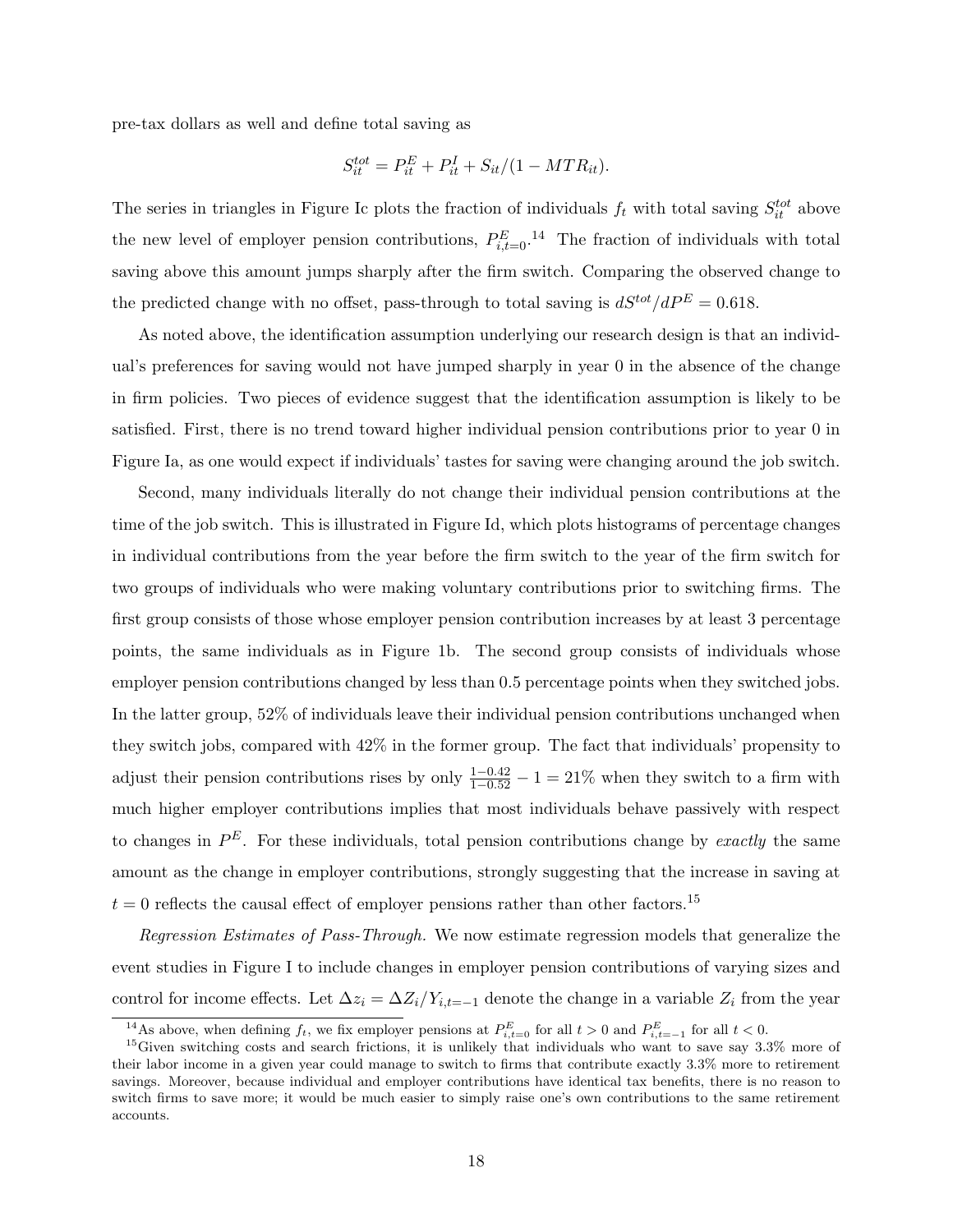before to the year after a firm switch, scaled as a percentage of labor income  $Y_{i,t=-1}$  prior to the switch. We quantify pass-through by estimating variants of the following regression specification using OLS:

$$
\Delta z_i = \beta_0 + \phi_E \Delta p_i^E + \beta_1 \Delta w_i + \beta_X X_i + \varepsilon_i^E \tag{4}
$$

where  $\Delta z_i$  denotes the change in total pension contributions or savings rate,  $\Delta p_i^E$  denotes the change in the employer pension contribution rate,  $\Delta w_i$  denotes the change in total compensation as a percentage of per-switch labor income, and  $X_i$  denotes a vector of covariates. In this equation,  $\phi_E$  represents the impact of a DKr 1 increase in employer pensions while holding total compensation fixed (i.e., by reducing labor income by DKr 1), as in the ideal experiment described at the beginning of this section. Under the identification assumption  $Cov(\varepsilon_i^E, \Delta p_i^E) = 0$ , estimating (4) using OLS yields an unbiased estimate of  $\phi_E$ . If individuals are not at a corner, the pass-through rate  $\phi_E$  =  $1 - \alpha_E$  identifies the fraction of passive savers.

Table III reports estimates of (4). We restrict the sample to individuals switching firms and use only data from the year before and the year after the firm switch (years -1 and 0). We cluster standard errors by destination firm to account for the correlation in employer pensions across employees of the same firm.

We begin in Column 1 of Table III by analyzing impacts on total pension contributions ( $P^{E}$  +  $P<sup>I</sup>$ ). We estimate three variants of this regression. In Panel A, we estimate (4) without any additional controls (no  $X$  vector). To reduce mechanical effects due to corners, we restrict the sample to individuals who are making individual pension contributions  $(P_{i,t=-1}^I > 0)$  prior to the firm switch.<sup>16</sup> We estimate that total pension contributions  $P^{E} + P^{I}$  rise by 94.9 cents on average when employer pensions are increased by DKr 1. In contrast, a DKr 1 increase in labor income (i.e., an increase in total compensation holding  $P_i^E$  fixed) increases saving by only 0.7 cents.

Figure IIa presents a binned scatter plot that is the non-parametric analog of the linear regression in Column 1 of Table IIIA. This figure plots changes in total pension contributions  $(\Delta(p^I + p^E))$ from year -1 to year 0 vs. changes in employer pension contributions  $\Delta p^E$ , controlling for changes in total compensation. To construct this figure, we first regress  $\Delta(p^I + p^E)$  and  $\Delta p^E$  on total compensation  $\Delta w$  (using two separate OLS regressions) and calculate residuals. We then divide the residuals of  $\Delta p^E$  into twenty equal-sized groups (vingtiles) and plot the mean of the  $\Delta(p^I + p^E)$ 

<sup>&</sup>lt;sup>16</sup>Importantly, we condition only on per-switch pension contributions being positive; we do not condition on  $P_{i,t=0}^I$ , which is endogenous to the change. For completeness, we estimate pass-through to total savings in the full sample in Column 1 of Appendix Table I. As expected, the pass-through estimates are similar in the full sample, since individuals at a corner must behave like passive savers.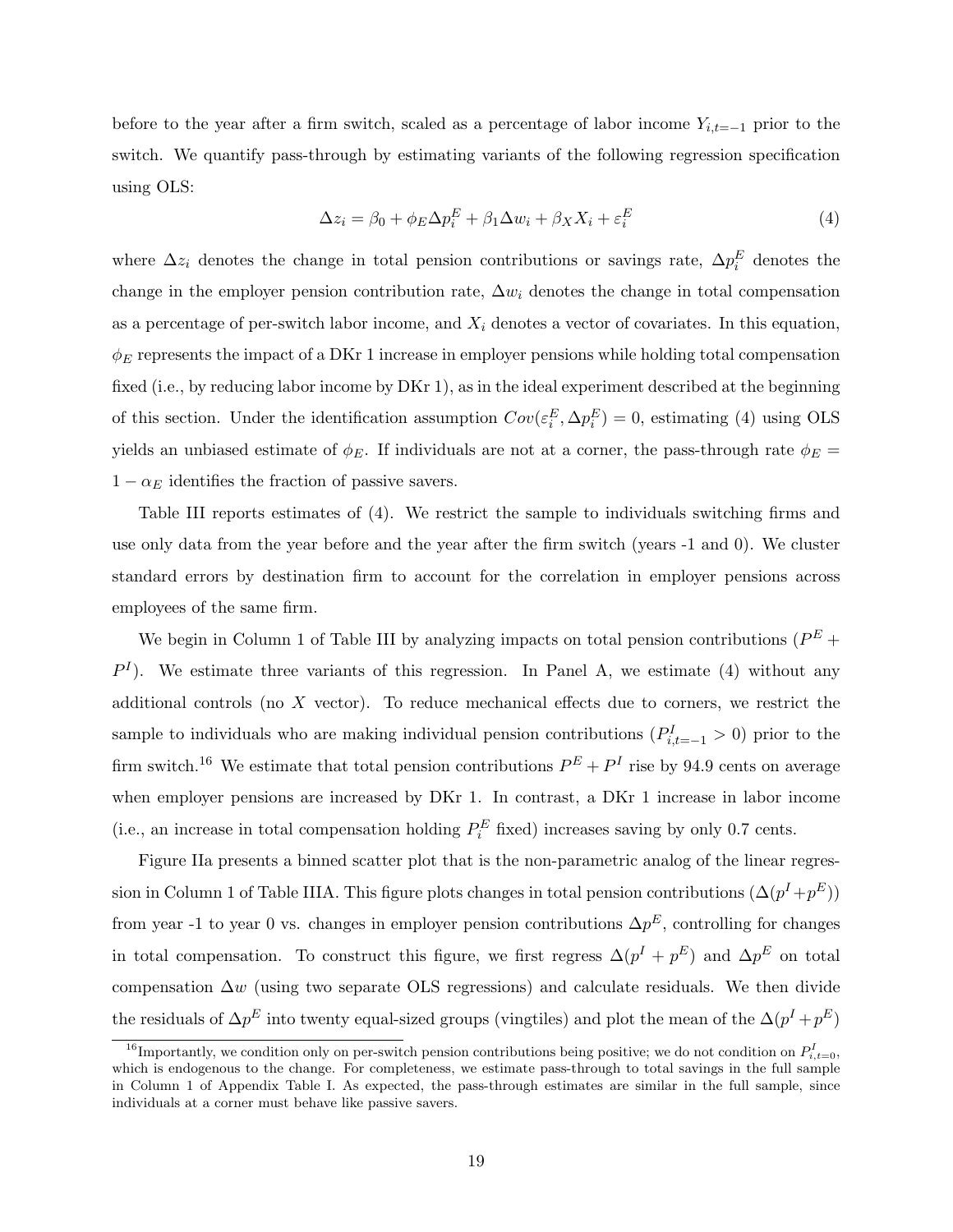residuals in each bin against the mean of the  $\Delta p^E$  residuals in each bin. This binned scatter plot provides a non-parametric representation of the conditional expectation function of  $\Delta(p^I + p^E)$ given  $\Delta p^E$ , controlling for  $\Delta w$ . The regression coefficient and standard error reported in this and all subsequent binned scatter plots are estimated on the microdata using OLS regressions as in (4).

Figure IIa shows that changes in employer pensions increase total pension contributions throughout the distribution. Large changes (e.g.  $+/-5\%$  of earnings) continue to have significant impacts on savings behavior, challenging models of rational inattention (Cochrane, 1991; Browning and Crossley, 2001; Reis, 2006; Chetty, 2012). At the least, the costs of attention are large enough such that in the policy-relevant domain – which is unlikely to include automatic retirement contributions of more than 10% of income – most individuals behave passively.

In Panel B of Table III, we replicate the specification in Panel A, adding the following vector of covariates  $X_i$ : age, gender, marital status, an indicator for attending college, and two-digit occupation indicators. Not surprisingly, the coefficient is virtually unchanged, as the sharp change in employer pensions at the time of the job switch is essentially orthogonal to these covariates.

Finally, in Panel C, we use a threshold-based approach to obtain an estimate of the fraction of active savers that is not biased by corners, as in Figure Ic. To implement this approach in a regression that pools both increases and decreases in pension contributions, we define the threshold as  $\bar{P} = max(P_{i,t=0}^E, P_{i,t=-1}^E)$ . We define the change in an indicator for having total pension contributions greater than this threshold:

$$
\Delta \theta_i = I[P_{i,t=0}^I + P_{i,t=0}^E > \bar{P}] - I[P_{i,t=-1}^I + P_{i,t=-1}^E > \bar{P}].
$$

We then define an analogous variable measuring whether an individual would cross the same threshold if he behaved passively and left  $P<sup>I</sup>$  at the year  $t-1$  level:

$$
\Delta\theta_i^{pred} = I[P^I_{i,t=-1}+P^E_{i,t=0}>\bar{P}]-I[P^I_{i,t=-1}+P^E_{i,t=-1}>\bar{P}].
$$

We estimate a regression of the following form on the full sample of all firm switchers using  $2SLS$ :

$$
\Delta \theta_i = \beta_0 + \phi_E \Delta \theta_i^{pred} + \beta_1 \Delta w_i + \beta_2 [\Delta p_i^E > 0] + \varepsilon_i^E,
$$
\n(5)

instrumenting for the predicted change  $\Delta\theta_i^{pred}$  with the change in employer pension rate  $\Delta p_i^E$ . The resulting 2SLS coefficient is an estimate of pass-through analogous to that in Figure Ib. Intuitively, the 2SLS coefficient is the ratio of the fraction of agents who actually cross the threshold to the fraction who would cross the threshold if they were totally passive. This is equivalent to the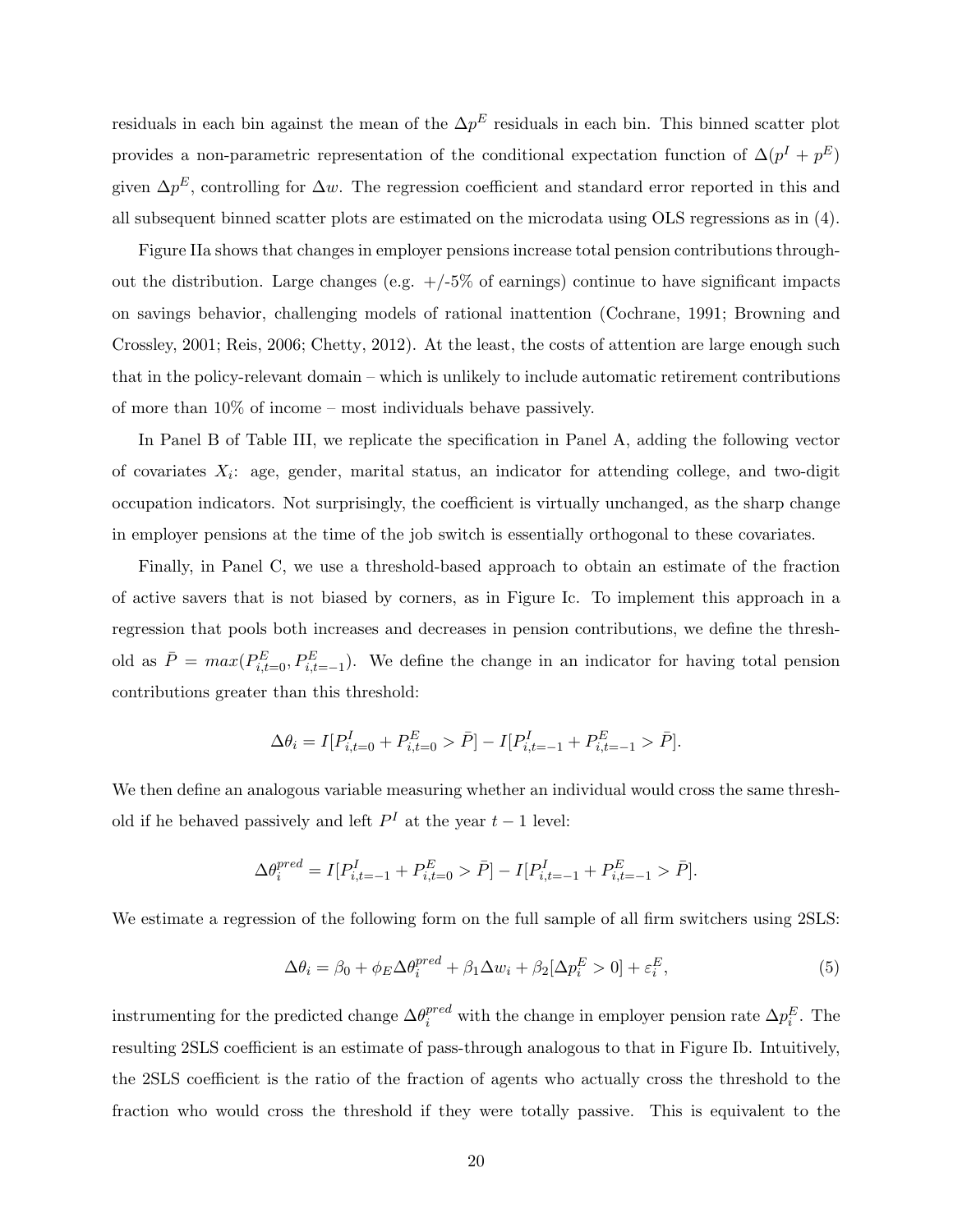fraction of agents who undo the change in employer pensions in a model with two types, implying that  $\phi_E = 1 - \hat{\alpha}_E$ . The resulting estimate is  $\phi_E = 93.9$  cents of pass-through to total pensions per DKr 1 of employer contributions.

Next, we turn to impacts on total saving  $(S^{tot})$ , including saving in taxable non-retirement accounts. Column 2 of Table III replicates the same triplet of specifications using changes in total savings rates instead of total pension contributions as the dependent variable. In Panel A, we condition on having liquid wealth of more than 10% of income or having positive individual pension contributions in the year before the firm switch to reduce the influence of corners.<sup>17</sup> We estimate that a DKr 1 increase in  $P^E$ , holding fixed total compensation W, increases total saving by 77.7 cents. A DKr 1 increase in labor income raises total saving by only 11.8 cents. Comparing the coefficients on  $\Delta p^E$  in Column 2 and Column 1, we infer that  $77.7/94.9 = 82\%$  of passive savers target a fixed level of taxable saving rather than consumption in a two-type model. The fact that most individuals have fixed savings targets in taxable accounts that are invariant to  $P^{E}$  explains why automatic contributions are very effective in increasing total saving. Panels B and C show that we obtain similarly high rates of pass-through to total saving when we include controls or use the threshold approach to account for corners.

Figure IIb replicates Figure IIa for total saving, using the sample in Column 2 of Panel A. Consistent with the regression estimates, we observe systematic pass-through of changes in employer pensions to total saving throughout the distribution. Figure IIc presents a binned scatter plot of the change in total savings rates vs. changes in total compensation  $\Delta w$ , controlling for changes in employer pension contributions  $\Delta p^E$ . This figure confirms that the marginal propensity to save out of labor income is substantially smaller than the marginal propensity to save out of automatic employer pension contributions. As a result, automatic contributions that reduce disposable income lead to reductions in consumption and increase total saving.

In Column 3, we address potential concerns about endogenous sorting by limiting the sample to individuals who left their old firm in a mass layoff, which we define as more than 90% of workers leaving a firm that had at least 50 employees in a single year.<sup>18</sup> By this measure,  $1.8\%$  of the

<sup>&</sup>lt;sup>17</sup>Because early withdrawal penalties make retirement savings illiquid, individuals may seek to maintain a buffer stock in taxable accounts in an environment with uncertainty (Carroll, 1997). Since there is no exogenously defined wealth constraint in a buffer-stock model, we use 10% of income as a baseline definition of the lower corner for liquid wealth. Samwick (2003, Table 5b) calibrates a life-cycle model and shows that individuals with high discount rates maintain approximately 10% of income in non-retirement financial wealth as precautionary savings when they have access to tax-deferred retirement accounts. Our results are robust to alternative definitions of this threshold because very few individuals change taxable saving when  $P<sup>E</sup>$  changes. Moreover, our estimates using the interior threshold approach in Panel C do not rely on this assumption.

<sup>&</sup>lt;sup>18</sup>To ensure that such mass layoffs are not simply a relabeling of the firm ID, e.g. due to a change in ownership,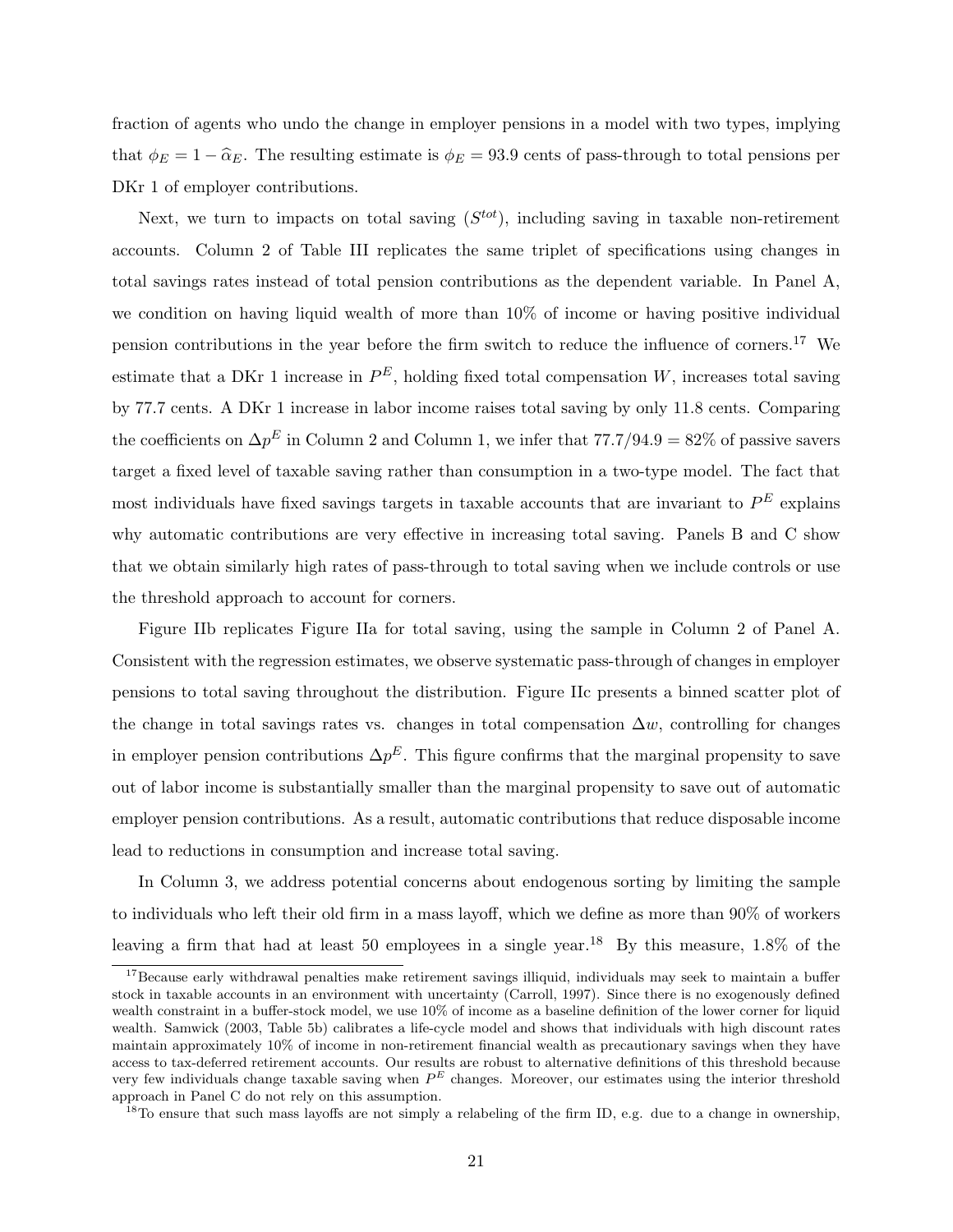firm-switches occur because of mass layoffs. In this sample, we estimate pass-through of employer contribution changes to total saving of approximately 0.82, similar to the estimate in the full sample. Since those who lost their jobs in a mass layoff are unlikely to be switching firms purely because of their pension plans, this result supports the validity of our research design.

In Column 4, we replicate the baseline specification in Column 2 for individuals who are within DKr 75,000 of the top tax cutoff, the sample we use to identify the impacts of subsidies in Table VI below. The pass-through rates of employer pensions to total saving remain very similar in this subgroup, showing that the differences we document below between the impacts of price subsidies and automatic contributions are not due to differences in sample composition.

Column 5 replicates the baseline specification in Column 2 with savings net of liabilities as the dependent variable. The pass-through estimates are virtually unchanged, implying that changes in employer pensions do not have significant effects on debt. We assess the robustness of our findings to additional measures of total saving in Appendix Table I. First, our baseline measure of net saving does not include mortgage debt. In Column 2 of Appendix Table I, we replicate the specification in Column 2, Panel A for the subsample of renters. Pass-through rates again remain similar, indicating that changes in the rate of home mortgage repayment do not drive our findings. Second, our baseline measure of savings is defined at the individual level; if individuals respond to employer pensions by changing savings in their partner's account, we would understate crowdout. In Column 3, we define total saving at the household level (summing individual savings for partners). In Column 4, we replicate the baseline specification but restrict the sample to individuals who do not have a partner. In both columns, the pass-through estimates remain similar, allaying the concern that resource pooling in couples leads us to understate crowd-out.

Long-Term Impacts. In Figure III, we investigate the persistence of the increases in saving over time. Figure IIIa replicates the regression specification in Column 2 of Table IIIA at various horizons. To simplify computation, we only include the first firm switch for each individual in the sample. Each point in this figure is the regression coefficient  $\phi_{E,t}$  from a regression of the form in (4), where  $\Delta p_i^E$  is measured as the change in employer pensions from the year -1 before the switch to year t. The first point,  $\phi_{E,0} = 0.784$ , corresponds to the one-year pass-through estimate to total saving shown in Column 6 of Table IIIA. The remaining points show that there is no discernible trend in pass-through over the subsequent 10 years.

we also restrict to firm closures in which no more than 50% of workers from the old firm end up at the same new firm in the next year.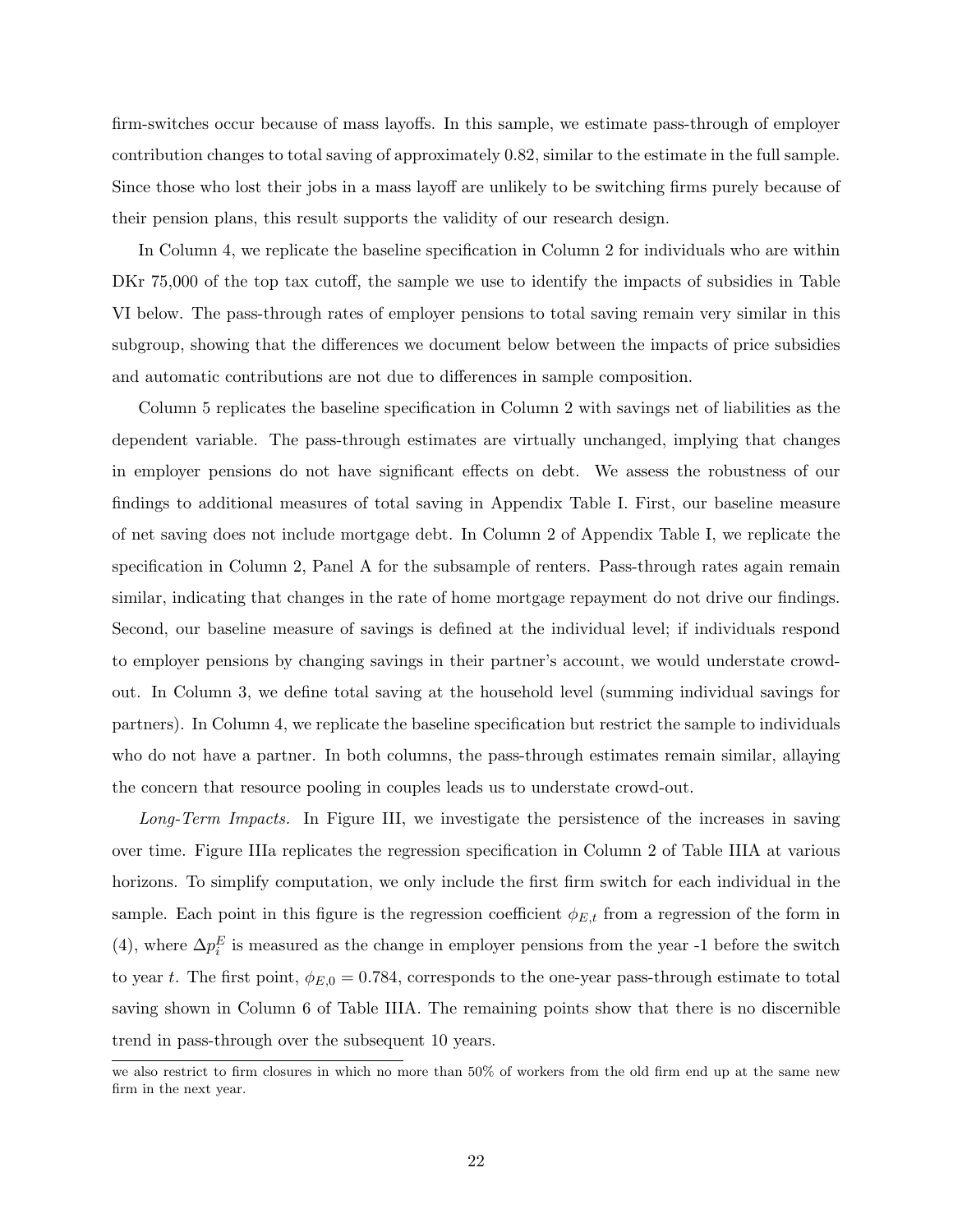Figure IIIb shows the consequence of this persistent change in savings behavior on wealth when individuals begin to retire. This figure restricts attention to the subset of individuals whose first firm-switch occurs between ages 46-54 and who reach age 60 within our sample frame. We define total wealth accrued from the date of the switch up to age 60 as the cumulative sum of savings in retirement and non-retirement accounts.<sup>19</sup> Figure IIIb plots total accrued wealth vs. the change in employer pensions at the time of the switch. Individuals who happened to switch to firms that had employer pension contribution rates that were 5 percent higher end up accruing additional wealth equivalent to more than 25% of annual labor income when they reach age  $60.^{20}$  Column 7 of Table III replicates this specification and shows that it is robust to controlling for the standard vector of covariates. This is perhaps the most direct evidence that automatic employer contributions raise total saving in the long run: they substantially increase the amount of wealth with which individuals enter retirement.

### IV.B Government Mandatory Savings Plan

We complement our analysis of employer pensions by studying a government policy that directly implemented automatic pension contributions by reducing individuals' earnings. In 1998, the Danish government introduced a Mandatory Savings Plan (MSP) with the goal of reducing consumption to lower the risk of an "overheating" economy (Green-Pedersen,  $2007$ ).<sup>21</sup> The MSP took 1% of individuals' labor income and automatically allocated it to a separate retirement savings account managed by an independent pension fund. Individuals with labor incomes below DKr 34,500 (US \$5,300) were exempted from the program in 1998. The MSP accounts were distinct from other retirement accounts, but functioned like individual capital pension accounts when they were set up. Individuals received annual notifications of the balances in their MSP accounts as for other retirement savings accounts; see Appendix Figure I for an example.

Methodology. We analyze the impacts of the MSP on savings using a regression discontinuity design. Figure IVa illustrates the design by plotting MSP contributions in 1998  $(P_i^G)$  vs. labor income  $(Y_i)$ , the income base used to determine the MSP, in DKr 1,000 income bins. Individuals

<sup>&</sup>lt;sup>19</sup>This measure of wealth accrued includes investment returns in taxable accounts (because our definition of savings in taxable accounts is computed based on changes in wealth in those accounts), but does not include investment returns in retirement accounts because we only observe flows into retirement accounts.

<sup>&</sup>lt;sup>20</sup>The increase in accrued wealth is smaller than what one would predict based on the mean age at the point of the firm switch (51) and the 90% pass-through estimate in Figure IIIa:  $(60 - 51) \cdot 5\% \cdot 90 = 41\%$ . This is because not all individuals stay at the same firm after the initial switch, and thus the actual increase in employer contribution rates shrinks on average over time.

 $21$ The government's intention of reducing consumption is consistent with our empirical findings and suggests that policymakers implicitly viewed most individuals as passive savings-targeters.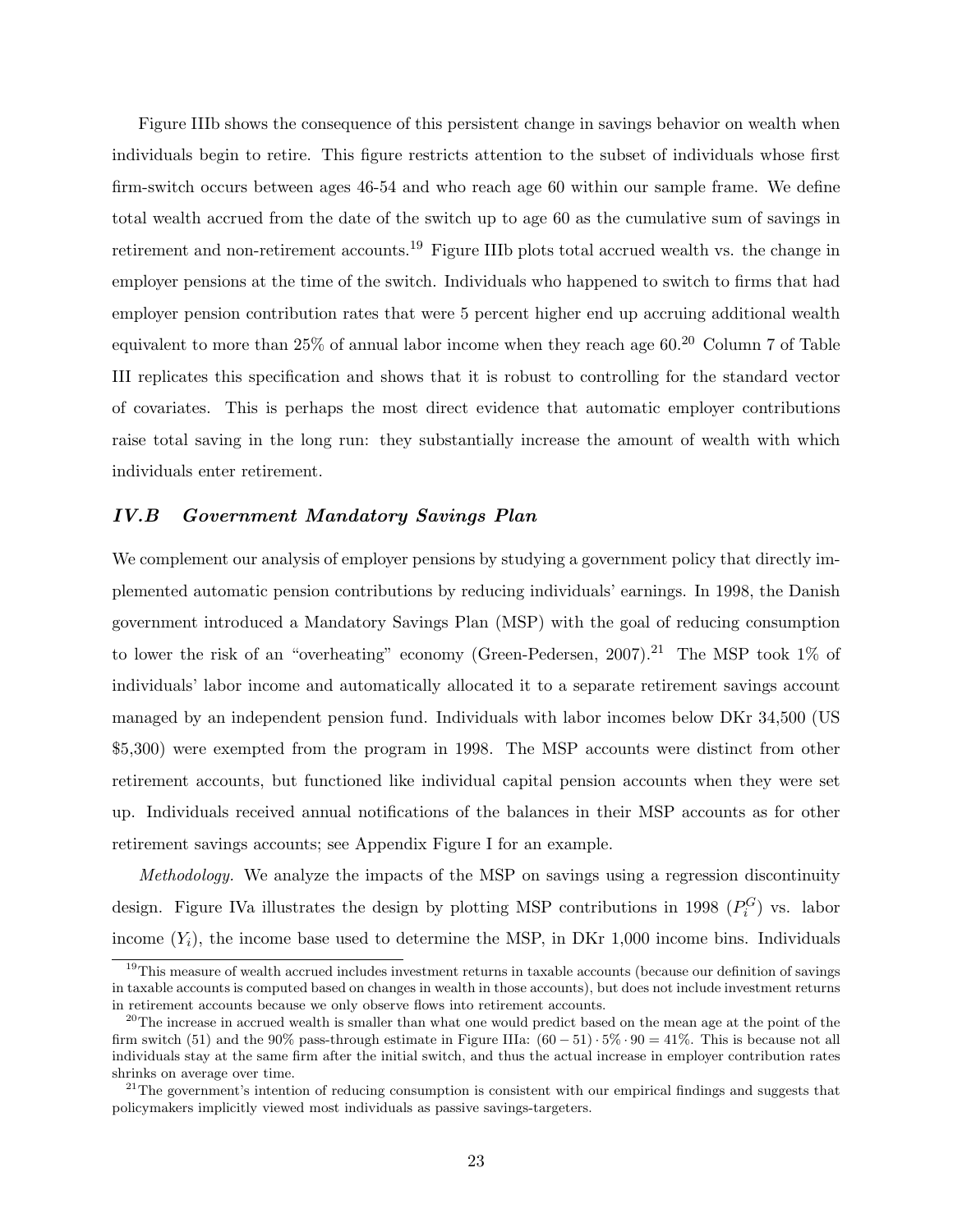who earn just below DKr 34,500 make no contribution to the MSP; individuals who earn DKr 34,500 are forced to make a contribution of DKr 345 out of their own income. The size of the contribution then increases linearly (with a slope of 1%) with income.

We estimate the impacts of the MSP on savings using OLS regressions of the following form:

$$
\Delta Z_i = \beta_0 + \phi_G \cdot 345 \cdot [Y_i \ge 34, 500] + \beta_1 Y_i + \beta_2 (Y_i - 34, 500) \cdot [Y_i \ge 34, 500] + \beta_X X_i + \varepsilon_i^G \tag{6}
$$

where  $\Delta Z_i$  denotes the change in total pension contributions or savings (measured in levels) from 1997 to 1998,  $Y_i$  denotes individual i's labor income in 1998, and  $X_i$  denotes a vector of covariates. We estimate this regression on the sample of individuals who have labor income within DKr 25,000 of the MSP cutoff in 1998.<sup>22</sup> We cluster standard errors by DKr 1,000 income bins to account for specification error in the control function (Card and Lee, 2008).

In (6),  $\phi_G$  represents the pass-through of government pension contributions to saving, as identified from the discontinuous jump in the level of MSP contributions of DKr 345 at the cutoff.<sup>23</sup> Unlike with employer pensions, there is no need to account for income effects here because the government mandate was financed by reducing the individual's disposable income by an equivalent amount. Hence, the MSP policy change corresponds exactly to the ideal experiment described above and we can identify the fraction of passive savers directly from  $\phi_G$ .

The identification assumption underlying (6) is that unobserved determinants of savings rates  $\varepsilon_i^G$  evolve smoothly around the MSP eligibility cutoff. Following standard practice (e.g., Imbens and Lemieux 2008), we evaluate this assumption by first analyzing the density of the running variable (labor income) around the cutoff. Figure IVb plots a histogram of the income distribution around the eligibility cutoff. There is no evidence of manipulation of income around the cutoff, consistent with prior evidence that individuals are typically unable to sharply manipulate their wage earnings to take advantage of even much larger tax incentives (Chetty et al., 2011, 2013). We also test whether observable characteristics such as age and gender are smooth around the cutoff and find no evidence of discontinuities in these variables (not reported). These tests support the identification assumption underlying the RD design.

 $22$ Certain Ph.D. students in Denmark received a stipend of exactly DKr 48,987.50 in 1998. This creates a mass point at DKr 48,987.50 with very different demographics and savings rates in the window used to estimate the control functions for the RD design. We exclude this group of 401 observations in this section.

<sup>&</sup>lt;sup>23</sup>One could also identify the impact of the policy from the change in the marginal propensity to save  $(\beta_2 - \beta_1)$  at the cutoff. This approach yields similar results; we only report estimates based on the discontinuity in levels in the interest of space.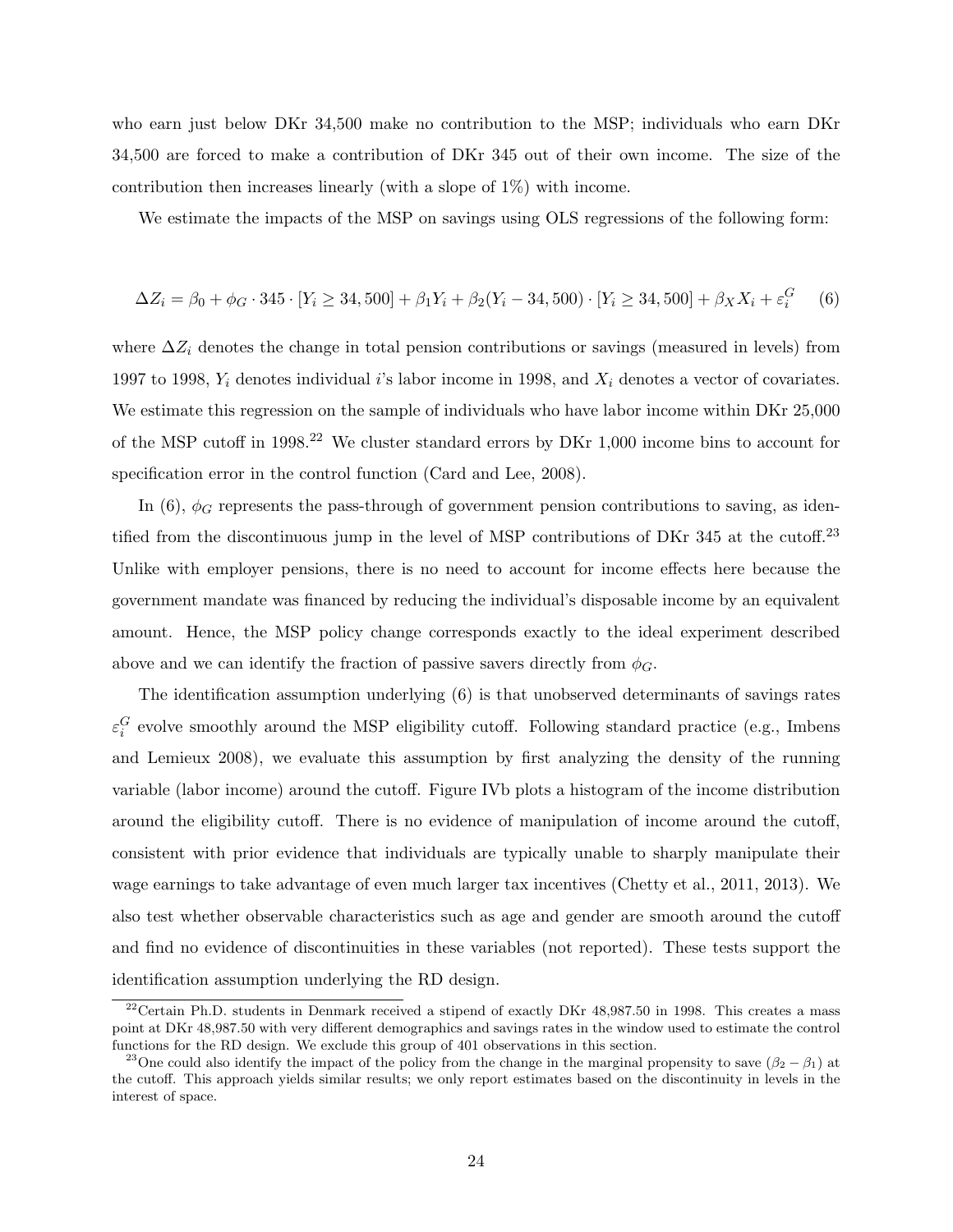Results. We begin by analyzing whether the MSP was offset by reductions in contributions to individual or employer pension accounts. In Column 1 of Table IV, we estimate (6) with total pension contributions  $(P_i = P_i^I + P_i^E + P_i^G)$  as the dependent variable  $Z_i$ . We condition on having positive pension contributions in the year before the MSP was implemented  $(P_{i,1997}^I + P_{i,1997}^E > 0)$ to reduce the mechanical effect of corners. In this group, 22% of individuals are at the lower corner in 1998, so the neoclassical model would predict pass-through of at most 0.22. We estimate passthrough of mandated savings to total pensions of  $\phi_G = 0.88$ , similar to the estimates obtained from the variation in employer pensions. Column 2 shows that including the control vector used in Panel B of Table III does not change this estimate significantly. Column 3 shows that using a quadratic control function instead of a linear control function for income  $Y_i$  when estimating  $(6)$ yields similar estimates.

To obtain an estimate of pass-through that is unaffected by corners, we implement a threshold approach similar to that in Panel C of Table III. We first define an indicator  $\theta_i$  for having total pension contributions  $P_i > \bar{P} = \text{DKr } 1,265$ , the mean level of total pension contributions for individuals within DKr 5,000 of the MSP eligibility cutoff. Figure IVc shows the fraction of individuals with  $P_i > \bar{P}$  jumps by 3.3% at the eligibility cutoff.

To translate this impact into a measure of the degree of pass-through, we estimate the increase in the fraction above the threshold that would have occurred if no one offset the increase in the MSP. We construct this counterfactual by adding 1% of income to observed pension contributions below the cutoff to estimate what the level of pension contributions would be if the MSP were passed through 1-for-1 into  $P_i$ . We then re-estimate the linear control function below the cutoff – shown by the dashed line in the figure – and calculate the size of the jump that would be predicted at the cutoff with no offset (see Online Appendix A for details). Under the binary response model in Section II, pass-through  $\phi_G$  is the observed increase in  $\theta_i$  at the eligibility cutoff divided by predicted increase. The resulting estimate is  $\phi_G = 84.5\%$ , as shown in Column 4 of Table IV. Intuitively, pass-through is very close to 1 because the observed increase in the fraction above the threshold in Figure IVc is similar to the predicted increase if no one were to offset the MSP.

In Column 5, we analyze the impacts of the MSP on total saving  $S_{it}^{tot} = P_{it} + S_{it}/(1 - MTR_{it}),$ measured in pre-tax dollars as in Table III. We follow exactly the same methodology as in Column 4, defining the threshold based on whether total saving exceeds  $S = DKr\ 1,371$ , which is the mean level of total saving for individuals within DKr 5,000 of the eligibility cutoff. This approach yields estimated pass-through of the MSP to total saving of  $\phi_G = 1.268$ , with a standard error of 0.363.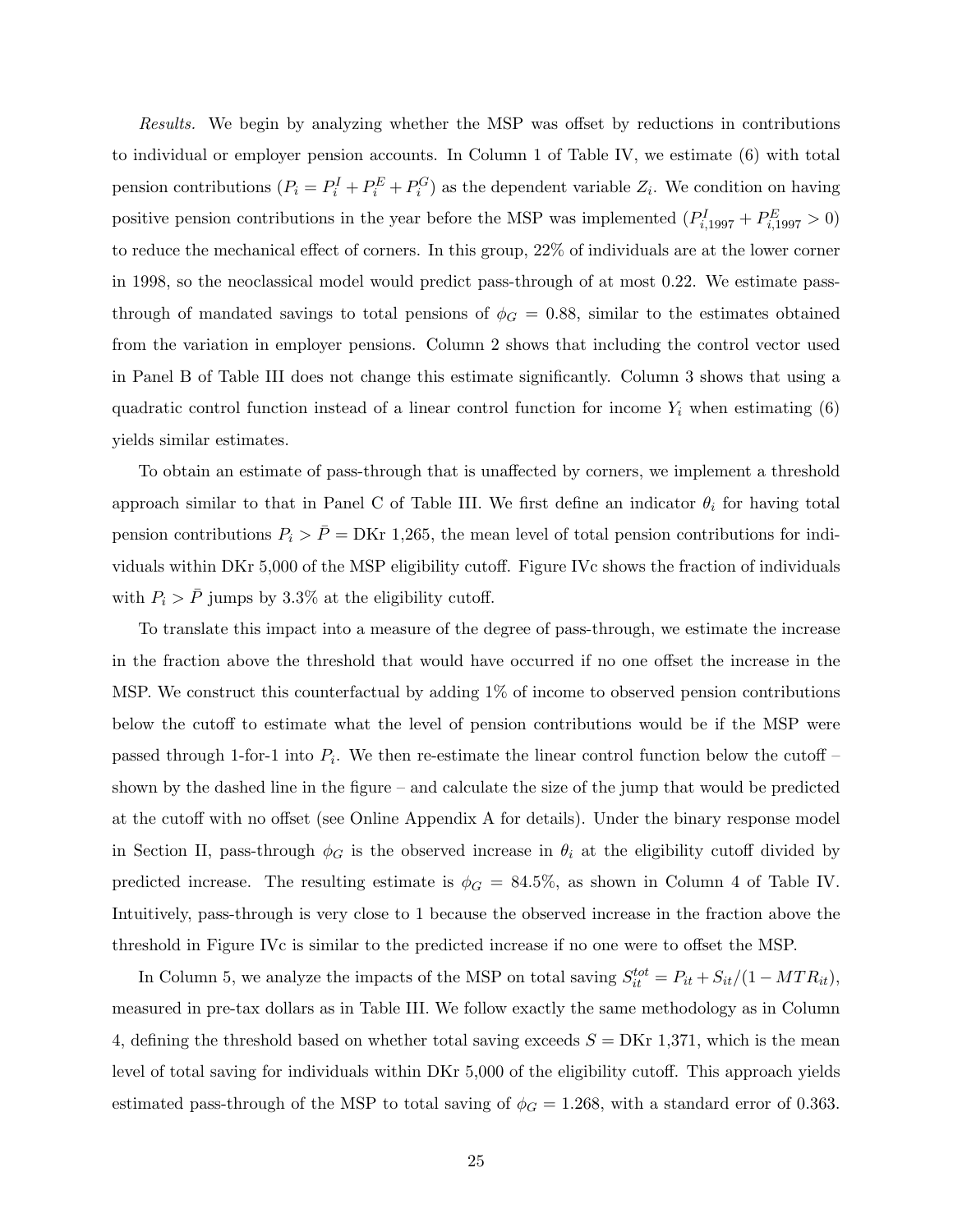Figure IVd presents the graphical analog of this regression, constructed in the same way as Figure IVc. Consistent with the regression estimate, the fraction of individuals above the threshold jumps at the MSP eligibility cutoff by an amount similar to what one would predict under full pass-through based on the observations below the cutoff.

In Column 6, we replicate the specification in Column 5, but exclude employer pension contributions  $P_i^E$  from total saving to ensure that individuals are not forced over the threshold by employer contributions that are outside their direct control. The pass-through estimate remains high, implying that the MSP raised total saving even for individuals who could have fully offset the change themselves by reducing  $P_i^I$  or  $S_i$ .

Finally, in Column 7, we replicate the specification in Column 5, defining the threshold based on whether the individual has positive net saving (gross saving net of non-mortgage debt). We continue to find substantial pass-through in this specification, although the noise in liabilities makes the estimate less precise. We assess the robustness of our estimate of  $\phi_G$  to additional measures of total saving in Panel B of Appendix Table I. We replicate the specification in Column 5 using the same variants described above in the analysis of employer pensions. Across all the specifications, we find estimates of pass-through that are significantly above 0 and not statistically distinguishable from 100%.

The RD design indicates that few individuals offset the MSP by saving less in other accounts. However, this analysis is based on the behavior of individuals around the MSP eligibility cutoff, who have very low incomes. In Online Appendix A, we analyze responses at higher income levels using a difference-in-differences (DD) design that compares changes in savings around the introduction of the MSP in 1998 and its termination in 2003 for individuals with different income levels. We find that the pass-through of MSP to total pension contributions remains high across the income distribution: few individuals act to offset the MSP by reducing voluntary pension contributions irrespective of their income levels.

Using our preferred threshold specifications, the analysis of employer pensions yields an estimate of  $\hat{\alpha}_E = 1 - 93.9\% = 6.1\%$ , while the analysis of the government mandate yields an estimate of  $\hat{\alpha}_G = 1$ -84.5%=15.5%. Both designs imply that only a small group of individuals – at most about 15% – respond actively to changes in automatic contributions in our two-type model. We now turn to the impacts of price subsidies on saving and analyze whether a similar degree of active response is observed in that domain.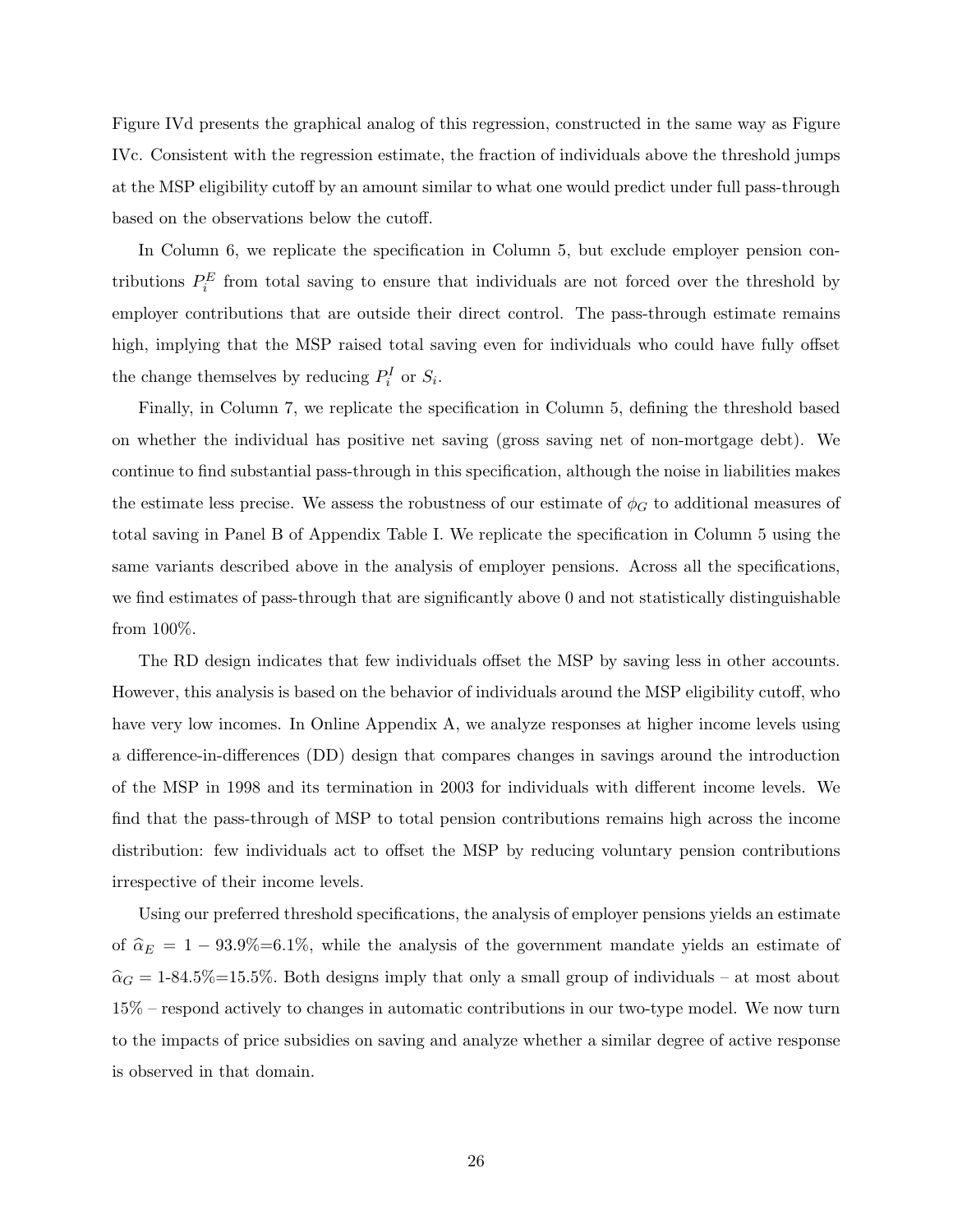## V Impacts of Price Subsidies

As described in Section III, there are two types of retirement savings accounts in Denmark: capital pensions (paid out as a lump sum) and annuity pensions (paid out as annuities). Starting in 1999, the deduction for capital pensions was reduced from 59 cents per DKr to 45 cents per DKR for individuals in the top income tax bracket. The top tax cutoff was DKr 251,200 (US \$38,600) in 1998, roughly the 80th percentile of the income distribution. The deduction was unchanged for those in lower tax brackets. The tax treatment of annuity pension contributions was also unchanged. The reform did not change the tax treatment of payouts or capital gains within either account and thus had no effect on the value of existing balances.

We divide our analysis of price subsidies into three parts. First, we analyze the impacts of the 1999 reform on mean contributions to capital pension accounts. Second, we analyze the distribution of responses at the individual level to quantify the amount of active response to the subsidy change. Finally, we investigate crowd-out: how much of the change in capital pension contributions was offset by changes in contributions to other pension accounts and savings in non-retirement accounts?

### V.A Effect of Subsidies on Capital Pension Contributions

Figure Va illustrates the impact of the 1999 top-bracket subsidy reduction by plotting mean capital pension contributions vs. taxable income  $(Y_i^{tax})$ .<sup>24</sup> We restrict the sample to workers whose taxable incomes place them within DKr 75,000 of the top income tax cutoff. To construct the figure, we first group individuals into DKr 5,000 income bins based on their current taxable income relative to the top tax cutoff, demarcated by the dashed vertical line. We then plot the mean capital pension contribution in each bin in each year from 1996 to 2001 vs. income. The relationship between income and capital pension contributions is stable from 1996 to 1998, the years before the reform. In 1999, the marginal propensity to save in capital pension accounts falls sharply for those in the top bracket: each DKr of additional income leads to a smaller increase in capital pension contributions.

We quantify the impacts of the capital pension subsidy reduction on individual capital pension contributions using two difference-in-differences estimators. The first estimator compares the level

 $24$ The income base that determines the individual's position relative to the top tax cutoff includes labor income as well as capital income if it is positive, subject to certain rules on the allocation of capital income across spouses. The mean level of max(Capital Income,0) is DKr 895 for the individuals in Figure Va and 13.8% of these individuals have positive capital income. For simplicity, we do not include capital income in our definition of  $Y_i^{tax}$ , creating a small amount of misclassification around the top tax cutoff.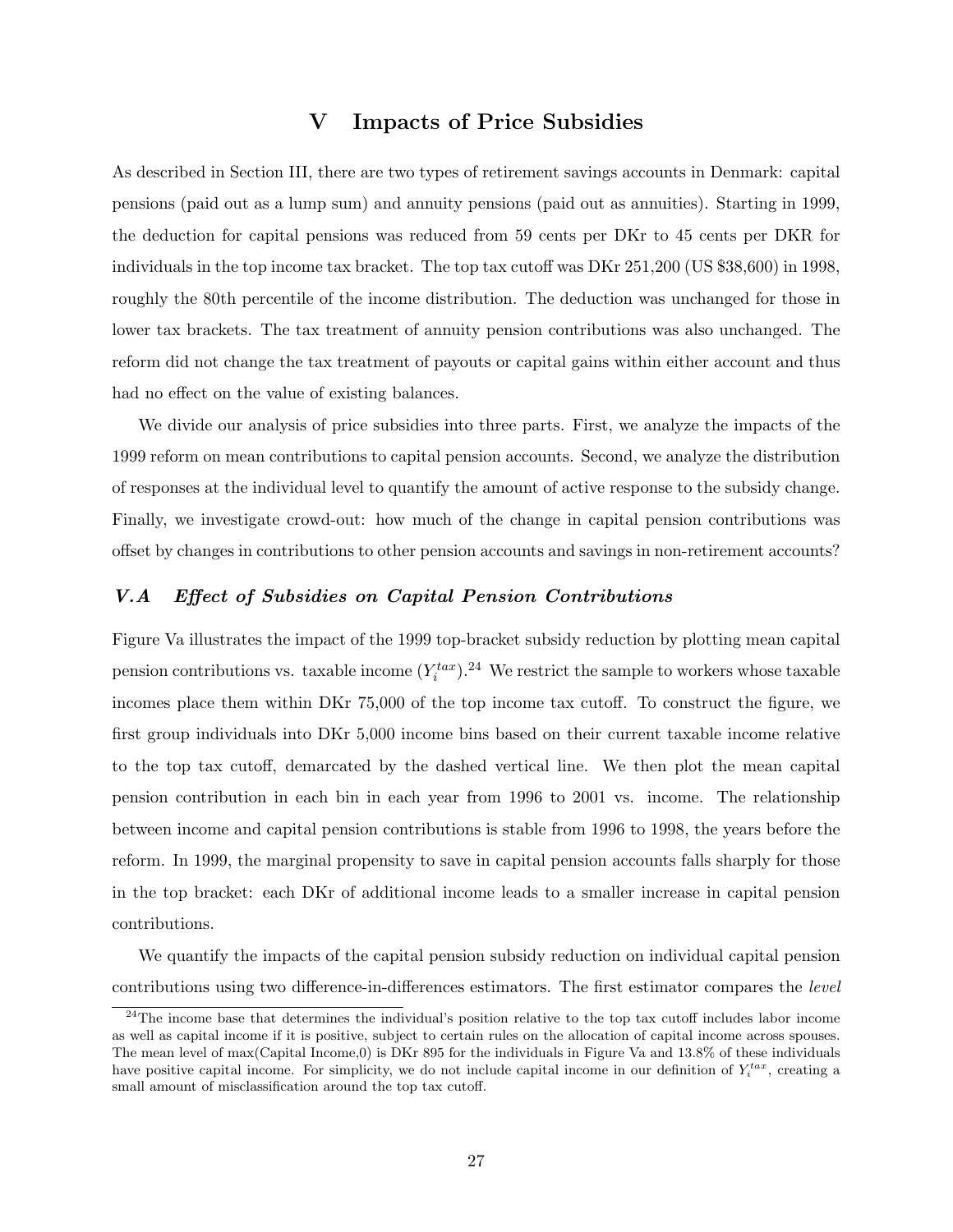of capital pension contributions, which we denote by  $P_i^{I,C}$  $i^{I,C}$ , for individuals above vs. below the top tax cutoff before vs. after the 1999 reform. The second estimator compares the marginal propensity to save (MPS) as income rises  $(dP^{I,C}/dY_i^{tax})$  for individuals below vs. above the top tax cutoff before vs. after the reform. Intuitively, our first estimator identifies the impacts of the subsidy change from the change in the average level of contributions for individuals above the top tax cutoff in Figure Va. The second estimator identifies the impacts of the subsidy change from the change in the slope of pension contributions with respect to income in Figure Va. We obtain similar results using both approaches for impacts on pension contributions, but the MPS estimator yields more precise estimates of impacts on taxable saving for reasons described below.

Note that Figure Va shows the impact of the reform on total capital pension contributions, including both employer and individual contributions. Because our primary goal is to characterize individuals' savings behavior, we focus exclusively on voluntary individual pension contributions in the remainder of this section. In Appendix Table II, we replicate the analysis that follows for employer pensions and show that the subsidy reduction induced employers to shift from capital to annuity pensions, leaving total employer pension contributions unchanged.

Estimator 1: Changes in the Level of Contributions. Figure Vb illustrates the levels DD estimator. For each year between 1996 and 2001, we plot mean individual capital pension contributions  $P^{I,C}$  for two groups: those with current taxable incomes between DKr 25,000 to 75,000 below the top tax bracket cutoff and those with incomes between DKr 25,000 to 75,000 above the top tax bracket cutoff. The first group constitutes a "control group" in that their incentives to contribute to capital pensions remained unchanged around the 1999 reform. The second is the "treatment" group, whose incentives to contribute to capital pensions fell sharply in 1999.<sup>25</sup> Capital pension contributions fall sharply for the treated group relative to the control group in 1999, consistent with Figure Va.

We quantify the treatment effect on pension contribution levels by estimating regressions of the following form, including all individuals in the treatment and control groups defined above:

$$
P_{i,t}^{I,C} = \beta_0 + \beta_1 \text{post}_{i,t} + \beta_2 \text{treat}_{i,t} + \mu_S^L \text{post}_{i,t} \cdot \text{treat}_{i,t} + \beta_X X_{i,t} + \varepsilon_{i,t}
$$
(7)

where  $P_{it}^{I,C}$  denotes capital pension contributions,  $post_{i,t}$  denotes an indicator for the years including and after 1999, treat<sub>it</sub> is an indicator for having taxable income above the top tax cutoff  $Y_{i,t}^{tax} > \bar{Y}_t$ , and  $X_{i,t}$  denotes a vector of controls. We restrict the sample to the three years before and after the

 $\frac{25}{25}$ The set of individuals in these two groups varies across years due to income fluctuations.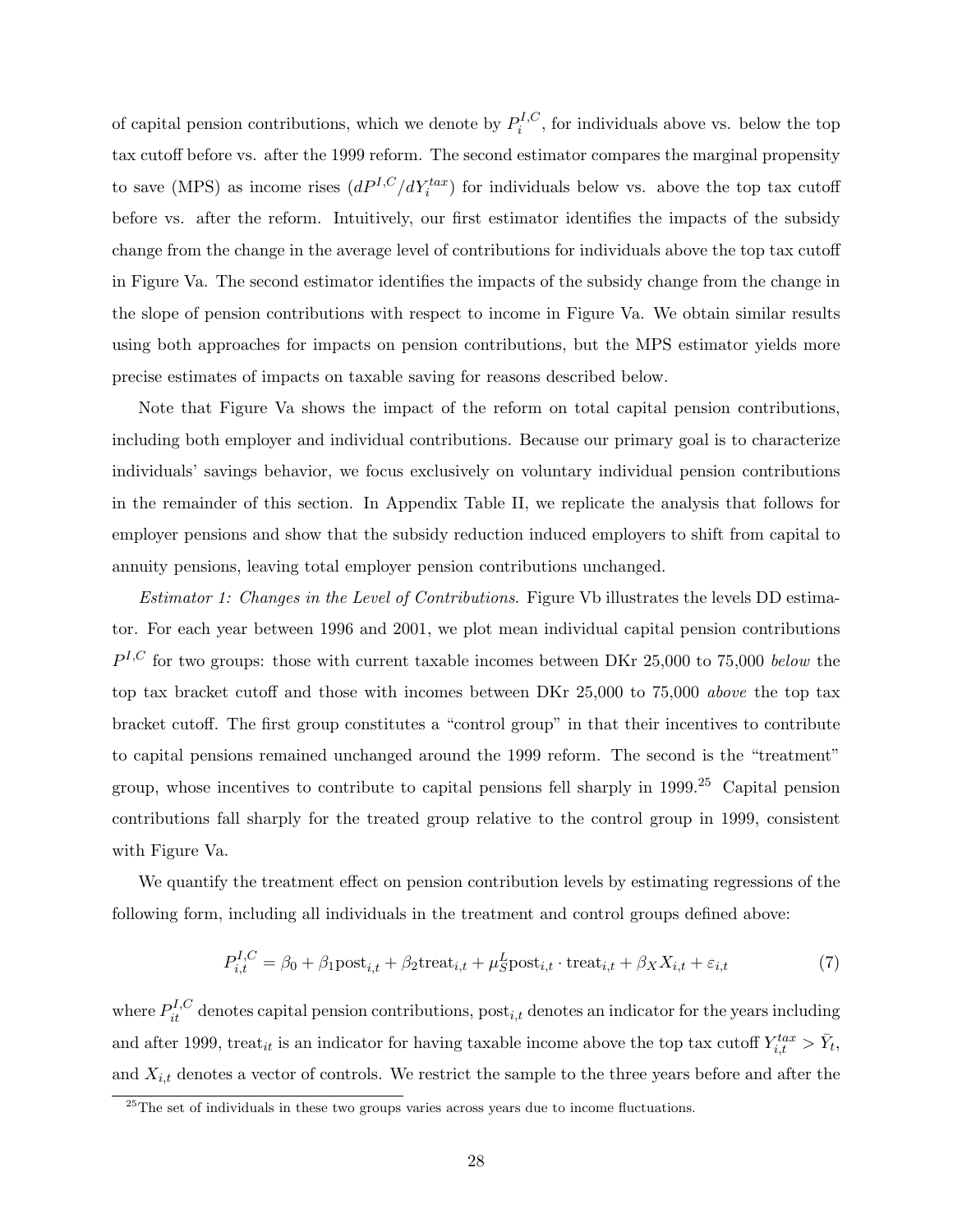reform (1996-2001) when estimating this equation. We cluster standard errors at the DKr 5,000 income bin level to allow for correlated errors by income group over time. Under the identification assumption that unobserved determinants of pension contributions  $\varepsilon_{it}$  do not change differentially on average across the treatment and control groups around the reform, the parameter  $\mu_S^L$  represents the causal effect of the subsidy reduction on the level of capital pension contributions.

Column 1 of Table V implements (7) without any additional controls (no X vector). We estimate that the reduction of the capital pension subsidy reduced capital pension contributions by  $\mu_S^L = -2,449$  relative to a pre-reform mean of DKr 5,113 for individuals with incomes DKr 25,000-75,000 above the top tax cutoff. This 48% reduction is significantly different from 0 with  $p < 0.001$ . Column 2 of Table V shows that adding the standard vector of controls used in Panel B of Table III to this specification does not change the estimate.

Estimator 2: Changes in the Marginal Propensity to Save. Figure Vc illustrates the MPS DD estimator. To construct this figure, we first run an OLS regression of the following form for each year t between 1996 and 2001 separately, including all individuals with income within DKr 75,000 of the top tax cutoff:

$$
P_{i,t}^{I,C} = \beta_{0,t} + \beta_{1,t} \text{treat}_{i,t} + \beta_{2,t} Y_{i,t}^{tax} + \gamma_t Y_{i,t}^{tax} \cdot \text{treat}_{i,t} + \varepsilon_{i,t}
$$
(8)

where  $P_{it}^{I,C}$  again denotes individual capital pension contributions. The coefficient  $\gamma_t$  measures the difference between the marginal propensity to contribute to retirement accounts for individuals above the top tax cutoff (the treatment group) versus those below the top tax cutoff (the control group) in year t. Figure Vc plots the coefficient estimates  $\gamma_t$ . The marginal propensity to contribute to capital pensions falls sharply after 1999 in the treatment group relative to the control group, consistent with the sharp change in slopes above the top tax cutoff in 1999 in Figure Va.

To quantify the magnitude of the change in the MPS due to the subsidy, we estimate OLS regressions of the following form, including all individuals with income within DKr 75,000 of the top tax cutoff:

$$
P_{it}^{I,C} = \beta_0 + \beta_1 \text{post}_{i,t} + \beta_2 \text{treat}_{i,t} + \beta_3 \text{post}_{i,t} \cdot \text{treat}_{i,t} + \n\beta_0^s Y_{i,t}^{tax} + \beta_1^s \text{post}_{i,t} \cdot Y_{i,t}^{tax} + \beta_2^s \text{treat}_{i,t} Y_{i,t}^{tax} + \n\mu_S^{MPS} \text{post}_{i,t} \cdot \text{treat}_{i,t} \cdot Y_{i,t}^{tax} + \beta_X X_{i,t} + \varepsilon_{i,t}
$$
\n(9)

In this equation,  $\mu_S^{MPS}$  is a DD estimate of the impact of the subsidy reduction on the the marginal propensity to save (MPS) in capital pensions. In particular,  $\mu_S^{MPS}$  is the change in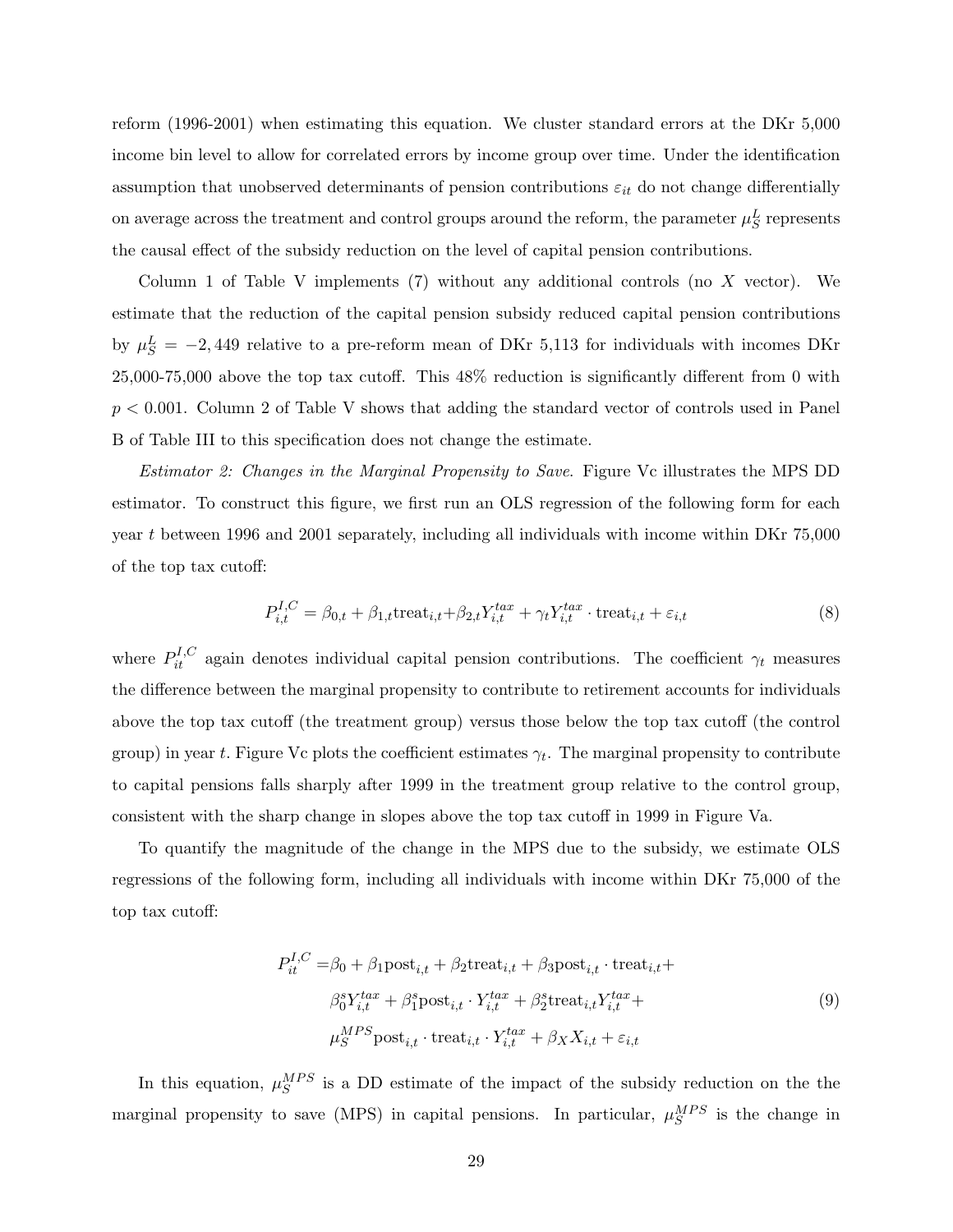$dP_{i,t}^{I,C}/dY_{i,t}^{tax}$  for individuals in the top bracket relative to those below the top bracket when the capital pension subsidy is removed in 1999. We again restrict the sample to the three years before and after the reform (1996-2001) and cluster standard errors at the DKr 5,000 income bin by year level to allow for correlated errors by income group over time. Under the identification assumption that unobserved determinants of the MPS  $Cov(\varepsilon_{i,t}, Y_{i,t}^{tax})$  do not change differentially across the treatment and control groups around the reform, the parameter  $\mu_S^{MPS}$  represents the causal effect of the subsidy reduction on the marginal propensity to save in capital pension accounts.

We implement (9) in Column 3 of Table V. The null hypothesis that the change in the subsidy had no impact on the MPS in capital pension accounts is rejected with  $p < 0.001$ . The coefficient of  $\mu_S^{MPS} = -0.021$  implies that a DKr 1,000 increase in income led to DKr 21 of additional saving in capital pensions when the additional 13.6 cent subsidy was in place before 1999. The MPS in the treatment group prior to the policy change was  $\beta_0^s + \beta_2^s = 0.019 + 0.0058 = 0.025$ . The subsidy reduction thus reduced the marginal propensity to save in capital pensions by 0.021/0.025=84%. Again, adding controls does not affect this estimate (Column 4).

### V.B Estimating the Degree of Active Response

The aggregate reduction in individual capital pension contributions masks substantial heterogeneity in responses across individuals. Figure VIa plots the distribution of changes to individual capital pension contributions (as a fraction of lagged contributions) for those in the treatment group in Figure Vb who were contributing to capital pensions in the prior year. We plot the distribution of changes in contributions from 1998 to 1999, the year of the treatment, as well as from 1997 to 1998 as a counterfactual. The difference between the two distributions shows that a substantial fraction of individuals exited capital pensions completely when the subsidy was reduced, i.e. they reduced contributions by 100%. The reform also reduced the fraction of individuals who leave their contributions unchanged across years.

Figure VIb replicates Figure VIa for the control group (individuals DKr 25-75K below the top tax cutoff). The distributions of changes are virtually identical in 1998 and 1999 for individuals who were unaffected by the 1999 tax reform, supporting the view that the difference between the distributions in Figure VIa reflects the causal impact of the subsidy reduction.

We use the distributions in Figure VIa to estimate the fraction of individuals who deliberately reoptimize their pension contributions in response to the 1999 subsidy reduction. To begin, note that 26.1% of the individuals in the treatment group in Figure VIa leave their capital pension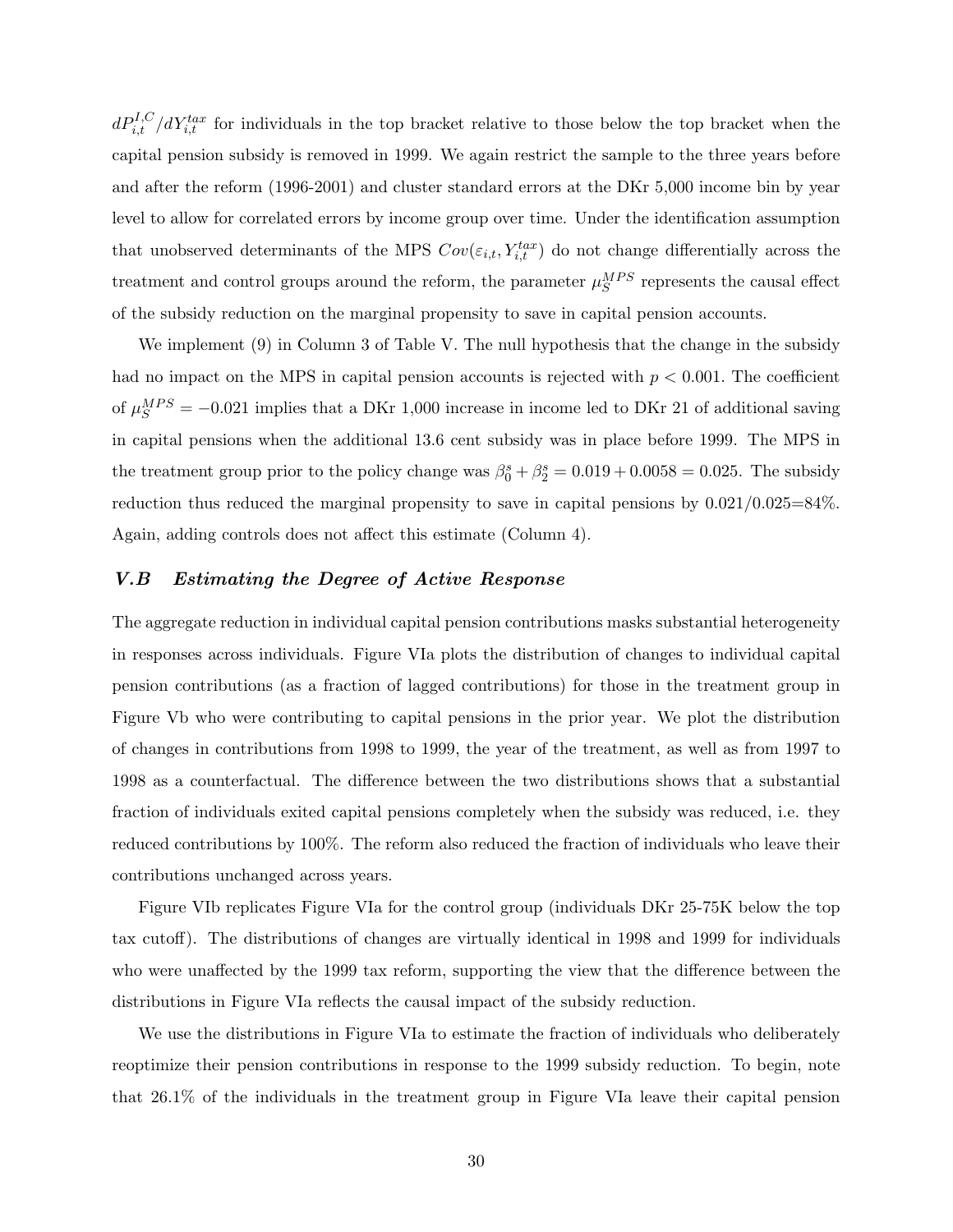contributions literally unchanged in 1999.<sup>26</sup> As discussed in Section II, every active saver should cut capital pension contributions by some non-zero amount at an interior optimum. Hence, at least 26.1% of individuals respond passively to the subsidy change. This estimate provides a lower bound on the fraction of passive savers with respect to incentives  $(1 - \hat{\alpha}_S)$  because the changes in retirement account contributions made by the remaining 74% of individuals are not necessarily driven by reoptimization in response to the subsidy change.<sup>27</sup>

To go beyond the upper bound of  $\hat{\alpha}_S < 74\%$  and obtain a point estimate of  $\hat{\alpha}_S$ , we first estimate the impact of the subsidy on the fraction of individuals who leave their capital pension contributions unchanged relative to the previous year  $(P_{i,t}^{I,C} = P_{i,t-}^{I,C})$  $i_{i,t-1}^{I,C}$ ). We estimate this impact using the DD equation in (7) with the dependent variable as an indicator for having  $P_{i,t}^{I,C} = P_{i,t-}^{I,C}$  $\sum_{i,t-1}^{I,\cup}$ . We restrict the sample to individuals contributing to capital pensions in the prior year  $(t-1)$  and to  $t \in \{1998, 1999\}$ , the years shown in Figure VI. Column 5 of Table V shows that the fraction of individuals who leave their capital pension contributions unchanged relative to the previous year falls by 3.3 percentage points when the subsidy is reduced in 1999. In 1998, 29.2% of individuals in the treatment group did not change their capital pensions at all relative to their 1997 levels. It follows that an additional  $3.3/29.2 = 11.3\%$  respond actively to the subsidy change among those who would not have changed their pensions at all absent the reform.

The 11.3% figure can be interpreted as an estimate of  $\hat{\alpha}_S$  among the subgroup of individuals who do not actively change their pensions for non-tax reasons in 1998. One might expect that the fraction who respond to the subsidy will be larger among those who reoptimize their portfolios for other reasons, a conjecture that we confirm empirically in Section VI below. To estimate  $\hat{\alpha}_S$ in the full sample, we must measure the rate of active response among the average individual relative to those who did not change their pension contributions in 1998. To do so, we develop a marker for individuals who are almost certainly responding to the reform: those who exit capital pensions and raise annuity pension contributions (the closest substitute) at the same time. Only 1.2% of individuals change pensions in this way in the control group in 1999 and the treatment group in 1998. In contrast, in the treatment group after the reform in 1999, 13.5% of individuals exit capital pensions and raise annuities at the same time. Hence, this measure of "extensive margin substitution" identifies active responders with a very low Type-I (false positive) error rate.

<sup>&</sup>lt;sup>26</sup>This figure is lower than the  $43.0\%$  at 0 in 1999 in the histogram in Figure VIa because the 0 bin in the histogram includes those with changes between 0% and 5%.

 $27$ For example,  $4\%$  of individuals in the treatment group have an increase of exactly DKr 900 in 1998 and 1999, which is the change in the nominal cap on capital pension contribution between 1997 and 1998. These individuals appear to follow a systematic rule of maximizing capital pension contributions each year.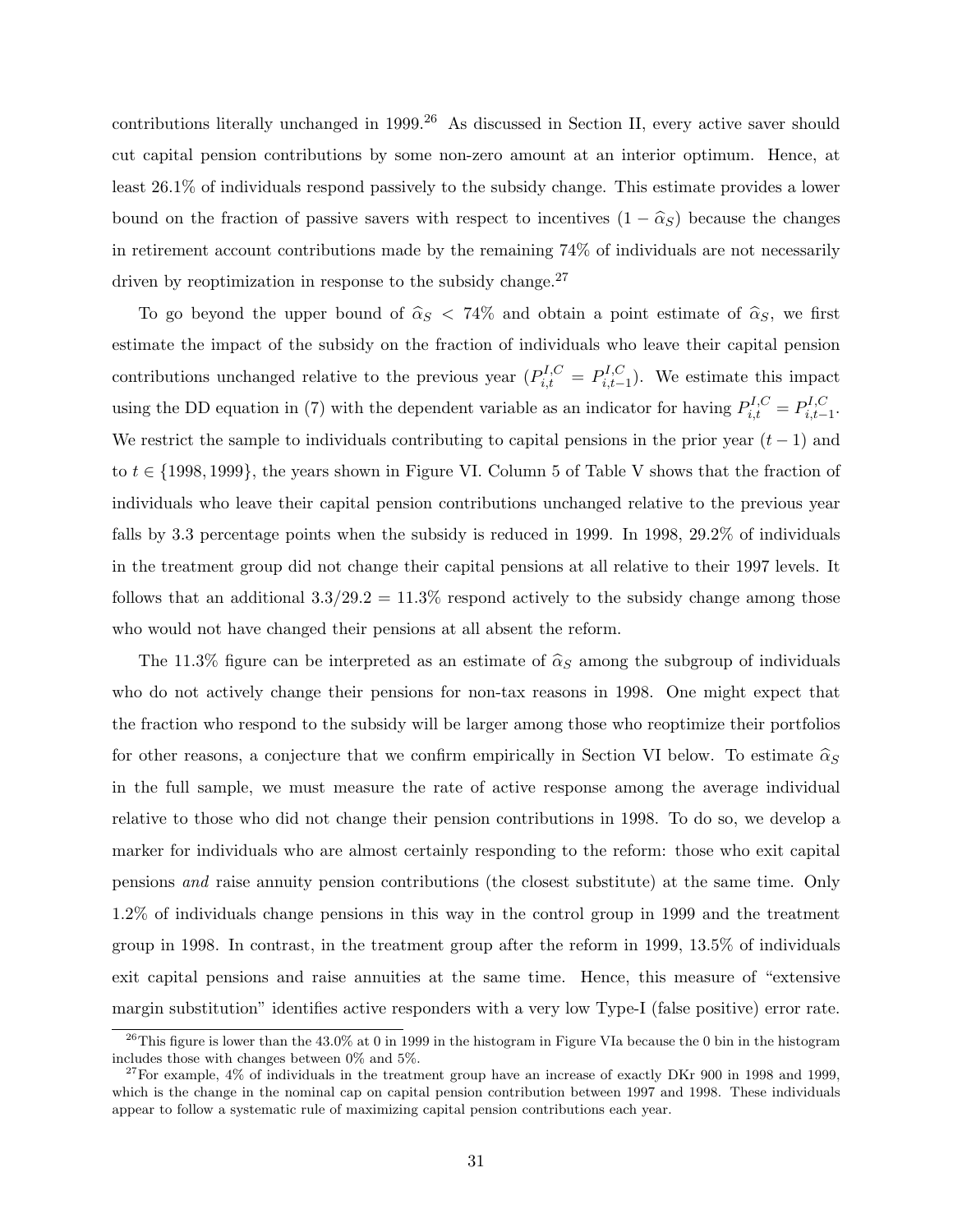However, this measure may have a large Type-II error rate, as individuals can respond without exiting capital pensions entirely or raising annuities.

We exploit the low Type-I error rate in this marker of active response to identify the relative rate of response in the full sample compared with those who do not adjust their pensions in prior years. Using the same DD specification as in Column 5 of Table V, Column 6 shows that the subsidy change increased the rate of extensive margin (capital to annuity) substitution by 11.6 percentage points on average among treated individuals. Column 7 of Table V replicates this specification for the subset of individuals who did not change their pensions in the previous year  $(P_{i,t}^{I,C} = P_{i,t-}^{I,C})$  $_{i,t-1}^{I,\cup}$ ). As predicted, the degree of active response is smaller in this subgroup: 6.8% of those who kept capital pension contributions fixed between 1997 and 1998 exit capital pensions and raise annuities in 1999. Finally, under the assumption that the rate of extensive margin substitution response is proportional to the overall latent rate of active response to the subsidy, we estimate the fraction of individuals who respond actively to the change in subsidy as  $\hat{\alpha}_S = 11.3 \times \frac{11.6}{6.8} = 19.3\%$ . That is, the aggregate reduction in individual capital pension contributions from 1998 to 1999 shown in Figure Vb is accounted for by just 19.3% of individuals who actively reoptimize in response to the subsidy reduction.

The vast majority of these 19.3% of individuals respond by completely exiting capital pensions. Using the DD specification in  $(7)$ , in Column 8 of Table V we estimate that 15.9% of individuals exit capital pensions because of the reform. Hence, only a small portion of the response occurs on the intensive margin: most individuals either recognize the subsidy change and stop contributing to capital pensions entirely or do nothing at all. The response to price subsidies may be concentrated on the extensive margin because gains from reoptimization are second-order (i.e., small) on the intensive margin but first-order (large) on the extensive margin (Chetty, 2012).

One natural question is whether the fraction of individuals who respond to the subsidy  $(\widehat{\alpha}_S)$ rises over time. We study the dynamics of response at the individual level in Figure VIc, which plots the fraction of individuals contributing to capital pensions by year for those who were contributing in 1998, the year before the reform. To construct this figure, we first compute the difference in the fraction of individuals contributing to capital pensions in the treatment (above top tax cutoff) and control (below top tax cutoff) groups to remove secular trends due to mean reversion when selecting on contribution in 1998. We then plot one plus this difference to show the causal impact of the reform over time on the fraction of individuals contributing to capital pensions. As with the response to changes in employer pensions in Figure IIIa, there is very little adjustment over time: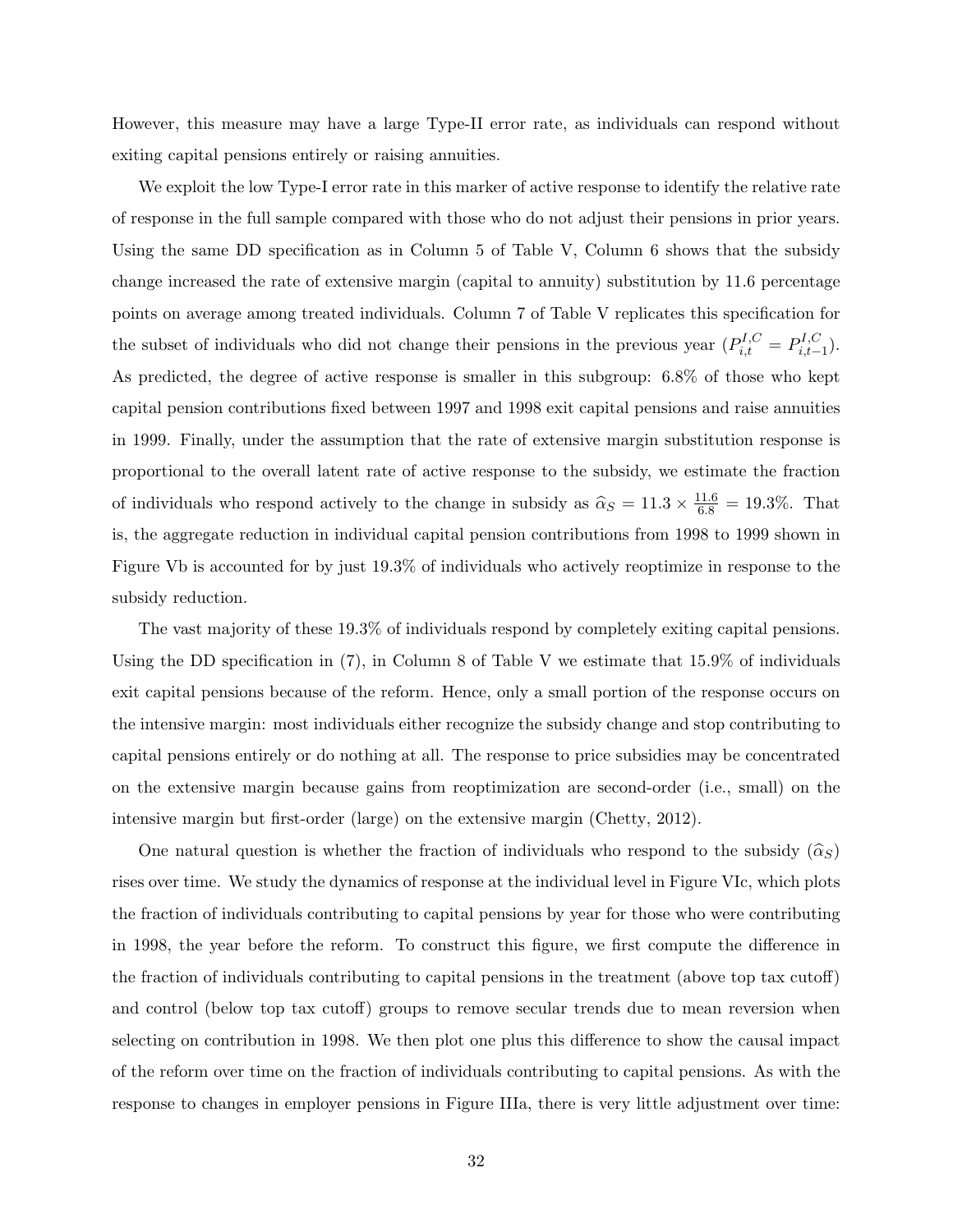8.7% of individuals exit immediately in 1999 and an additional 4.2% exit in 2000, leaving 87.1% still contributing one year after the reform. Ten years later, the fraction contributing remains at 81.5%.

### V.C Crowd-out in Retirement and Taxable Savings Accounts

When active savers reduce capital pension contributions following the 1999 reform, what do they do with this money? We estimate two crowd-out parameters, each of which is relevant for different policy questions: the degree of shifting between different types of retirement accounts and the degree of shifting from retirement accounts to taxable accounts. Again, we restrict attention to the impacts of changes in individual pension contributions rather than employer contributions.<sup>28</sup> We follow the same methodology as above, estimating the impacts of the subsidy change in other accounts using two estimators: one based on levels of contributions and another based on the marginal propensity to save.

Crowd-out Within Retirement Accounts. We first estimate the extent to which individuals shift assets from capital pensions to annuity pensions when the subsidy for capital pensions was reduced in 1999. This parameter is relevant for assessing the impacts of changes in the tax treatment of one type of retirement account – such as increasing  $401(k)$  subsidies – while leaving the treatment of other retirement accounts (such as IRA's) unchanged.

We begin by using the levels estimator to identify the impacts of the 1999 reform on contributions to annuity pension accounts. Figure VIIa plots the time series of individual annuity contributions for the treatment (income DKr 25K-75K above the top tax cutoff) and control (DKr 25-75K below the cutoff) groups, as in Figure Vb. The pattern is the mirror image of that in Figure Vb. There is a sharp *increase* in annuity pension contributions for the treated group in 1999, showing that some of the reduction in capital pension contributions is offset by increased annuity pension contributions.

To quantify the degree of crowd-out, we estimate IV regressions that use the DD levels equation in (7) as a first stage for capital pension contributions. The second stage is specified as:

$$
Z_{i,t} = \beta_0 + \beta_1 \text{post}_{i,t} + \beta_2 \text{treat}_{i,t} + \phi_S^L P_{i,t}^{I,C} + \beta_X X + \varepsilon_{i,t}
$$
\n
$$
\tag{10}
$$

where  $Z_{i,t}$  denotes a measure of individual pension contributions and  $P_{i,t}^{I,C}$  is individual *i*'s contribution to the capital pension in year t. We instrument for  $P_{i,t}^{I,C}$  using the interaction post<sub>i,t</sub>·treat<sub>i,t</sub>

<sup>&</sup>lt;sup>28</sup>We are able to ignore employer contributions when estimating crowd-out of individual pensions because the reduction in employer capital pension contributions is fully offset by increases in employer annuity pension contributions, leaving total employer contributions unchanged, as shown in Appendix Table II.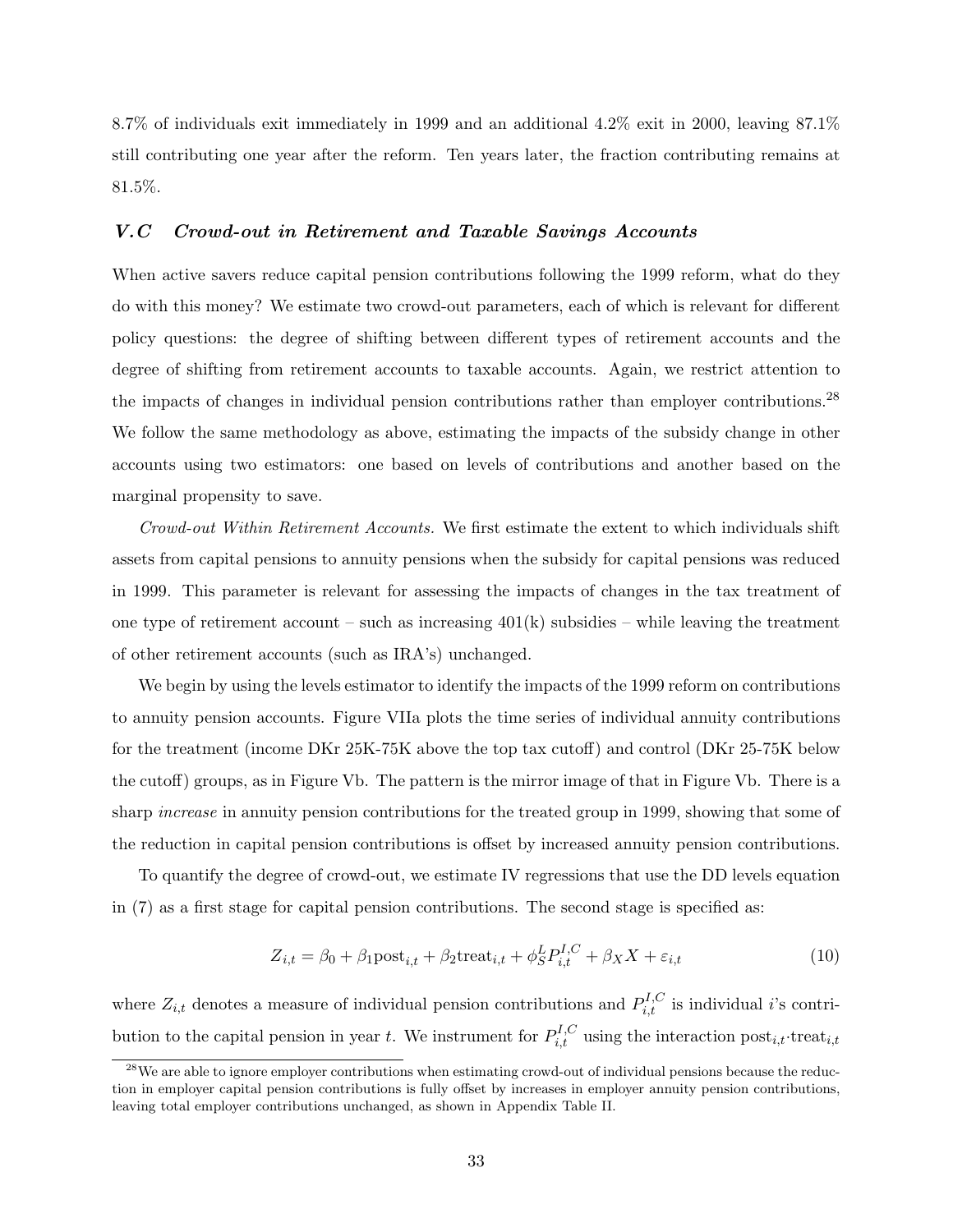to isolate changes in capital pension contributions that are induced by the subsidy change. The coefficient  $\phi_S^L$  identifies the crowd-out parameter of interest under the assumption that unobserved determinants of the level of annuity pension contributions do not change differentially on average in the treatment and control groups. This 2SLS coefficient is simply the treatment effect on annuity contributions (the reduced form) – which can be estimated using a DD specification analogous to  $(7)$  – divided by the treatment effect on capital pensions  $\phi_S^L$  (the first stage). As above, we cluster standard errors at the DKr 5,000 income bin level.

Table VI presents estimates of (10). In Column 1, we use individual annuity pension contributions as the dependent variable and obtain an estimate of  $\phi_S^L = -0.57$ . That is, individuals shift 57 cents of each DKr they would have contributed to capital pension accounts to annuity pensions instead. In Column 2, we use total pensions as the dependent variable. This specification confirms that pass-through to total pensions is 100-57=43 cents per DKr of capital pension contributions. Column 3 shows that the inclusion of the standard vector of controls does not change this estimate significantly.

One can also estimate crowd-out using changes in the MPS in annuity accounts instead of mean contribution levels. The series in circles in Figure VIIb plots the difference in the MPS in annuity accounts for individuals above vs. below the top tax cutoff by year. This series is constructed in exactly the same way as Figure Vc, using individual annuity pension contributions instead of capital pension contributions as the dependent variable in (8). The change in the MPS in capital accounts is replicated in this figure (in triangles) as a reference to interpret magnitudes. The reduction in the capital pension subsidy in 1999 leads to a sharp increase in the marginal propensity to save in annuity accounts, again consistent with shifting across accounts.

To quantify the degree of crowd-out using the change in the MPS, we again estimate IV regressions, this time using the DD in MPS equation in (9) as the first stage for capital pension contributions. Here, the second stage is specified as:

$$
Z_{it} = \beta_0 + \beta_1 \text{post}_{i,t} + \beta_2 \text{treat}_{i,t} + \beta_3 \text{post}_{i,t} \cdot \text{treat}_{i,t} +
$$
  
\n
$$
\beta_0^s Y_{i,t}^{tax} + \beta_1^s \text{post}_{i,t} \cdot Y_{i,t}^{tax} + \beta_2^s \text{treat}_{i,t} \cdot Y_{i,t}^{tax} +
$$
  
\n
$$
\phi_s^{MPS} P_{i,t}^{I,C} + \beta_X X_{i,t} + \varepsilon_{i,t}
$$
\n(11)

We instrument for  $P_{it}^{I,C}$  using the interaction  $post_{i,t} \cdot treat_{i,t} \cdot Y_{i,t}^{tax}$  to isolate changes in the MPS in capital pensions induced by the subsidy change. This 2SLS coefficient  $\phi_S^{MPS}$  corresponds to the treatment effect on the MPS in annuity accounts (the reduced form) – which can be estimated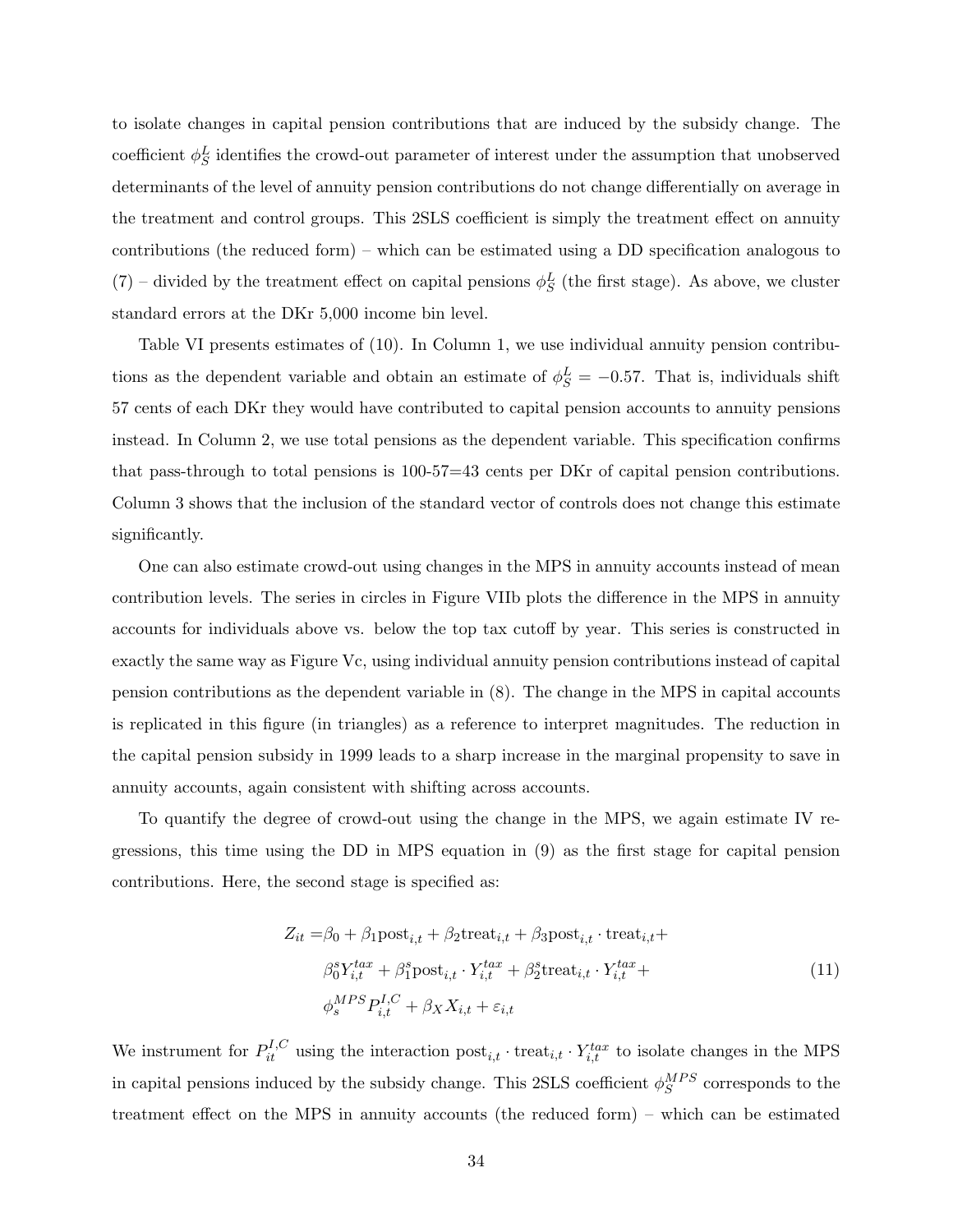using a DD specification analogous to  $(9)$  – divided by the treatment effect on the MPS in capital pensions  $\phi_S^{MPS}$  (the first stage). We cluster standard errors at the DKr 5,000 income bin level as above.

Columns 4-6 of Table VI report 2SLS estimates of crowd-out for the same dependent variables used in Columns 1-3 using the MPS specification in (11). Consistent with the results of the levels specification, we find that the reduction in capital pension contributions was partially offset by increased contributions to annuity pensions. The specification without controls in Column 4 yields an estimate of  $\phi_S^{MPS} = -0.47$ , implying that individuals shift 47 cents of each DKr they would have contributed to capital pension accounts to annuity pensions.

Crowd-out of Taxable Saving. Next, we analyze whether the changes in pension contributions documented above are offset by changes in saving in taxable (non-retirement) accounts, which has been the focus of the prior literature on crowd-out. The degree of shifting between retirement accounts and taxable saving is of interest because it determines how subsidies that apply to all tax-deferred accounts affect total wealth accumulation. We use the change in the capital pension subsidy as an instrument for *total* pension contributions  $P<sup>I</sup>$  to estimate crowd-out in non-retirement accounts.

As discussed above, when analyzing shifting between retirement accounts and taxable accounts, one must account for the difference in the tax treatment of the two forms of saving. The literature on crowd-out has addressed this issue by measuring crowd-out in taxable accounts in two ways. One definition, used e.g. by Poterba, Venti and Wise (1996), is  $\rho_1 = \frac{dS}{dP^I}$ , the fraction of retirement account balances that come from reduced taxable saving. This definition includes the subsidy from the government to the individual in the denominator and is bounded in magnitude between 0 and 1-MTR if individuals do not offset \$1 of post-tax pension contributions by more than \$1 of taxable saving. An alternative definition, used e.g. by Engen, Gale and Scholz (1996), is  $\rho_2 = \frac{dS}{dP^I \times (1-MTR)}$ , the fraction of retirement account contributions net of the government subsidy that come from taxable saving. The first definition is the relevant concept for determining what fraction of retirement balances are "new" savings from the individual's perspective. The latter definition is the relevant concept for determining the increase in total national savings, as the subsidy itself is a transfer from the government to individuals that does not affect consumption or total national savings.<sup>29</sup> We report estimates of  $\rho_2$  here by measuring taxable saving in pre-tax

<sup>&</sup>lt;sup>29</sup>The latter definition also corresponds to our definition of total saving  $S^{tot}$  above: a 1 DKr increase in  $P<sup>I</sup>$  raises  $S^{tot}$  by  $1+\rho_2$ . If the subsidy does not affect the individual's consumption,  $\rho_2=-1$  and hence the change in  $S^{tot}=0$ .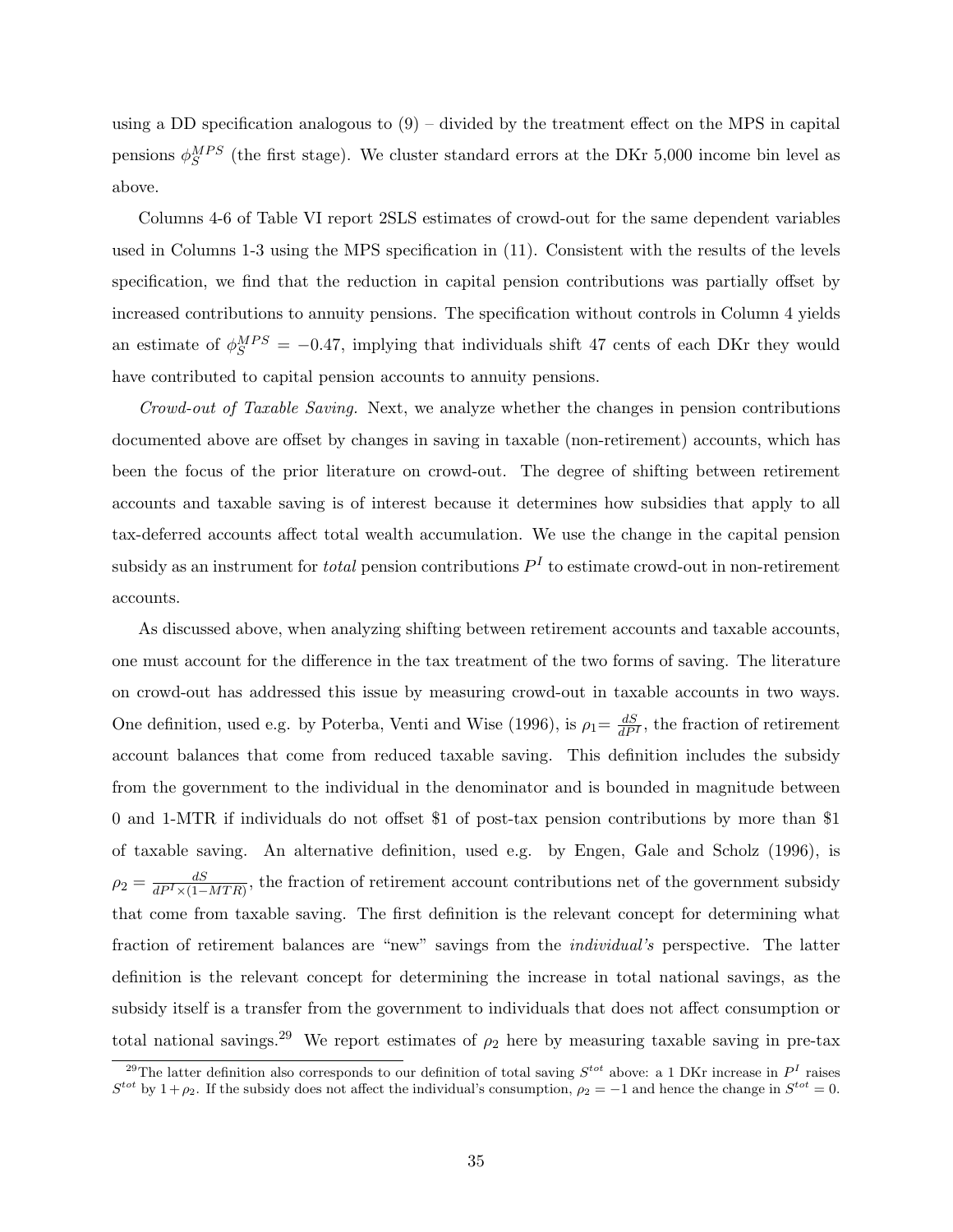dollars  $(S_{i,t}/(1-MTR))$ , where  $MTR = 60\%$  denotes the marginal income tax rate in the top tax bracket. One can calculate  $\rho_1$  by multiplying the crowd-out estimates we report by 0.4.

We can estimate crowd-out in taxable saving accounts using IV regressions paralleling those in (10) and (11) above, replacing the endogenous variable  $P_{i,t}^{I,C}$  with total individual pension contributions  $P_{i,t}^I$  and the dependent variable with taxable saving  $S_{i,t}/(1 - MTR)$ . The levels specification in (10) yields very imprecise estimates of crowd-out in taxable savings – rejecting neither full crowdout nor zero crowd-out – because the MPS in taxable accounts fluctuates substantially across years (see Online Appendix B for details). We therefore focus on the MPS estimator for the remainder of this section.

Figure VIIIa illustrates the estimation of crowd-out in taxable accounts using changes in the MPS. This figure plots the difference in the marginal propensity to save in retirement accounts and taxable accounts for individuals above vs. below the top tax cutoff. We construct these series as in Figure VIIb, using total pension contributions  $(P<sup>I</sup>)$  and taxable saving  $(S_{i,t}/(1-MTR))$  as the dependent variables in (8). When the subsidy is reduced in 1999, the MPS in retirement accounts falls sharply for individuals in the top tax bracket (the treatment group) relative to individuals below the top bracket (the control group). The MPS in taxable accounts jumps in the treatment group relative to the control group by almost the same amount. Hence, individuals appear to have simply shifted the money they were saving in retirement accounts into taxable saving accounts when the retirement savings subsidy was cut in 1999.

To quantify the degree of crowd-out in taxable saving, we use the 2SLS specification as in (11), using taxable saving as the dependent variable and total pension contributions  $P_i^I$  as the endogenous variable. We obtain an estimate of  $\rho_2 = -1.2$  using this specification, as shown in Column 1 of Table VII.<sup>30</sup> Although we reject the hypothesis of zero crowd-out with  $p = 0.05$ , the 95% confidence interval for the crowd-out estimate is wide, spanning  $(-2.40, 0)$ . This imprecision is because the distribution of taxable saving has large outliers.

We use two approaches to obtain more precise estimates. First, we trim extreme values. In Column 2 of Table VII, we replicate the specification in Column 1, recoding taxable saving values in the top decile to the 90th percentile and values in the bottom decile to the 10th percentile. We obtain a point estimate of  $\rho_2 = -0.98$ , implying that 98 cents of each DKr 1 withdrawn from retirement savings accounts is shifted to taxable savings accounts. The standard error of the

 $30C$ rowd-out can in principle exceed 100% in neoclassical models because of wealth effects (Gale, 1998); intuitively, individuals may choose to save less when offered a pension subsidy if they are targeting a fixed level of wealth in retirement.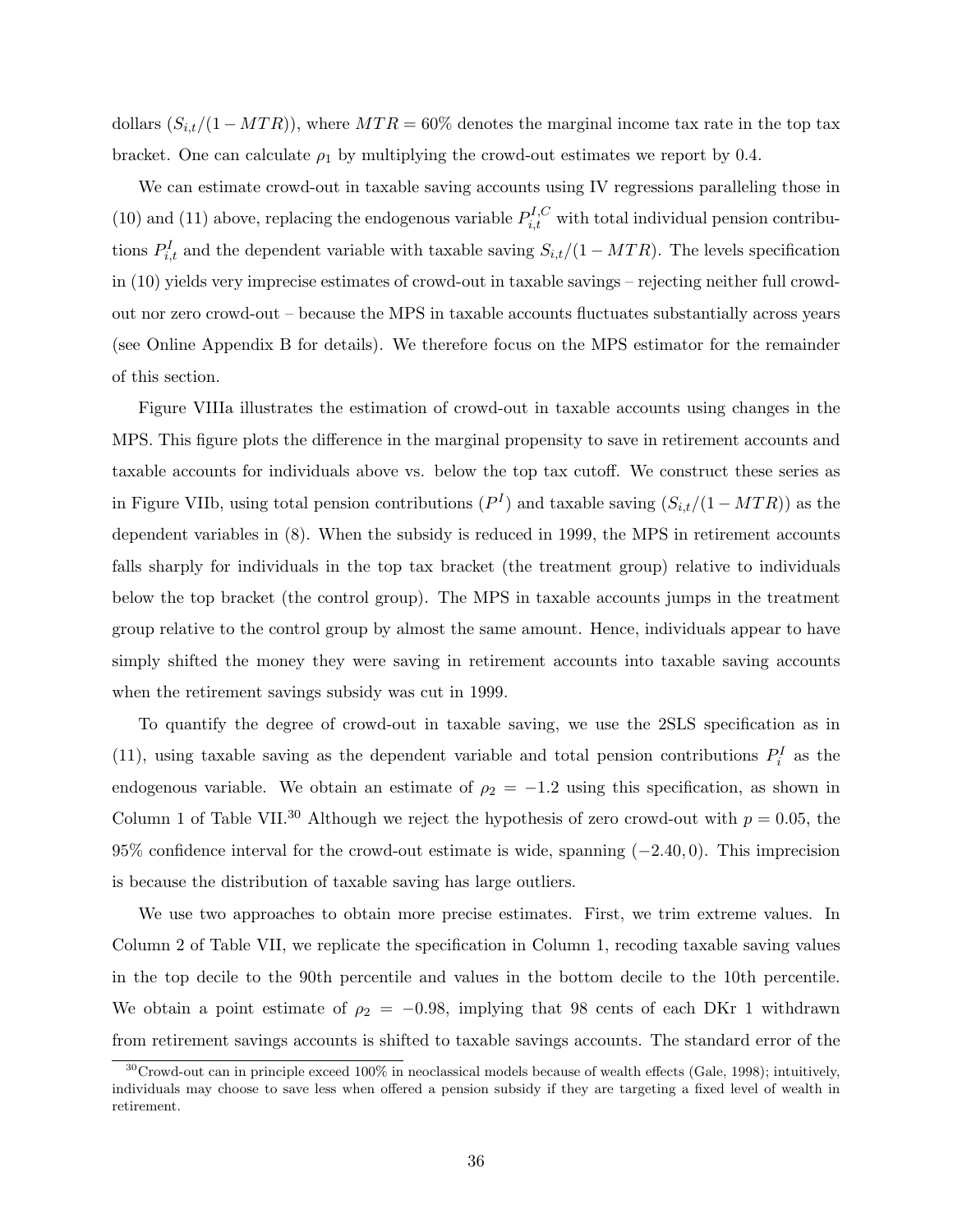crowd-out estimate in this specification is 0.267, less than half that of the untrimmed estimate.

An alternative method of improving precision is to analyze medians instead of means, as in Engen et al. (1994) and Poterba et al. (1995). We first characterize the reduced-form impact of the subsidy reduction on median taxable saving and then translate this reduced-form impact to a crowd-out estimate. Figure VIIIb illustrates the impact of the subsidy on median savings levels in taxable accounts. This figure shows the difference in the median level of taxable saving within each DKr 5,000 income bin around the top tax cutoff in the 3 years after the reform (1999-2001) relative to the three years before the reform (1996-1998). The sharp increase in the slope of this series at the top tax cutoff implies that the MPS in taxable accounts increased for the treated group relative to the control after the subsidy was reduced in 1999.

To estimate the magnitude of the change in the MPS in Figure VIIIb, one would ideally estimate a quantile regression using the reduced-form specification in (9). Unfortunately, estimating a quantile regression with 7 million observations proved to be infeasible. As a computationally tractable alternative, we follow Chamberlain (1994) and use a least-squares approximation to the conditional quantile function. We calculate the median level of taxable saving within each DKr 5,000 income bin around the top tax cutoff in each year from 1996-2001. Using the binned dataset of medians, we then estimate (9) using OLS with the median level of taxable saving in each year by income bin as the dependent variable, weighting by the number of observations in each bin. This approach is analogous to running an OLS regression using the binned data in Figure VIIIb rather than on the microdata, with standard errors clustered by bin.

Column 3 of Table VII shows that the reduced-form coefficient obtained from this approach is 0.010, i.e. the subsidy reduction increased the MPS in median taxable saving by 1% of income. The magnitude of this change is similar to the reduction in the MPS in retirement accounts of -0.012, suggesting that much of the reduction in retirement saving was offset by increased saving in taxable accounts. We confirm this finding in Column 4 by replicating Column 3 using median total individual saving  $S_{i,t}^{I,tot} = S_{i,t}/(1-MTR) + P_{i,t}^I$  as the dependent variable. The reduced-form change in the MPS in median total saving is  $0.0003$  (s.e.  $= 0.0030$ ), showing that the subsidy reduction induced little or no change in median total savings rates.

To quantify the degree of crowd-out implied by the reduced-form change in median taxable saving, one would ideally estimate (11) using a quantile instrumental variables specification. As a computationally tractable alternative, we use a threshold approach that can be implemented using OLS. We measure crowd-out based on the extent to which individuals cross the median level of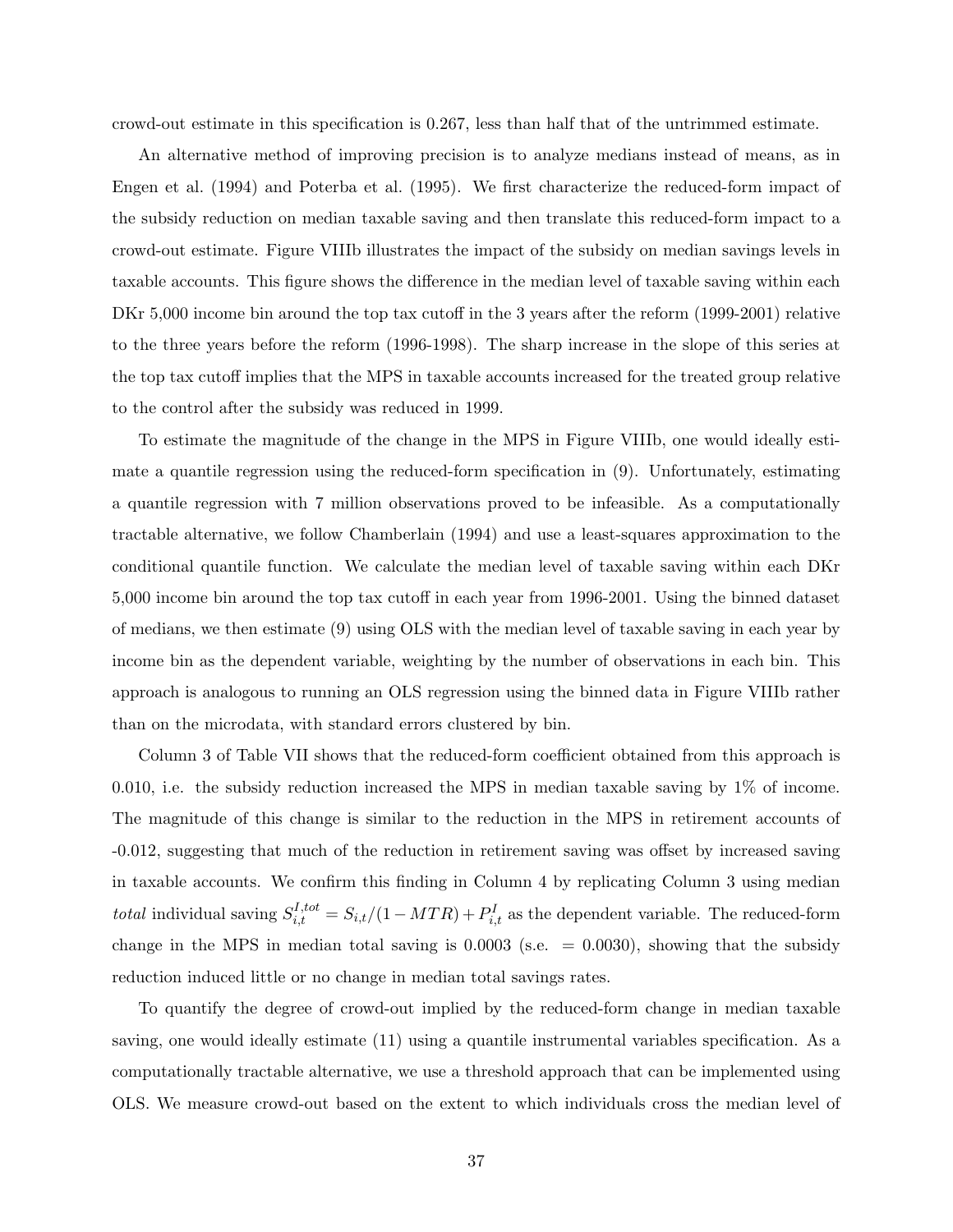taxable saving relative to the number who would cross this threshold if they were to fully offset the mean change in pension contributions. Let  $\bar{S} = DKr$  1,062 denote the median level of taxable saving for individuals in the top tax bracket and  $\theta_i$  denote an indicator for having taxable saving above this cutoff. Based on the density of the taxable saving distribution around this threshold, the fraction with above-median savings would increase by 1.84 percentage points if a DKr 1,000 reduction in pension contributions were entirely offset by increasing taxable saving. We estimate the actual impact using the 2SLS specification in (11), with  $\theta_i$  as the dependent variable. The resulting estimate implies that a DKr 1,000 increase in pension contributions reduces the number of individuals with above-median taxable savings by 1.83 percentage points. The ratio of the actual change to the predicted change (-0.994) is the threshold-based estimate of crowd-out  $\rho_2$  reported in Column 5 of Table VII.<sup>31</sup> The confidence interval for this estimate is  $(-1.47,-0.52)$ .

Column 6 of Table VII shows that the threshold-based crowd-out estimate remains similar when we include the standard control vector used above. In Column 7, we replicate the specification in Column 5 using taxable saving net of changes in liabilities as the dependent variable. The point estimate is consistent with substantial crowd-out, but the confidence interval is wider because of the substantial fluctuation in debt holding across years.<sup>32</sup> We assess the robustness of the crowdout estimates to additional definitions of taxable saving in Panel C of Appendix Table I. Column 2 replicates the threshold specification in Column 5 for renters. Column 3 defines taxable saving at the household level and Column 4 restricts the sample to single individuals. Across all specifications, we find estimates of crowd-out that are significantly different from 0 but not from the baseline estimates of crowd-out close to 100%.

In summary, once we reduce the influence of outliers, we obtain point estimates of crowdout exceeding 90% and a lower bound on the 95% confidence interval of approximately 50%. As a robustness check on the precision of these estimates, we conduct permutation tests in Online

 $31$ This approach yields a consistent estimate of crowd-out under two assumptions: (1) the impact of the subsidy reduction on the MPS in retirement accounts does not vary across the distribution of taxable saving and (2) the degree of crowd-out  $\rho_2$  does not vary with taxable savings locally around the median. The second assumption is a regularity condition which requires that mean crowd-out rates do not vary with the distance to the threshold  $(\bar{S})$ for individuals who would cross the threshold if they were to fully offset the change in pension contributions. The first assumption is a substantive restriction that allows us to use the mean treatment effect on pension contributions to predict the degree of offset one would expect under 100% crowd-out around the median level of taxable saving. Although this is a strong assumption, we note that the estimates of crowd-out in Columns 1 and 2, which are based on comparisons of means, do not rely on this assumption. Hence, this estimate complements the estimates obtained using other approaches.

 $32$ In order for the subsidy to have an impact on net saving despite having no effect on gross saving, active savers would have to shift money from taxable savings accounts to retirement accounts when subsidies rise and then reduce debt holding. There is no reason to expect such behavior in existing neoclassical or behavioral models, supporting the view that the subsidy has little impact on net saving.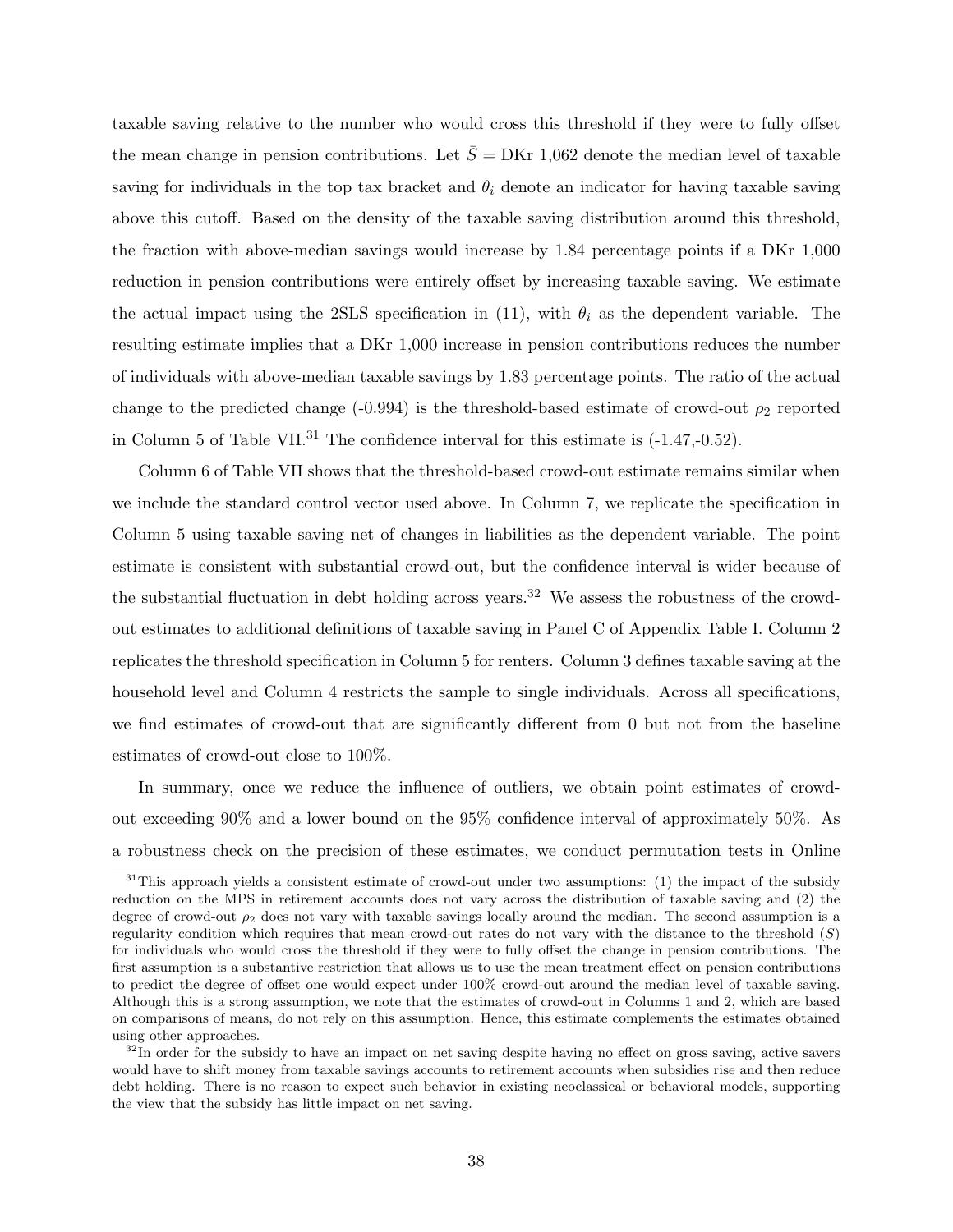Appendix B. We choose placebo values for the top income tax cutoff and the year of the reform and re-estimate the baseline specifications in Columns 2 and 6 using these placebo values. The p values obtained from the permutation test (i.e., based on the empirical CDF of the placebo distribution) are closely aligned with the p values based on our standard errors clustered by DKr 5,000 income bin. Moreover, the t-statistic for the actual treatment in Column 6 is smaller than all 309 placebo t statistics, confirming that the subsidy reduction increased taxable saving significantly.

Note that even after accounting for outliers, our estimates of the impact of automatic contributions on total saving in Table III remain an order of magnitude more precise than the estimated impacts of the subsidy. The reason is that automatic contributions vary differentially across individuals over time, whereas the subsidy varies only at the aggregate level across broad income groups in a single year. Because fluctuations in taxable saving are correlated across individuals due to aggregate shocks, research designs that exploit individual-level variation yield greater precision. Using such variation to estimate the impacts of subsidies on total saving (e.g. via firm matches) would be a valuable direction for future work.

#### V.D Impacts of Tax Expenditures on Total Saving

We now use the preceding estimates to calculate the savings impact of each DKr of government expenditure on subsidies for retirement savings. This "bang-for-the-buck" measure can be directly compared to the marginal cost of public funds or the benefits of other government expenditures.

First, based on the estimates in Column 1 of Table V and Column 5 of Table VI, the 1999 subsidy reduction resulted in a DKr  $2,449 \times 0.529 = 1,295$  reduction in total pension contributions among treated individuals, raising post-tax disposable income by DKr  $1, 295 \times (1-0.6) = 518$ . The estimate in Column 5 of Table VII implies that taxable saving rose by DKr  $0.994 \times 518 = 515$  as a result, so that the net reduction in post-tax savings due to the subsidy change was DKr 3.

We estimate that the 1999 subsidy reduction raised the present value of government revenue by DKr 883 on average across individuals in the treatment group, taking into account the impacts of deferred taxation and differential treatment of capital gains in retirement accounts (see Online Appendix C). The capital pension subsidy reduction therefore reduced total saving by  $3/883$ , less than 1 cent per DKr reduction in tax expenditure on the subsidy. At the upper bound of the 95% confidence interval for the crowd-out estimate in Column 2, we obtain an estimate of 28 cents of savings per DKr of tax expenditure on the subsidy. If we include the fiscal cost of the subsidy for employer pensions, which as we show in Appendix Table II has no effect on total employer pension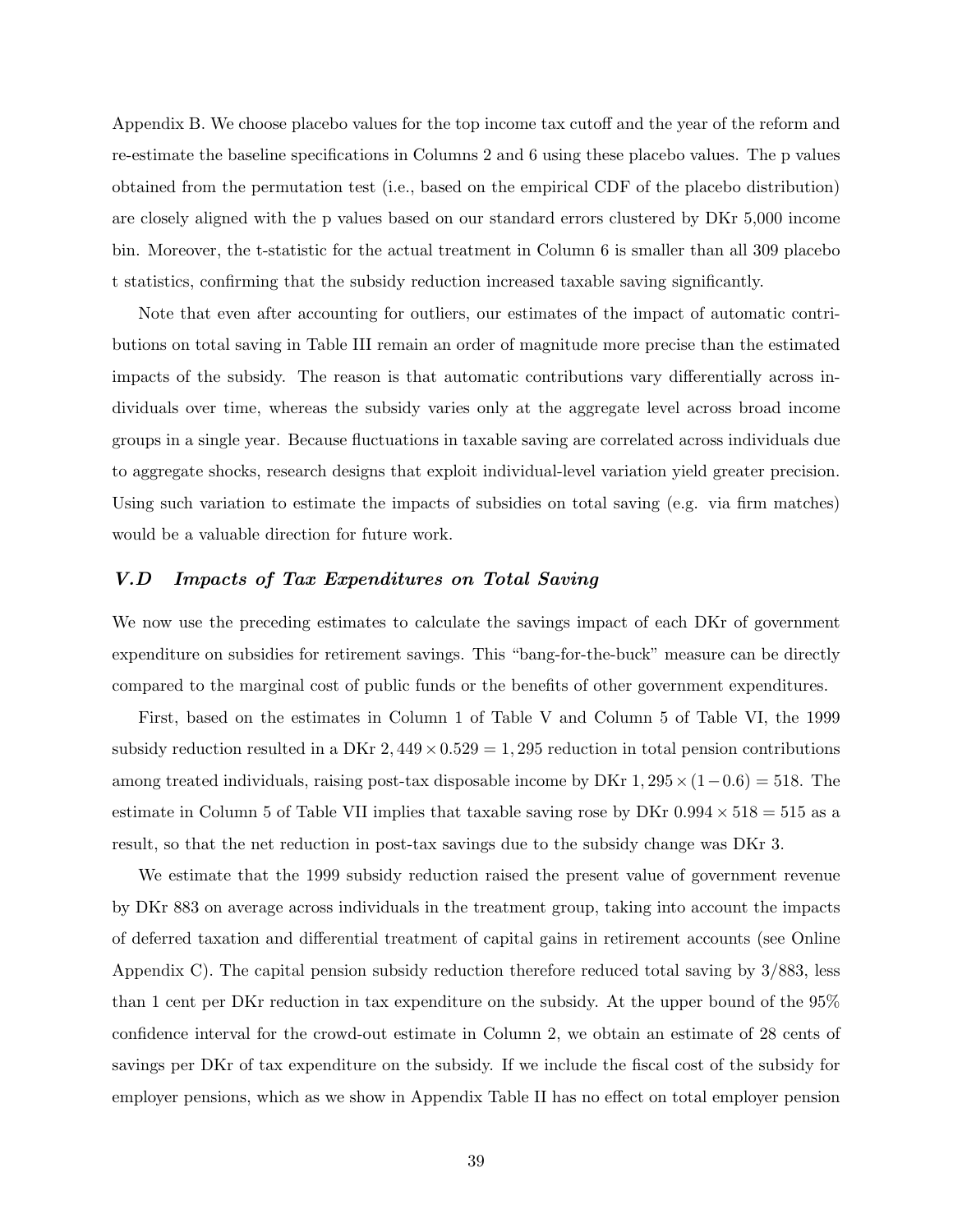contributions, the point estimate remains below 1 cent per DKr of tax expenditure and the upper bound of the 95% confidence interval is 10 cents. The subsidy has small impacts on total saving because (1) it is an infra-marginal transfer that has no impact on the behavior of passive savers and (2) the active savers who respond to the subsidy exhibit a low interest elasticity of saving.

The preceding analysis considers only the direct impacts of subsidies on individual saving. Subsidies could potentially raise total saving indirectly by increasing the efficacy of automatic contributions by employers or the government. For instance, individuals might be less likely to undo defaults when large subsidies make the default attractive. To evaluate this possibility, we test whether pass-through rates of employer pensions to total pensions fall after the 1999 subsidy reduction for individuals in the top tax bracket. Using the specification in Column 1 of Table IIIa for individuals in the top tax bracket, we find a pass-through rate of  $0.826$  (s.e.  $= 0.005$ ) when limiting the sample to 1996-1998 vs  $0.885$  (s.e.  $= 0.004$ ) when limiting the sample to 1999-2001. Hence, the size of the subsidy appears to have little effect on the impact of automatic contributions in practice.

#### VI Heterogeneity: Identifying Active and Passive Savers

In this section, we test whether the differences between the impacts of automatic contributions and subsidies are driven by active vs. passive choice by studying the heterogeneity of responses across individuals. We organize our analysis around the three testable predictions on heterogeneity described in Section II.B.

First, we test whether individuals currently making active choices are more responsive to price subsidies. We proxy for active choice by focusing on individuals who are starting a new pension account. Define "new contributors" in year  $t$  as those who contribute to either individual annuity or capital pensions in year  $t$  ( $P_{i,t}^I > 0$ ) but did not contribute to either account in year  $t-1$  $(P_{i,t-1}^I=0)$ . Conversely, define prior contributors as individuals who contribute in year  $t$  ( $P_{i,t}^I>0$ ) and were already contributing to an individual pension account in year  $t-1$ . Are new contributors more sensitive to the change in the relative subsidy for capital vs. annuity pensions in 1999? To answer this question, we regress an indicator for contributing to capital pensions  $(P_{i,t}^{I,C} > 0)$  on an indicator for the 1999 reform, an indicator for being a new pension contributor, and the interaction of the two indicators. We limit the sample to individuals whose taxable incomes are between DKr 25,000 and 75,000 above the top tax cutoff, the treatment group in Figure Vb, and use data from 1998 and 1999. The estimates are reported in Column 1 of Table VIII. The reduction in the subsidy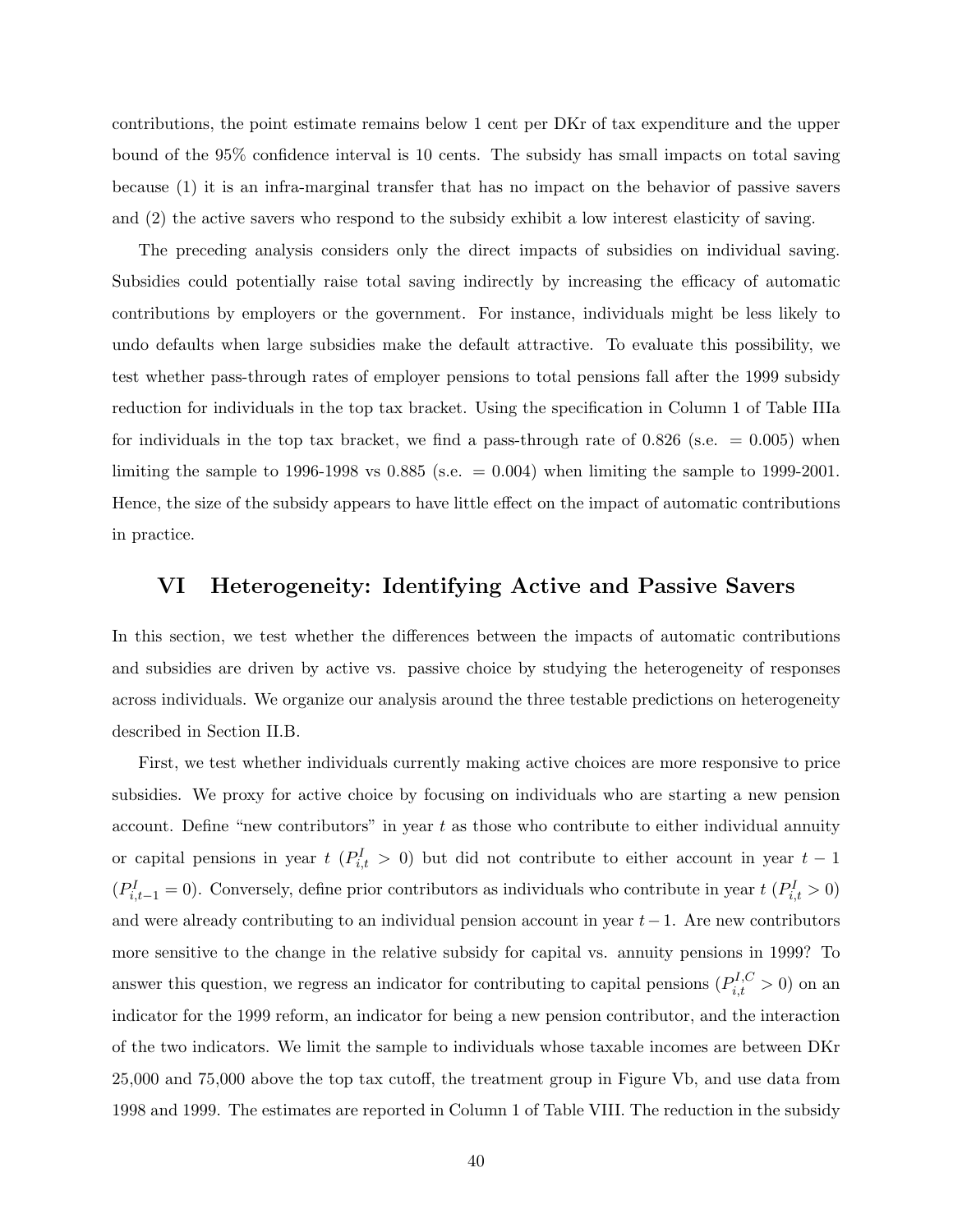for capital pensions reduces the probability of contributing to the capital pension by 15 percentage points for prior contributors. For new contributors, the impact is an additional 23 percentage points. These estimates are not sensitive to the inclusion of controls, as shown in Column 2 of Table VIII.

Second, we test for differences in responsiveness across individuals by correlating the response to the 1999 subsidy reduction with the frequency of changes in pension contributions in other years. We identify individuals who responded to the 1999 subsidy change using the sharp indicator of response developed in Section V.A: exiting capital pensions and increasing annuity contributions. In Column 3 of Table VIII, we regress this indicator for extensive margin substitution in 1999 on the fraction of other years in which the individual changes his pension contributions, restricting the sample to the treatment group in 1999 (see Online Appendix Figure VIa for the corresponding non-parametric binned scatter plot). We find a highly significant positive relationship: roughly 20% of individuals who adjust their pensions in every year respond to the 1999 reform by exiting capital pensions and raising annuities, compared with less than 5% of individuals who never adjusted their pensions in other years. Column 4 shows that this result is robust to controls.

Next, we test if frequent reoptimizers are also more likely to offset automatic employer contributions  $P_{i,t}^E$  by reducing their individual pension contributions  $P_{i,t}^I$ . In Column 5 of Table VIII, we replicate the specification in Column 1 of Table IIIa, interacting the change in employer pensions  $\Delta p_i^E$  and total compensation  $\Delta w_i$  with the fraction of other years in which the individual changes his pension contributions. The coefficient on the interaction effect of  $-0.096$  implies that the passthrough rate from employer pensions to total pensions is 9.6 percentage points lower for individuals who reoptimize their pension contributions every year relative to those who never change their contributions.<sup>33</sup> Column 6 verifies that this result is again robust to the inclusion of controls. Together, the results in Table VIII support the view that automatic contributions have larger effects on total wealth than price subsidies because they change the total savings rates of passive rather than active savers.

Finally, we study the observable characteristics of active and passive savers in Table IX. In

<sup>&</sup>lt;sup>33</sup>See Online Appendix Figure VIb for a non-parametric graphical analog to this regression. There are two explanations for why pass-through rates remain relatively high even for individuals who reoptimize very frequently. First, the frequency of changes in pension contributions is a noisy proxy for active response. Even among those who change contributions in every other year, the rate of active response to the subsidy change is only about 20% (Online Appendix Figure VIa). This suggests that the degree of crowd-out among active savers could be up to 40 percentage points larger than passive savers. Another explanation is that those who respond actively to subsidy changes may still be passive with respect to employer pensions. For instance, tax advisers frequently advertise subsidies for retirement contributions but information about employer pension contributions may be less salient.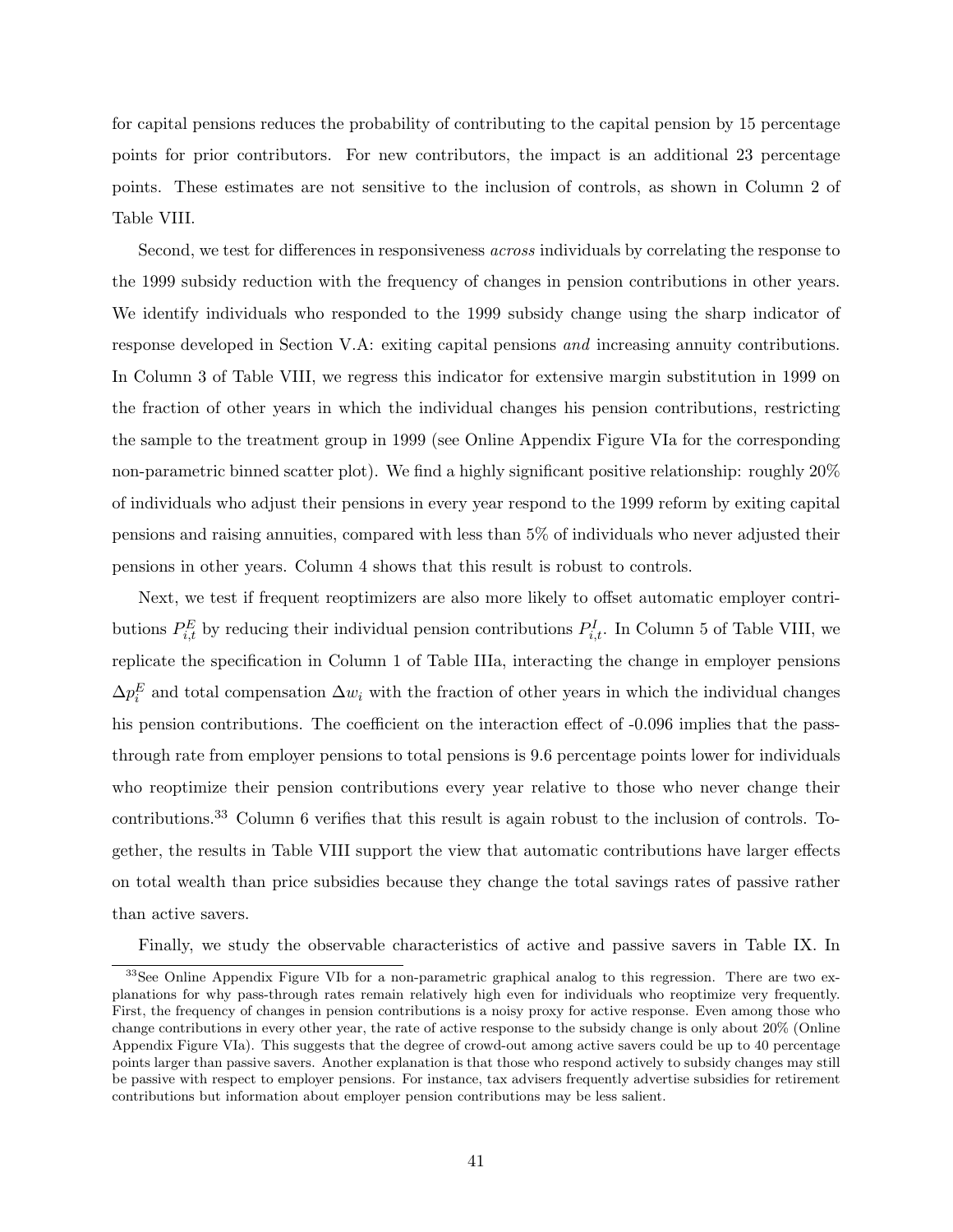Panel A, we regress the indicator for exiting capital pensions and raising annuities in 1999 on various observable characteristics. In this panel, we limit the sample to prior capital pension contributors who were in the treatment group in 1999. In Panel B, we include all individuals in our firm switchers sample who were not at a corner prior to the switch (as in Table IIIA) and regress the change in total savings rate on the change in employer pensions and the change in total compensation at the time of the firm switch, both interacted with the characteristics analyzed in each column.

Column 1 of Table IX shows that individuals with higher wealth/income ratios – total financial assets in non-retirement accounts divided by labor income in the prior year – are more responsive to the subsidy change and have lower pass-through rates of employer pensions to total saving. The probability of response to the subsidy change is roughly twice as large for those who have liquid assets equal to or more than their annual income relative to individuals with little or no wealth (Online Appendix Figure VIIa). The pass-through of employer pensions to total saving is close to 0 for those with wealth in the top 5% of the distribution (Online Appendix Figure VIIb). Column 2 shows that these results are robust to including the standard vector of controls.

Column 3 shows that older individuals are more responsive to the change in the subsidy and are more likely to offset changes in employer pensions. These patterns are consistent with recent evidence that older individuals make financial decisions more actively (Agarwal et al., 2009).

Columns 4 and 5 assess heterogeneity by education. Column 4 shows that individuals with a college education are 4.6 percentage points more responsive to the change in price subsidies. Column 5 shows that individuals who majored in economics, accounting, or finance in their terminal degree are 5.2 percentage points more likely to respond to the subsidy change than those with other college degrees. While we cannot determine whether this effect is caused by learning economics or the sorting of active savers to such courses, the correlation supports the view that active response to financial incentives is correlated with financial sophistication and literacy (Lusardi and Mitchell, 2007; Gale, 1998; Bernheim and Scholz, 1993). However, we find little systematic relationship between education and pass-through rates from employer pensions to total savings, suggesting that even well informed individuals may not be attentive to automatic changes in pension contributions.

Finally, in Column 6, we replicate Column 5 and include gender, marital status, and two-digit occupation indicators. The heterogeneity of treatment effects remains similar when we include these additional controls.<sup>34</sup> Overall, the results in Table IX indicate that price subsidies tend to

 $34$ We do not control for wealth because wealth is endogenous to education and age.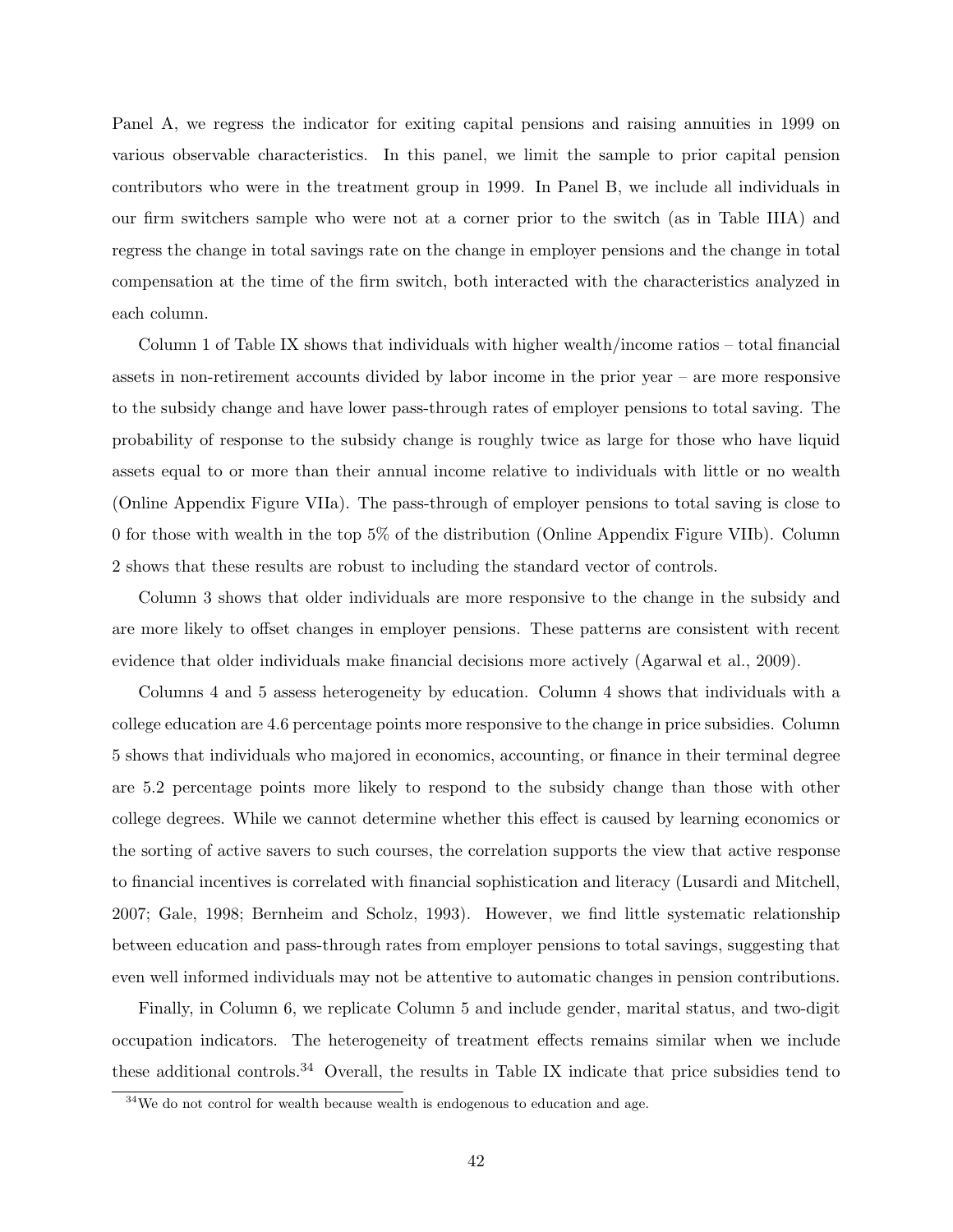affect individuals who are already planning for retirement, while automatic contributions increase saving more amongst those who are less prepared for retirement.

### VII Conclusion

Our analysis shows that price subsidies are less effective than automatic contributions in increasing savings rates for three reasons. First, approximately 85% of individuals are passive individuals who save more when induced to do so by an automatic contribution but do not respond at all to price subsidies. As a result, much of the subsidy is an inframarginal transfer to pension contributors that induces little change in behavior at the margin. Second, individuals who respond do so primarily by shifting savings across accounts rather than raising the total amount they save. Third, the active savers who respond to price subsidies tend to be those who are planning and saving for retirement already. Hence, price subsidies are not effective in increasing savings amongst those who are least prepared for retirement. In contrast, automatic contribution policies that influence the behavior of passive savers have lower fiscal costs, generate relatively little crowd-out, and have the largest impacts on individuals who are paying the least attention to saving for retirement.

It is natural to ask whether these conclusions apply to other economies, such as the United States. Prior research has shown that individuals in the U.S. exhibit similar patterns of active and passive choice within retirement accounts, where high-quality data are available in both Denmark and the U.S. In particular, studies using U.S. data have also found that automatic employer contributions raise total pension balances (Madrian and Shea, 2001; Card and Ransom, 2011), subsidies induce relatively few individuals to contribute to retirement accounts (Duflo et al., 2006; Engelhardt and Kumar, 2007), and higher socio-economic status households are more likely to change pension defaults (Beshears et al., 2012). The similarity of behavior within retirement accounts between the U.S. and Denmark suggests that the qualitative lessons on crowd-out in taxable savings accounts from the Danish data are likely to apply to the U.S. However, there is no substitute for directly studying the economy of interest empirically and further research on crowd-out using administrative data on savings in the U.S. and other countries would be very valuable.

Our results also raise several other questions for further research. We have provided a positive analysis of the impacts of retirement savings policies on total saving, but have not compared the welfare consequences of these policies. Such a normative analysis would be a natural next step in understanding the optimal design of retirement savings policies. Beyond retirement savings, a broader implication of our empirical results is that changing quantities directly through defaults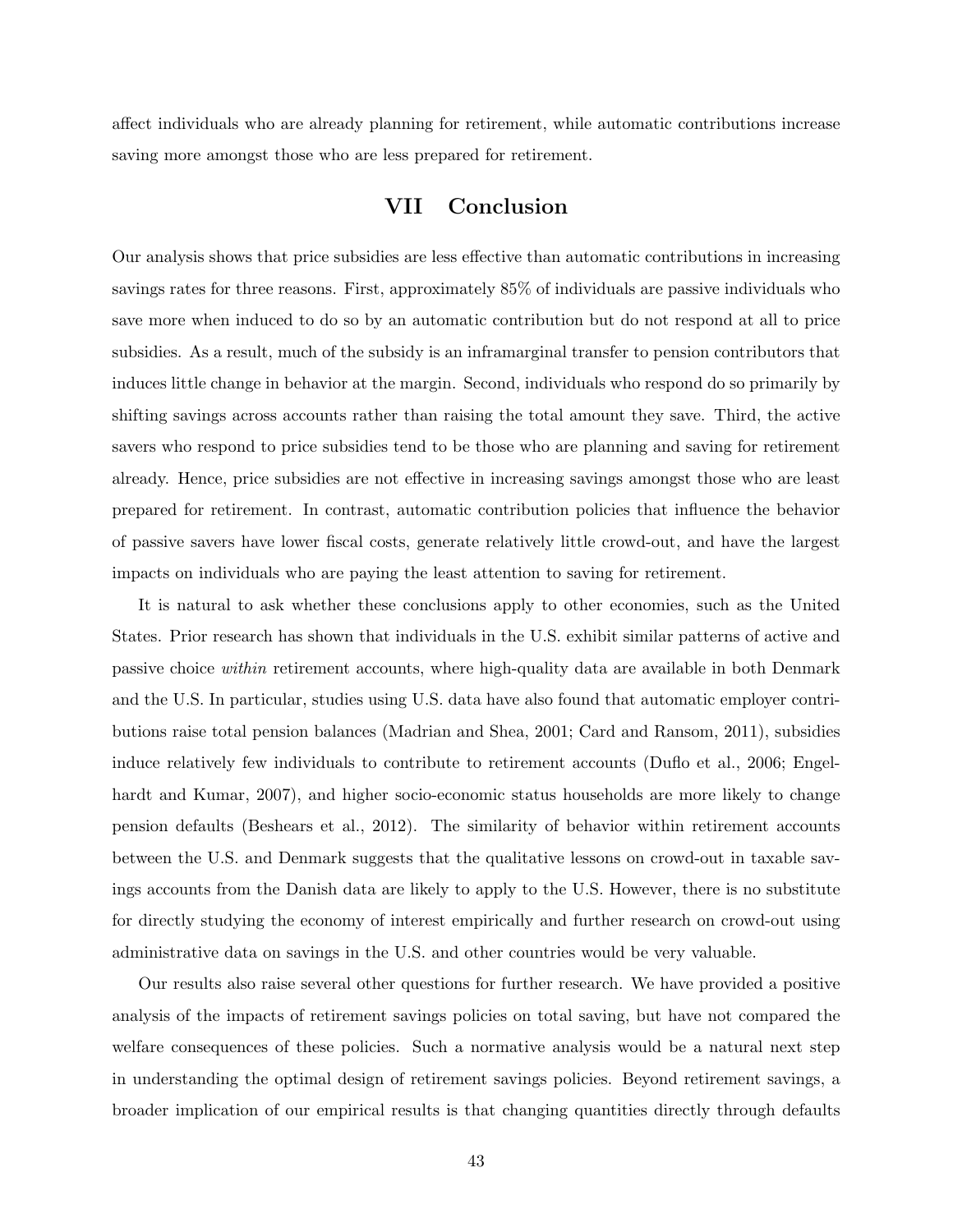or regulation may be more effective than providing price incentives to change behaviors such as the consumption of sin goods or the use of preventive healthcare. Because incentives require active reoptimization, they may be less cost-effective and may end up missing the least attentive individuals whose behavior one might want to change most. Comparing price and quantity policies in models where agents make optimization errors is an interesting direction for future research.

Although further work is needed to evaluate the generality of our results and their normative implications, the findings in this study call into question whether subsidies for retirement accounts and reductions in capital income taxation are the best way to increase savings rates. Our findings strengthen recent arguments for using "nudges" such as automatic payroll deductions instead of such policies (e.g. Thaler and Sunstein, 2008; Iwry and John, 2009; Madrian, 2012)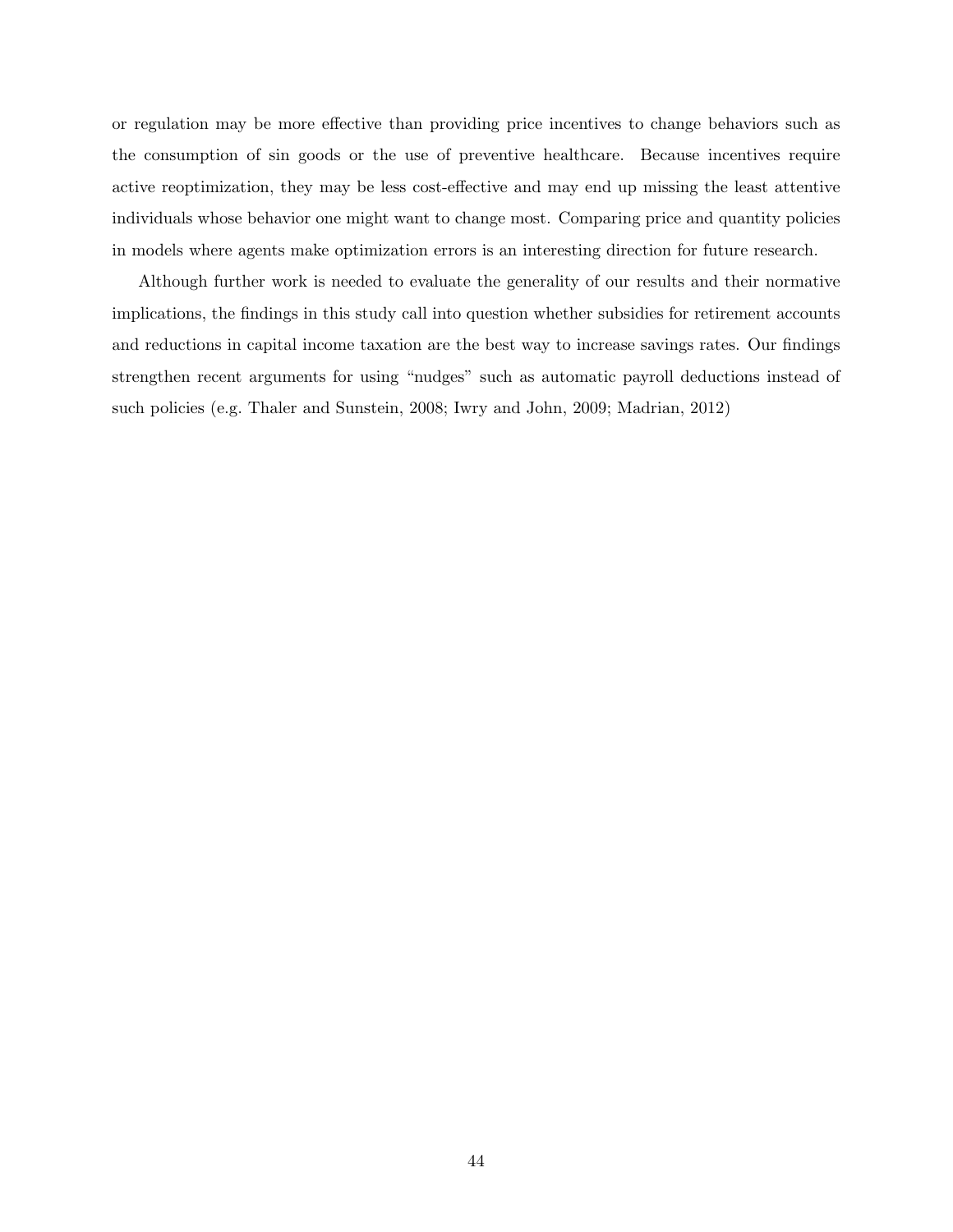# ACTIVE VS. PASSIVE DECISIONS AND CROWD-OUT IN RETIREMENT SAVINGS ACCOUNTS: ONLINE APPENDICES

#### A. Supplementary Results on Mandated Savings Plan

This appendix has two objectives. First, we formalize how we estimate pass-through using the threshold approach in Columns 4-7 of Table IV. Second, we show that the impacts of the MSP reported in Section IV.B using an RD design for individuals with labor income around DKr 34,500 are similar for higher income individuals using a difference-in-differences design.

Threshold-Based Estimator. We estimate pass-through in Column 4 of Table IV as follows. First, we define an indicator  $\theta_i^{pred} = I[P_{i,1998}^I + P_{i,1998}^E + 0.01Y_i > \bar{P}]$  and run a regression of the following form using the observations in Figure IVc below the eligibility cutoff  $(Y_i < 34, 500)$ :

$$
\theta_i^{pred} = \beta_0 + \beta_1 Y_i + \varepsilon_i. \tag{12}
$$

Let  $\theta_{cut}^{pred}$  denote the predicted value from this regression at the eligibility cutoff  $Y_i = 34,500$ . Next, we repeat (12) with  $\theta_i$  as the dependent variable and compute the predicted value at the cutoff,  $\theta_{cut}$ . Finally, we replicate the RD specification in Column 1, changing the dependent variable to the indicator  $\theta_i$  for having  $P_i > \overline{P}$ , and report the resulting regression coefficient divided by the predicted increase under no offset,  $\theta_{cut}^{pred} - \theta_{cut}$ . Columns 5-7 are estimated using the same approach, changing the measure of saving used to define the indicator variables.

Difference-in-Difference Estimates. We exploit the variation in the level of MSP contributions across income levels to implement a difference-in-differences design. To illustrate the design, we divide the population into three terciles based on their current individual labor income. Appendix Figure IIa plots the mean level of MSP contributions from 1995 to 2005 for these three groups. Individuals in the top tercile (incomes above DKr 280,400) were forced to contribute approximately DKr 3,480 on average between 1998 and 2003 to the MSP. Individuals in the middle tercile were forced to contribute DKr 2,320 on average, while individuals in the bottom tercile were forced to contribute only DKr 930 on average.

Appendix Figure IIb plots individual retirement saving  $(P_{i,t}^I + P_{i,t}^G)$  for the same three income terciles. The introduction and termination of the MSP have sharp effects on total contributions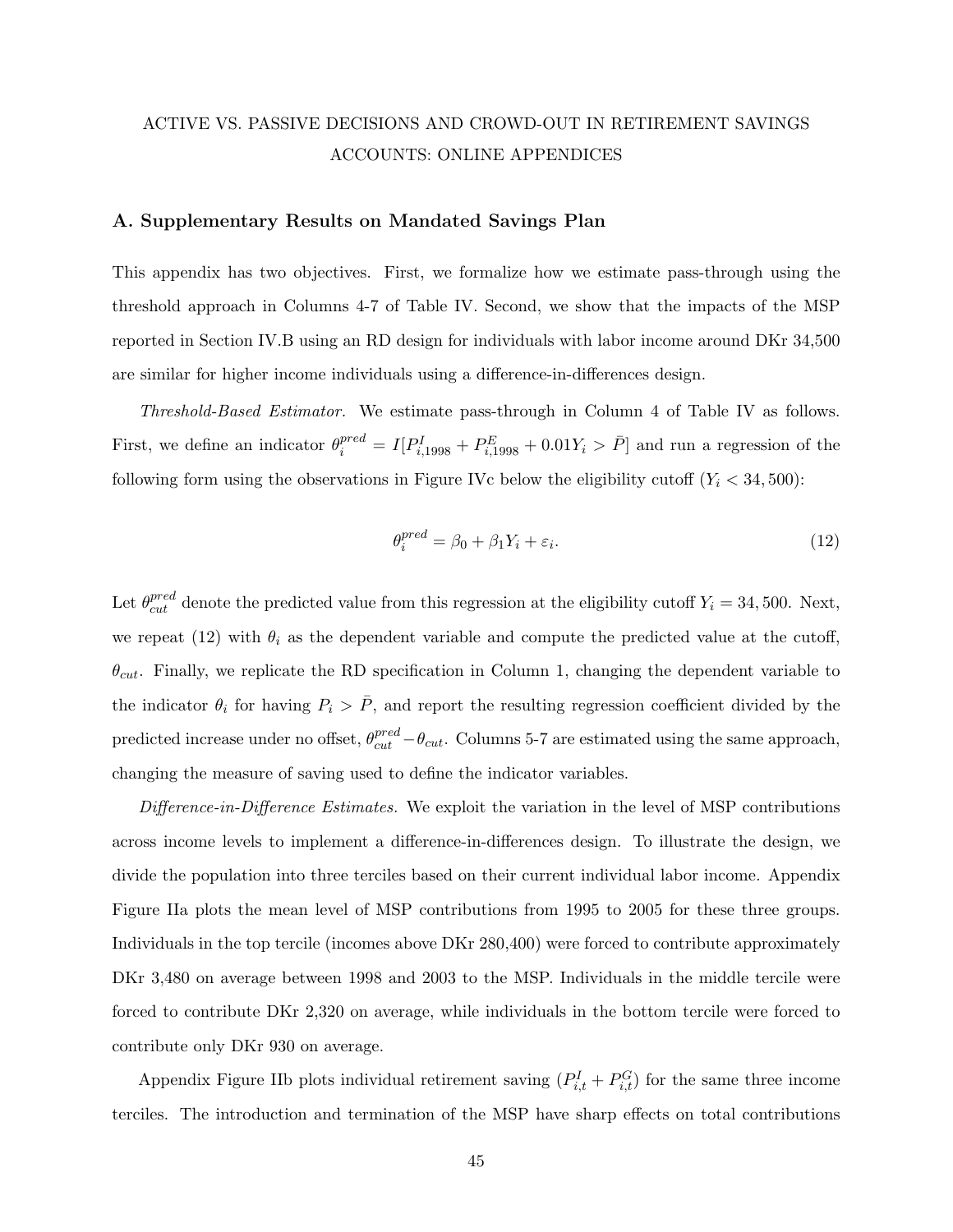to retirement accounts that correspond to the magnitudes of the changes in the MSP. $35$  To quantify pass-through to total retirement savings, we first divide the sample into cells of DKr 25,000 income groups for each year and calculate mean government mandated  $(P_{g,t}^G)$  and total individual pension contributions  $(Z_{g,t})$  in each group g in year t. We then estimate the following regression specification, weighting by the number of observations in each cell:

$$
\Delta Z_{g,t} = \beta_t + \phi_G \cdot \Delta P_{g,t}^G + \varepsilon_{g,t} \tag{13}
$$

where  $\Delta Z_{g,t}$  denotes the change in mean total individual contributions from year  $t-1$  to year t in each cell,  $\Delta P_{g,t}^G$  is defined analogously, and  $\beta_t$  is a year fixed effect. We limit the sample to  $t = 1998$  and  $t = 2004$ , the years in which the MSP was introduced and terminated.<sup>36</sup> We obtain a pass-through estimate of  $\phi_G = 0.81$ , as shown in Appendix Figure IIb.

Appendix Figure IIc uses a threshold approach to confirm that these increases in pension contributions are not driven by individuals who make zero individual contributions and are unable to offset the MSP. It plots the fraction of individuals whose total individual (non-employer) pension contributions exceed 1.5% of income, the mean individual pension saving rate in the sample. Because the MSP was only 1% of income, any changes in this indicator must be driven by individuals who are not at the corner. The MSP again clearly increased the fraction of individuals saving more than 1.5% of their income in pension accounts between 1998 and 2003. To estimate pass-through, we repeat the regression in (13) with the dependent variable defined as change in the fraction of individuals whose total individual pension contributions exceed 1.5% of income. To calculate passthrough, we divide this coefficient by the change one would have obtained by mechanically adding the changes in the MSP to prior-year individual pension contributions. The resulting estimate, shown in Appendix Figure IIc, is 96.6%.

<sup>&</sup>lt;sup>35</sup>From 1999-2001, the MSP had a redistributive element, so that MSP balances were fixed even though contribution amounts still varied with income as shown in Appendix Figure IIa. The fact that the series in Appendix Figure IIb show no breaks around 1999 and 2001 implies that individuals' pension contributions are unaffected by MSP balances even though they should change in a neoclassical model. This is not surprising given that individuals do not appear to respond to even the changes in the level of contributions in 1998 and 2004.

<sup>&</sup>lt;sup>36</sup>This synthetic cohort approach isolates variation in MSP due to the law changes in 1998 and 2004; changes in MSP at the individual level confound variation driven by changes in income and changes in the law. An alternative approach is to instrument for the changes at the individual level by simulated changes in MSP due to the law. We find that this approach yields much less stable estimates because the results are sensitive to the control function used to capture mean reversion at the individual level, a well known problem in the literature on estimating taxable income elasticities (Saez, Slemrod and Giertz, 2012).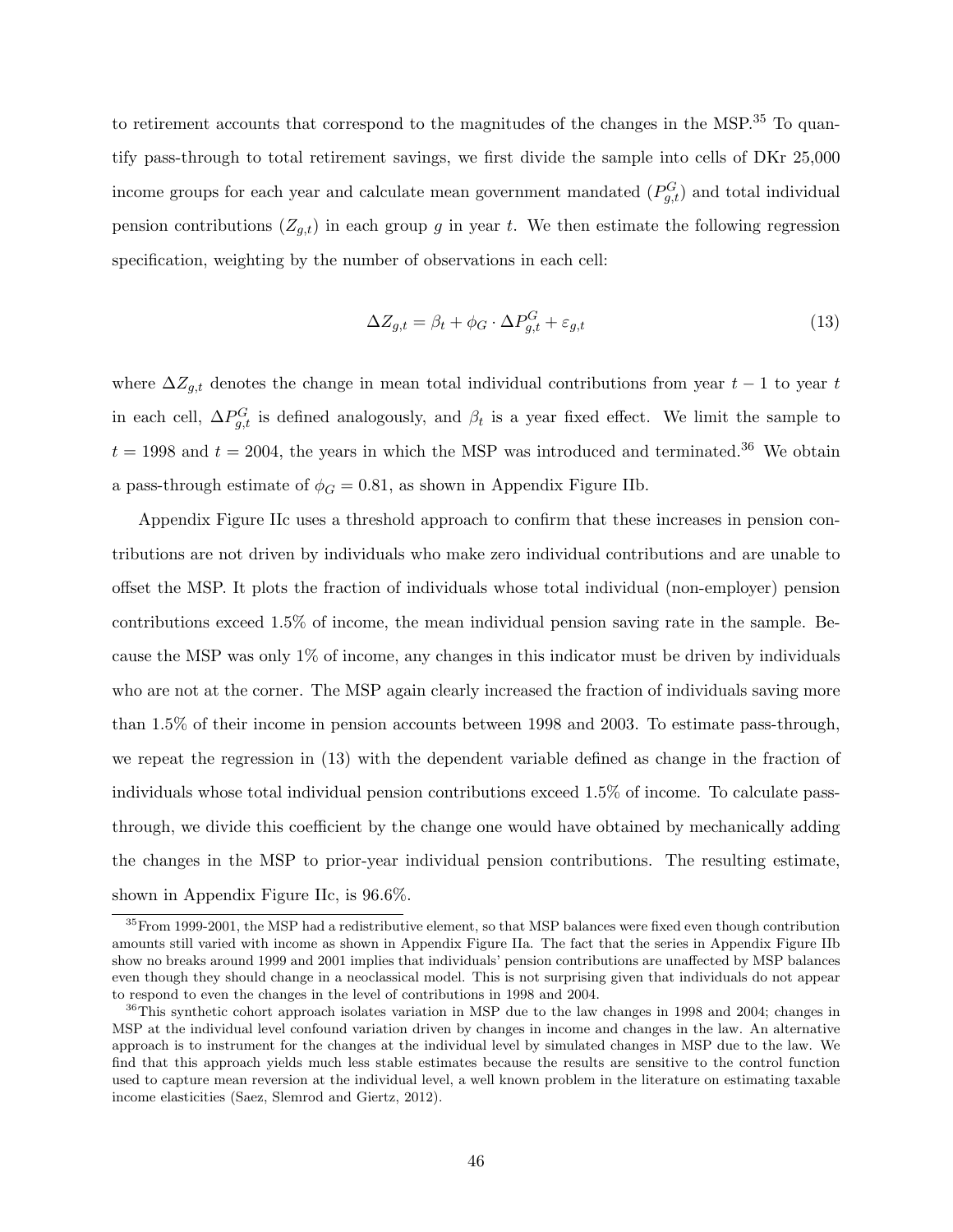Unfortunately, when we replicate the analysis in Appendix Figures IIb and IIc for total saving, we obtain very noisy and unstable results. The year-to-year income-specific shocks to taxable saving levels are sufficiently large that we cannot reject pass-through to total saving of 0 or 1. We explain why estimates based on comparing the level of taxable saving across income groups are so imprecise in Appendix B.

#### B. Supplementary Results on Crowd-out in Taxable Saving

This appendix presents three sets of supplementary results on the degree of crowd-out in taxable saving accounts caused by the 1999 subsidy reduction. First, we explain why the levels specification in (10) yields statistically uninformative estimates of crowd-out in taxable saving. Second, we present permutation tests for the MPS specification in (11) to show that our statistical inferences using that specification are valid. Finally, we explain why the income effect created by the 1999 subsidy reduction is unlikely to affect our crowd-out estimates.

Levels Estimates. Appendix Figure IIIa illustrates the levels DD estimator of crowd-out in taxable saving accounts. This figure plots the mean level of taxable saving (measured in pre-tax dollars) in the control (25-75K below the top tax cutoff) and treatment (25-75K above the top tax cutoff) groups. There are very large differential fluctuations in the level of taxable saving across income groups over time relative to the size of the treatment effect on total contributions to individual pension accounts  $(P<sup>I</sup>)$ , shown by the dashed line.

The differential fluctuations in levels in Appendix Figure IIIa are partly due to fluctuations in the marginal propensity to save in taxable accounts across years. This is illustrated in Appendix Figure IIIb, which plots the MPS (the coefficient in an OLS regression of taxable saving on taxable income) for individuals below and above the top tax cutoff. The MPS fluctuates significantly across years in a manner that is correlated with the level of taxable savings. Intuitively, in years with good asset returns or a booming economy, everyone saves more and earns higher returns in taxable accounts, with larger increases for higher income individuals. To see why these shocks to the MPS generate imprecision in the levels estimate, observe that the levels DD estimator essentially compares mean taxable saving for those above the top tax cutoff  $\overline{Y}$ , whose mean taxable income is  $Y_H$ , with mean taxable saving for those below the top tax cutoff, whose mean taxable income is  $Y_L$ . If the marginal propensity to save  $MPS_t$  does not vary with income in year t, the difference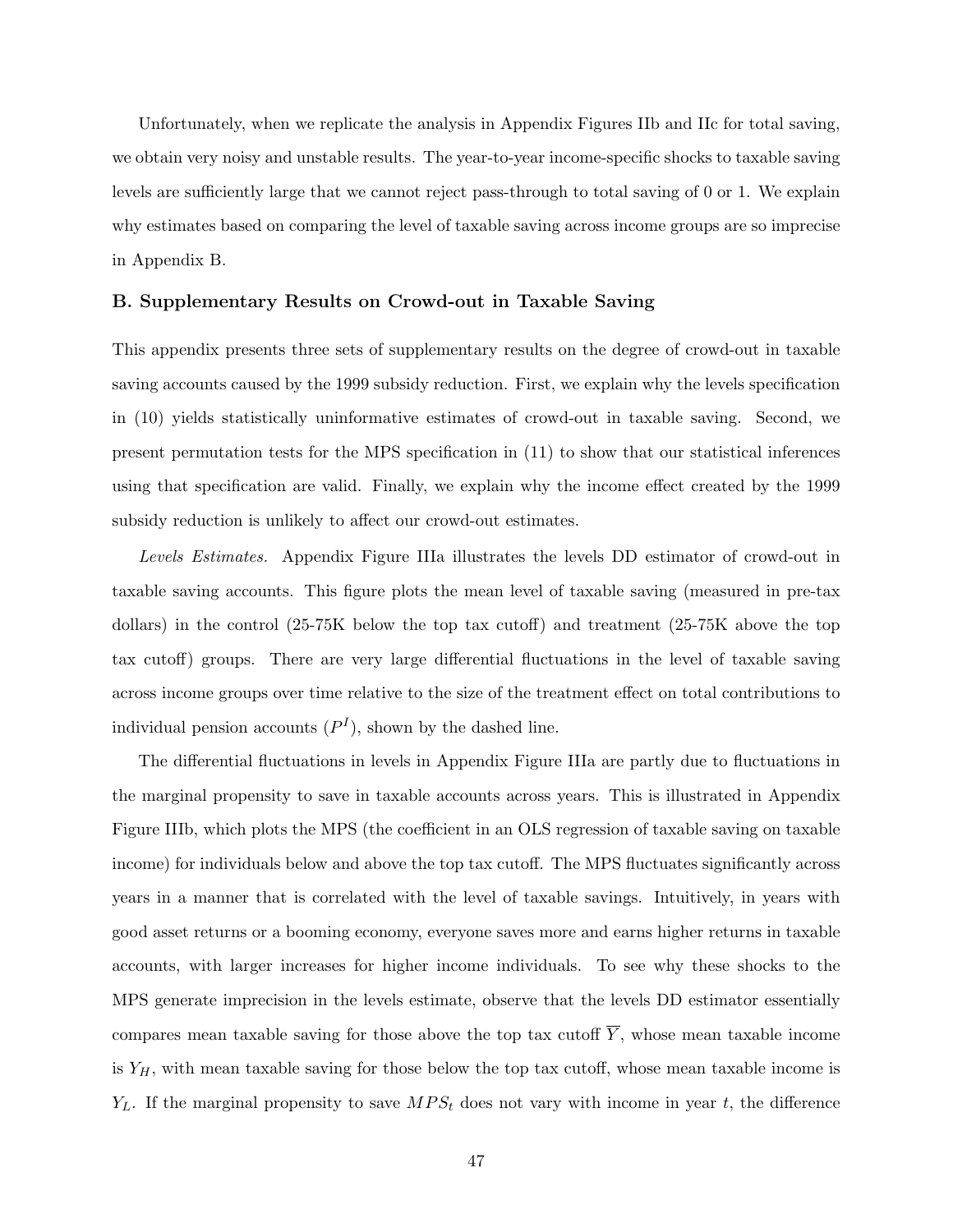between the level of taxable saving for these two groups is

$$
E[S_{i,t}|Y_{i,t}^{tax} > \overline{Y}_t] - E[S_{i,t}|Y_{i,t}^{tax} < \overline{Y}_t] = MPS_t \cdot (Y_H - Y_L) + E[\varepsilon_{i,t}|Y_{i,t}^{tax} > \overline{Y}_t] - E[\varepsilon_{i,t}|Y_{i,t}^{tax} < \overline{Y}_t].
$$

This equation shows that fluctuations in  $MPS_t$  contribute to the difference in savings levels across income groups and raise the variance of the error term in the levels DD estimator in  $(10).^{37}$  However, the same fluctuations in the MPS are netted out of the error term in the MPS DD estimator because that estimator directly compares the difference in the MPS across low and high income individuals around the reform. Importantly, Appendix Figure IIIb shows that the MPS does not vary differentially across income groups over time prior to the reform. The MPS in taxable saving rises sharply in the treated group relative to the control group only in 1999, the year of the reform. That is, the common trends assumption is satisfied for the MPS, whereas it is not for levels of taxable saving. This is why one obtains more precise and robust estimates of crowd-out in taxable saving accounts using the MPS estimator in  $(11)$  than the levels estimator in  $(10).^{38}$ 

We quantify our power to reject the null hypothesis of no change in taxable saving using the levels estimator using a permutation test. Let  $t_p$  denote a year between 1999 and 2006 and  $\bar{Y}_{pt}$  a placebo cutoff for the top tax bracket. We consider a grid of values for  $\bar{Y}_{pt}$  from DKr 200,000 below to DKr 200,000 above the actual top tax cutoff in year t in increments of DKr 10,000. For each combination of  $\{t_p, \bar{Y}_{pt}\},$  we estimate the baseline levels DD reduced-form model, restricting the sample to 3 years before and after the placebo reform year and incomes 25-75K above or 25-75K below the placebo top tax cutoff in those years:

$$
S_{i,t}^{pretax} = \beta_0 + \beta_1 \text{postplacebo}_{i,t} + \beta_2 \text{treatplacebo}_{i,t} + \mu_S^L \text{postplacebo}_{i,t} \cdot \text{treatplacebo}_{i,t} + \varepsilon_{i,t} \tag{14}
$$

<sup>&</sup>lt;sup>37</sup>Using individuals who are closer to the top tax cutoff to define the treatment and control groups reduces noise due to fluctuations in  $\beta_t$  by reducing  $W_H - W_L$ . However, the magnitude of the first-stage treatment on pension contributions also diminishes at the same rate, and thus narrowing the window does not yield more precise estimates of crowd-out. Conceptually, the subsidy reduction generates a change in the slope of saving with respect to income rather than a change in the level of saving in both retirement and non-retirement accounts. The levels specification therefore yields imprecise estimates irrespective of the bandwidth used to estimate the means given fluctuations in the MPS.

<sup>38</sup>In contrast, there is little or no variation in the MPS in retirement saving accounts across years in the control group, as is evident in Figure Va. This is why the levels and MPS estimator yield very similar estimates of responses within retirement accounts. The observed MPS may fluctuate more in taxable accounts because we directly observe flows in retirement accounts (and thus the MPS is unaffected by fluctuations in asset returns) and because cyclical fluctuations in durable purchases may have greater impacts on balances in taxable accounts.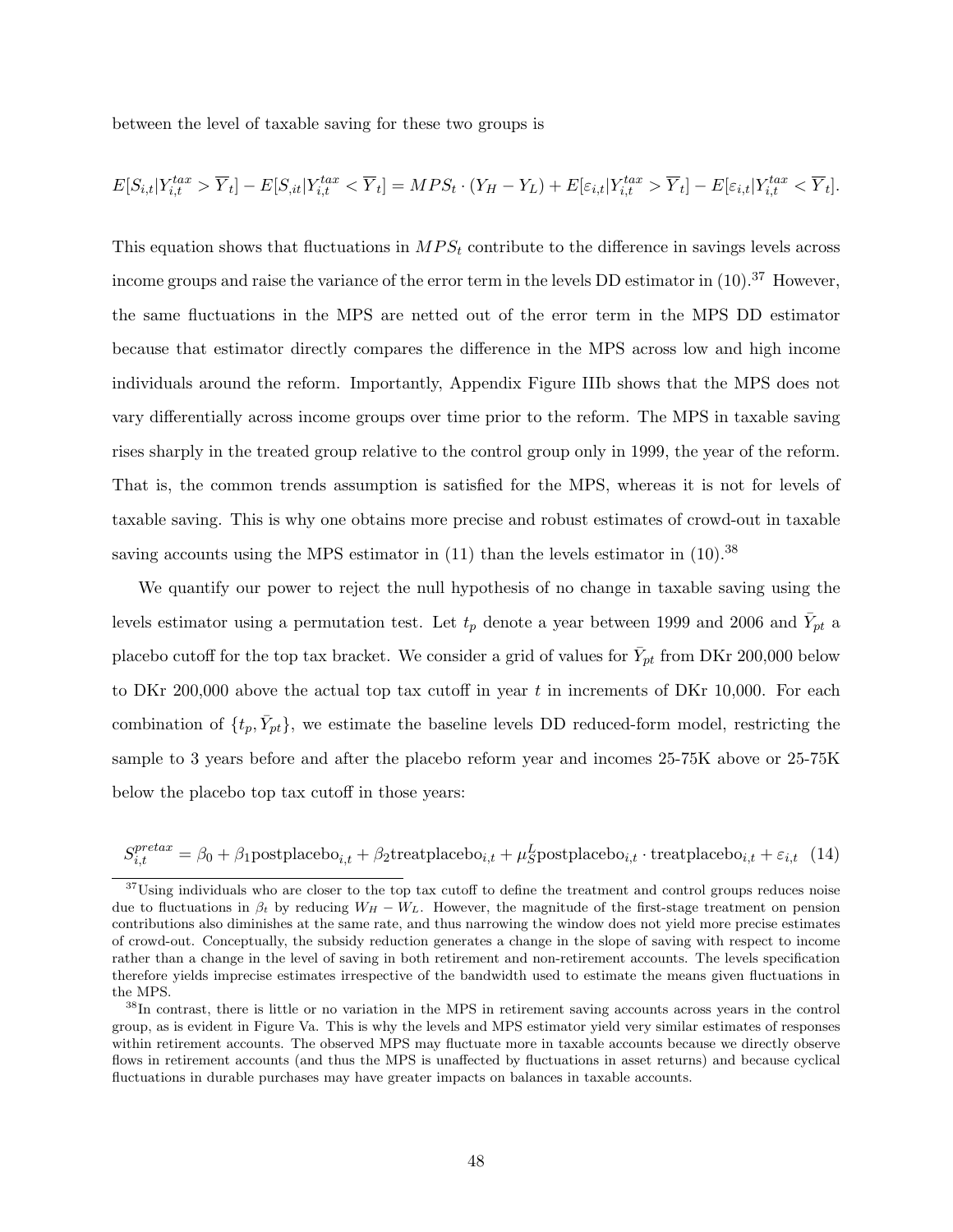where  $S_{i,t}^{pretax} = S_{i,t}/0.4$  denotes taxable saving measured in pre-tax dollars, postplacebo<sub>it</sub> denotes an indicator for the 3 years including and after the placebo treatment year  $t_p$ , and treatplacebo<sub>it</sub> is an indicator for having taxable income above the placebo top tax cutoff  $Y_{i,t}^{tax} > \bar{Y}_{p,t}$ .

Appendix Figure IVa plots the empirical distribution of coefficient estimates  $\mu_S^L$  from this regression for all the placebos, excluding the coefficients from 1999 with  $\bar{Y}_{p,t}$  within DKr 100,000 of the true cutoff to avoid biasing the placebo tests with the true treatment effect. Under the assumption that the treatment of the subsidy reduction is exchangeable across the year by top tax cutoff pairs (Rosenbaum, 1996), this empirical CDF represents the distribution of coefficients one would obtain under the null hypothesis that the subsidy has no impact on taxable saving. The vertical line shows the change in taxable saving one would see under perfect crowd-out ( $\rho_2 = -1$ ) given the size of the treatment effect on total individual pension contributions  $P<sup>I</sup>$ , which is DKr 1,058. The permutation test shows that the chance of observing a coefficient  $\mu_S^L$  exceeding this value is greater than 48%. Appendix Figure IVb replicates Appendix Figure IVa using a trimmed measure of taxable saving (the dependent variable in Column 2 of Table VII). Trimming reduces the dispersion of the estimates, but the chance of observing a coefficient  $\mu_S^L$  exceeding DKr 1058 is still 24%. These results show that the levels estimator does not have adequate power to discriminate between the extremes of perfect crowd-out and no crowd-out, i.e. it is not informative about the degree of crowd-out in taxable savings accounts.

Precision of MPS Estimates. Next, we implement a set of permutation tests analogous to those above to ensure that the MPS approach does in fact yield more precise estimates than the levels approach. Using the same combinations of  $\{t_p, \bar{Y}_{p,t}\}$  above, we re-estimate the 2SLS specification for crowd-out in Column 2 of Table VII. Appendix Figure Va plots an empirical distribution of the t-statistics obtained from the set of placebo regressions, computed using standard errors clustered at the DKr 5,000 income bin level as in Table VII. The t-statistic corresponding to the actual treatment is shown by the vertical line. Appendix Figure Vb repeats this analysis for the threshold specification in Column 5 of Table VII. In both cases, the actual t-statistic falls at or below the first percentile of the empirical CDF of placebo t-statistics, confirming that we can reject the null of no crowd-out at conventional levels of significance.

Appendix Figures Vc and Vd plot the empirical CDF of placebo p values corresponding to these two regressions. Under the assumption of exchangeability, the p values should have a uniform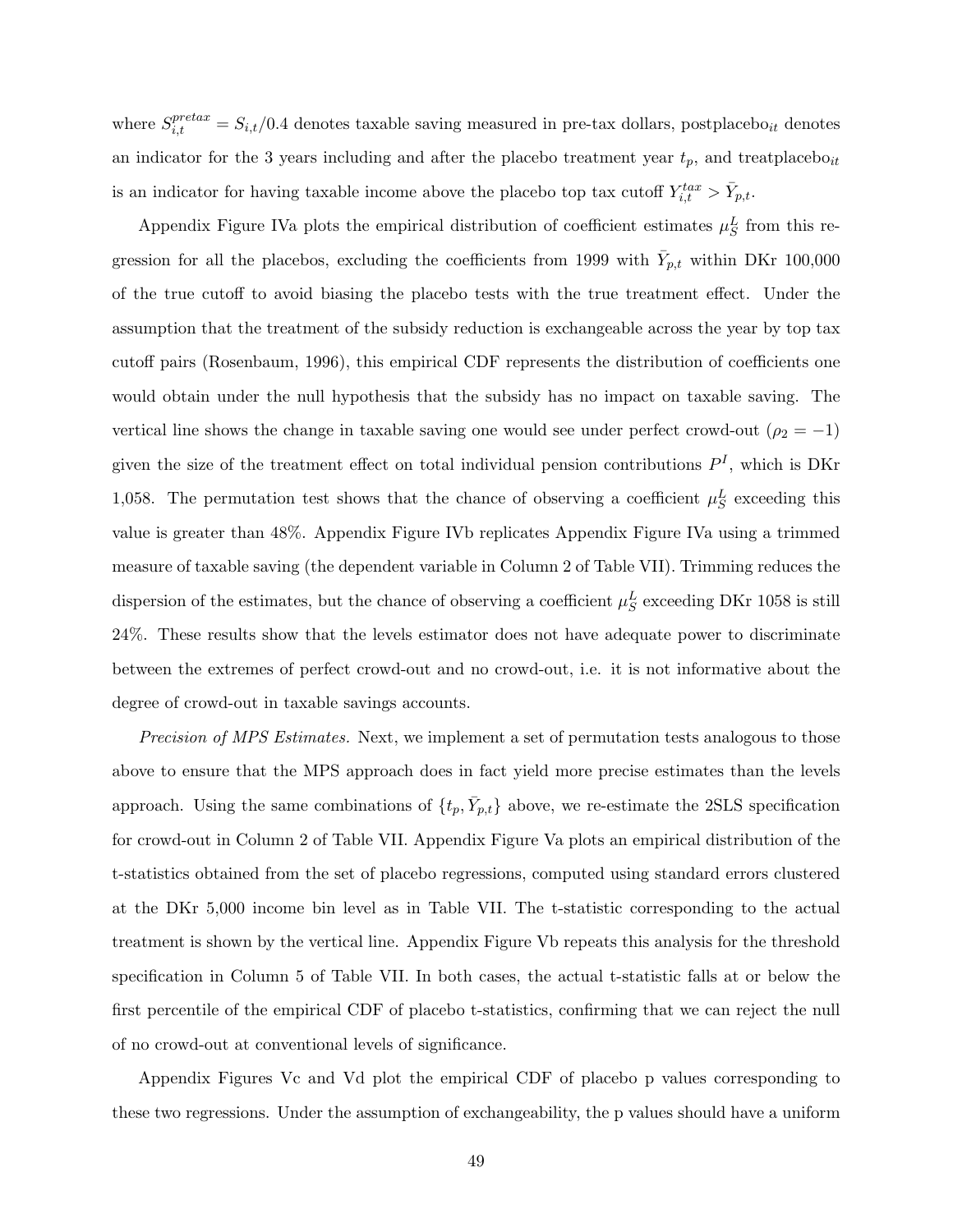distribution if inference based on the clustered standard errors is valid. The CDF of the p values is in fact very close to the 45 degree line, indicating that our baseline approach of clustering standard errors by DKr 5,000 income bins gives valid p values for the MPS specifications.<sup>39</sup>

Income Effects. The increased taxation of capital pension contributions after the 1999 reform reduces disposable income for those who continued to make capital pension contributions after the reforms. This change in disposable income has a negligible impact on our crowd-out calculation because the 100 − 19.3=80.7% of passive savers who do not respond to the reform also do not change taxable saving significantly when their disposable income changes, as shown by the results in Section V. The 19.3% of individuals who respond to the subsidy change do so primarily by exiting capital pensions entirely, and thus their tax liabilities are unaffected by the change in the tax rate on capital pensions. As a result, our crowd-out estimate is driven purely by the behavior of the active savers: the passive savers affect neither the numerator (change in taxable saving), nor the denominator (change in pension contributions). If a small fraction of passive savers do reduce consumption when their disposable income falls after 1999, we would understate the degree of crowd-out, as the increase in taxable saving after 1999 would have been even larger absent this income effect.

#### C. Revenue Gain from 1999 Subsidy Reduction

In this appendix, we calculate the impact of the 1999 capital pension subsidy reduction on government revenue. The capital subsidy reduction in 1999 changed the current tax rate on contributions, but did not affect rates on withdrawal or accrual. The primary determinant of the fiscal gain from the 1999 reform is therefore simply the mechanical revenue gain from reducing the subsidy on current contributions by 13.6 cents per DKr (ignoring any behavioral responses). Given that mean per capita contributions to capital pensions were DKr 5196 in 1998 in the treatment group, the mechanical subsidy reduction of 13.6 cents per DKr yields a fiscal gain of DKr  $5196 \times 0.136 = 707$ per individual in the top bracket.

The 1999 subsidy reduction induced individuals to reduce contributions to capital pensions

 $39$ Interestingly, the same is not true for the levels estimator: standard errors clustered at the DKr  $5,000$  income bin level yield a p value below 0.01 in the baseline 2SLS specification. However, a permutation test reveals that 40% of the p values from placebo tests fall below 0.01, indicating that these standard errors substantially overstate the precision of the estimate. This is because there is substantial correlation in the level of taxable saving across individuals within a year that is not accounted for by clustering at the DKr 5,000 income bin level.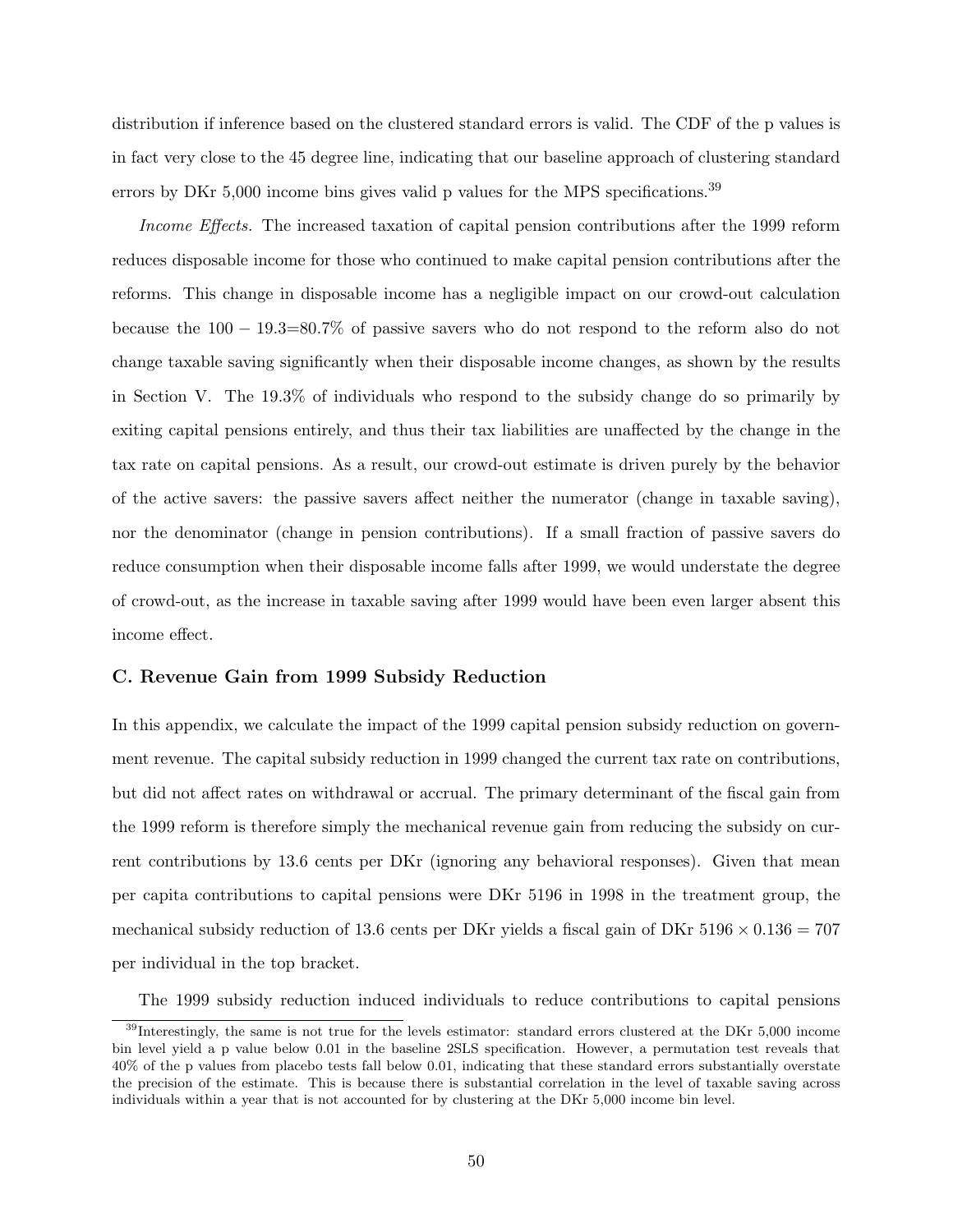by DKr 2449 (Table V, Column 1). This behavioral response induced individuals to shift DKr  $0.529 \times 2449 = 1296$  from retirement accounts to taxable savings accounts (Table VI, Column 5). Because retirement accounts are tax subsidized, this behavioral response further increased government revenue. The revenue gain due to behavioral responses depends upon the net subsidy to capital pensions relative to taxable savings accounts. Calculating this net subsidy requires various assumptions on individual behavior, as it requires accounting for not just the impact of the behavioral response on current tax revenues but also the present value of impacts on revenue when the money is withdrawn from retirement accounts, adjusting for the accrual of capital gains.

We estimate the average value of the net subsidy to capital pension accounts using the following calculation. Assume that the representative individual invests at age 40 and earns a 5% nominal return per year, of which 40% (i.e., 2 percentage points) is realized in each year (e.g., through dividends, interest payments, or capital gains from asset reallocation) and reinvested. The money stays in the account until age 60, when it is withdrawn. Retirement accounts are subsidized in two ways. First, individuals pay an effective tax rate of 20% on capital gains within the retirement account, as compared with  $40\%$  in non-retirement accounts.<sup>40</sup> Second, withdrawals from nonretirement accounts are taxed as regular income, at an average rate of 45.9%; withdrawals from the capital pension retirement account are taxed at 40%. Taking these two tax benefits into account, we calculate that the subsidy to capital pension contributions is equivalent to an up-front subsidy of 19.4 cents per DKr in 1999, after the reform. Hence, the revenue gain from individuals shifting money out of capital pensions and into taxable accounts is DKr  $1296 \times 0.194 = 176$ .

Combining the mechanical revenue gain and the gain from the behavioral response, we estimate that the 1999 reform generated an NPV fiscal gain of DKr  $707+176 = 883$  on average across treated individuals. 80% of the fiscal savings came from the first-order mechanical effect of reducing the subsidy on infra-marginal capital pension contributions; hence our estimate of the revenue gain is not very sensitive to the assumptions made when calculating the net subsidy above. Note that the DKr 883 figure understates the true fiscal gain because it ignores the revenue gain that comes from shifting of assets from capital to annuity accounts in 1999 (substitution within retirement accounts).

 $^{40}$ In 1999, savers paid 33.8% tax on real (that is, inflation adjusted) capital gains in retirement accounts. Assuming a 5% nominal return and 2% inflation, this is equivalent to a 20% nominal tax rate.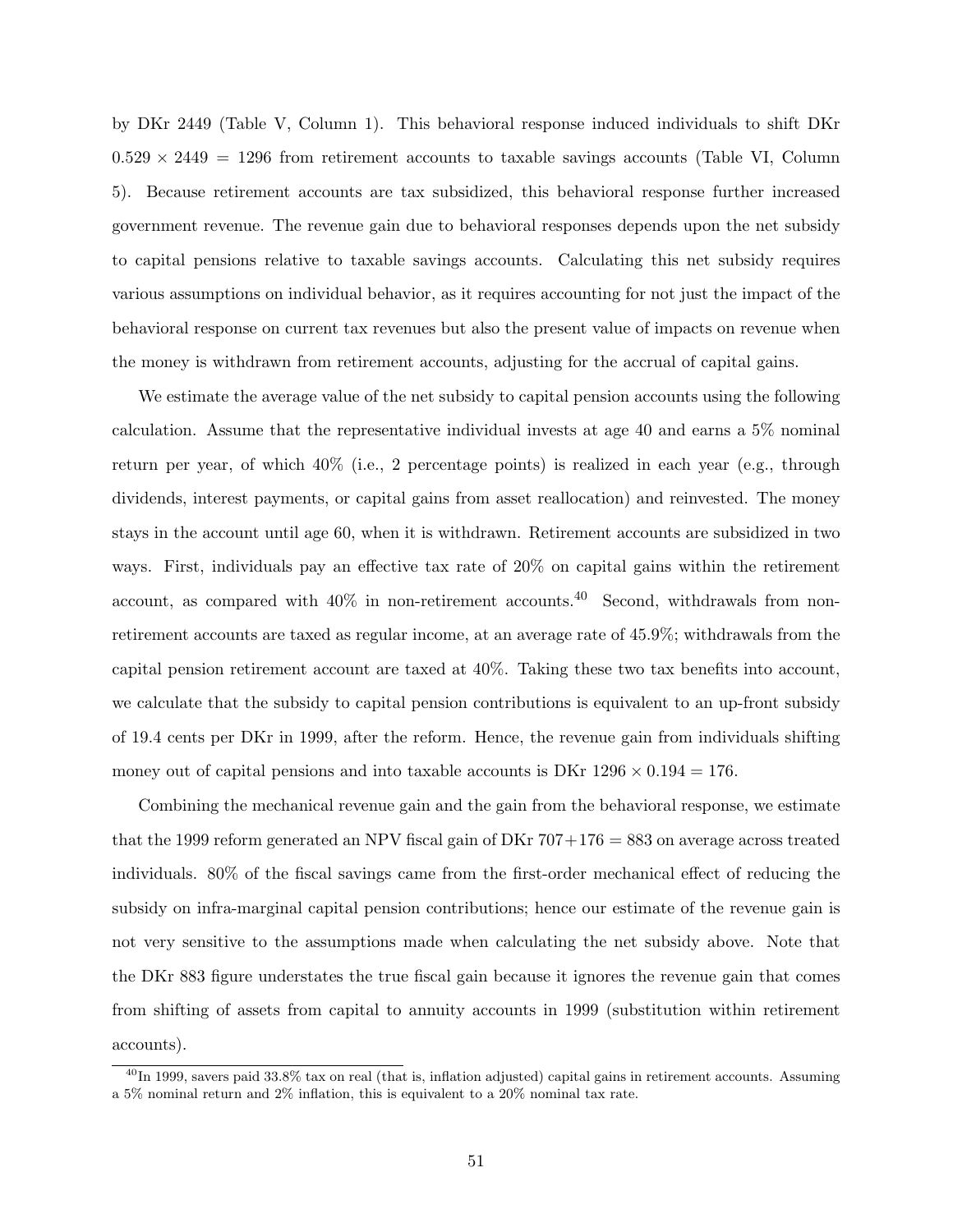Repeating these calculations including employer pensions generates larger revenue gains. Mean per capita contributions to firm capital pensions were DKr 12, 088 in 1998 in the treatment group, so that the mechanical subsidy reduction of 13.6 cents per DKr yields an additional fiscal gain of  $12,088 \times 0.136 = 1644$ . The 1999 subsidy induced firms to switch contributions from capital to annuity pensions, which we ignore to be conservative, but did not change total employer pension contributions. Therefore, the total fiscal gain for the government from the 1999 subsidy reduction, including employer contributions to retirement accounts, is  $DKr 1644 + 883 = 2527$  per individual in the top bracket.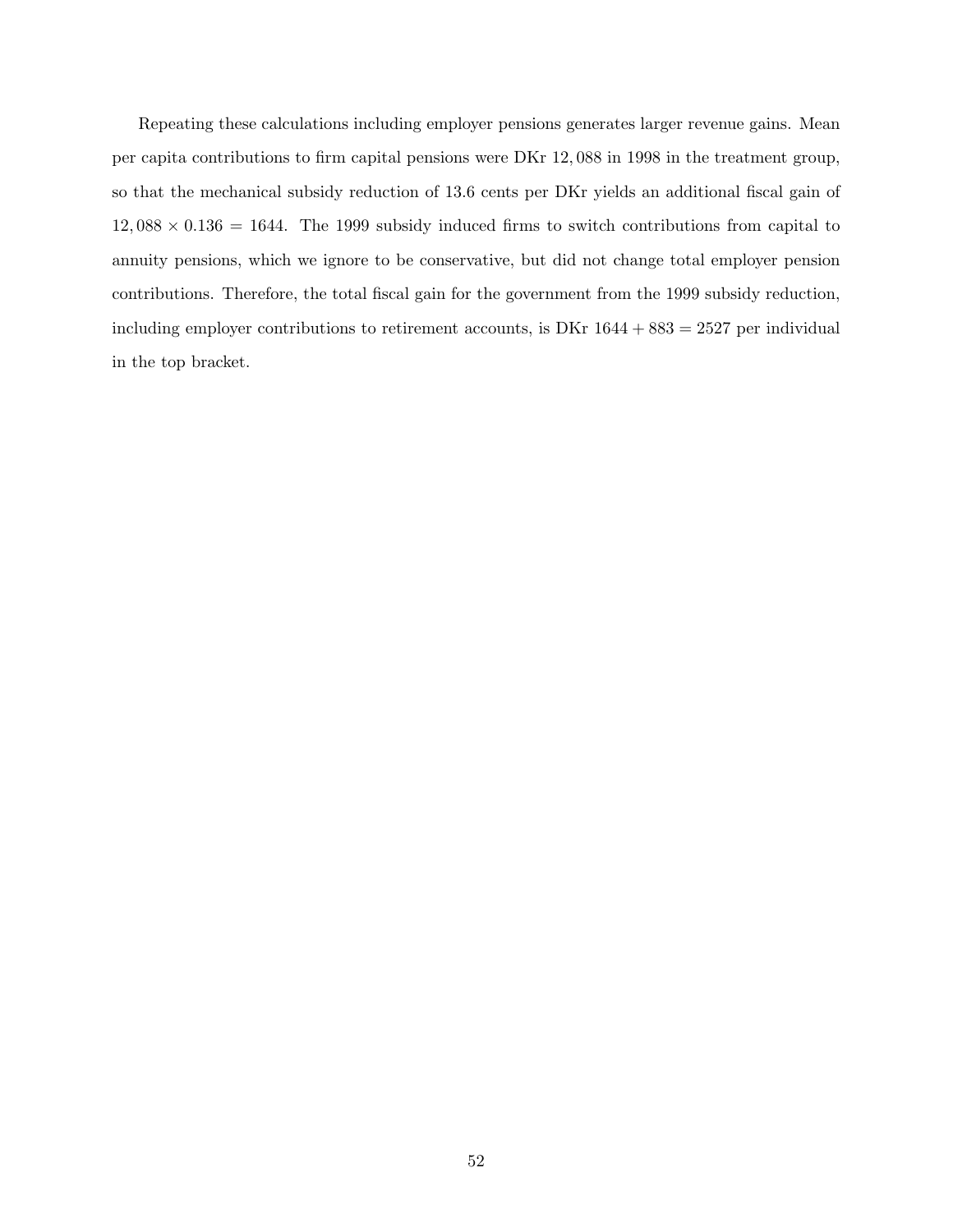### References

- Agarwal, Sumit, John C. Driscoll, Xavier Gabaix, and David Laibson. 2009. "The Age of Reason: Financial Decisions over the Life Cycle and Implications for Regulation." Brookings Papers on Economic Activity,  $40(2)$ : 51–117.
- Aizcorbe, Ana M., Authur B. Kennickell, and Kevin B. Moore. 2003. "Recent Changes in U.S. Family Finances: Evidence from the 1998 and 2001 Survey of Consumer Finances." Federal Reserve Bulletin.
- Arnberg, Søren and Mikkel Barslund. 2012. "The Crowding-Out Effect of Mandatory Labour Market Pension Schemes on Private Savings: Evidence from Renters in Denmark." Working Paper 2012:1, Danish Economic Council.
- Benjamin, Daniel J. 2003. "Does 401(k) Eligibility Increase Saving? Evidence from Propensity Score Subclassification." Journal of Public Economics, 87, 1259–1290.
- Bernheim, B. Douglas. 2002. "Taxation and Saving." in A. J. Auerbach and M. Feldstein, eds., Handbook of Public Economics, Vol. 3, Elsevier, p. 1173–1249.
- Bernheim, B. Douglas and John Karl Scholz. 1993. "Private Saving and Public Policy." in James M. Poterba, ed., Tax Policy and the Economy, Vol. 7 of NBER Chapters, Cambridge, Mass.: National Bureau of Economic Research, p. 73–110.
- Beshears, John, James J. Choi, David Laibson, and Brigitte C. Madrian. 2012. "Default Stickiness among Low-Income Individuals." RAND Working Paper WR-926-SSA, RAND Corporation.
- Bingley, Paul, Nabanita Datta Gupta, and Peder J. Pedersen. 2007. "Fiscal Implications of Reforms in Retirement Systems in Denmark." in Jonathan Gruber and David A. Wise, eds., Social Security Programs and Retirement around the World: Fiscal Implications of Reform, NBER Chapters, National Bureau of Economic Research, p. 119–154.
- Browning, Martin and Thomas F. Crossley. 2001. "The Life-Cycle Model of Consumption and Saving." Journal of Economic Perspectives, 15 (3): 3–22.
- Cagan, Philip. 1965. The Effect of Pension Plans on Aggregate Saving: Evidence from a Sample Survey, New York: National Bureau of Economic Research.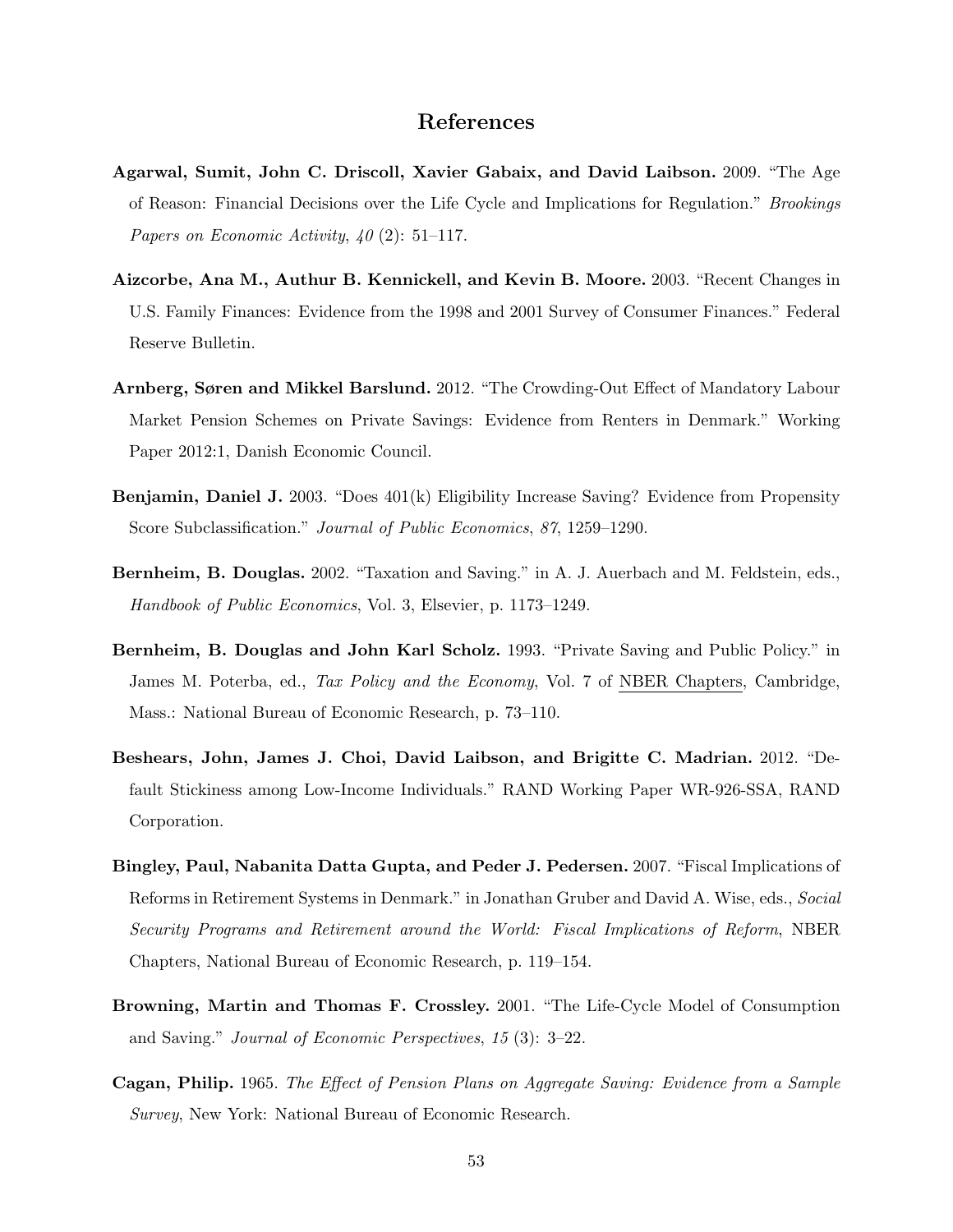- Campbell, John Y. and N. Gregory Mankiw. 1989. "Consumption, Income and Interest Rates: Reinterpreting the Time Series Evidence." in Olivier J. Blanchard and Stanley Fischer, eds., NBER Macroeconomics Annual 1989, Vol. 4, National Bureau of Economic Research, p. 185–246.
- Card, David and David S. Lee. 2008. "Regression discontinuity inference with specification error." Journal of Econometrics,  $142$  (2): 655–674.
- Card, David and Michael Ransom. 2011. "Pension Plan Characteristics and Framing Effects in Employee Savings Behavior." The Review of Economics and Statistics, 93 (1): 228–243.
- Carroll, Christopher D. 1997. "Buffer-Stock Saving and the Life Cycle/Permanent Income Hypothesis." The Quarterly Journal of Economics, 112 (1): 1–55.
- Carroll, Gabriel D., James J. Choi, David Laibson, Brigitte C. Madrian, and Andrew Metrick. 2009. "Optimal Defaults and Active Decisions." The Quarterly Journal of Economics, 124 (4): 1639–1674.
- Chamberlain, Gary. 1994. "Quantile Regression, Censoring and the Structure of Wages." Advances in Econometrics, pp. 171–209.
- Chetty, Raj. 2012. "Bounds on Elasticities With Optimization Frictions: A Synthesis of Micro and Macro Evidence on Labor Supply." Econometrica, 80 (3): 969–1018.
- Chetty, Raj, John N. Friedman, and Emmanuel Saez. 2013. "Using Differences in Knowledge Across Neighborhoods to Uncover the Impacts of the EITC on Earnings." American Economic Review, 103 (7): 2683–2721.
- Chetty, Raj, John N. Friedman, Tore Olsen, and Luigi Pistaferri. 2011. "Adjustment Costs, Firm Responses, and Micro vs. Macro Labor Supply Elasticities: Evidence from Danish Tax Records." The Quarterly Journal of Economics, 126 (2): 749–804.
- Cochrane, John H. 1991. "A Simple Test of Consumption Insurance." Journal of Political Econ $omy, 99(5): 957-76.$
- Danish Ministry of Taxation. 2002. Skatteberegningsreglerne for personer før og nu.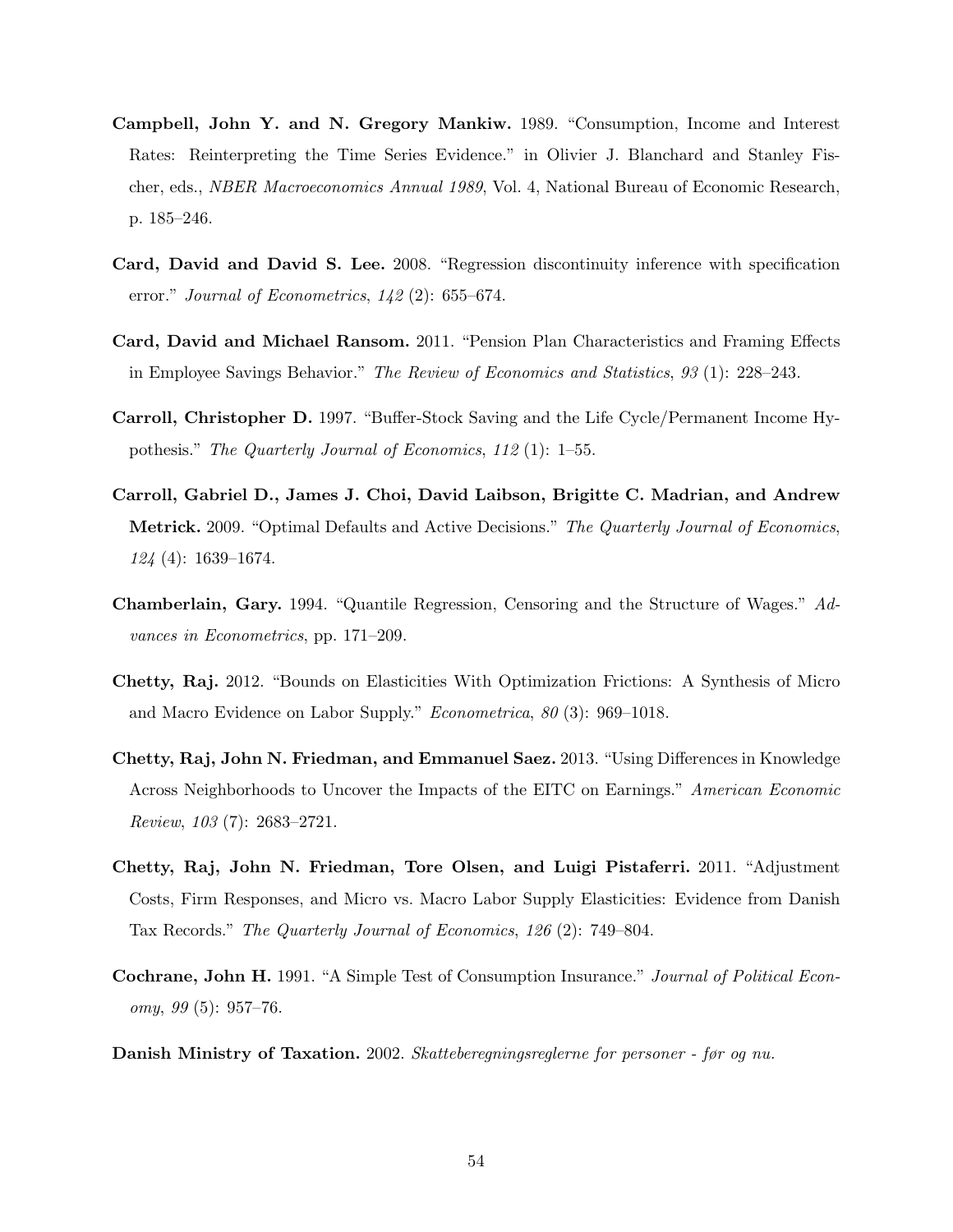- Duflo, Esther, William Gale, Jeffrey Liebman, Peter Orszag, and Emmanuel Saez. 2006. "Saving Incentives for Low- and Middle-Income Families: Evidence from a Field Experiment with H&R Block." The Quarterly Journal of Economics, 121 (4): 1311–1346.
- Dynan, Karen E., Jonathan Skinner, and Stephen P. Zeldes. 2004. "Do the Rich Save More?" Journal of Political Economy, 112 (2): 397–444.
- Engelhardt, Gary V. and Anil Kumar. 2007. "Employer matching and 401(k) saving: Evidence from the health and retirement study." Journal of Public Economics, 91 (10): 1920–1943.
- Engen, Eric M., William G. Gale, and John Karl Scholz. 1994. "Do Saving Incentives Work?" Brookings Papers on Economic Activity, 25 (1): 85–180.
- Engen, Eric M., William G. Gale, and John Karl Scholz. 1996. "The Illusory Effects of Saving Incentives on Saving." Journal of Economic Perspectives, 10 (4): 113–38.
- Ericson, Keith M. Marzilli. 2012. "Consumer Inertia and Firm Pricing in the Medicare Part D Prescription Drug Insurance Exchange." NBER Working Paper 18359, National Bureau of Economic Research.
- Gale, William G. 1998. "The Effects of Pensions on Household Wealth: A Reevaluation of Theory and Evidence." Journal of Political Economy, 106 (4): 706–723.
- Gale, William G. and John Karl Scholz. 1994. "IRAs and Household Saving." American Economic Review, 84 (5): 1233–60.
- Gelber, Alexander M. 2011. "How Do  $401(k)$ s Affect Saving? Evidence from Changes in  $401(k)$ Eligibility." American Economic Journal: Economic Policy, 3 (4): 103–22.
- Green, Francis G. 1981. "The Effect of Occupational Pension Schemes on Saving in the United Kingdom: A Test of the Life Cycle Hypothesis." The Economic Journal, 91 (361): 136–44.
- Green-Pedersen, Christoffer. 2007. "Denmark: A 'World Bank' Pension System." in Ellen M. Immergut, Karen M. Anderson, and Isabella Schulze, eds., The Handbook of West European Pension Politics, New York: Oxford University Press, p. 454–495.
- Imbens, Guido W. and Thomas Lemieux. 2008. "Regression Discontinuity Designs: A Guide to Practice." Journal of Econometrics, 142 (2): 615–635.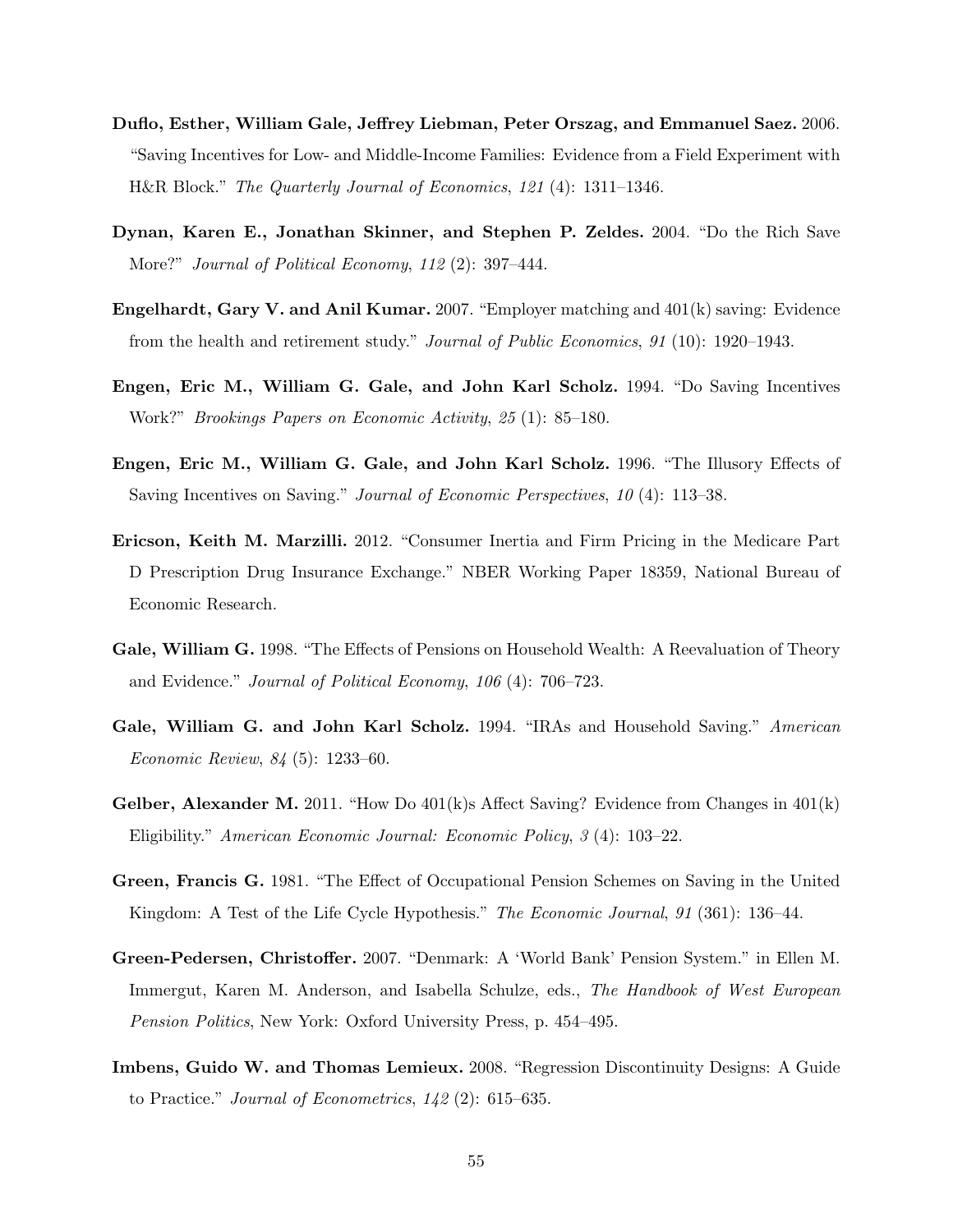- Iwry, Mark J. and David C. John. 2009. "Pursuing Universal Retirement Security Through Automatic IRAs." Retirement Security Project Paper, Brookings Institute.
- Johnson, David S., Jonathan A. Parker, and Nicholas S. Souleles. 2006. "Household Expenditure and the Income Tax Rebates of 2001." American Economic Review, 96 (5): 1589–1610.
- Kleven, Henrik Jacobsen, Martin B. Knudsen, Claus Thustrup Kreiner, Søren Pedersen, and Emmanuel Saez. 2011. "Unwilling or Unable to Cheat? Evidence From a Tax Audit Experiment in Denmark." Econometrica, 79 (3): 651–692.
- Leth-Petersen, Soren. 2010. "Intertemporal Consumption and Credit Constraints: Does Total Expenditure Respond to an Exogenous Shock to Credit?" American Economic Review, 100 (3): 1080–1103.
- Lusardi, Annamaria and Olivia S. Mitchell. 2007. "Baby Boomer Retirement Security: The Roles of Planning, Financial Literacy, and Housing Wealth." Journal of Monetary Economics,  $54$  (1):  $205-224$ .
- Madrian, Brigitte C. 2012. "Matching Contributions and Savings Outcomes: A Behavioral Economics Perspective." NBER Working Paper 18220, National Bureau of Economic Research.
- **Madrian, Brigitte C. and Dennis F. Shea.** 2001. "The Power of Suggestion: Inertia in  $401(k)$ Participation and Savings Behavior." The Quarterly Journal of Economics, 116 (4): 1149–1187.
- Mankiw, N. Gregory. 2000. "The Savers-Spenders Theory of Fiscal Policy." American Economic *Review, 90* (2):  $120-125$ .
- OECD. 2009. "Pension Country Profile: Denmark." in "OECD Private Pensions Outlook 2008," Paris: OECD Publishing.
- Poterba, James M., Steven F. Venti, and David A. Wise. 1995. "Do 401(k) Contributions Crowd Out Other Personal Saving?" Journal of Public Economics, 58 (1): 1–32.
- Poterba, James M., Steven F. Venti, and David A. Wise. 1996. "How Retirement Saving Programs Increase Saving." Journal of Economic Perspectives, 10 (4): 91–112.
- Poterba, James M., Steven F. Venti, and David A. Wise. 1998. "Personal Retirement Saving Programs and Asset Accumulation: Reconciling the Evidence." in "Frontiers in the Economics of Aging" NBER Chapters, National Bureau of Economic Research, Inc, pp. 23–124.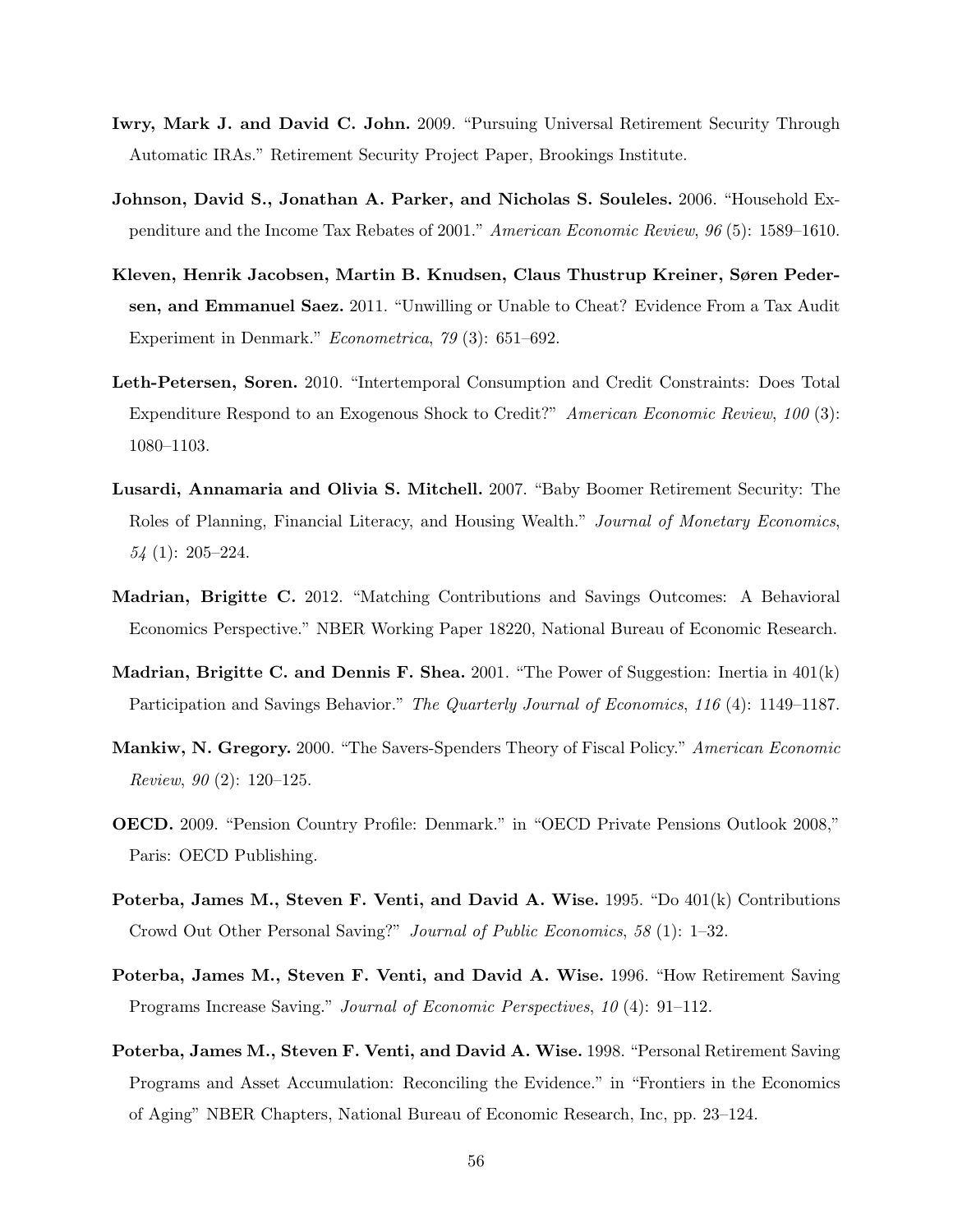Reis, Ricardo. 2006. "Inattentive Producers." Review of Economic Studies, 73, 793–821.

- Rosenbaum, Paul R. 1996. "Observational Studies and Nonrandomized Experiments." Design and Analysis of Experiments, pp. 181–97.
- Saez, Emmanuel, Joel Slemrod, and Seth H. Giertz. 2012. "The Elasticity of Taxable Income with Respect to Marginal Tax Rates: A Critical Review." Journal of Economic Literature, 50  $(1): 3-50.$
- Samuelson, William and Richard Zeckhauser. 1988. "Status Quo Bias in Decision Making." Journal of Risk and Uncertainty, 1 (1): 7–59.
- Samwick, Andrew. 2003. "Patience, Pensions, and Saving." http://www.dartmouth.edu/ ˜samwick/adp samwick.pdf.
- Thaler, Richard H. and Cass R. Sunstein. 2008. Nudge: Improving Decisions About Health, Wealth, and Happiness, New Haven: Yale University Press.
- Thaler, Richard H. and Shlomo Benartzi. 2004. "Save More Tomorrow (TM): Using Behavioral Economics to Increase Employee Saving." Journal of Political Economy, 112 (S1): S164–S187.
- Venti, Steven F. and David A. Wise. 1990. "Have IRAs Increased U.S. Saving? Evidence from Consumer Expenditure Surveys." The Quarterly Journal of Economics, 105 (3): 661–98.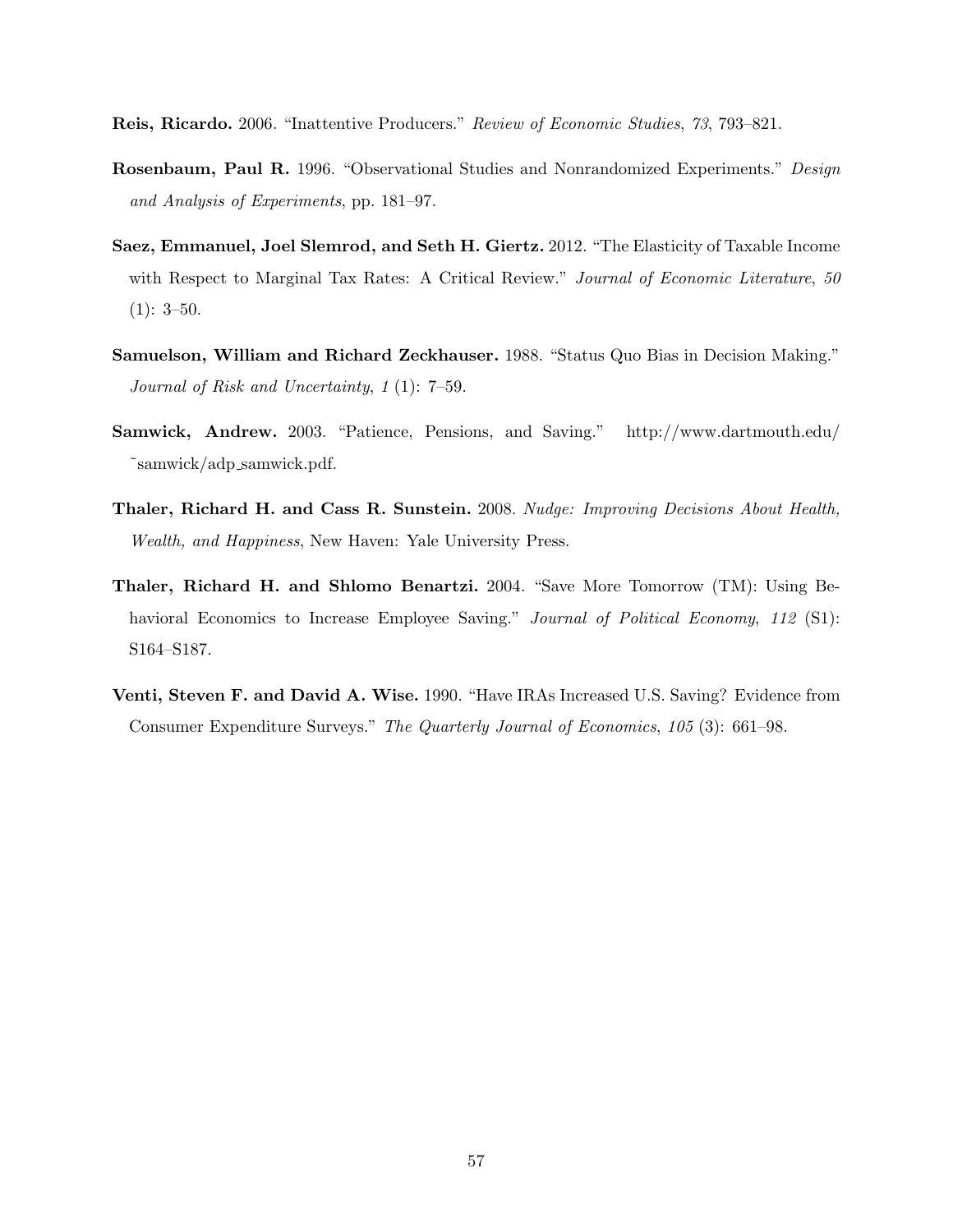### TABLE I

|                                 | <b>Automatic Contribution</b>             |                         | <b>Price Subsidy</b>                      |                         |  |
|---------------------------------|-------------------------------------------|-------------------------|-------------------------------------------|-------------------------|--|
|                                 | Raises Total<br>Pension<br>Contributions? | Raises Total<br>Saving? | Raises Total<br>Pension<br>Contributions? | Raises Total<br>Saving? |  |
| Active Savers<br>(Neoclassical) | N <sub>0</sub>                            | No                      | Yes                                       | Uncertain               |  |
| Passive Savers                  | Yes                                       | Uncertain               | No                                        | N <sub>0</sub>          |  |

Predicted Impacts of Retirement Saving Policies for Active vs. Passive Savers

Notes: This table summarizes the predictions of the stylized model in Section II, which assumes that individuals are at an interior optimum and do not face any corners in choosing pension contributions  $(P_i^I)$  or taxable saving  $(S_i)$ . Active savers follow the neoclassical life-cycle model when choosing  $P_i^I$  and  $S_i$ . Passive savers set  $P_i^I$  at a fixed level irrespective of government and employer policies.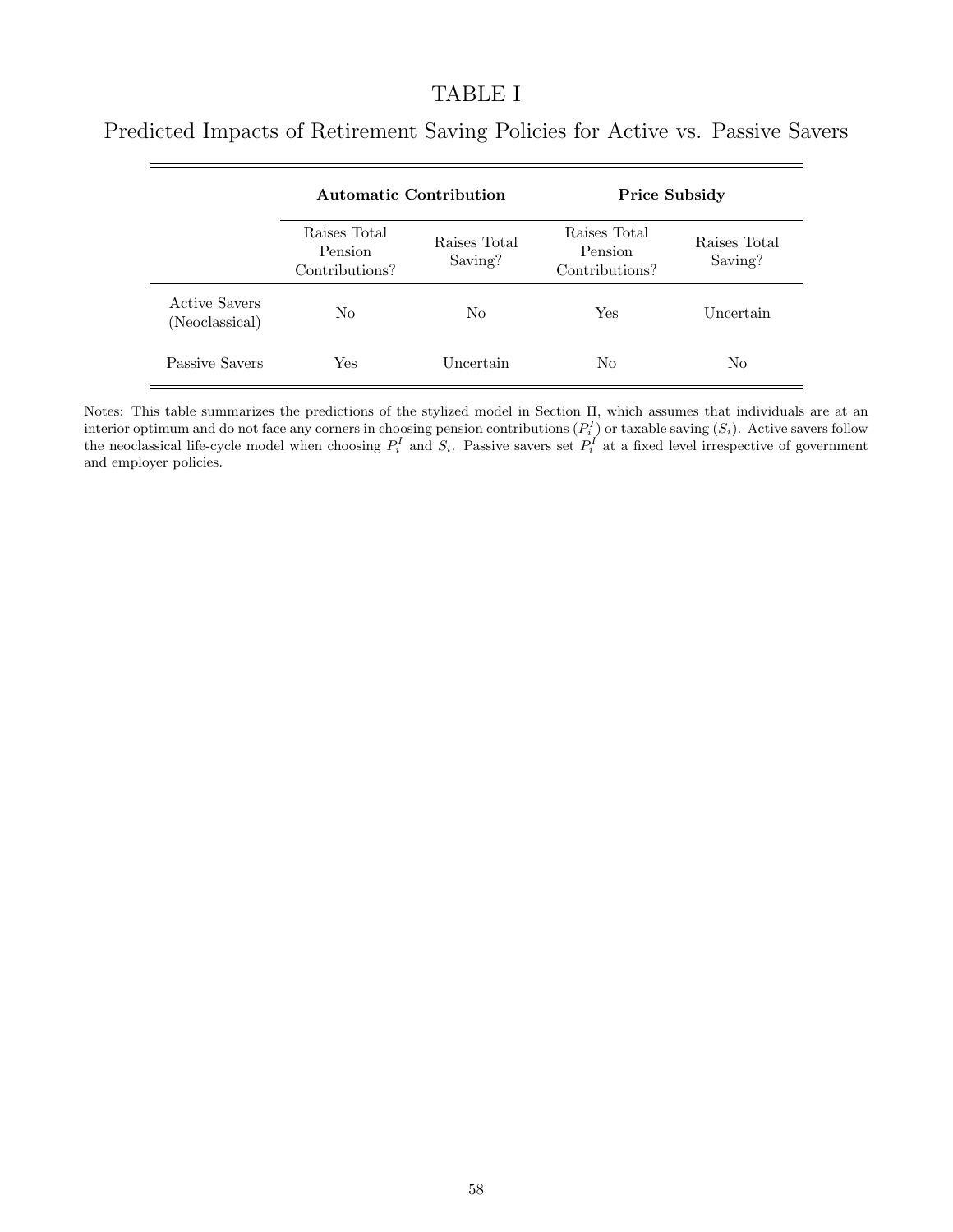| Variable                                            | Full Sample |                  |           | Top Tax Threshold Sample |                  |         |  |
|-----------------------------------------------------|-------------|------------------|-----------|--------------------------|------------------|---------|--|
|                                                     | Mean        | Median           | SD        | Mean                     | Median           | SD      |  |
|                                                     | (1)         | (2)              | (3)       | (4)                      | (5)              | (6)     |  |
| Income                                              |             |                  |           |                          |                  |         |  |
| Labor Income $(Y)$                                  | 202,981     | 207,475          | 171,439   | 277,585                  | 278,525          | 71,964  |  |
| Total Compensation $(W)$                            | 250,506     | 232,164          | 168,319   | 310,554                  | 304,738          | 71,336  |  |
| Taxable Income $(Y^{tax})$                          | 217,284     | 202,474          | 139,375   | 264,698                  | 261,173          | 53,800  |  |
| <b>Assets and Saving</b>                            |             |                  |           |                          |                  |         |  |
| Fraction with Individual Pension Contribs.          | 27.6%       |                  |           | 36.0%                    |                  |         |  |
| Individual Pension Contribution $(PI)$              | 3,081       | $\boldsymbol{0}$ | 8,786     | 4,007                    | $\boldsymbol{0}$ | 9,586   |  |
| Individual Pension Contribution Rate                | 1.2%        | $0.0\%$          | 2.9%      | 1.2%                     | $0.0\%$          | 2.7%    |  |
| Individual Capital Pension Contribution $(P^{I,C})$ | 1,868       | $\boldsymbol{0}$ | 5,817     | 2,589                    | $\boldsymbol{0}$ | 6,661   |  |
| Individual Annuity Pension Contribution             | 1,213       | $\boldsymbol{0}$ | 5,674     | 1,417                    | 0                | 5,908   |  |
| Fraction with Employer Pension Contribs.            | 60.4%       |                  |           | 83.0%                    |                  |         |  |
| Employer Pension Contribution $(P^E)$               | 15,205      | 6,314            | 21,375    | 21,220                   | 19,722           | 19,255  |  |
| Employer Pension Contribution Rate                  | 5.8%        | 5.5%             | 5.2%      | 7.0%                     | $7.5\%$          | 5.0%    |  |
| Fraction with Any Pension Contribution              | 68.3%       |                  |           | 90.0%                    |                  |         |  |
| Non-Pension Assets (not incl. home equity)          | 54,431      | 14,400           | 109,102   | 62,706                   | 20,312           | 112,227 |  |
| Non-Pension Assets $> 10\%$ of Labor Inc.           | 52.1%       |                  |           | 41.7%                    |                  |         |  |
| Non-Pension Assets/Labor Inc. Ratio                 | 37.0%       | 8.2%             | 99.2%     | 20.8%                    | 6.9%             | 37.6%   |  |
| Taxable Saving $(S)$                                | 4,921       | 306              | 43,665    | 6,482                    | 976              | 48,756  |  |
| Total Saving $(S^{tot})$                            | 29,920      | 13,544           | 98,980    | 39,974                   | 26,112           | 109,629 |  |
| Total Savings Rate                                  | 12.8%       | $8.7\%$          | 57.6%     | 13.8%                    | $9.6\%$          | 37.7%   |  |
| Liabilities (not incl. home mortgage)               | 78,995      | 34,644           | 111,440   | 95,444                   | 59,635           | 116,175 |  |
| Change in Liabilities                               | 5,892       | $\boldsymbol{0}$ | 47,668    | 5,567                    | $\boldsymbol{0}$ | 54,609  |  |
| Net Savings Rate                                    | $0.9\%$     | 8.8%             | $103.6\%$ | $9.3\%$                  | 11.4%            | 63.1%   |  |
| Demographics                                        |             |                  |           |                          |                  |         |  |
| Age                                                 | 38.3        | 38.0             | 11.8      | 40.5                     | 40.0             | 10.2    |  |
| Female                                              | 52.0%       |                  |           | 44.3%                    |                  |         |  |
| Married                                             | 49.4%       |                  |           | 57.7%                    |                  |         |  |
| Has Partner                                         | 63.7%       |                  |           | 73.0%                    |                  |         |  |
| Homeowner                                           | 52.9%       |                  |           | 68.0%                    |                  |         |  |
| College Degree                                      | 29.3%       |                  |           | 44.8%                    |                  |         |  |
| Economics Major in Terminal Degree                  | 4.0%        |                  |           | 4.0%                     |                  |         |  |
| Number of Individuals                               |             | 4,001,015        |           |                          | 1,345,753        |         |  |
| Number of Observations                              |             | 41,159,806       |           |                          | 16,457,106       |         |  |

# TABLE II Summary Statistics for Analysis Dataset

Notes: This table presents means, medians, and standard deviations of key variables in the full sample and for those with taxable income within DKr 75,000 of the top tax threshold. All monetary values are reported in nominal Danish Kroner; the exchange rate was approximately 6.5 DKr per US \$1 during the period we study. We top code all pension contribution levels at the 99th percentile. We trim taxable savings measures and all pension contribution rates (measured as a percentage of income) at the 1st and 99th percentiles. Labor income is total pre-tax wage earnings before pension contributions. Total compensation adds employer pension contributions to labor income. Taxable income adds non-labor taxable income to labor income. Non-pension assets are measured at the end of each calendar year and exclude home equity. Taxable saving is the change in non-pension assets relative to the previous year. Total saving is the change in non-pension assets (measured in pre-tax dollars, i.e. divided by (1-MTR)) plus pension contributions in each year. All rates are calculated relative to a base of labor income. Liabilities measures total non-mortgage debt, including other secured debt and unsecured debt. Net savings rate is defined as total saving minus the change in liabilities (also measured in pre-tax dollars) divided by labor income. Age is measured at the end of the calendar year. An individual has a partner if he/she is married or cohabitates with any non-blood relative of the opposite gender that is within fifteen years of age. An individual is a home-owner if he or his partner has positive home equity. Economics major is an indicator for majoring in economics, accounting, or finance in one's terminal degree.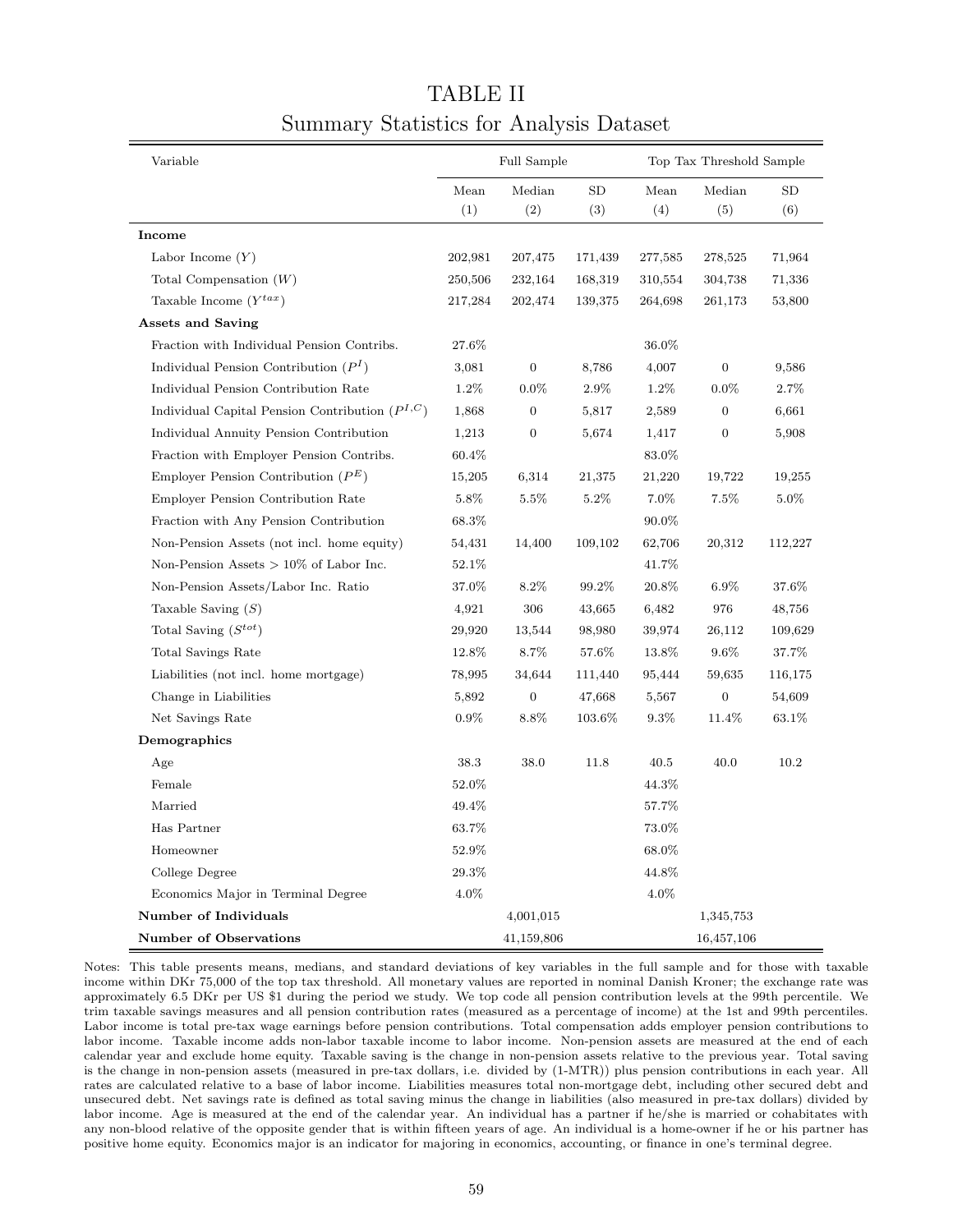| Sample:                     | All Firm      | All Firm      | Mass          | Top Tax                                 | All Firm     | First         | Switches    |  |  |  |
|-----------------------------|---------------|---------------|---------------|-----------------------------------------|--------------|---------------|-------------|--|--|--|
|                             | Switches      | Switches      | Layoffs       | Sample                                  | Switches     | Switches      | Age $46-54$ |  |  |  |
| Dep. Var.:                  | $\Delta$ Tot. | $\Delta$ Tot. | $\Delta$ Tot. | $\Delta$ Tot.                           | $\Delta$ Net | $\Delta$ Tot. | Δ           |  |  |  |
|                             | Pension       | Savings       | Savings       | Savings                                 | Savings      | Savings       | Accrued     |  |  |  |
|                             | Rate          | Rate          | Rate          | Rate                                    | Rate         | Rate          | Wealth      |  |  |  |
|                             | (1)           | (2)           | (3)           | (4)                                     | (5)          | (6)           | (7)         |  |  |  |
| Panel A: Lagged Saving $>0$ |               |               |               |                                         |              |               |             |  |  |  |
| $\Delta$ Employer           | 0.949         | 0.777         | 0.828         | 0.750                                   | 0.745        | 0.784         | 4.541       |  |  |  |
| Pension Rate                | (0.0015)      | (0.0224)      | (0.1865)      | (0.0376)                                | (0.0372)     | (0.0403)      | (0.4255)    |  |  |  |
| $\Delta$ Total              | 0.007         | 0.118         | 0.178         | 0.133                                   | 0.059        | 0.078         | 0.089       |  |  |  |
| Compensation                | (0.0002)      | (0.0033)      | (0.0250)      | (0.0069)                                | (0.0048)     | (0.0053)      | (0.0042)    |  |  |  |
| Observations                | 867,075       | 1,890,220     | 37,432        | 876,922                                 | 1,880,642    | 727,372       | 54,147      |  |  |  |
|                             |               |               |               | Panel B: Lagged Saving >0 with Controls |              |               |             |  |  |  |
| $\Delta$ Employer           | 0.949         | 0.762         | 0.816         | 0.753                                   | 0.715        | 0.762         | 4.603       |  |  |  |
| Pension Rate                | (0.0015)      | (0.0228)      | (0.1883)      | (0.0371)                                | (0.0374)     | (0.0393)      | (0.4289)    |  |  |  |
| $\Delta$ Total              | 0.007         | 0.127         | 0.178         | 0.141                                   | 0.076        | 0.102         | 0.082       |  |  |  |
| Compensation                | (0.0002)      | (0.0032)      | (0.0239)      | (0.0068)                                | (0.0047)     | (0.0049)      | (0.0041)    |  |  |  |
| Observations                | 867,075       | 1,890,220     | 37,432        | 876,922                                 | 1,880,642    | 727,372       | 54,147      |  |  |  |
| Panel C: Threshold Approach |               |               |               |                                         |              |               |             |  |  |  |
| $\Delta$ Employer           | 0.939         | 0.936         | 0.817         | 0.887                                   | 0.977        | 0.910         |             |  |  |  |
| Pension Rate                | (0.0025)      | (0.0131)      | (0.0447)      | (0.0316)                                | (0.0236)     | (0.0108)      |             |  |  |  |
| $\Delta$ Total              | 0.030         | 0.150         | 0.200         | 0.181                                   | 0.114        | 0.150         |             |  |  |  |
| Compensation                | (0.0006)      | (0.0033)      | (0.0152)      | (0.0097)                                | (0.0025)     | (0.0030)      |             |  |  |  |
| Observations                | 3,582,391     | 3,582,391     | 65,554        | 1,655,486                               | 3,565,267    | 1,306,354     |             |  |  |  |

TABLE III Employer Pensions: Pass-Through Estimates

Notes: This table presents estimates of the impact of changes in employer pension contribution rates around firm switches on total pension contributions and total saving. Panel A and B report OLS estimates using the specification in (4); Panel C reports 2SLS estimates using the specification in (5). In Panel A, all independent and dependent variables are measured as a percentage of labor income in the year before the switch. The independent variables are the change in the employer contribution rate from the year before to the year of the switch  $(\Delta p^E)$  and the change in total compensation over the same period  $(\Delta w)$ . In Column 1, the dependent variable is the change in the total pension contribution rate  $(\Delta p^E + \Delta p^I)$ . In this specification, we include only individuals not at a corner in individual pensions (defined as positive lagged individual pension contributions) at  $t = -1$ . In Columns 2-6, the dependent variable is the change in savings rate ( $\Delta s^{tot}$ ) over the same period. We include only individuals not at a corner in individual savings (defined as either positive lagged individual pension contributions or lagged wealth greater than 10% of current labor income) at  $t = -1$ . Column 3 repeats Column 2, restricting to the sample of workers whose firm switch is classified as coming from a mass layoff. We define mass layoffs as more than 90% of workers leaving a firm with more than 50 employees within a single year, with no more than 50% of the original employees ending up at the same new firm. Column 4 repeats Column 2 for the "top tax cutoff" sample described in Table II, i.e. individuals within DKr 75,000 of the top tax cutoff. Column 5 repeats Column 2 using saving net of liabilities as the dependent variable instead of gross saving. Column 6 repeats Column 2 restricting to the first firm switch for each individual. The dependent variable in Column 7 is the cumulative change in total saving between the time of the first firm switch and age 60 for those workers switching before age 55 and reaching 60 in our data. Panel B replicates Panel A controlling for age, marital status, gender, college attendance, and two-digit occupation indicators. Panel C replicates Panel A using the threshold approach to calculate pass-through described in the text. In Column 1, we regress the change in an indicator for having a total pension contribution rate above the threshold (defined as the maximum of the employer contributions at the new and old firm) on the change in total compensation and the change in an indicator for crossing the same threshold if the pass-through rate were 100% and savings in other accounts stayed at their year  $t - 1$  level. We instrument for the change in the indicator with the change in the employer contribution rate and include an indicator for having a positive change in the employer contribution rate as a regressor in these specifications. The remaining columns in Panel C repeat this procedure using the relevant dependent variable and subsample. In all specifications, we exclude individuals with  $\Delta w < 0.50\%$  or  $\Delta w > 0$ 100% and, within this group, those with  $\Delta p^E$  or  $\Delta s^{tot}$  in the top or bottom 1% of the distribution. Standard errors, reported in parentheses, are clustered by the firm to which the individual switches.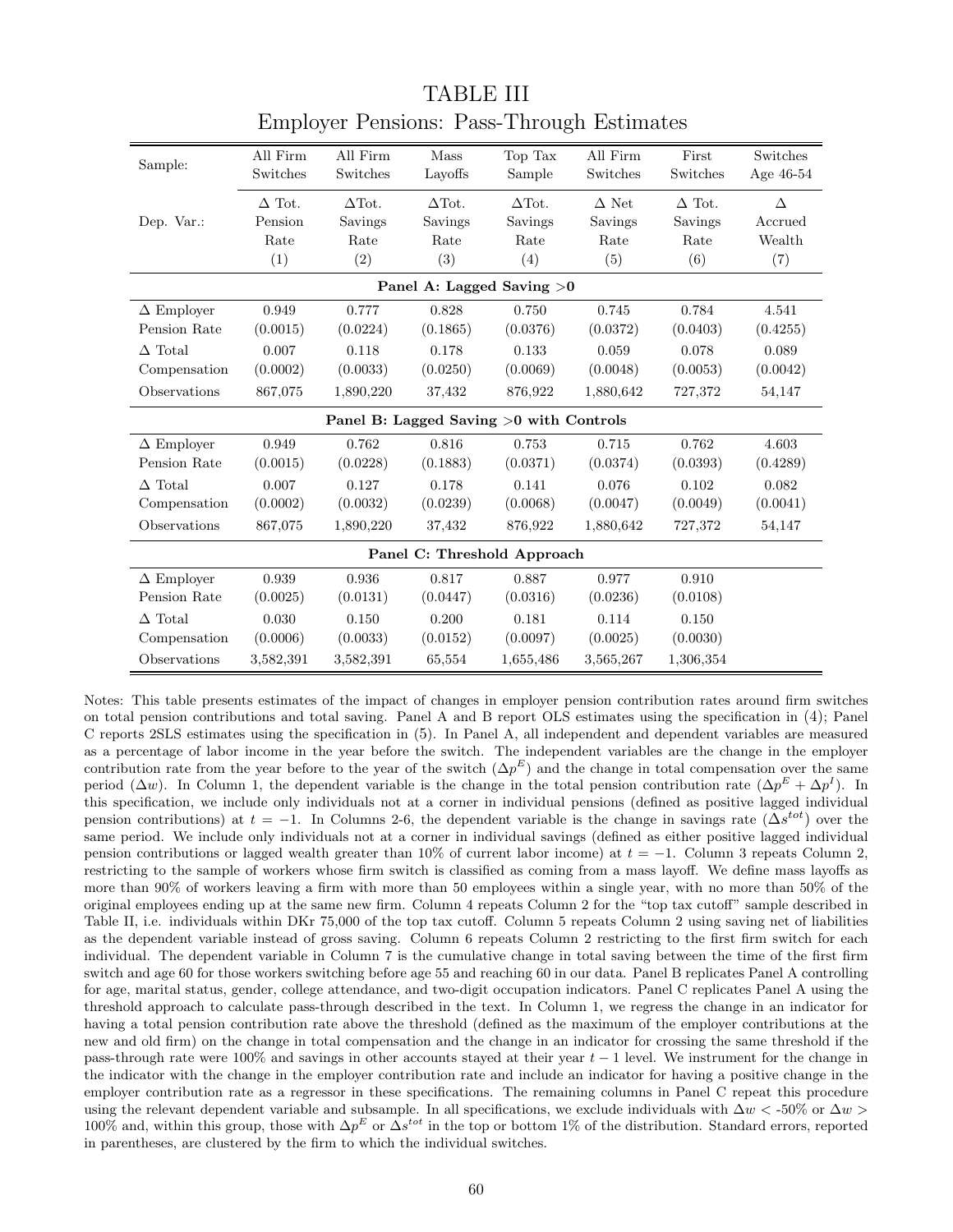#### TABLE IV

| Dep. Var.:                        | $\Delta$ Total Pensions |                  | Total<br>Pension<br>Threshold | Total<br>Saving<br>Threshold | Total Ind.<br>Saving<br>Threshold | Net<br>Saving<br>Threshold |                  |
|-----------------------------------|-------------------------|------------------|-------------------------------|------------------------------|-----------------------------------|----------------------------|------------------|
|                                   | (1)                     | (2)              | (3)                           | $\left( 4\right)$            | (5)                               | (6)                        | (7)              |
| Pass-Through RD                   | 0.883<br>(0.204)        | 1.052<br>(0.200) | 0.801<br>(0.310)              | 0.845<br>(0.113)             | 1.268<br>(0.363)                  | 1.336<br>(0.349)           | 2.188<br>(0.587) |
| Income Control<br><b>Function</b> | Linear                  | Linear           | Quadratic                     | Linear                       | Linear                            | Linear                     | Linear           |
| Controls                          |                         | X                |                               |                              |                                   |                            |                  |
| <b>Observations</b>               | 35,578                  | 35,578           | 35,578                        | 158,229                      | 148,380                           | 148,380                    | 128,988          |

### Government Mandated Savings Plan: Pass-Through Estimates

Notes: This table presents pass-through estimates using an RD design based on the eligibility cutoff for the Mandated Savings Program (MSP) in 1998. All cells report estimates from regression specifications with separate linear or quadratic control functions above and below the eligibility cutoff, using the specification in (6). In Columns 1-3, the dependent variables are the change in the level of total pension contributions  $P^I + P^E$  from 1997 to 1998. The estimates reported are for the discontinuity at the threshold divided by DKr 345 (the increase in mandated saving at the threshold) and hence can be interpreted as pass-through estimates  $\phi_G$ . Column 1 estimates the specification with no controls. Column 2 replicates Column 1 controlling for age, marital status, gender, college attendance, and two-digit occupation indicators. Column 3 replicates Column 1 using a quadratic rather than a linear control function for income. We restrict the sample to individuals who are making positive total pension contributions in 1997 in Columns 1-3. Columns 4-7 use the threshold approach described in the text to estimate pass-through in the full sample. In Column 4, the dependent variable is an indicator for having total pension contributions above DKr 1,265, the mean level of total pension contributions for individuals within DKr 5,000 of the MSP eligibility cutoff. The coefficient reported, which can be interpreted as an estimate of  $\phi_G$ , is the discontinuity divided by the counterfactual effect of the policy under full pass-through, which is calculated by mechanically increasing savings on the left-hand side of the discontinuity by 1% and estimating the predicted jump at the eligibility cutoff (see Online Appendix A for details). Columns 5, 6, and 7 replicate Column 4 with total saving  $(S^{tot})$ , total saving excluding employer pensions  $(S^{I,tot})$ , and net saving as the dependent variables. The thresholds in those cases are DKr 1,317, DKR 1,078, and DKr 0. In all specifications, we exclude observations with individual pension contributions below the 1st or above the 99th percentile of the estimation sample. We also exclude 401 Ph.D. students that earn exactly DKr 49,987.50. Standard errors, reported in parentheses, are clustered by DKr 1,000 income bin in all specifications.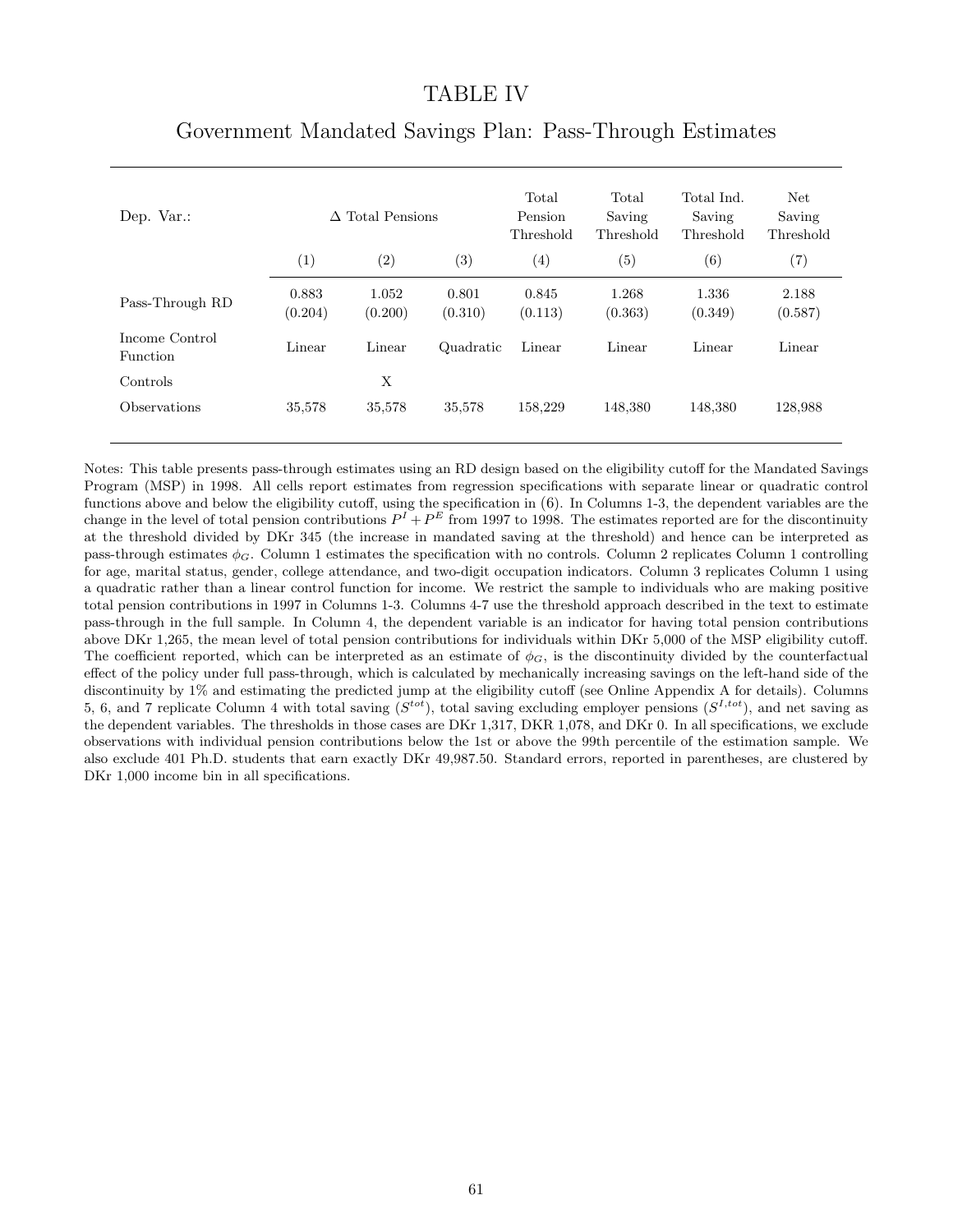#### TABLE V

| Dep. Var.:                                   |                   | Individual Capital Pension Contributions |                     | $\rm No$<br>Change<br>in Indiv.<br>Contrib. | Ext.<br>Margin<br>Substitution | Ext. Margin<br>Substitution,<br>No Change in<br>Prior Year | Indiv.<br>Exits<br>Capital<br>Pension |                  |
|----------------------------------------------|-------------------|------------------------------------------|---------------------|---------------------------------------------|--------------------------------|------------------------------------------------------------|---------------------------------------|------------------|
|                                              | (1)               | (2)                                      | (3)                 | (4)                                         | (5)                            | (6)                                                        | (7)                                   | (8)              |
| Above Cutoff<br>$\times$ Post                | $-2,449$<br>(121) | $-2,342$<br>(115)                        |                     |                                             | $-0.033$<br>(0.003)            | 0.116<br>(0.005)                                           | 0.068<br>(0.004)                      | 0.159<br>(0.007) |
| $Income\times Above$<br>$Cutoff \times Post$ |                   |                                          | $-0.021$<br>(0.002) | $-0.022$<br>(0.002)                         |                                |                                                            |                                       |                  |
| Mean of Dep.<br>Var. for Treated<br>Pre 1999 | 5,113             | 5,113                                    | 5,113               | 5,113                                       | 0.292                          | 0.012                                                      | 0.005                                 | 0.087            |
| Controls                                     |                   | X                                        |                     | X                                           |                                |                                                            |                                       |                  |
| Years Included                               | 1996-2001         | 1996-2001                                | 1996-2001           | 1996-2001                                   | 1998-1999                      | 1998-1999                                                  | 1998-1999                             | 1998-1999        |
| Observations                                 | 4,707,788         | 4,707,788                                | 7,026,187           | 7,026,187                                   | 536,612                        | 536,612                                                    | 196,768                               | 536,612          |

## Impact of 1999 Subsidy Reduction on Capital Pension Contributions

Notes: This table characterizes the response to the 1999 reduction in the capital pension subsidy on savings behavior within individual capital pension accounts. In Columns 1-4, the dependent variable is individual capital pension contribution  $P^{I,C}$ . Column 1 presents an estimate of the effect of the 1999 reform on the level of capital pension contributions using the levels specification in equation (7). In this column, the treatment group includes individuals with taxable income between DKr 25,000 and DKr 75,000 above the top tax threshold; the control group includes individuals with taxable income between DKr 75,000 and DKr 25,000 below the threshold. The reported coefficient is the interaction between between in the treatment group and the post-reform indicator, which measures the change in the level of pension contributions for those above the top tax cutoff relative to those below the top tax cutoff around the 1999 reform. Column 3 presents an estimate of the effect of the 1999 reform on the marginal propensity to save in capital pension accounts using all individuals with taxable income within DKr 75,000 of the threshold, estimated using the specification in equation (9). The reported coefficient is the triple interaction, which measures the change in the MPS for those above the top tax cutoff relative to those below the top tax cutoff around the 1999 reform. Columns 2 and 4 replicate Columns 1 and 3 controlling for age, marital status, gender, college attendance, and two-digit occupation indicators. In Columns 5-8, we report estimates of the impact of the reform on various indicators for individual response, using only data from 1998-1999 and restricting to individuals with positive lagged capital pension contributions. These specifications use the levels DD specification in Column 1 with different dependent variables. In Column 5, the dependent variable is an indicator for leaving capital pension contributions unchanged relative to the previous year. In Column 6, the dependent variable is "extensive margin substitution," defined as decreasing capital pension contributions to zero while increasing annuity pension contributions. Column 7 replicates Column 6, restricting to individuals who did not change their capital pension contributions in the previous year. In Column 8, the dependent variable is an indicator for decreasing capital pension contributions to zero. In all specifications, we exclude individuals with taxable saving below the 1st and above the 99th percentile for consistency with Table VII. Standard errors, reported in parentheses, are clustered by DKr 5,000 income bin in all specifications.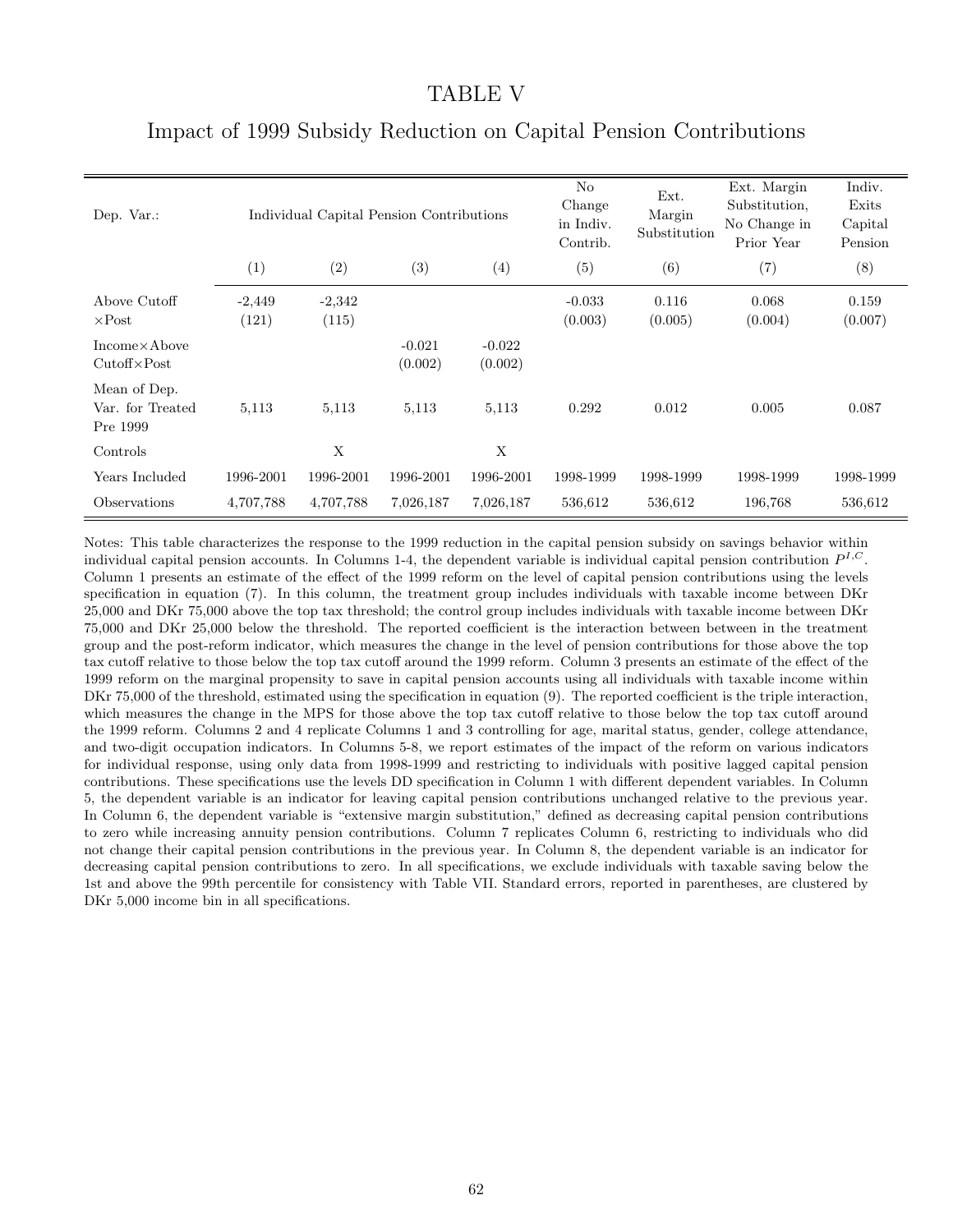#### TABLE VI

|                                        |                            | Estimates Based on Levels                         |                                                   | Estimates Based on MPS                   |                                     |                                                   |  |
|----------------------------------------|----------------------------|---------------------------------------------------|---------------------------------------------------|------------------------------------------|-------------------------------------|---------------------------------------------------|--|
| Dep. Var.:                             | Annuity<br>Contrib.<br>(1) | Total<br>Pension<br>Contrib.<br>$\left( 2\right)$ | Total<br>Pension<br>Contrib.<br>$\left( 3\right)$ | Annuity<br>Contrib.<br>$\left( 4\right)$ | Total<br>Pension<br>Contrib.<br>(5) | Total<br>Pension<br>Contrib.<br>$\left( 6\right)$ |  |
| Individual Capital<br>Pension Contrib. | $-0.568$<br>(0.019)        | 0.432<br>(0.019)                                  | 0.387<br>(0.019)                                  | $-0.471$<br>(0.056)                      | 0.529<br>(0.056)                    | 0.558<br>(0.045)                                  |  |
| Controls                               |                            |                                                   | X                                                 |                                          |                                     | X                                                 |  |
| Observations                           | 4,707,788                  | 4,707,788                                         | 4,707,788                                         | 7,026,187                                | 7,026,187                           | 7,026,187                                         |  |

### Crowd-Out within Retirement Accounts Induced by Capital Pension Subsidy

Notes: This table presents estimates of the degree to which changes in individual capital pension contributions induced by the 1999 subsidy reduction were offset by increases in individual annuity pension contributions. All specifications are estimated using data from 1996-2001. The independent variable of interest in all specifications is the level of individual capital pension contributions  $P^{I,C}$ . The dependent variables are the level of individual annuity pension contributions (Columns 1 and 4) or total individual pension contributions (Columns 2-3 and 5-6). Columns 1-3 use the levels estimator in (10) to estimate crowd-out using 2SLS. In these specifications, we instrument for capital pension contributions with the double interaction term shown in equation (7) and restrict the sample to individuals with DKr 25,000-75,000 either below or above the top tax cutoff. Columns 4-6 use the MPS estimator in (11) to estimate crowd-out using 2SLS. In these specifications, we instrument for capital pension contributions with the triple interaction term shown in equation (9) and include all individuals within DKr 75,000 of the top tax cutoff. Columns 3 and 6 replicate Columns 2 and 5 controlling for age, marital status, gender, college attendance, and two-digit occupation indicators. In all specifications, we exclude individuals with taxable saving below the 1st and above the 99th percentile for consistency with Table VII. Standard errors, reported in parentheses, are clustered at the DKr 5,000 income bin level.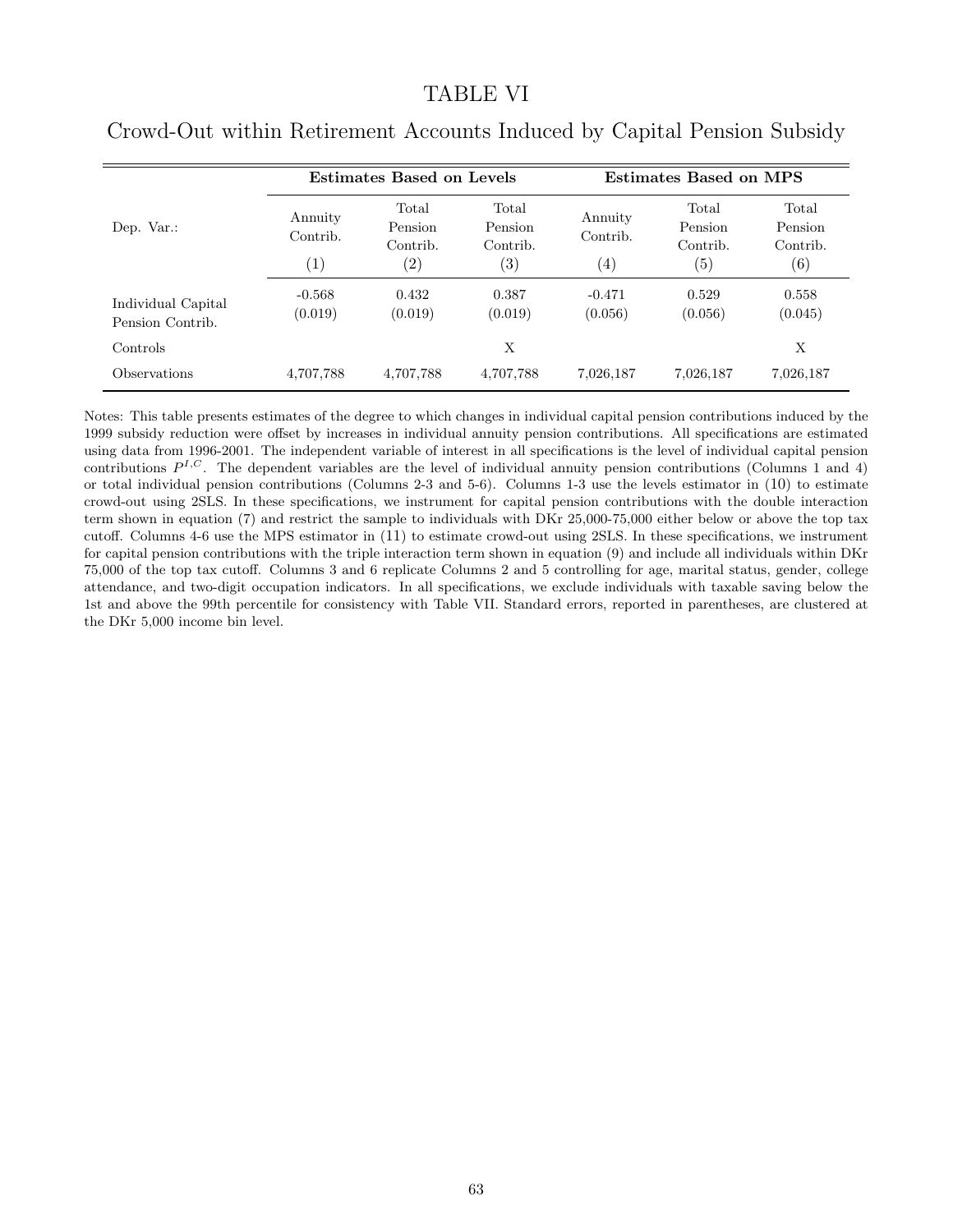#### TABLE VII

| Dep. Var.:                                           | Taxable<br>Saving   | <b>Trimmed</b><br>Taxable<br>Saving | Median<br>Taxable<br>Saving | Median<br>Total<br>Saving | Taxable<br>Saving<br>Threshold | Taxable<br>Saving<br>Threshold | <b>Net</b><br>Saving<br>Threshold |
|------------------------------------------------------|---------------------|-------------------------------------|-----------------------------|---------------------------|--------------------------------|--------------------------------|-----------------------------------|
|                                                      | (1)                 | (2)                                 | (3)                         | (4)                       | (5)                            | (6)                            | (7)                               |
| Individual Pension<br>Contributions                  | $-1.200$<br>(0.588) | $-0.984$<br>(0.267)                 |                             |                           | $-0.994$<br>(0.241)            | $-0.940$<br>(0.215)            | $-1.462$<br>(0.379)               |
| Above Cutoff $\times$ Post $\times$ Y <sup>tax</sup> |                     |                                     | 0.0098<br>(0.0025)          | 0.0003<br>(0.0030)        |                                |                                |                                   |
| Controls                                             |                     |                                     |                             |                           |                                | Х                              |                                   |
| <b>Observations</b>                                  | 7,026,187           | 7,026,187                           | 7,026,187                   | 7,026,187                 | 7,026,187                      | 7,026,187                      | 7,026,187                         |

# Crowd-Out of Taxable Saving Induced by Subsidy

Notes: This table presents estimates of the degree to which the reductions in individual pension contributions induced by the 1999 subsidy reduction were offset by increases in taxable saving. The independent variable of interest in columns 1-2 and 5-7 is the level of individual pension contributions  $P<sup>I</sup>$ . Column 1 uses the MPS estimator in (11) to estimate crowd-out using 2SLS. We instrument for total individual pension contributions  $P<sup>I</sup>$  with the triple interaction term shown in equation (9) and include all observations with taxable income within DKr 75,000 of the top tax cutoff. The dependent variable in Column 1 is taxable saving, measured in pre-tax dollars given the marginal tax rate of 60% in the top income tax bracket  $(S<sup>tot</sup> = S/(1 - 0.6))$ . Column 2 replicates Column 1, winsorizing taxable saving at the 10th and 90th percentile. Column 3 presents estimates from a least-squares approximation to a median regression. We compute medians of taxable saving within DKr 5,000 income bins centered around the top tax cutoff in each year (as shown in Figure VIIIb). We then estimate a specification analogous to that in (9) using OLS, with the median in each bin as the dependent variable, weighting by the number of observations in each bin. The resulting coefficient estimate can be interpreted as the reduced-form impact of the subsidy change on the marginal propensity to save in taxable accounts at the median. Column 4 replicates Column 3, changing the dependent variable to median total saving  $(S^{tot})$  instead of median taxable saving within each DKr 5,000 bin. Column 5 implements the threshold approach described in the text to estimate crowd-out. We first replicate the 2SLS specification in Column 1, changing the dependent variable to an indicator for having taxable saving above the median level of taxable saving for individuals in the top tax bracket. We then divide the coefficient from this regression by the predicted change if the reduction in pension contributions were entirely offset by increasing taxable saving, based on the density of the taxable saving distribution around the threshold. The resulting estimate reported in the table can be interpreted as an estimate of crowd-out (see text for details). Column 6 replicates Column 5 controlling for age, marital status, gender, college attendance, and two-digit occupation indicators. Column 7 replicates Column 5 using net taxable saving instead of gross taxable saving to define the dependent variable. All specifications are estimated using data from 1996-2001. In all specifications, we exclude individuals with taxable saving below the 1st and above the 99th percentile. Standard errors, reported in parentheses, are clustered at the DKr 5,000 income bin level.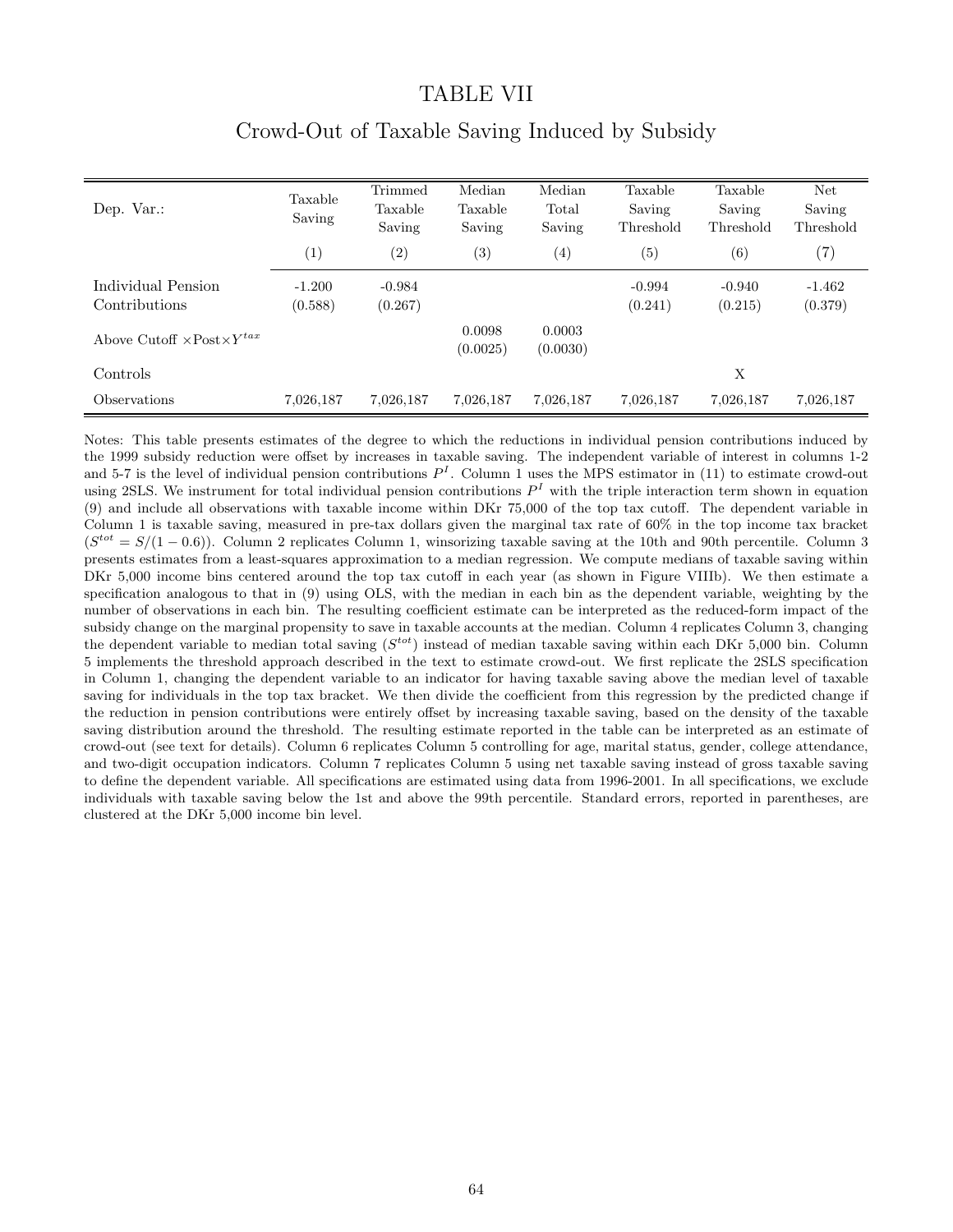#### TABLE VIII

| Dep. Var.:                                                                              | Contributes to<br>Capital Pension |                      |                   | Extensive Margin<br>Substitution in 1999 | $\Delta$ Total Pension<br>Contrib. Rate |                      |
|-----------------------------------------------------------------------------------------|-----------------------------------|----------------------|-------------------|------------------------------------------|-----------------------------------------|----------------------|
|                                                                                         | (1)                               | (2)                  | (3)               | (4)                                      | (5)                                     | (6)                  |
| Post 1999                                                                               | $-0.150$<br>(0.0057)              | $-0.151$<br>(0.0058) |                   |                                          |                                         |                      |
| Post $1999 \times New$ Saver                                                            | $-0.226$<br>(0.0073)              | $-0.225$<br>(0.0079) |                   |                                          |                                         |                      |
| New Saver                                                                               | $-0.052$<br>(0.0037)              | $-0.065$<br>(0.0041) |                   |                                          |                                         |                      |
| $\Delta$ Employer Pension                                                               |                                   |                      |                   |                                          | 0.996<br>(0.0016)                       | 0.996<br>(0.0015)    |
| Fraction of Other Years<br>with Change in Pension                                       |                                   |                      | 0.176<br>(0.0059) | 0.159<br>(0.0054)                        | $-0.005$<br>(0.0001)                    | $-0.005$<br>(0.0002) |
| $\Delta$ Employer Pension<br>$\times$ Fraction of Other Years<br>with Change in Pension |                                   |                      |                   |                                          | $-0.096$<br>(0.0044)                    | $-0.096$<br>(0.0044) |
| Mean of Dep. Var. pre<br>1999                                                           | 0.871                             | 0.871                | 0.015             | 0.015                                    | 0.091                                   | 0.091                |
| Controls                                                                                |                                   | X                    |                   | X                                        |                                         | X                    |
| Observations                                                                            | 146,256                           | 146,256              | 64,783            | 64,783                                   | 864,482                                 | 864,482              |

### Active vs. Passive Choice and Responses to Subsidies and Employer Pensions

Notes: Column 1 regresses an indicator for positive individual contributions to capital pensions on a post-1999 indicator, a new saver indicator, and the interaction of these two variables. The new saver variable is an indicator for making zero individual annuity and capital pension contributions in the prior year. We use data from 1998 and 1999 and include only individuals with taxable income between DKr 25,000 and DKr 75,000 above the top tax cutoff who are currently contributing to either capital or annuity pensions. Column 3 regresses an indicator for extensive margin substitution in response to the 1999 capital pension reform, defined as exiting capital pensions and raising annuity pension contributions, on the fraction of other years in which an individual changes individual capital or annuity pension contributions relative to the prior year. We use data from 1999 and restrict the sample to individuals with taxable income between DKr 25,000 and DKr 75,000 above the top tax cutoff who made positive contributions to individual capital pensions in 1998 in this regression. Column 5 replicates Column 1 of Table IIIA to measure the pass-through of changes in employer pension contribution rates to total pension contribution rates, except that we include an interaction of the change in the employer pension contribution rate  $\Delta p^E$  with the fraction of other years (excluding the year of the firm switch) in which an individual adjusted the level of annuity or capital pension contributions. We also include the interaction between this variable and the change in total compensation  $\Delta w$ . Columns 2, 4, and 6 replicate Columns 1, 3, and 5 controlling for age, marital status, gender, college attendance, and two-digit occupation indicators. Standard errors are reported in parentheses. In Columns 1-4, we cluster standard errors at the DKr 5,000 income bin level; in Columns 5-6, we cluster by the firm to which the individual switches.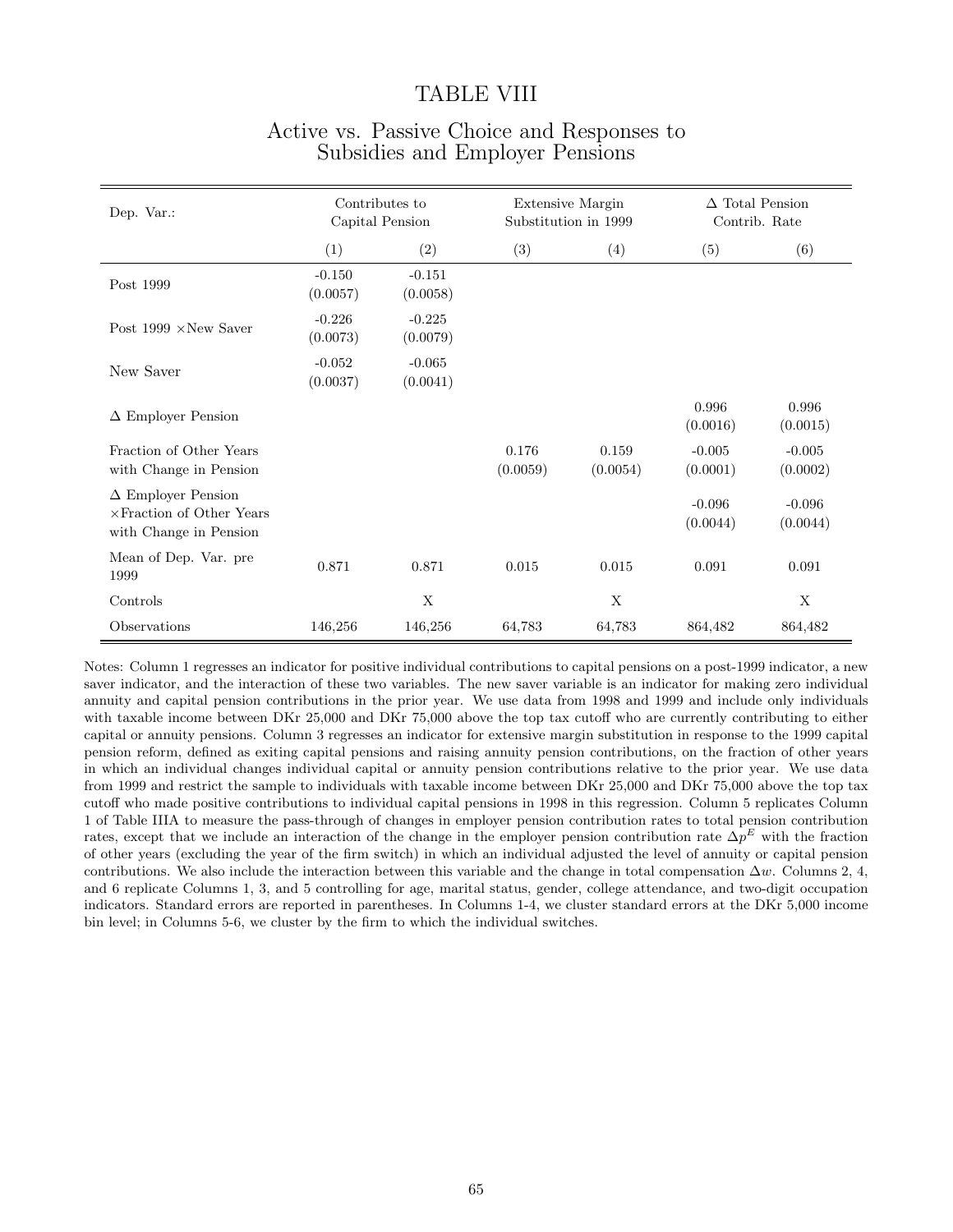|                                                 | (1)                                        | (2)                                                       | (3)                  | (4)                        | (5)                  | (6)                  |  |  |  |  |
|-------------------------------------------------|--------------------------------------------|-----------------------------------------------------------|----------------------|----------------------------|----------------------|----------------------|--|--|--|--|
| Panel A: Capital Pension Subsidy Reduction      |                                            |                                                           |                      |                            |                      |                      |  |  |  |  |
| Dep. Var.:                                      |                                            | Exit Capital Pensions and Raise Annuity Pensions in 1999? |                      |                            |                      |                      |  |  |  |  |
| Wealth/Inc. Ratio                               | 0.078<br>(0.0043)                          | 0.062<br>(0.0047)                                         |                      |                            |                      |                      |  |  |  |  |
| Age                                             |                                            |                                                           | 0.003<br>(0.0001)    |                            | 0.002<br>(0.0002)    | 0.002<br>(0.0003)    |  |  |  |  |
| College                                         |                                            |                                                           |                      | 0.055<br>(0.0042)          | 0.046<br>(0.0040)    | 0.020<br>(0.0056)    |  |  |  |  |
| Economics Education                             |                                            |                                                           |                      |                            | 0.052<br>(0.0050)    | 0.048<br>(0.0041)    |  |  |  |  |
| Controls                                        |                                            | X                                                         |                      |                            |                      | X                    |  |  |  |  |
| Observations                                    | 63,905                                     | 63,905                                                    | 63,905               | 35,561                     | 35,561               | 35,561               |  |  |  |  |
|                                                 | Panel B: Pass-Through of Employer Pensions |                                                           |                      |                            |                      |                      |  |  |  |  |
| Dep. Var.:                                      |                                            |                                                           |                      | $\Delta$ Total Saving Rate |                      |                      |  |  |  |  |
| $\Delta$ Employer Pension<br>Rate               | 0.864<br>(0.0229)                          | 0.868<br>(0.0230)                                         | 1.052<br>(0.0730)    | 0.740<br>(0.0321)          | 0.927<br>(0.0887)    | 0.923<br>(0.0886)    |  |  |  |  |
| $\Delta$ Emp. Pen. Rate<br>$\times$ Wealth/Inc. | $-0.435$<br>(0.0048)                       | $-0.446$<br>(0.0049)                                      |                      |                            |                      |                      |  |  |  |  |
| $\Delta$ Emp. Pen. Rate<br>$\times$ Age         |                                            |                                                           | $-0.008$<br>(0.0021) |                            | $-0.006$<br>(0.0026) | $-0.006$<br>(0.0026) |  |  |  |  |
| $\Delta$ Emp. Pen. Rate<br>$\times$ College     |                                            |                                                           |                      | 0.074<br>(0.0540)          | 0.093<br>(0.0582)    | 0.096<br>(0.0584)    |  |  |  |  |
| $\Delta$ Emp. Pen. Rate<br>$\times$ Econ. Ed.   |                                            |                                                           |                      |                            | 0.048<br>(0.1009)    | 0.048<br>(0.1009)    |  |  |  |  |
| Controls                                        |                                            | X                                                         |                      |                            |                      | X                    |  |  |  |  |
| Observations                                    | 1,855,357                                  | 1,855,357                                                 | 1,890,220            | 1,177,561                  | 1,177,561            | 1,177,561            |  |  |  |  |

### TABLE IX Observable Heterogeneity in Responses to Subsidies and Employer Pensions

Notes: This table investigates observable heterogeneity in response to the 1999 capital pension reform (Panel A) and changes in employer pension contribution rates (Panel B). In Panel A, we regress an indicator for extensive margin substitution in response to the 1999 capital pension reform, defined as exiting capital pensions and raising annuity pension contributions, on various individual characteristics. We use 1999 data for individuals with taxable income between DKr 25,000 and DKr 75,000 above the top tax cutoff. The lone independent variable in Column 1 is the lagged ratio of non-pension assets to labor income. Column 2 replicates Column 1 with controls for age, marital status, gender, college, and two-digit occupation indicators. In Column 3, the lone independent variable is age; in Column 4, it is an indicator for college attendance. Column 5 includes both age and the college attendance indicator, as well as an indicator for having some training in economics, either in college or at lower levels if the individual did not attend college. Column 6 replicates Column 5 adding controls for marital status and gender and two-digit indicators for occupation. Columns 4-6 additionally restrict to those observations with non-missing data for college attendance. Panel B replicates the specification in Column 2 of Table IIIA, including interactions of the individual characteristics listed in each column with the change in employer pension contribution rate at the time of the firm switch  $\Delta p^E$ and the direct effect of the same characteristics. All regressions include interactions between the change in total compensation  $\Delta w$  and the individual characteristics listed in each column. The additional controls in columns 2 and 6 are not interacted with the changes in employer pensions or total compensation. All interacted characteristics except indicators are demeaned, so that the raw effect of the change in the employer pension contribution rate can be interpreted as the pass-through rate for individuals with mean values of the continuous variables and all indicator variables equal to zero. In all specifications in Panel B, we exclude individuals with taxable saving below the 1st and above the 99th percentile. We topcode the wealth/income ratio at the 99th percentile in both panels. Standard errors are reported in parentheses. We cluster standard errors in Panel A at the DKr 5,000 income bin level; we cluster standard errors in Panel B by the firm to which the individual switches.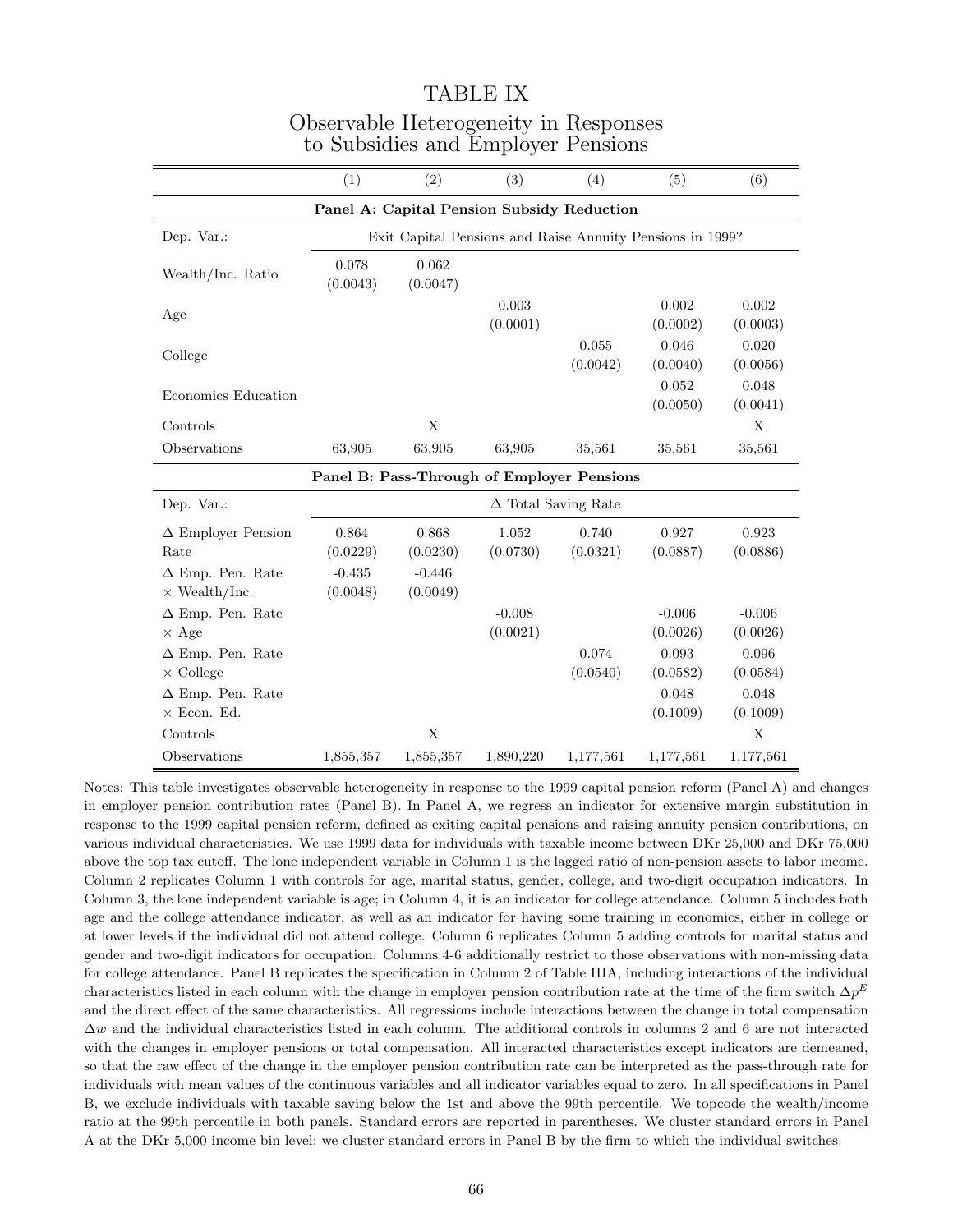### FIGURE I

### Effects of Employer Pensions on Savings Rates: Event Studies



#### **a) Switchers to Firms with** ≥ 3% **Increase in Employer Contribution**

**b) Switchers with Positive Individual Pension Contributions Prior to Switch**



### **c) Fraction Saving More than New Level of Employer Pension**

**Contribution**

**d) Changes in Individual Pension Contributions in Year of Firm Switch for Individuals Contributing Prior to Switch**



Notes: Panels A and B are event studies of pension contribution and taxable savings rates when workers switch firms. We include only the first firm switch for individuals in our data in these figures; hence,  $t = 0$  denotes the first year in which the primary firm ID in the data changes for an individual. Panel A plots an individuals mean taxable savings rate  $(S_{it})$ , individual pension contribution rate  $(P_{it}^I)$ , and employer contribution rate  $(P_{it}^E)$ , all measured as a percentage of current labor income  $Y_{it}$ . We include only workers whose employer pension contribution rate increased by at least 3 percentage points of labor income at  $t = 0$ . We also limit the sample to workers for whom data is available for event years [-4, +4] so that the sample is constant through the figure. Panel B replicates Panel A, restricting further to the sample of workers with positive individual pension contributions prior to the switch  $(P_{i,t=-1}^I > 0)$ . Panel C plots the effect of changes in employer pensions on total pension contributions and total saving using a threshold approach. The lower series (in red triangles) plots the fraction of individuals in Panel A with total pension contributions  $(P_{it}^I + P_{it}^E)$  greater than the level of firm pension contributions at  $t = 0$ . To isolate changes in individual pension contributions, we fix employer pension contributions at the  $t = -1$  level for  $t < 0$  and at the  $t = 0$  level for  $t > 0$ . The dashed line plots the predicted change in this threshold measure if there were no change in individual pension contributions. The upper series (in green squares) repeats the lower series using total saving  $(S_{it}^{tot})$  rather than total pension contributions to define the fraction above the threshold. The solid line in Panel D plots a histogram (with bin width of 0.1%) of the change in individual pension contributions  $P<sup>I</sup>$ , as a percentage of lagged contributions, from  $t = -1$ to  $t = 0$ , for the sample in Panel B. The dashed line in Panel D replicates this histogram, limiting attention to workers whose employer pension contributions changed by less than 0.5 percentage points of labor income in absolute value at  $t = 0$ .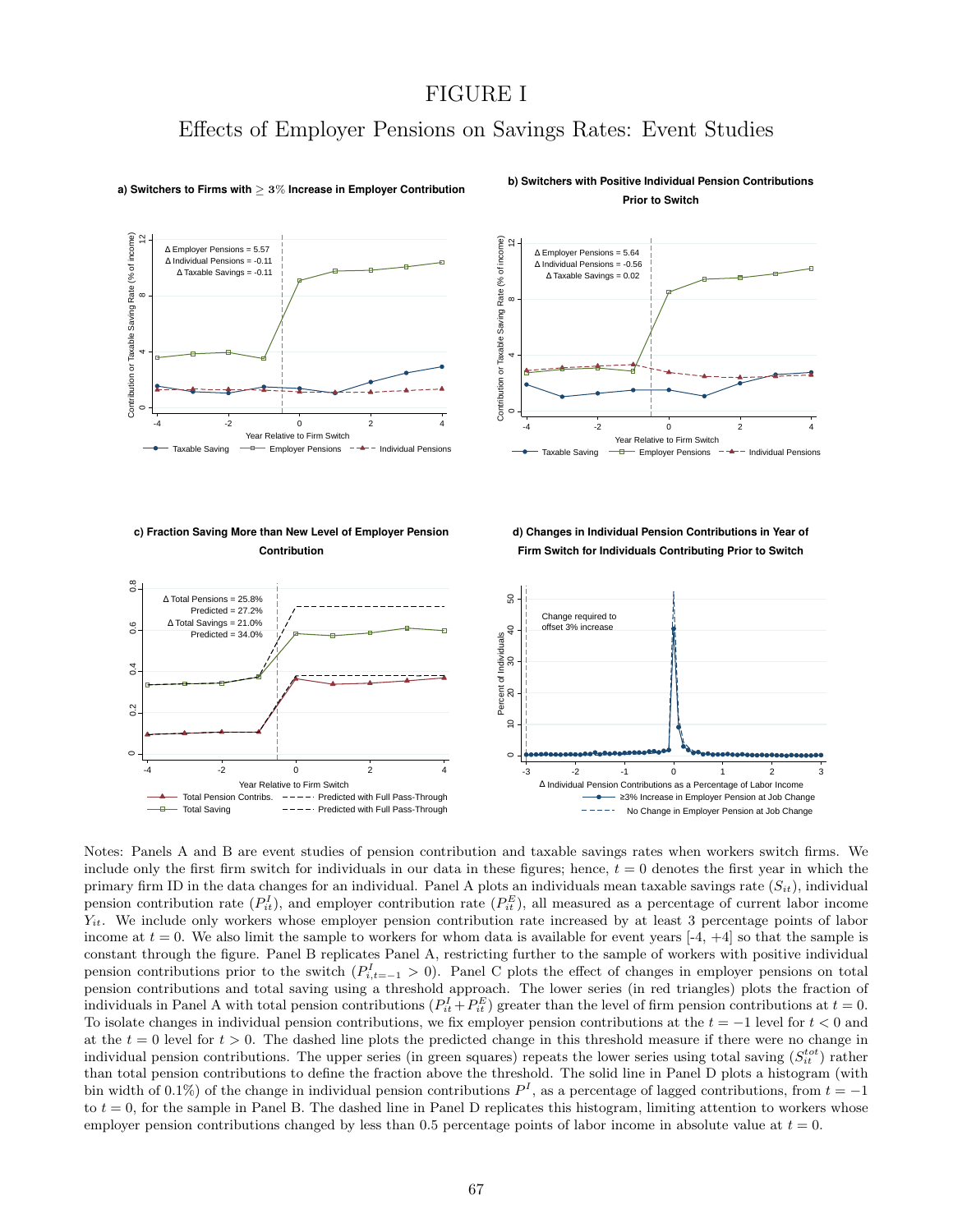### FIGURE II

### Effects of Employer Pensions on Saving: Binned Scatter Plots



**c) Changes in Total Savings Rates vs. Changes in Labor Income**



Notes: These figures display binned scatter plots corresponding to the estimates from Table III.  $\Delta p^E$ . All dependent and independent variables are measured as a percentage of gross labor income in the year prior to the switch. Panel A plots the relationship between the changes in total pension contribution rates  $\Delta(p^I + p^E)$  and employer pension contribution rates  $\Delta p^E$ , controlling for the change in total compensation  $\Delta w$ . This plot corresponds to Table IIIA, Column 1; see notes to that table for sample definitions and further details. Panels B and C correspond to Table IIIA, Column 2 and use the same sample and definitions as in that column. Panel B plots the relationship between  $\Delta s^{tot}$  and  $\Delta p^E$ , controlling for the change in total compensation  $\Delta w$ . Panel C plots the relationship between  $\Delta s^{tot}$  and  $\Delta w$ , controlling for the change in total compensation. To construct each figure, and all binned scatter plots that follow, we first residualize the y- and x-variables with respect to the control vector using an OLS regression estimated on the underlying regression sample. We then divide the x-variable residuals into twenty ranked equal-sized groups (vingtiles) and plot the mean of the y-residuals against the mean of the x-residuals in each bin. The best-fit line, as well as the coefficient and the standard error reported in parentheses (which is clustered by destination firm in this figure), are calculated from multivariate regressions on the micro-data (corresponding to those in Table III in this figure). The coefficients reported in Panels A and B can be interpreted as the pass-through rate of employer pension rate changes to total pensions and savings, holding fixed total compensation. The coefficient reported in Panel C can be interpreted as the marginal propensity to save out of disposable income.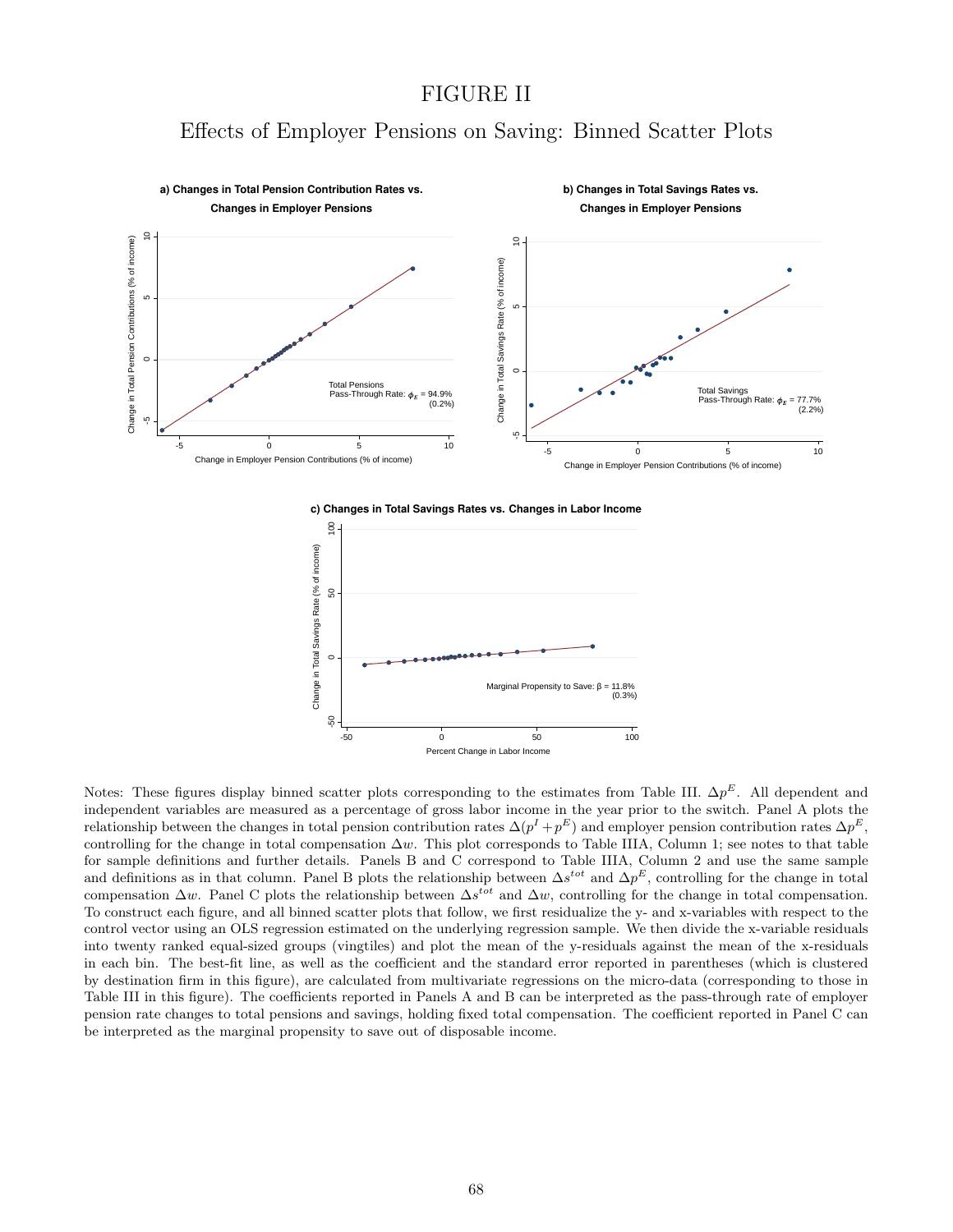### FIGURE III

# Long-Term Impacts of Employer Pensions on Wealth Accumulation



**a) Pass-Through of Employer Pension to Total Savings by Years Since Firm Switch**

Notes: These figures show the long-term impacts of changes in employer pension contribution rates at the time of firm switches. Panel A plots the pass-through coefficients of changes in employer pension contribution rates to total saving at different horizons, replicating the specification in Table IIIA, Column 6 in each year after the event. For instance, the coefficient for  $t = 1$  represents the coefficient in a regression of the change from  $t = -1$  to  $t = 1$  in the total savings rate on the change in employer pension rates over the same horizon, controlling for the change in total compensation over that horizon. The dashed lines represent the boundaries of the 95% confidence interval, using standard errors clustered by destination firm. Panel B is a binned scatter plot of the relationship between the change in employer contribution rates and total wealth accrued between the firm switch and age 60, corresponding to Table III, Panel A, Column 7. See notes to Table III for further details on the specifications and sample definitions; see notes to Figure II for further details on construction of the binned scatter plot.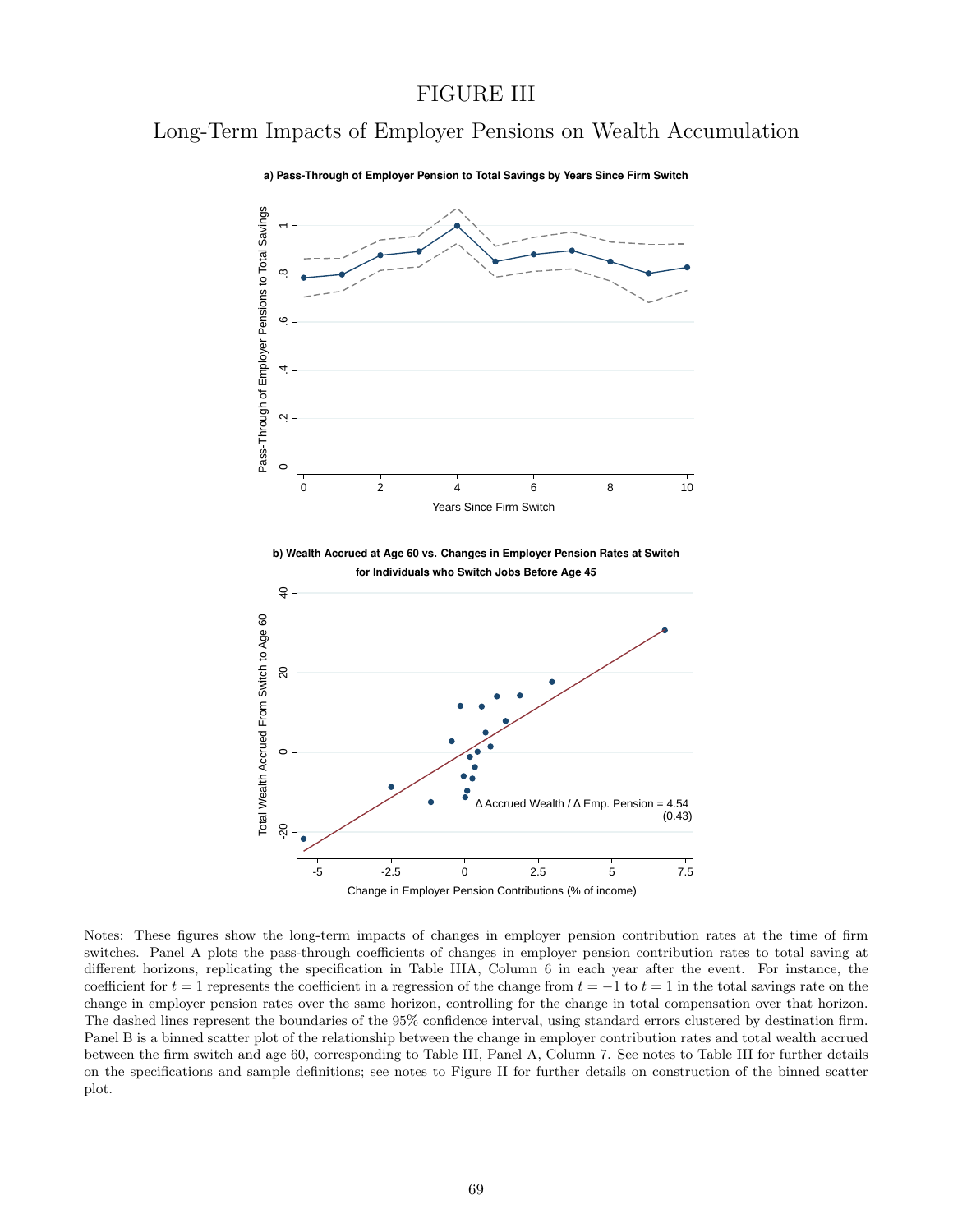#### FIGURE IV





Notes: These figures present a regression discontinuity analysis of the impacts of the Mandated Saving Program (MSP) on total pension contributions and saving in 1998. All panels present the data in DKr 1,000 income bins relative to the threshold, so that the dot at DKr -500 includes all individuals with income in the range [-1000,0). Panel A shows the contributions mandated by the program. Individuals with income below DKr 34,500 were not required to make any contributions; those earning more than this threshold were required to contribute 1% of income. Panel B plots the count of individuals in each bin around the threshold. Panel C plots the fraction of individuals in each bin with total pension contributions  $(P = P^E + P^I + P^G)$ above DKr 1,265, the mean level of total pension contributions for individuals within DKr 5,000 of the threshold. Panel D plots the fraction of individuals in each bin with total saving  $(S^{tot} = P + S/(1 - MTR))$  above DKr 1,371, the mean level of total saving for those within DKr 5,000 of the threshold. The solid lines plot the linear best-fit to the actul data above and below the threshold. The dashed lines plot the counterfactuals we use to calculate the increase one would observe under full pass-through (see Online Appendix A for details). We estimate pass-through in Panels C and D using the specifications in Columns 4 and 5 of Table IV.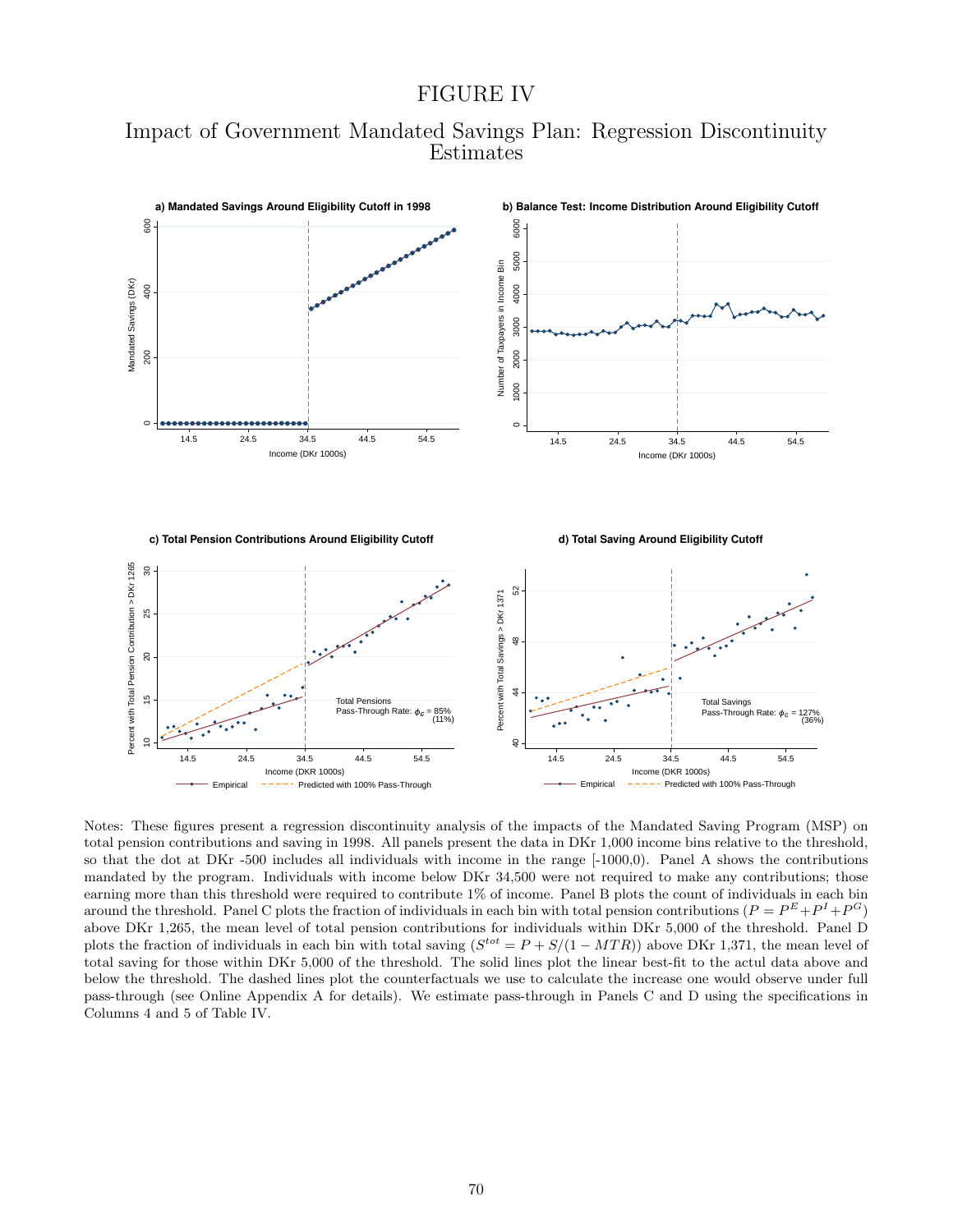### FIGURE V

# Impact of 1999 Subsidy Reduction On Capital Pension Contributions



**b) Individual Contributions Above vs. Below Top Tax Cutoff by Year**



**c) Difference in MPS for Individuals Above. vs. Below Top Tax Cutoff in Capital Pension Accounts by Year**



Notes: These figures illustrate the impact of the 1999 capital pension subsidy reduction on capital pension contributions. Panel A plots average total (individual plus employer) capital pension contributions for individuals with income in each DKr 5,000 income bin within DKr 75,000 of the top tax threshold, in each year 1996-2001. Panel B plots average individual capital pension contributions in each year for two income groups: those with income in the range DKr 75,000 to DKr 25,000 below the top tax threshold (control group), and in the range DKr 25,000 to DKr 75,000 above the top tax threshold (treatment group). Panel C plots the difference in the marginal propensity to save (MPS) in capital pension accounts between individuals above and below the top tax cutoff in each year. We estimate this difference in MPS in each year using equation (8). The coefficients reported in Panels B and C correspond to the specifications in Columns 1 and 3 of Table V.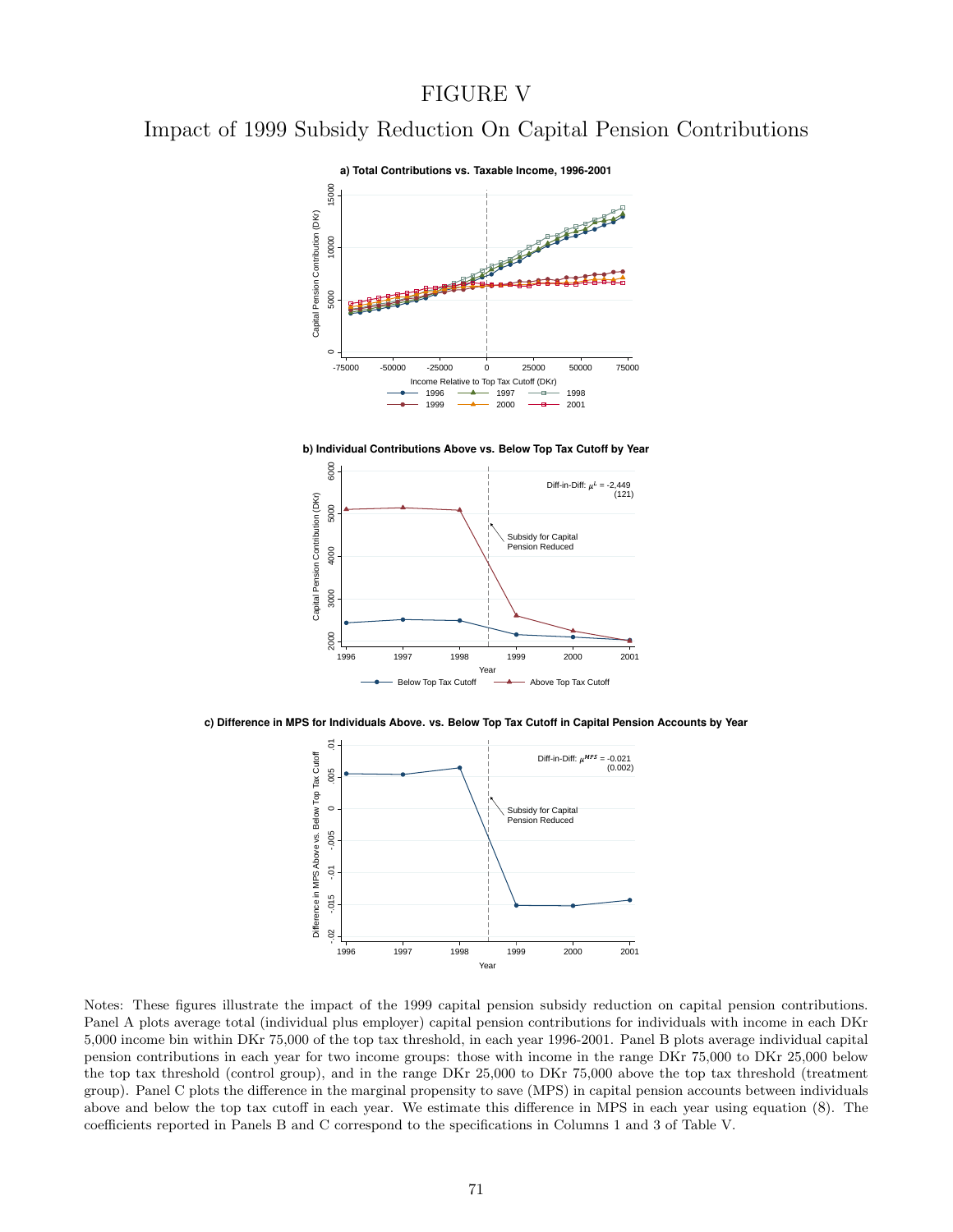### FIGURE VI

### Impact of 1999 Subsidy Reduction on Distribution of Individual Capital Pension Contributions



**c) Effect of 1999 Reform on Rate of Capital Pension Contributions for Individuals Contributing Prior to Reform**



Notes: Panel A plots the distribution of changes to individual capital pension contributions, as a fraction of lagged individual pension contributions, for individuals who are DKr 25-75K above the top tax cutoff in 1998 and 1999 (the treatment group). Panel B replicates Panel A for those DKr 25-75K below the top tax cutoff (the control group). Both panels include only individuals with positive lagged individual pension contributions. The dots represent the floor of bins of 5% width, so that the dot at 0% represents individuals with changes in the range [0%, 5%). Panel C shows the long-term dynamics of response to the 1999 reform for those who were contributing to capital pensions in 1998. To construct this figure, we first calculate the fraction of individuals with positive individual capital pension contributions in each post-reform year in the treatment and control groups. We then plot the difference between this fraction in the treatment and control groups and add 1 to facilitate interpretation of the scale. For instance, the dot at 91.3 in year 0 implies that the reform induced 8.7 percent of those contributing in 1998 to stop contributing in 1999. The dashed lines represent the boundaries of the 95% confidence interval, estimated from a DD regression analogous to (7), with standard errors clustered at the DKr 5,000 income bin level.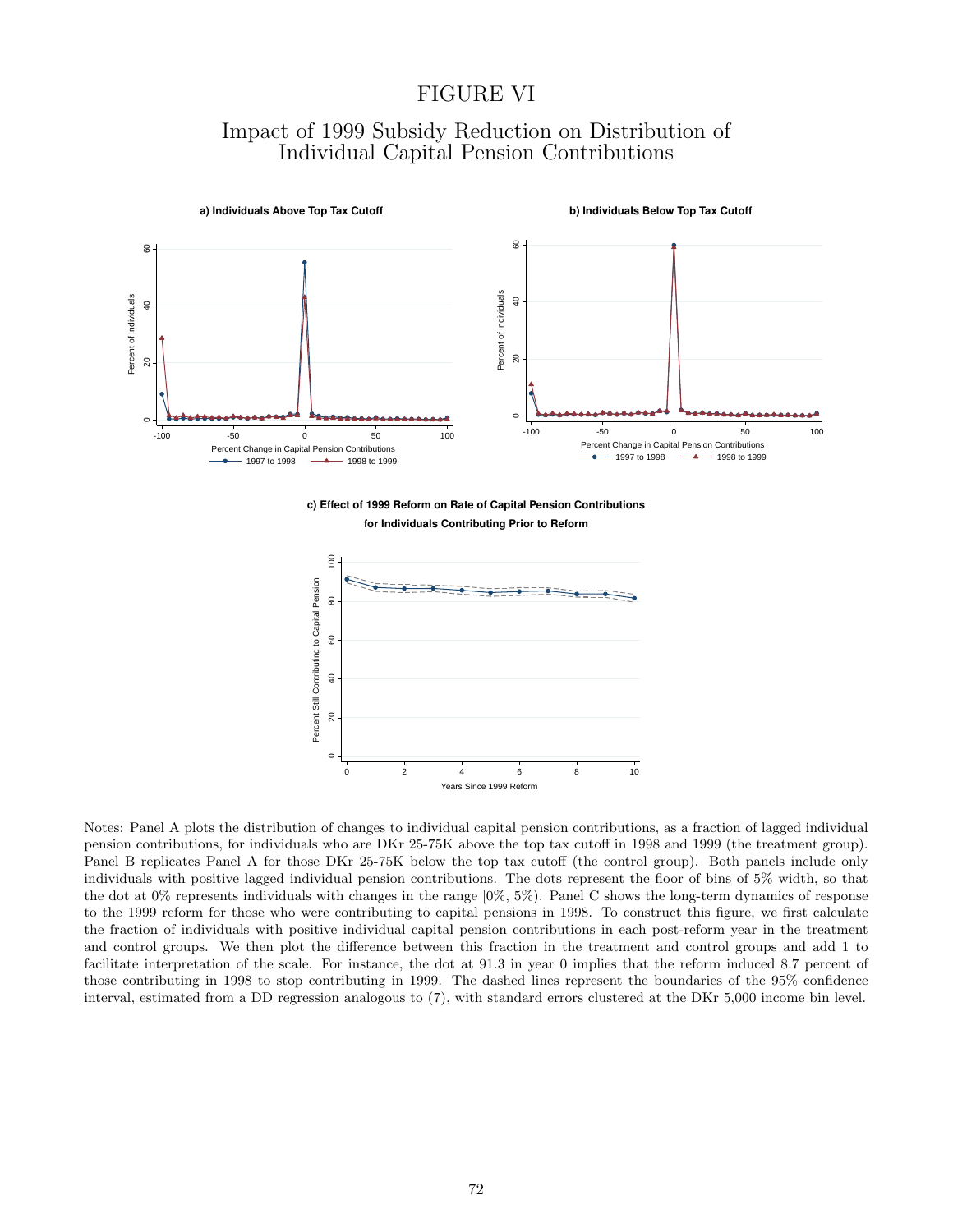#### FIGURE VII

# Crowd-out Within Retirement Accounts Induced by Subsidy to Capital Pensions



**a) Level of Individual Annuity Pension Contributions Above vs. Below Top Tax Cutoff by Year**

**b) Difference in MPS for Individuals Above. vs. Below Top Tax Cutoff in Capital and Annuity Accounts by Year**



Notes: Panel A replicates Figure Vb, plotting mean individual annuity (rather than capital) pension contributions in the treatment and control groups by year. The series in circles in Panel B replicates Figure Vc, plotting the difference in the marginal propensity to save (MPS) in annuity (rather than capital) accounts between those above vs. below the top tax cutoff. The series in triangles in Panel B replicates the series in Figure Vc exactly as a reference. See notes to Figure V for further details on the construction of these figures. The crowd-out coefficients reported in the figures are estimated using the specifications in Columns 1 and 4 of Table VI, with standard errors clustered at the DKr 5,000 income bin level.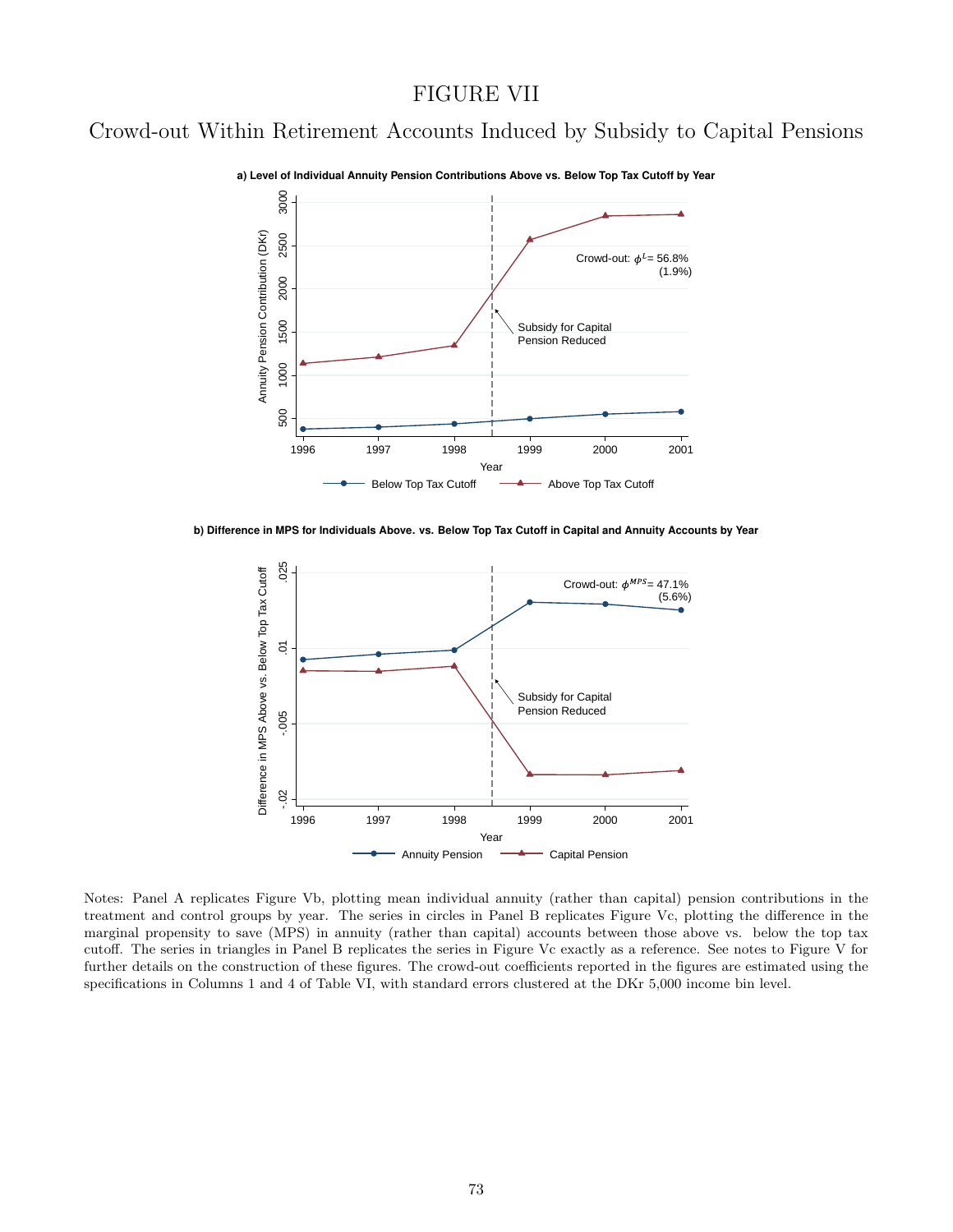# FIGURE VIII Crowd-out of Taxable Saving Induced by Subsidy



**a) Difference in MPS for Individuals Above. vs. Below Top Tax Cutoff in Retirement and Taxable Savings Accounts by Year**

**b) Change in Median Taxable Saving After Subsidy Reduction by Income Group**



Notes: Panel A is constructed in the same way as Figure Vc. The series in circles plots the difference in the marginal propensity to save (MPS) in retirement accounts (capital plus annuity) between individuals above and below the top tax cutoff in each year. We estimate this difference in MPS in each year using equation (8). The series in triangles repeats this exercise for saving in non-retirement (taxable) accounts, showing the difference in the MPS in taxable accounts for individuals above the top tax cutoff vs. those below the top tax cutoff in each year. Retirement account contributions are total individual contributions  $P_I$ . Taxable saving is measured in pre-tax dollars  $(S/(1 - 0.6))$ , using the marginal income tax rate of 60% in the top tax bracket. The crowd-out estimate reported in Panel A is based on the specification in Column 1 of Table VII. Panel B plots median taxable saving (again measured in pre-tax dollars) in the post-reform years (1999-2001) minus pre-reform years (1996-1998) in each DKr 5,000 taxable income bin. The solid lines show the best linear fits to the points below the cutoff and above the cutoff, estimated on the underlying microdata. The difference in the slopes of these lines can be interpreted as an estimate of the change in the MPS in taxable accounts when the subsidy was reduced for individuals in the top tax bracket in 1999. The coefficient for the change in slope at the threshold reported on the figure is estimated in Column 3 of Table VII.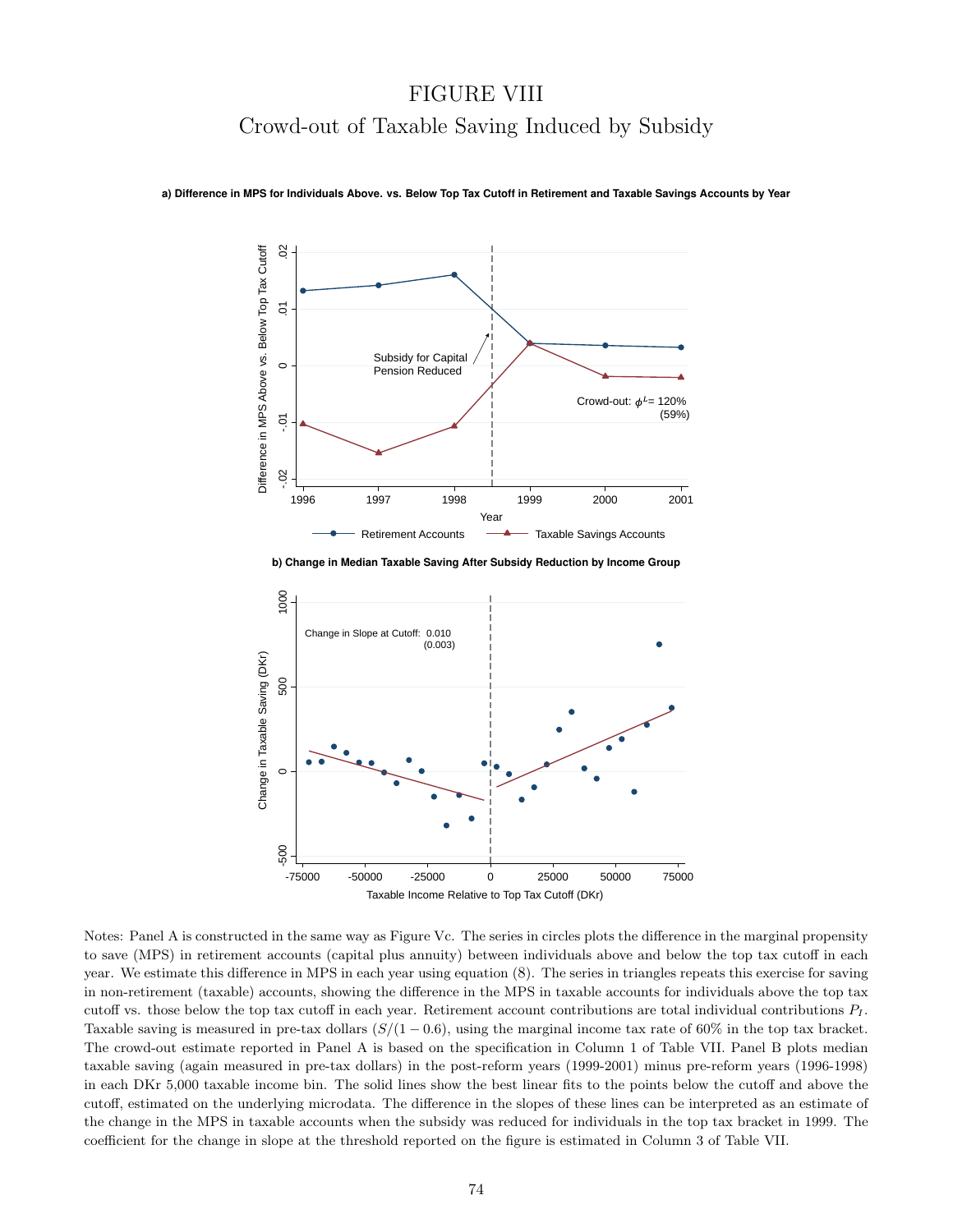### APPENDIX TABLE I

#### Robustness Checks of Pass-Through Estimates

|                                                                               | Full Sample<br>Including Corners | Renters             | Household Saving    | Single Individuals  |  |  |
|-------------------------------------------------------------------------------|----------------------------------|---------------------|---------------------|---------------------|--|--|
|                                                                               | (1)                              | (2)                 | (3)                 | (4)                 |  |  |
| Panel A: Effect of Employer Pensions on Total Saving (Table IIIA, Column 2)   |                                  |                     |                     |                     |  |  |
|                                                                               |                                  |                     |                     |                     |  |  |
| $\Delta$ Employer Pension Rate                                                | 0.747<br>(0.015)                 | 0.818<br>(0.027)    | 0.739<br>(0.024)    | 0.775<br>(0.034)    |  |  |
| Observations                                                                  | 3,582,391                        | 841,398             | 1,840,435           | 708,579             |  |  |
| Panel B: Effect of MSP on Total Saving (Table IV, Column 5)                   |                                  |                     |                     |                     |  |  |
|                                                                               |                                  |                     |                     |                     |  |  |
| Pass-Through RD                                                               | 1.021<br>(0.051)                 | 1.577<br>(0.410)    | 1.328<br>(0.508)    | 1.769<br>(0.571)    |  |  |
| Observations                                                                  | 155,735                          | 119,033             | 148,380             | 92,647              |  |  |
| Panel C: Subsidy Change and Crowd-out of Taxable Saving (Table VII, Column 5) |                                  |                     |                     |                     |  |  |
|                                                                               |                                  |                     |                     |                     |  |  |
| Total Pension Contrib.                                                        |                                  | $-1.215$<br>(0.453) | $-0.907$<br>(0.314) | $-1.409$<br>(0.528) |  |  |
| <b>Observations</b>                                                           |                                  | 2,327,951           | 7,026,187           | 1,897,831           |  |  |

Notes: This table replicates key specifications using alternative samples or dependent variables to evaluate the robustness of the results. Panel A replicates the specification in Table IIIA, Column 2, measuring the effect of a change in the employer pension contribution rate on total saving at the time of a firm switch. Panel B replicates the specification in Table IV, Column 5, measuring the effect of the Mandated Savings Plan on total saving using a threshold indicator for having above-average saving. Panel C replicates the specification in Table VII, Column 5, measuring the effect of the 1999 capital pension subsidy reform on crowd-out in taxable saving using a threshold indicator for having taxable saving above the median. See notes to the earlier tables for further details on each specification. In Column 1, we replicate the specifications in the first two panels including all individuals, not just those who are not at the lower corner in saving in the prior year. In Column 2, we replicate the three original specifications exactly, restricting to individuals who do not own homes (i.e., have zero home equity). In Column 3, we replicate each specification including partner's taxable assets in our savings measure where present. In Panel A of Column 3, the dependent variable is the change in the household saving rate (measured as a percentage of the individual's own labor income, with observations below the 1st or above the 99th percentile of the distribution excluded); in Panels B and C, the dependent variable is a dummy variable for having household saving (or household taxable saving) above the relevant sample mean or median. In Column 4, we replicate the three original specifications exactly, restricting to individuals who do not have a partner, defined as in the notes to Table II.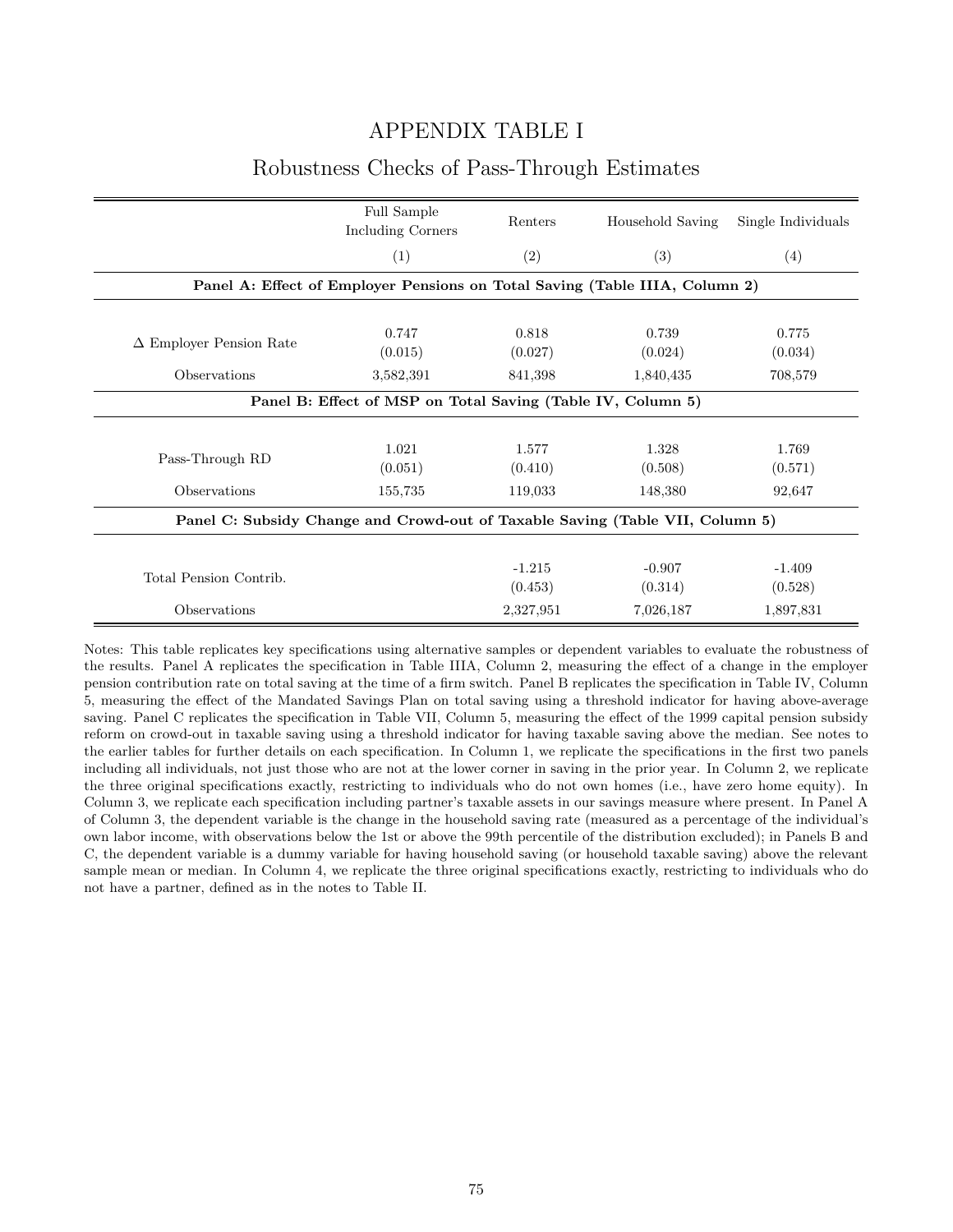### APPENDIX TABLE II

| Dep. Var.:                  | Capital Pension<br>Contribs. | Annuity<br>Crowd-out | <b>Total Pension</b><br>Pass-Through | <b>Total Pension</b><br>Pass-Through. |
|-----------------------------|------------------------------|----------------------|--------------------------------------|---------------------------------------|
|                             | (1)                          | $\left( 2\right)$    | $\left( 3\right)$                    | $\left( 4\right)$                     |
| Above Cutoff $\times$ Post  | $-2645$<br>(173)             |                      |                                      |                                       |
| Capital Pension<br>Contrib. |                              | $-1.011$<br>(0.041)  | $-0.011$<br>(0.041)                  | $-0.078$<br>(0.035)                   |
| Controls                    |                              |                      |                                      | X                                     |
| <i><b>Observations</b></i>  | 4,707,788                    | 4,707,788            | 4,707,708                            | 4,707,708                             |

# Employer Responses to 1999 Capital Pension Subsidy Reduction

Notes: Column 1 presents estimates of the impact of the 1999 subsidy reduction on employer contributions to capital pension accounts. This column replicates Column 1 of Table V, changing the dependent variable to employer capital pension contributions. Columns 2-4 replicate Columns 1-3 of Table VI, changing the dependent variables to employer pensions instead of individual pensions and replacing the endogenous independent variable with employer capital pensions instead of individual capital pensions. As in Table VI, we instrument for the endogenous variable with the DD interaction term. All specifications are estimated using data from 1996-2001. Standard errors, reported in parentheses, are clustered at the DKr 5,000 income bin level.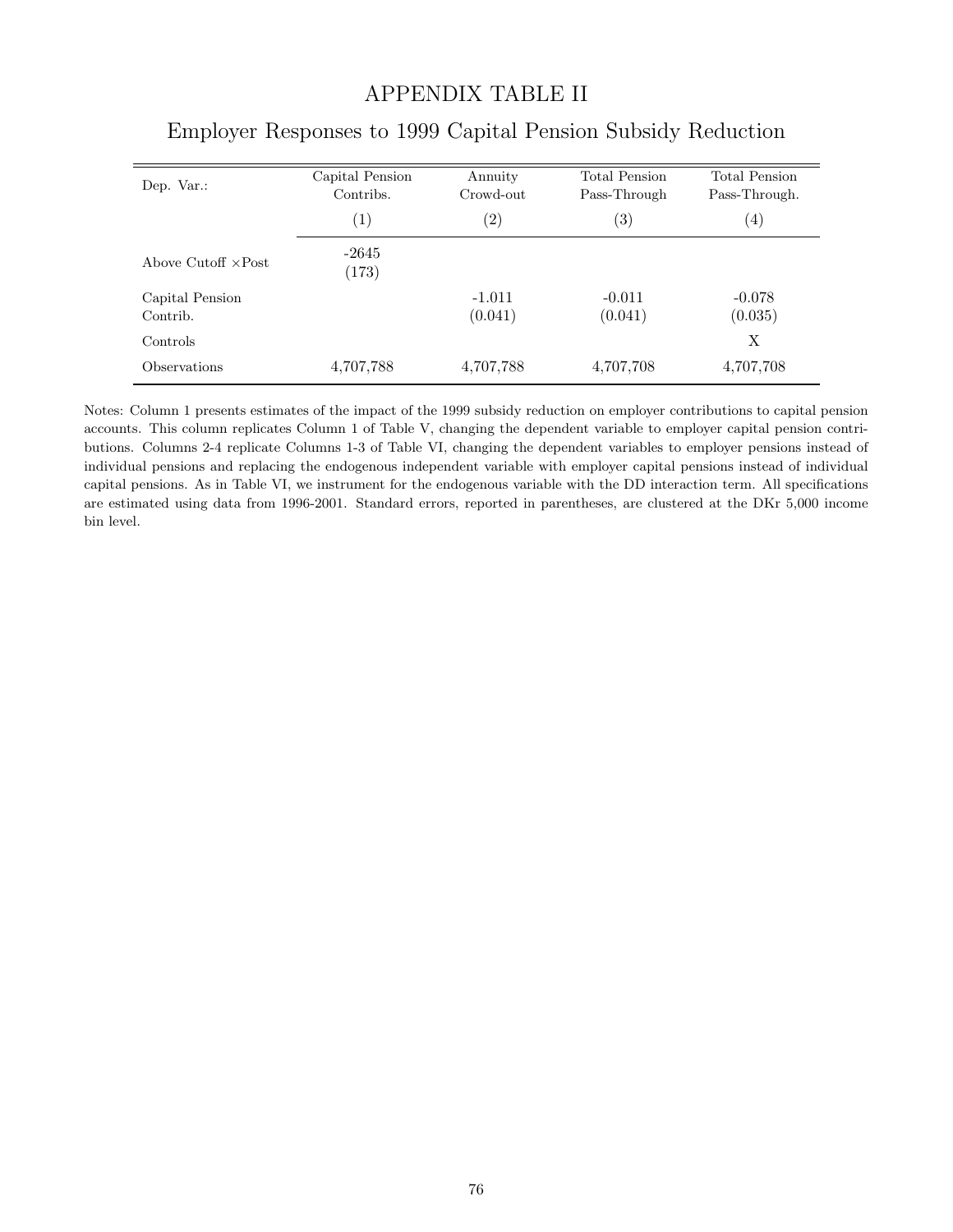## APPENDIX FIGURE I

# Mandated Savings Account Balance Notification Letter



Notes: This figure presents a pension balance notification letter sent to a Danish citizen in 2004. These letters were sent annually by ATP, Denmark's largest pension company, giving citizens information about the balance in their mandated savings account.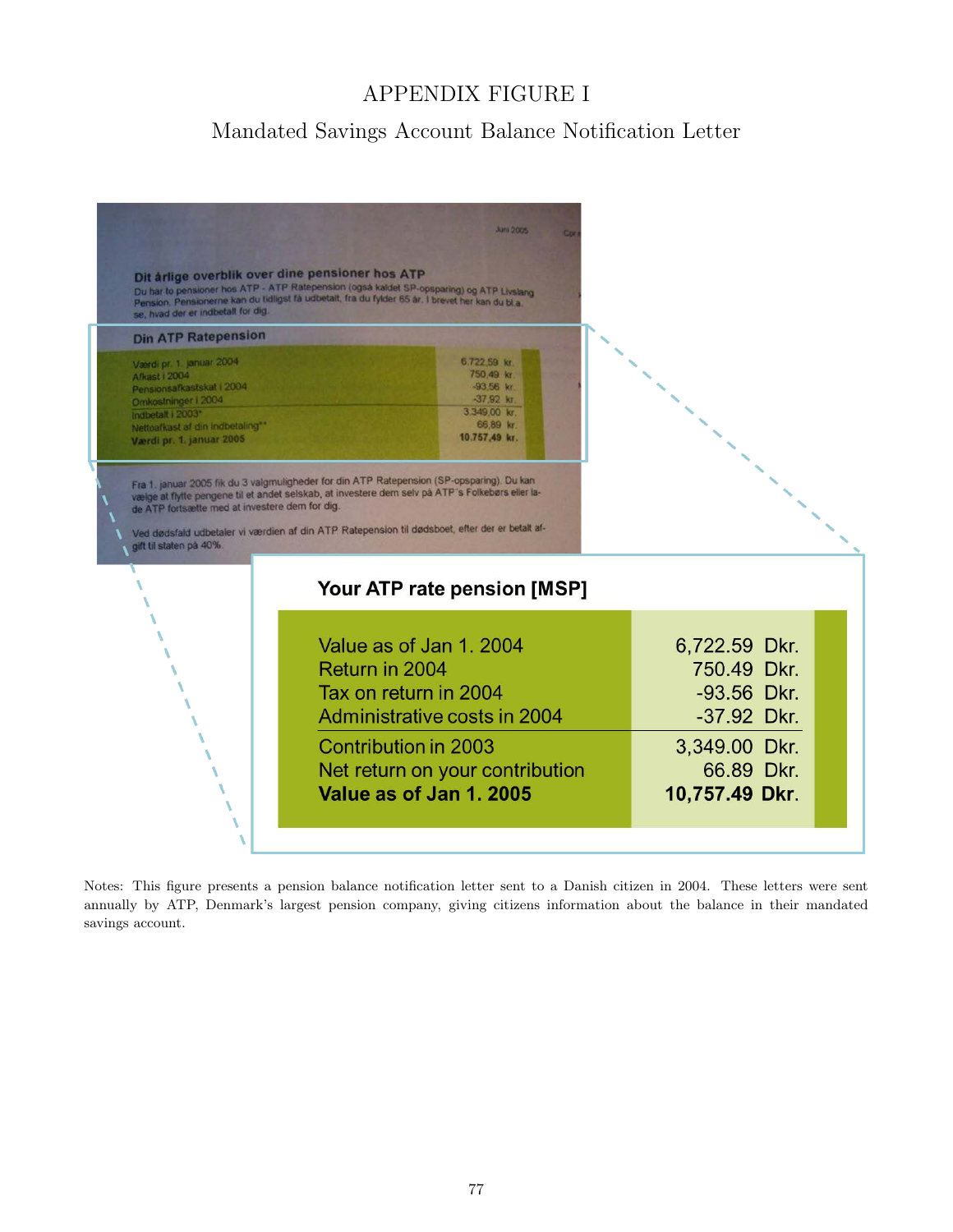### APPENDIX FIGURE II

Impact of Mandated Savings Plan: Difference-in-Differences Design



**b) Total Non-Employer Pension Contributions by Income Group**



**c) Percent of Individuals Contributing More than 1.5% of Income to Pensions**



Notes: These figures present the effect of the Mandated Savings Plan (MSP) on total non-employer pension contributions. In all three panels, we split the data into terciles based on labor income in each year. Individuals may therefore switch groups across years. We include only observations with positive labor income. Panel A plots the average contribution to the MSP in each year for these three groups  $(P^G)$ . Panel B plots the average total non-employer pension contribution  $(P^I + P^G)$ in each year for the three groups. Panel C plots the fraction of individuals in each group with total non-employer pension contributions greater than 1.5% of income, which is the mean total non-employer contribution rate for the sample across all years.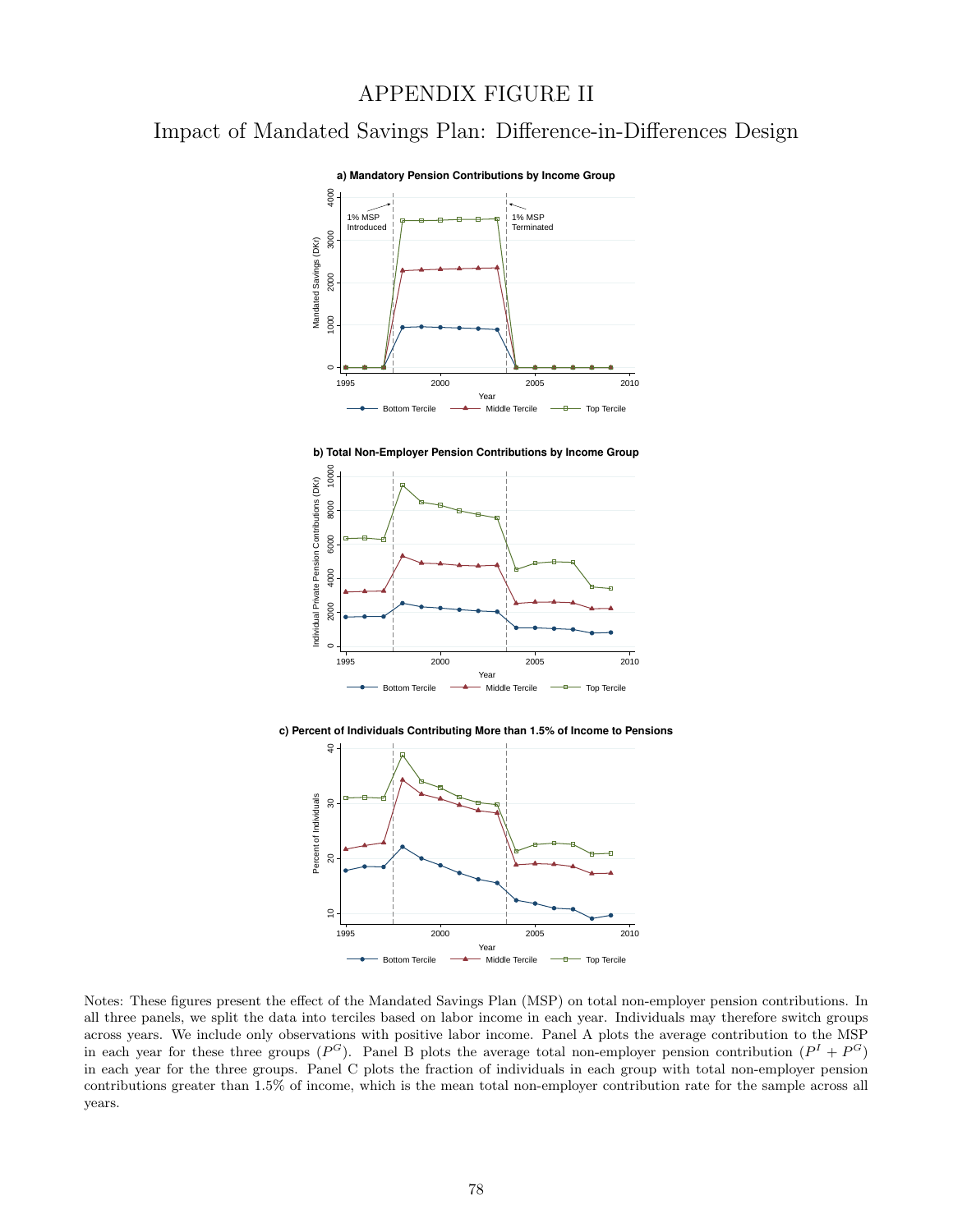#### APPENDIX FIGURE III

### Levels and Marginal Propensity to Save in Taxable Accounts Around 1999 Subsidy Change



**a) Mean Levels of Taxable Saving Above vs. Below Top Tax Cutoff by Year**

**b) Marginal Propensity to Save in Taxable Accounts for Individuals Above vs. Below Top Tax Cutoff by Year**



Notes: Panel A plots the mean level of taxable savings for individuals 25-75K above the top tax cutoff (the treatment group) and 25-75K below the top tax cutoff (control group) by year. It replicates Figure Vb, replacing mean capital pension contributions with mean taxable saving levels (measured in pre-tax dollars using the top bracket marginal tax rate,  $S/(1-0.6)$ ) as the y variable. The dashed series plots the impact on total pension contributions as a reference (on a separate y scale). Panel B plots the marginal propensity to save in taxable savings accounts for individuals above vs. below the top tax cutoff. We construct this figure by regressing taxable saving  $(S/(1 - 0.6))$  on taxable income separately for each year and for individuals DKr 0-75K below the top cutoff and those DKr 0-75K above the top tax cutoff. We then plotting the resulting regression estimates for the two groups. Note that the lower series in Figure VIIIa is simply the difference between the series plotted in Panel B of this figure.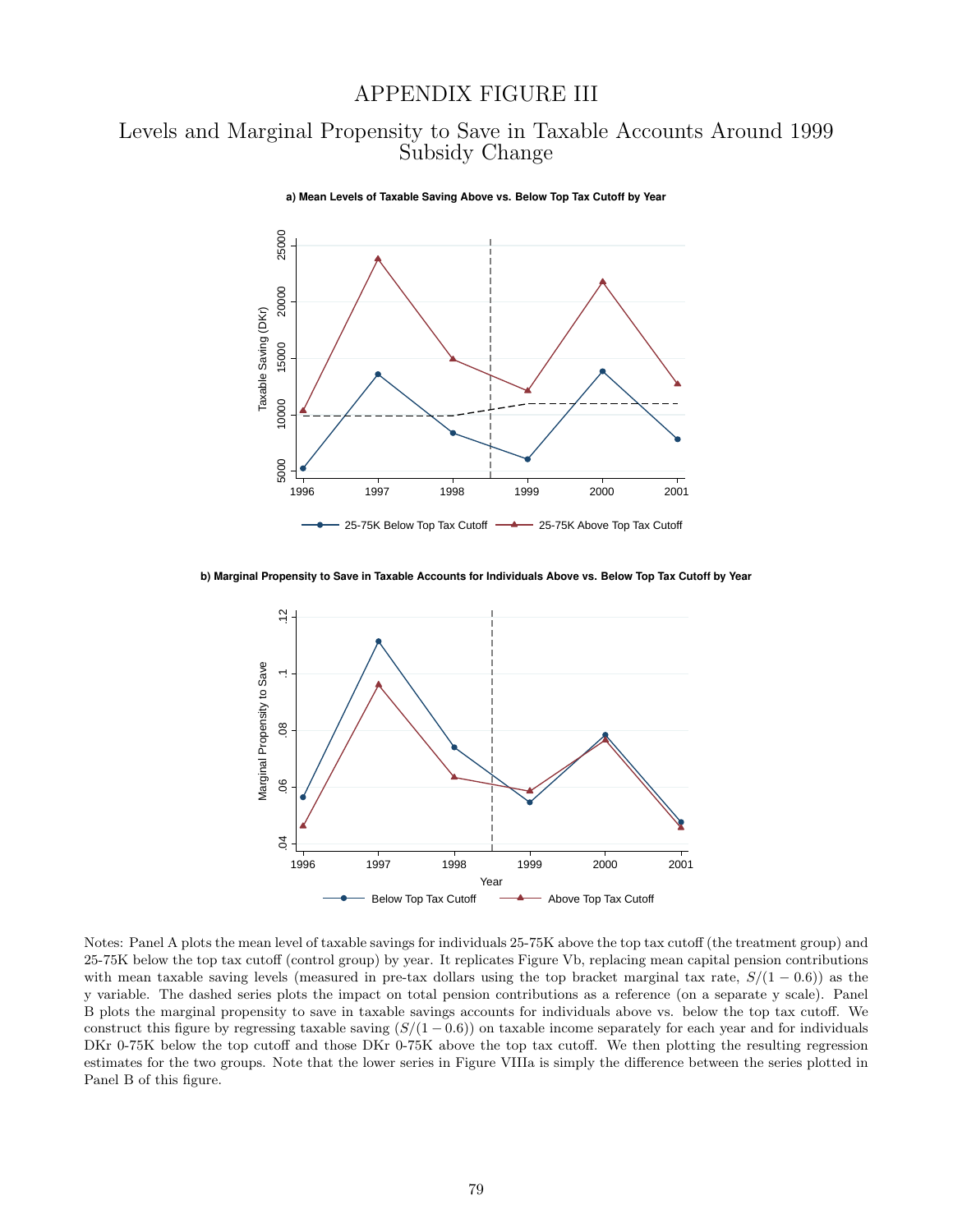#### APPENDIX FIGURE IV

# Permutation Tests for Levels Estimator of Crowd-out in Taxable Saving



**b) Empirical Distribution of Reduced-Form Placebo Coefficients for Trimmed Taxable Saving**



Notes: Panel A shows an empirical CDF of estimated impacts of placebo subsidy changes on taxable saving levels. We construct this figure as follows. Let  $t_p$  denote a year between 1999 and 2006 and  $\bar{Y}_{pt}$  a placebo cutoff for the top tax bracket. We consider a grid of values for  $\bar{Y}_{pt}$  from DKr 200,000 below to DKr 200,000 above the actual top tax cutoff in year t in increments of DKr 10,000. For each combination of  $\{t_p, \bar{Y}_{pt}\}$ , we estimate the levels DD reduced-form model shown in (14), using the level of taxable saving measured in pre-tax dollars  $(S/(1 - 0.6))$  as the dependent variable. We restrict the sample to 3 years before and after the placebo reform year and incomes 25-75K above or 25-75K below the placebo top tax cutoff in those years. The figure plots the cumulative distribution function of coefficient estimates for all the placebos, excluding the coefficients from 1999 with  $\bar{Y}_{pt}$  within DKr 100,000 of the true cutoff to avoid biasing the placebo tests with the true treatment effect. The vertical line shows the treatment effect one would observe under 100% crowd-out, i.e. if the change in taxable saving (in pre-tax dollars) were equal to the reduction in individual pension contributions shown by the dashed line in Appendix Figure IIIA. Panel B replicates Panel A, winsorizing the taxable saving measure at the 10th and 90 percentiles, as in Column 2 of Table VII.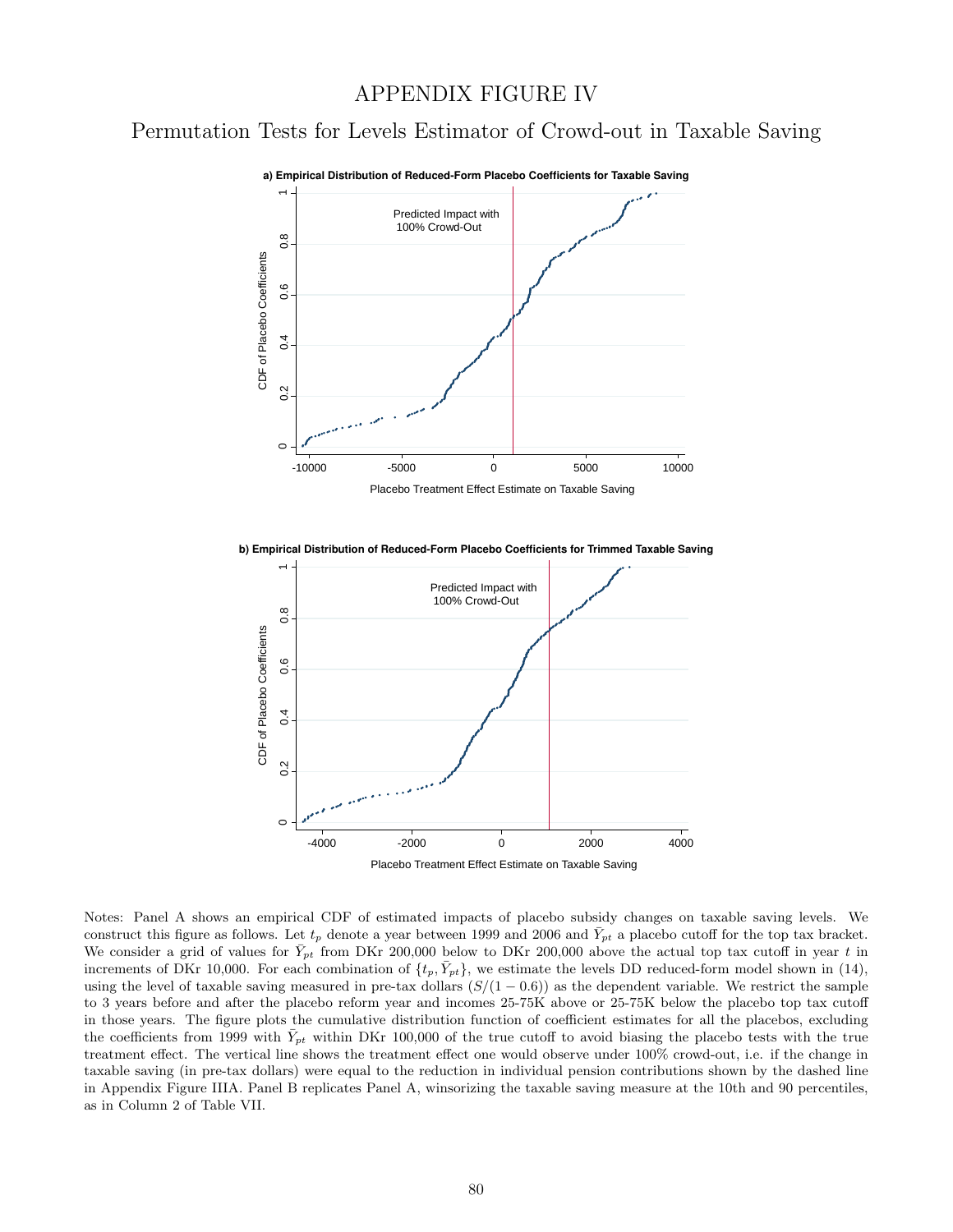#### APPENDIX FIGURE V

## Permutation Tests for MPS Estimator of Crowd-out in Taxable Saving



Notes: Panel A shows an empirical CDF of estimated t statistics for the impact of placebo subsidy changes on the crowd-out in taxable savings accounts per DKr change in individual pension contributions estimated using the MPS specification in Table VII. We construct this figure as follows. Let  $t_p$  denote a year between 1999 and 2006 and  $\bar{Y}_{pt}$  a placebo cutoff for the top tax bracket. We consider a grid of values for  $\bar{Y}_{pt}$  from DKr 200,000 below to DKr 200,000 above the actual top tax cutoff in year t in increments of DKr 10,000. For each combination of  $\{t_p, \bar{Y}_{pt}\}$ , we re-estimate the MPS specification in (11) using 2SLS, redefining the regressors based on the placebo variables and restricting the sample to 3 years before and after the placebo reform year and incomes within DKr 75K of the placebo top tax cutoff in those years. As in the baseline specification, standard errors are clustered at the DKr 5,000 income bin level. The figure plots the cumulative distribution function of t-statistics for all the placebos, excluding the coefficients from 1999 with  $\bar{Y}_{pt}$  within DKr 100,000 of the true cutoff to avoid biasing the placebo tests with the true treatment effect. The vertical line shows the actual t-statistic obtained in Column 2 of Table VII. Panel B replicates Panel A, using the threshold specification in Column 5 of Table VII instead. Panels C and D plot the empirical CDF of p values corresponding to the t-statistics in Panels A and B. These two panels also show the 45 degree line as a reference; under the exchangeability assumption, the p values should cluster around this 45 degree line if inference based on the parametric clustered standard errors is valid. Both figures also report the non-parametric permutation-based p value, computed using the empirical cdf.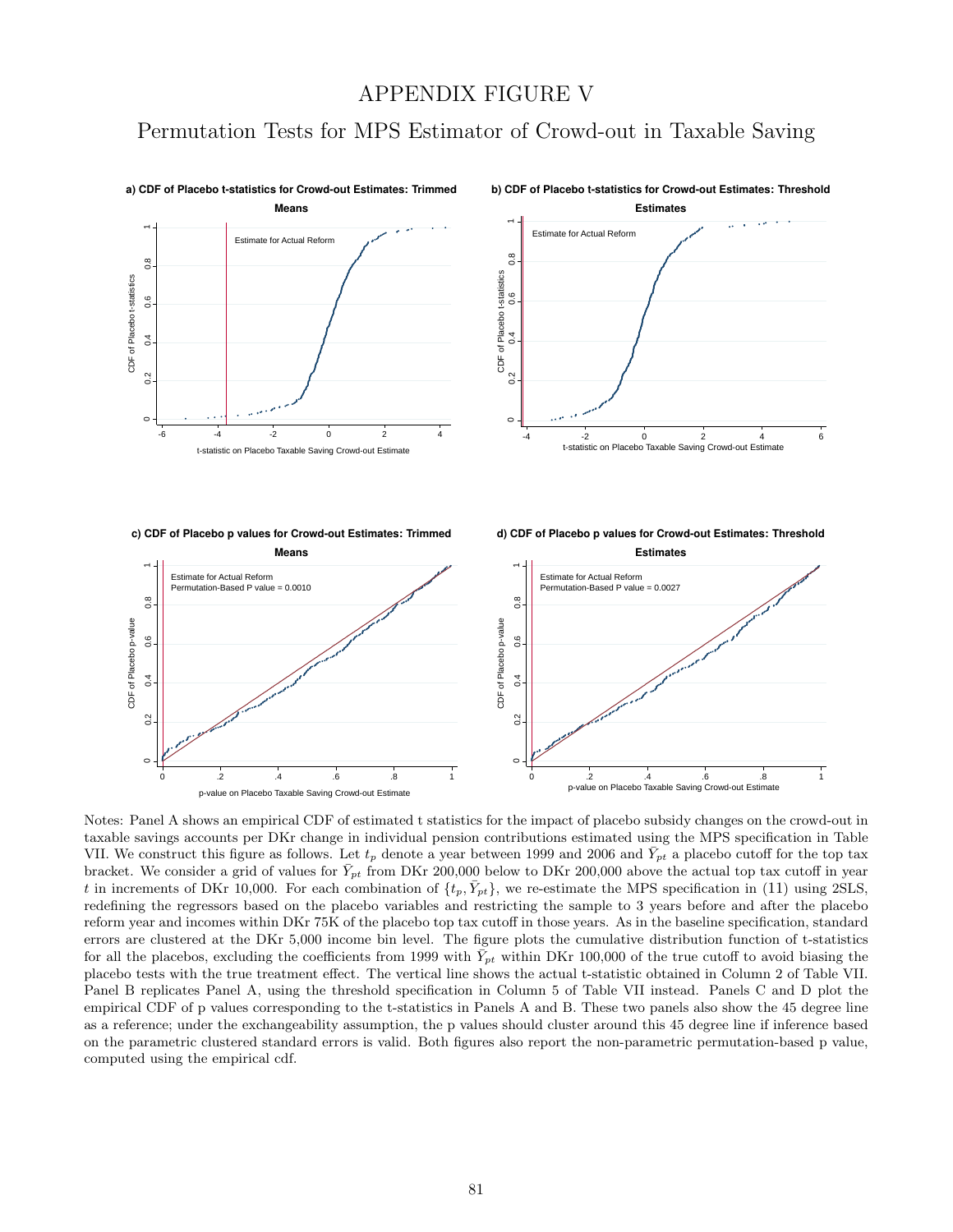#### APPENDIX FIGURE VI

## Active vs. Passive Choice and Responses to Subsidies and Employer Pensions



Notes: Panel A is a binned scatter plot. The y variable is an indicator for extensive margin substitution in response to the 1999 capital pension reform, defined as exiting capital pensions and raising annuity pension contributions. The x variable is the fraction of other years in which an individual changes individual capital or annuity pension contributions relative to the prior year. This plot corresponds to the regression in Column 3 of Table VIII; see notes to Table VIII for further details of sample specification and notes to Figure II for details on construction of binned scatter plots. The best-fit line, coefficient, and standard error in Panel A come Column 3 of Table VIII. Panel B plots pass-through from employer pensions to total pensions vs. the same x axis variable as in Panel A. To construct this figure, we first split individuals into vingtiles based on the fraction of other years in which an individual changes individual capital or annuity pension contributions relative to the prior year (note that this procedure results in fewer than 20 groups because of point-masses in the distribution). We then estimate and plot the pass-through coefficient of employer pensions to total pensions, estimated from a separate regression in each bin using the specification in Table IIIA, Column 1. This figure is a non-parametric version of the regression in Column 5 of Table VIII; we report the coefficient and standard error from that specification. See notes to Table VIII for further details on sample and variable definitions.